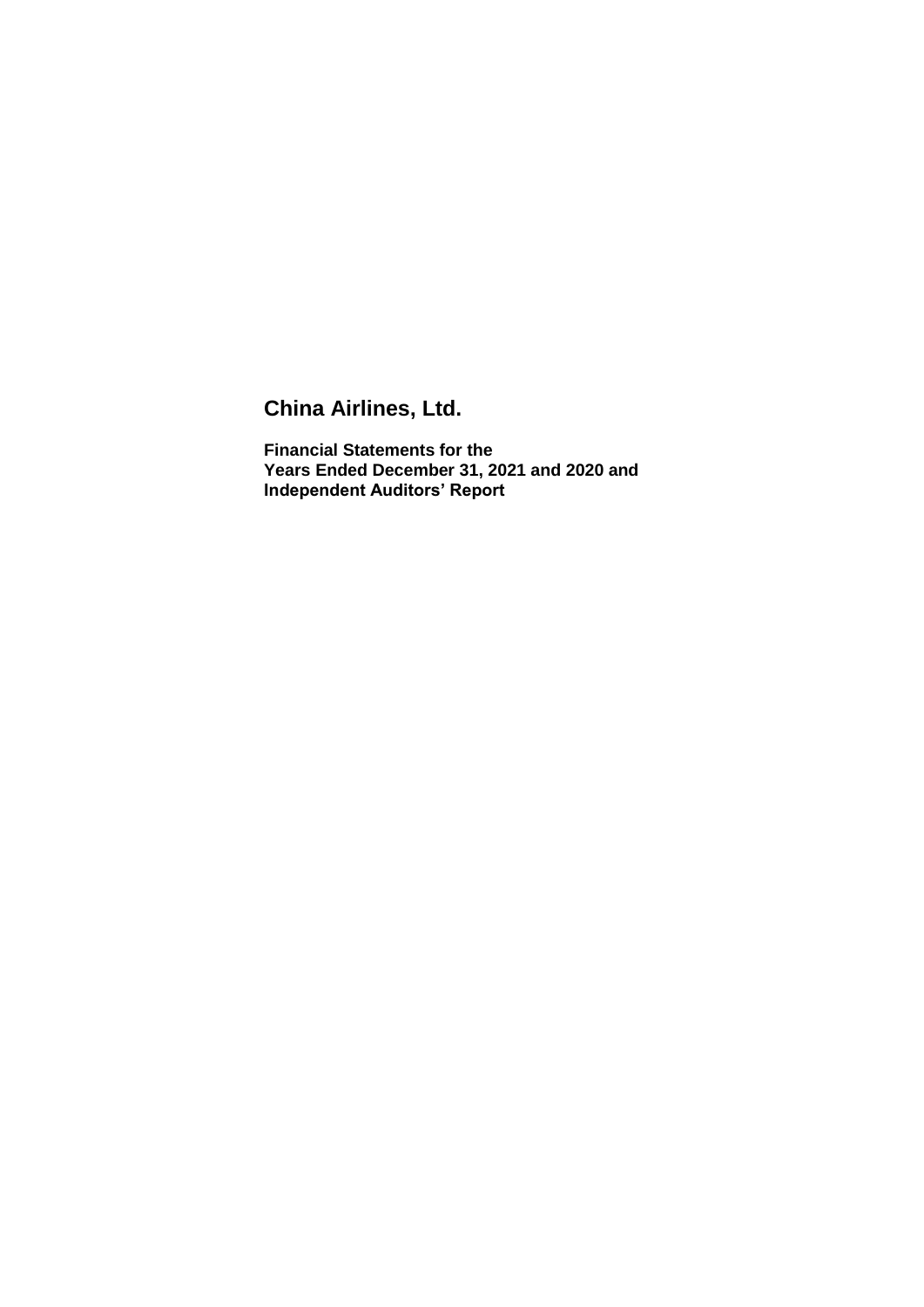## **INDEPENDENT AUDITORS' REPORT**

The Board of Directors and Shareholders China Airlines, Ltd.

#### **Opinion**

We have audited the accompanying financial statements of China Airlines, Ltd. (the "Company"), which comprise the balance sheets as of December 31, 2021 and 2020, and the statements of comprehensive income, changes in equity and cash flows for the years then ended, and notes to the financial statements, including a summary of significant accounting policies (collectively referred to as the "financial statements").

In our opinion, the accompanying financial statements present fairly, in all material respects, the financial position of the Company as of December 31, 2021 and 2020, and its financial performance and its cash flows for the years then ended in accordance with the Regulations Governing the Preparation of Financial Reports by Securities Issuers.

### **Basis for Opinion**

We conducted our audits in accordance with the Regulations Governing Auditing and Attestation of Financial Statements by Certified Public Accountants and auditing standards generally accepted in the Republic of China. Our responsibilities under those standards are further described in the Auditors' Responsibilities for the Audit of the Financial Statements section of our report. We are independent of the Company in accordance with The Norm of Professional Ethics for Certified Public Accountant of the Republic of China, and we have fulfilled our other ethical responsibilities in accordance with these requirements. We believe that the audit evidence we have obtained is sufficient and appropriate to provide a basis for our opinion.

#### **Key Audit Matters**

Key audit matters are those matters that, in our professional judgment, were of most significance in our audit of the financial statements for the year ended December 31, 2021. These matters were addressed in the context of our audit of the financial statements as a whole, and in forming our opinion thereon, and we do not provide a separate opinion on these matters.

Key audit matter in the audit of the Company's financial statements is stated below:

#### Recognition of Cargo Revenue

In accordance with IFRS 15 "Revenue from Contracts with Customers", cargo sales are accounted for as cargo revenue after relevant transportation services have been provided. For the year ended December 31, 2021, cargo revenue amounted to NT\$124,249,632 thousand. Refer to Notes 4 and 25 to the accompanying financial statements for detailed information.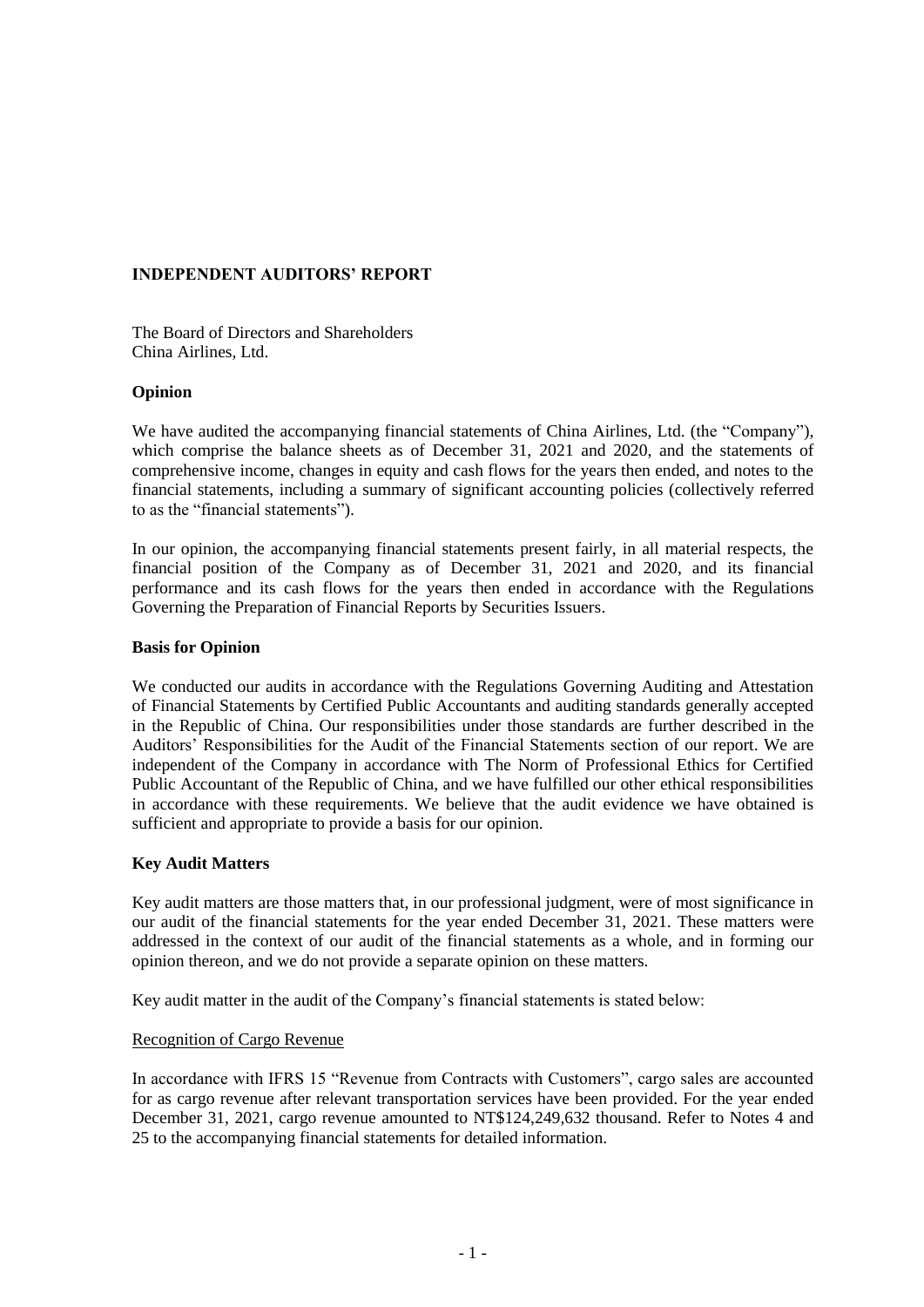Cargo rates are highly affected by the supply and demand of the market and sales can only be recognized after relevant transportation services are provided, The input, processing and maintenance of freight information on the airway bills involve manual operations. Therefore, we identified the recognition of cargo revenue as a key audit matter.

Our main audit procedures performed included the following:

- 1. We understood the internal controls related to the recognition of cargo revenue, including manual and automatic controls.
- 2. We understood and tested the effectiveness of the information system related to the recognition of cargo revenue.
- 3. We sampled the airway bills, confirmed that cargo rates were consistent with those stated in airway bills, and verified the amount of cargo revenue.

#### **Other Matter - Audited by Other Independent Auditors**

The financial statements of some investments accounted for using the equity method in Note 12 were audited by other independent auditors, and our audit opinion is based solely on the reports of other auditors. As of December 31, 2021 and 2020, the aforementioned investments accounted for using the equity method amounted to NT\$2,955,909 thousand and NT\$2,304,113 thousand, representing 1.09% and 0.88% of the total assets, respectively. For the years ended December 31, 2021 and 2020, the combined share of profit (loss) and other comprehensive income (loss) of subsidiaries, associates and joint ventures accounted for using the equity method amounted to NT\$(1,739,024) thousand and NT\$(952,289) thousand, representing (18.44%) and (98.48%) of the total comprehensive income, respectively.

#### **Responsibilities of Management and Those Charged with Governance for the Financial Statements**

Management is responsible for the preparation and fair presentation of the financial statements in accordance with the Regulations Governing the Preparation of Financial Reports by Securities Issuers, and for such internal control as management determines is necessary to enable the preparation of financial statements that are free from material misstatement, whether due to fraud or error.

In preparing the financial statements, management is responsible for assessing the Company's ability to continue as a going concern, disclosing, as applicable, matters related to going concern and using the going concern basis of accounting unless management either intends to liquidate the Company or to cease operations, or has no realistic alternative but to do so.

Those charged with governance, including the audit committee, are responsible for overseeing the Company's financial reporting process.

#### **Auditors' Responsibilities for the Audit of the Financial Statements**

Our objectives are to obtain reasonable assurance about whether the financial statements as a whole are free from material misstatement, whether due to fraud or error, and to issue an auditors' report that includes our opinion. Reasonable assurance is a high level of assurance, but is not a guarantee that an audit conducted in accordance with the auditing standards generally accepted in the Republic of China will always detect a material misstatement when it exists. Misstatements can arise from fraud or error and are considered material if, individually or in the aggregate, they could reasonably be expected to influence the economic decisions of users taken on the basis of these financial statements.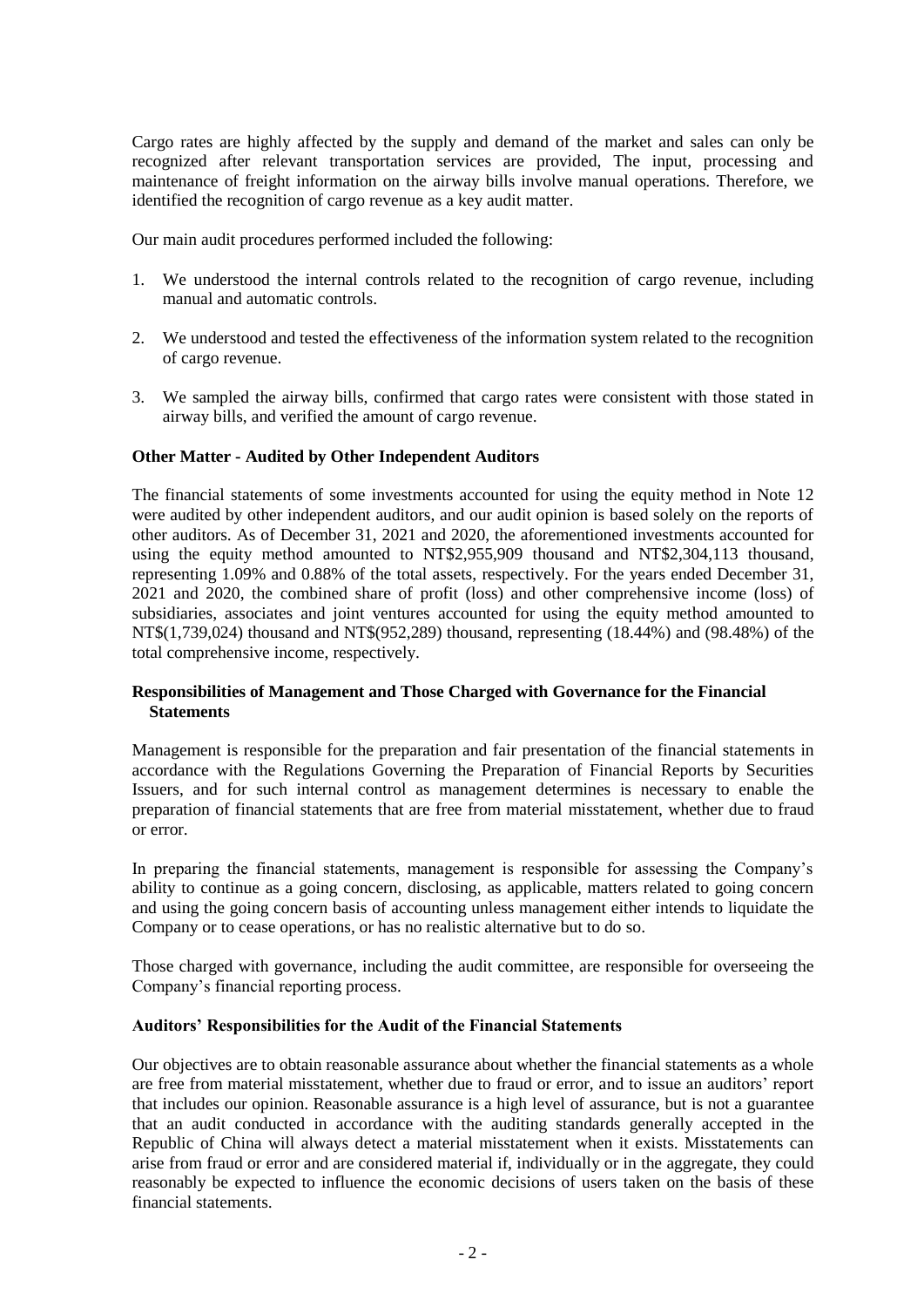As part of an audit in accordance with the auditing standards generally accepted in the Republic of China, we exercise professional judgment and maintain professional skepticism throughout the audit. We also:

- 1. Identify and assess the risks of material misstatement of the financial statements, whether due to fraud or error, design and perform audit procedures responsive to those risks, and obtain audit evidence that is sufficient and appropriate to provide a basis for our opinion. The risk of not detecting a material misstatement resulting from fraud is higher than for one resulting from error, as fraud may involve collusion, forgery, intentional omissions, misrepresentations, or the override of internal control.
- 2. Obtain an understanding of internal control relevant to the audit in order to design audit procedures that are appropriate in the circumstances, but not for the purpose of expressing an opinion on the effectiveness of the Company's internal control.
- 3. Evaluate the appropriateness of accounting policies used and the reasonableness of accounting estimates and related disclosures made by management.
- 4. Conclude on the appropriateness of management's use of the going concern basis of accounting and, based on the audit evidence obtained, whether a material uncertainty exists related to events or conditions that may cast significant doubt on the Company's ability to continue as a going concern. If we conclude that a material uncertainty exists, we are required to draw attention in our auditors' report to the related disclosures in the financial statements or, if such disclosures are inadequate, to modify our opinion. Our conclusions are based on the audit evidence obtained up to the date of our auditors' report. However, future events or conditions may cause the Company to cease to continue as a going concern.
- 5. Evaluate the overall presentation, structure and content of the financial statements, including the disclosures, and whether the financial statements represent the underlying transactions and events in a manner that achieves fair presentation.
- 6. Obtain sufficient appropriate audit evidence regarding the financial information of the entities or business activities within the Company to express an opinion on the financial statements. We are responsible for the direction, supervision and performance of the audit. We remain solely responsible for our audit opinion.

We communicate with those charged with governance regarding, among other matters, the planned scope and timing of the audit and significant audit findings, including any significant deficiencies in internal control that we identify during our audit.

We also provide those charged with governance with a statement that we have complied with relevant ethical requirements regarding independence, and to communicate with them all relationships and other matters that may reasonably be thought to bear on our independence, and where applicable, related safeguards.

From the matters communicated with those charged with governance, we determine those matters that were of most significance in the audit of the financial statements for the year ended December 31, 2021 and are therefore the key audit matters. We describe these matters in our auditors' report unless law or regulation precludes public disclosure about the matter or when, in extremely rare circumstances, we determine that a matter should not be communicated in our report because the adverse consequences of doing so would reasonably be expected to outweigh the public interest benefits of such communication.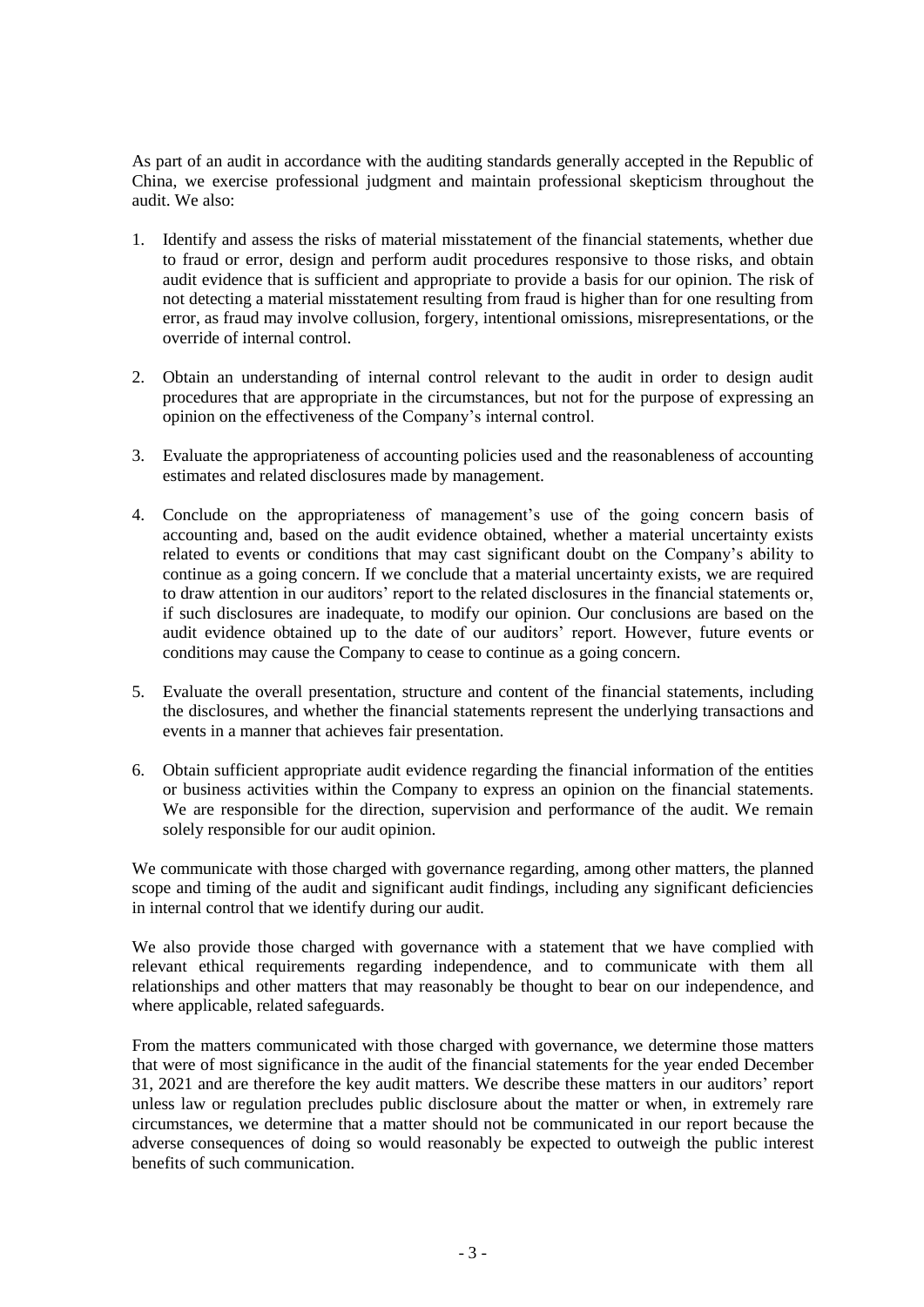The engagement partners on the audits resulting in this independent auditors' report are Jui-Chan Huang and Shiuh-Ran Cheng.

Deloitte & Touche Taipei, Taiwan Republic of China

March 15, 2022

#### *Notice to Readers*

*The accompanying financial statements are intended only to present the financial position, financial performance and cash flows in accordance with accounting principles and practices generally accepted in the Republic of China and not those of any other jurisdictions. The standards, procedures and practices to audit such financial statements are those generally applied in the Republic of China.* 

*For the convenience of readers, the independent auditors' report and the accompanying financial statements have been translated into English from the original Chinese version prepared and used in the Republic of China. If there is any conflict between the English version and the original Chinese version or any difference in the interpretation of the two versions, the Chinese-language independent auditors' report and financial statements shall prevail.*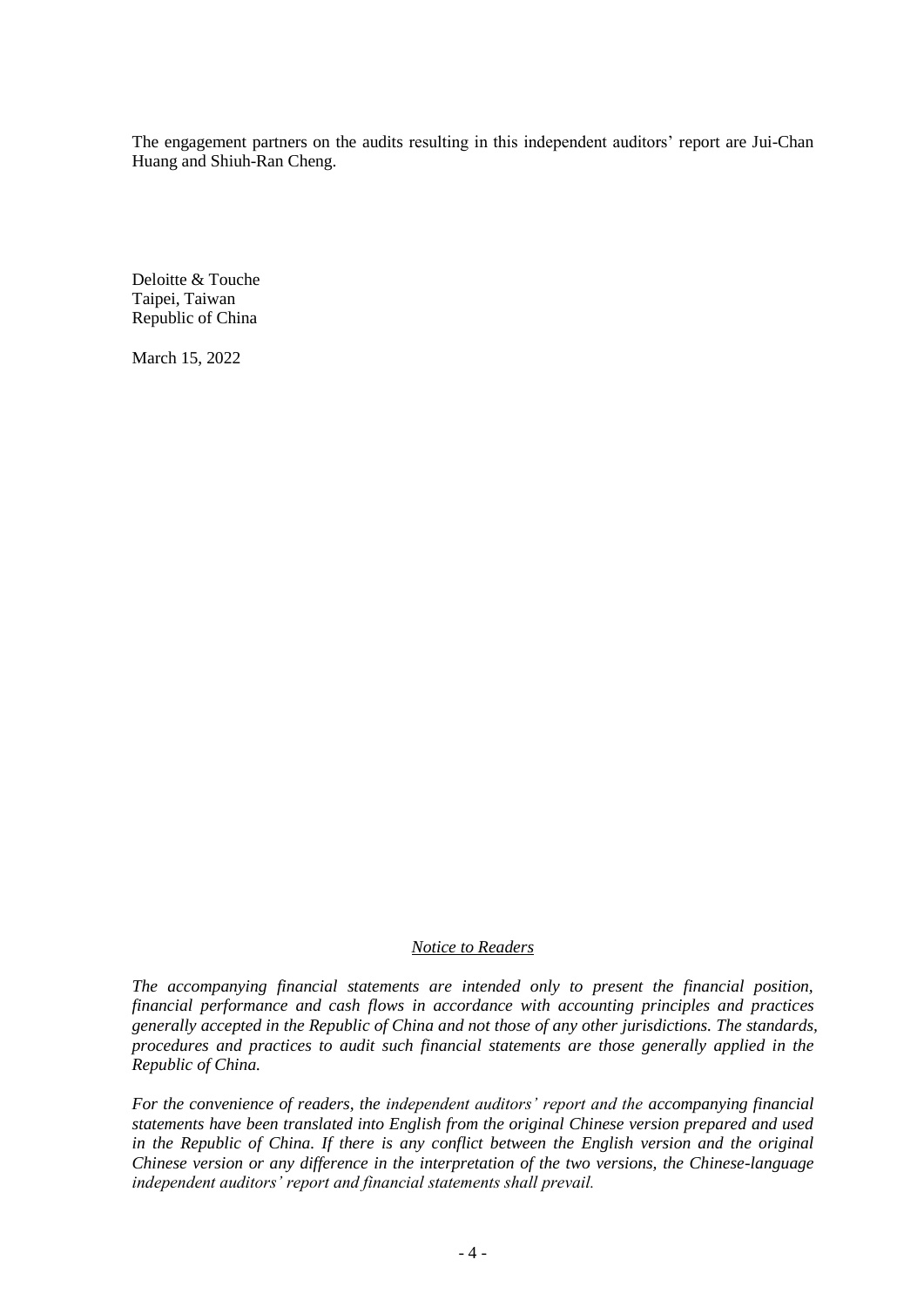#### **BALANCE SHEETS DECEMBER 31, 2021 AND 2020**

## **(In Thousands of New Taiwan Dollars)**

|                                                                                                                       | 2021              |                          |                     | 2020                |  |  |
|-----------------------------------------------------------------------------------------------------------------------|-------------------|--------------------------|---------------------|---------------------|--|--|
| <b>ASSETS</b>                                                                                                         | Amount            | $\frac{0}{0}$            | <b>Amount</b>       | $\frac{6}{6}$       |  |  |
| <b>CURRENT ASSETS</b>                                                                                                 |                   |                          |                     |                     |  |  |
| Cash and cash equivalents (Notes 4, 6 and 29)                                                                         | 35,913,117<br>S.  | 13                       | 19,959,820<br>S.    |                     |  |  |
| Financial assets at amortized cost - current (Notes 8 and 29)                                                         | 11,923,194        |                          | 5,863,137           | 8<br>$\mathbf{2}$   |  |  |
|                                                                                                                       | 3,563,319         | 5                        | 7,613,636           |                     |  |  |
| Financial assets for hedging - current (Notes 4, 6 and 29)<br>Notes and accounts receivable, net (Notes 4, 10 and 29) | 12,990,399        | 1<br>5                   | 9,198,055           | $\mathfrak{Z}$<br>4 |  |  |
| Notes and accounts receivable - related parties (Note 30)                                                             |                   |                          |                     |                     |  |  |
|                                                                                                                       | 54,474            |                          | 101,424             |                     |  |  |
| Other receivables                                                                                                     | 543,768           |                          | 427,722             |                     |  |  |
| Current tax assets (Notes 4 and 26)                                                                                   | 52,282            |                          | 60,129<br>8,093,152 |                     |  |  |
| Inventories (Notes 4 and 10)                                                                                          | 8,380,327         | 3                        |                     | 3                   |  |  |
| Non-current assets held for sale (Notes 4 and 11)<br>Other current assets (Note 16)                                   | 36,719<br>389,191 |                          | 89,296<br>452,414   |                     |  |  |
|                                                                                                                       |                   | $\overline{\phantom{a}}$ |                     |                     |  |  |
| Total current assets                                                                                                  | 73,846,790        | $\frac{27}{2}$           | 51,858,785          | $\overline{20}$     |  |  |
| NON-CURRENT ASSETS                                                                                                    |                   |                          |                     |                     |  |  |
| Financial assets at fair value through other comprehensive income - non-current (Notes 4, 7 and 29)                   | 55,458            |                          | 147,161             |                     |  |  |
| Investments accounted for using the equity method (Notes 4 and 12)                                                    | 12,830,025        | 5                        | 12,321,157          | 5                   |  |  |
| Property, plant and equipment (Notes 4, 13 and 31)                                                                    | 115,174,548       | 42                       | 126,414,462         | $\sqrt{48}$         |  |  |
| Right-of-use assets (Notes 4, 19 and 31)                                                                              | 50,965,378        | 19                       | 54, 555, 761        | 21                  |  |  |
| Investment properties (Notes 4 and 14)                                                                                | 2,047,448         | 1                        | 2,047,448           | -1                  |  |  |
| Other intangible assets (Notes 4 and 15)                                                                              | 754,349           |                          | 867,453             |                     |  |  |
| Deferred tax assets (Notes 4 and 26)                                                                                  | 5,234,304         | $\overline{c}$           | 4,981,859           | 2                   |  |  |
| Other non-current assets (Notes 16, 19 and 29)                                                                        | 9,742,416         | $\overline{4}$           | 7,715,679           | $\overline{3}$      |  |  |
| Total non-current assets                                                                                              | 196,803,926       | 73                       | 209,050,980         | - 80                |  |  |
| <b>TOTAL</b>                                                                                                          | \$270,650,716     | 100                      | \$260,909,765       | 100                 |  |  |
| <b>LIABILITIES AND EQUITY</b>                                                                                         |                   |                          |                     |                     |  |  |
|                                                                                                                       |                   |                          |                     |                     |  |  |
| <b>CURRENT LIABILITIES</b>                                                                                            |                   |                          |                     |                     |  |  |
| Short-term bills payable (Notes 17 and 29)                                                                            | \$                |                          | \$<br>8,088,882     | 3                   |  |  |
| Financial liabilities for hedging - current (Notes 4, 19 and 29)                                                      | 8,437,648         | $\mathfrak{Z}$           | 8,126,239           | $\mathfrak{Z}$      |  |  |
| Notes and accounts payable (Note 29)                                                                                  | 826,989           |                          | 1,128,517           | 1                   |  |  |
| Notes and accounts payable - related parties (Note 30)                                                                | 733,837           |                          | 588,234             |                     |  |  |
| Other payables (Notes 20 and 25)                                                                                      | 12,865,006        | 5                        | 7,128,080           | 3                   |  |  |
| Current tax liabilities                                                                                               | 2,880,785         |                          | 2                   |                     |  |  |
| Lease liabilities - current (Notes 4 and 19)                                                                          | 882,538           |                          | 842,592             |                     |  |  |
| Contract liabilities current (Notes 4 and 21)                                                                         | 3,416,733         |                          | 3,218,846           |                     |  |  |
| Provisions - current (Notes 4 and 22)                                                                                 | 2,578,812         |                          |                     |                     |  |  |
| Current portion of bonds payable and put option of convertible bonds (Notes 4, 18, 29 and 30)                         | 2,525,000         |                          | 12,132,859          | 5                   |  |  |
| Current portion of long-term borrowings (Notes 17, 29 and 31)                                                         | 8,351,129         | 3                        | 14,798,442          | 6                   |  |  |
| Other current liabilities                                                                                             | 2,168,227         |                          | 687,317             |                     |  |  |
| Total current liabilities                                                                                             | 45,666,704        | -17                      | 56,740,010          | 22                  |  |  |
| NON-CURRENT LIABILITIES                                                                                               |                   |                          |                     |                     |  |  |
| Financial liabilities for hedging - non-current (Notes 4, 19 and 29)                                                  | 27,839,847        | 10                       | 32,455,333          | 13                  |  |  |
| Bonds payable (Notes 4, 18, 29 and 30)                                                                                | 11,125,026        | 4                        | 10,300,000          | 4                   |  |  |
| Long-term borrowings (Notes 17, 29 and 31)                                                                            | 76,804,516        | 29                       | 68,815,395          | 26                  |  |  |
| Contract liabilities - non-current (Notes 4 and 21)                                                                   | 635,633           | $\overline{\phantom{a}}$ | 1,761,104           | -1                  |  |  |
| Provisions - non-current (Notes 4 and 22)                                                                             | 15,229,888        | 6                        | 13,741,244          | 5                   |  |  |
| Deferred tax liabilities (Notes 4 and 26)                                                                             | 822,368           |                          | 875,388             |                     |  |  |
| Lease liabilities - non-current (Notes 4 and 19)                                                                      | 9,677,756         | 4                        | 10,055,776          | 4                   |  |  |
| Net defined benefit liabilities - non-current (Notes 5 and 23)                                                        | 8,359,189         | 3                        | 8,217,395           | 3                   |  |  |
| Other non-current liabilities                                                                                         | 446,216           | $\overline{a}$           | 388,637             |                     |  |  |
|                                                                                                                       |                   |                          |                     |                     |  |  |
| Total non-current liabilities                                                                                         | 150,940,439       | $-56$                    | 146,610,272         | 56                  |  |  |
| <b>Total liabilities</b>                                                                                              | 196,607,143       | 73                       | 203,350,282         | 78                  |  |  |

| EQUITY (Notes 18 and 24)                               |               |             |               |                      |
|--------------------------------------------------------|---------------|-------------|---------------|----------------------|
| Share capital                                          | 59,412,243    | $\sqrt{22}$ | 54,209,846    | $\sqrt{21}$          |
| Capital surplus                                        | 2,694,529     |             | 1,187,327     |                      |
| Retained earnings                                      |               |             |               |                      |
| Legal reserve                                          |               |             |               |                      |
| Special reserve                                        |               |             |               |                      |
| Unappropriated retained earnings (accumulated deficit) | 9,253,848     |             | (350, 581)    |                      |
| Total retained earnings (accumulated deficit)          | 9,253,848     |             | (350, 581)    | $\sim 100$ m $^{-1}$ |
| Other equity                                           | 2,713,828     |             | 2,543,766     |                      |
| Treasury shares                                        | (30, 875)     |             | (30, 875)     |                      |
| Total equity                                           | 74,043,573    | 27          | 57, 559, 483  | 22                   |
| TOTAL                                                  | \$270,650,716 | 100         | \$260,909,765 | 100                  |
|                                                        |               |             |               |                      |

The accompanying notes are an integral part of the financial statements.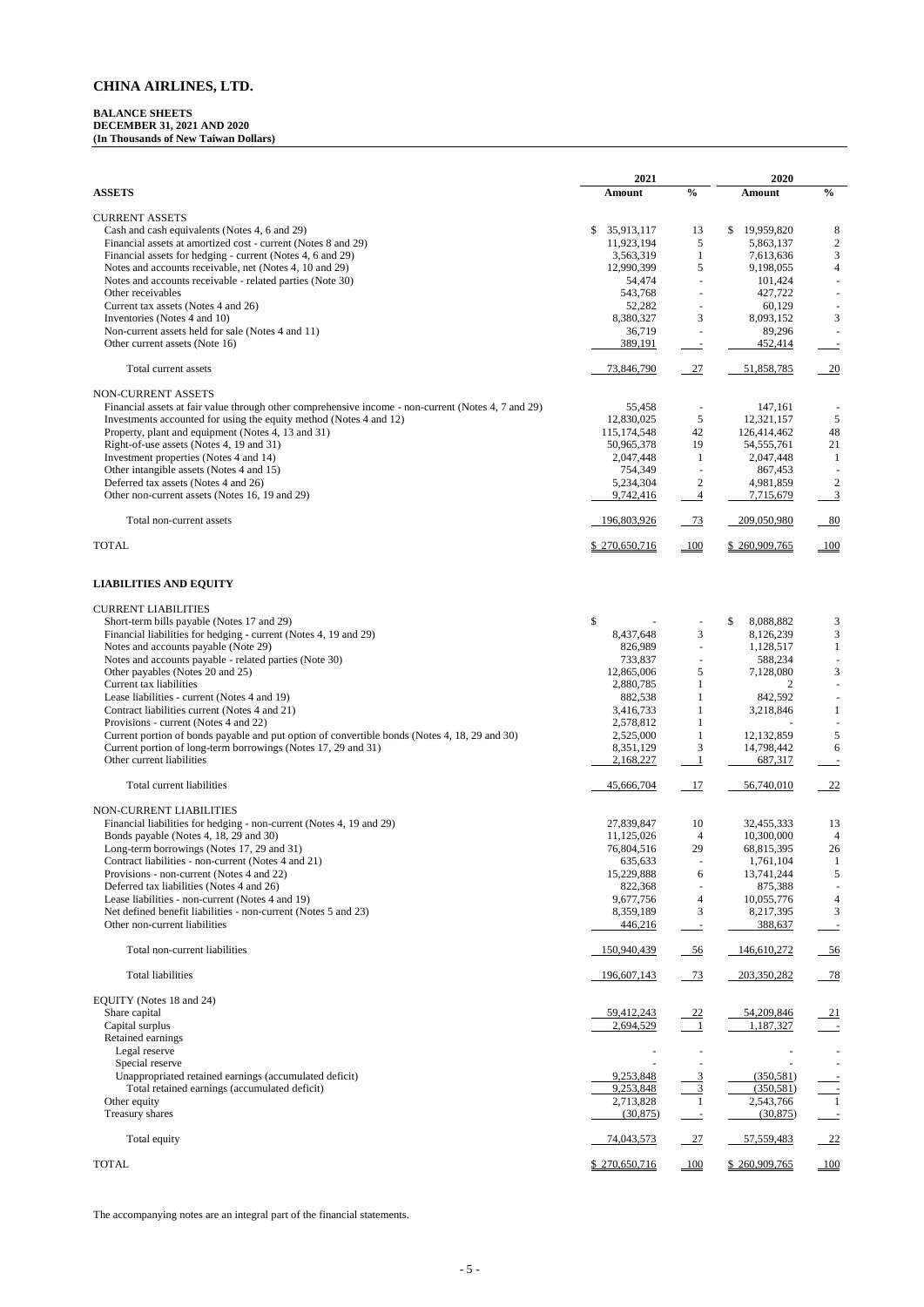## **STATEMENTS OF COMPREHENSIVE INCOME FOR THE YEARS ENDED DECEMBER 31, 2021 AND 2020 (In Thousands of New Taiwan Dollars, Except Earnings Per Share)**

|                                                                                                                                                                                                                                                          | 2021                                                 |                   | 2020                                                |                |  |
|----------------------------------------------------------------------------------------------------------------------------------------------------------------------------------------------------------------------------------------------------------|------------------------------------------------------|-------------------|-----------------------------------------------------|----------------|--|
|                                                                                                                                                                                                                                                          | <b>Amount</b>                                        | $\frac{0}{0}$     | <b>Amount</b>                                       | $\frac{0}{0}$  |  |
| <b>OPERATING REVENUE</b> (Notes 4, 25 and 30)                                                                                                                                                                                                            | \$132,140,248                                        | 100               | \$106,327,123                                       | 100            |  |
| OPERATING COSTS (Notes 4, 10, 25 and 30)                                                                                                                                                                                                                 | 106,229,554                                          | 80                | 95,190,179                                          | 89             |  |
| <b>GROSS PROFIT</b>                                                                                                                                                                                                                                      | 25,910,694                                           | 20                | 11,136,944                                          | 11             |  |
| <b>OPERATING EXPENSES</b> (Notes 4, 25 and 30)                                                                                                                                                                                                           | 6,590,298                                            | $\overline{5}$    | 6,252,089                                           | <u>6</u>       |  |
| PROFIT FROM OPERATIONS                                                                                                                                                                                                                                   | 19,320,396                                           | 15                | 4,884,855                                           | $\overline{5}$ |  |
| NON-OPERATING INCOME AND EXPENSES<br>Other income (Note 25)<br>Other gains and losses (Notes 11, 12, 13 and 25)<br>Finance costs (Notes 25 and 30)<br>Share of profit or loss of subsidiaries, associates and<br>joint ventures (Note 12)                | 374,625<br>(1,971,900)<br>(2,164,174)<br>(3,585,007) | (1)<br>(2)<br>(3) | 440,761<br>(523, 827)<br>(2,780,363)<br>(1,850,331) | (3)<br>(2)     |  |
| Total non-operating income and expenses                                                                                                                                                                                                                  | (7,346,456)                                          | (6)               | (4,713,760)                                         | (5)            |  |
| PROFIT BEFORE INCOME TAX                                                                                                                                                                                                                                 | 11,973,940                                           | 9                 | 171,095                                             |                |  |
| INCOME TAX EXPENSE (Notes 4 and 26)                                                                                                                                                                                                                      | 2,594,035                                            | $\overline{2}$    | 31,095                                              |                |  |
| NET INCOME FOR THE YEAR                                                                                                                                                                                                                                  | 9,379,905                                            | 7                 | 140,000                                             |                |  |
| OTHER COMPREHENSIVE INCOME (LOSS)<br>Items that will not be reclassified subsequently to<br>profit or loss:<br>Gain (loss) on hedging instruments subject to<br>basis adjustment (Notes 4, 24 and 29)<br>Unrealized gain (loss) on investments in equity | (75, 214)                                            |                   | (474, 202)                                          |                |  |
| instruments at fair value through other<br>comprehensive income (Notes 4 and 24)<br>Remeasurement of defined benefit plans (Notes 4                                                                                                                      | (91,703)                                             |                   | 39,305                                              |                |  |
| and $23$ )<br>Share of the other comprehensive income (loss) of<br>subsidiaries, associates and joint ventures                                                                                                                                           | (35,512)                                             |                   | (494, 218)                                          | (1)            |  |
| accounted for using the equity method (Notes 4<br>and $24)$                                                                                                                                                                                              | 2,831                                                |                   | (9,095)                                             | (Continued)    |  |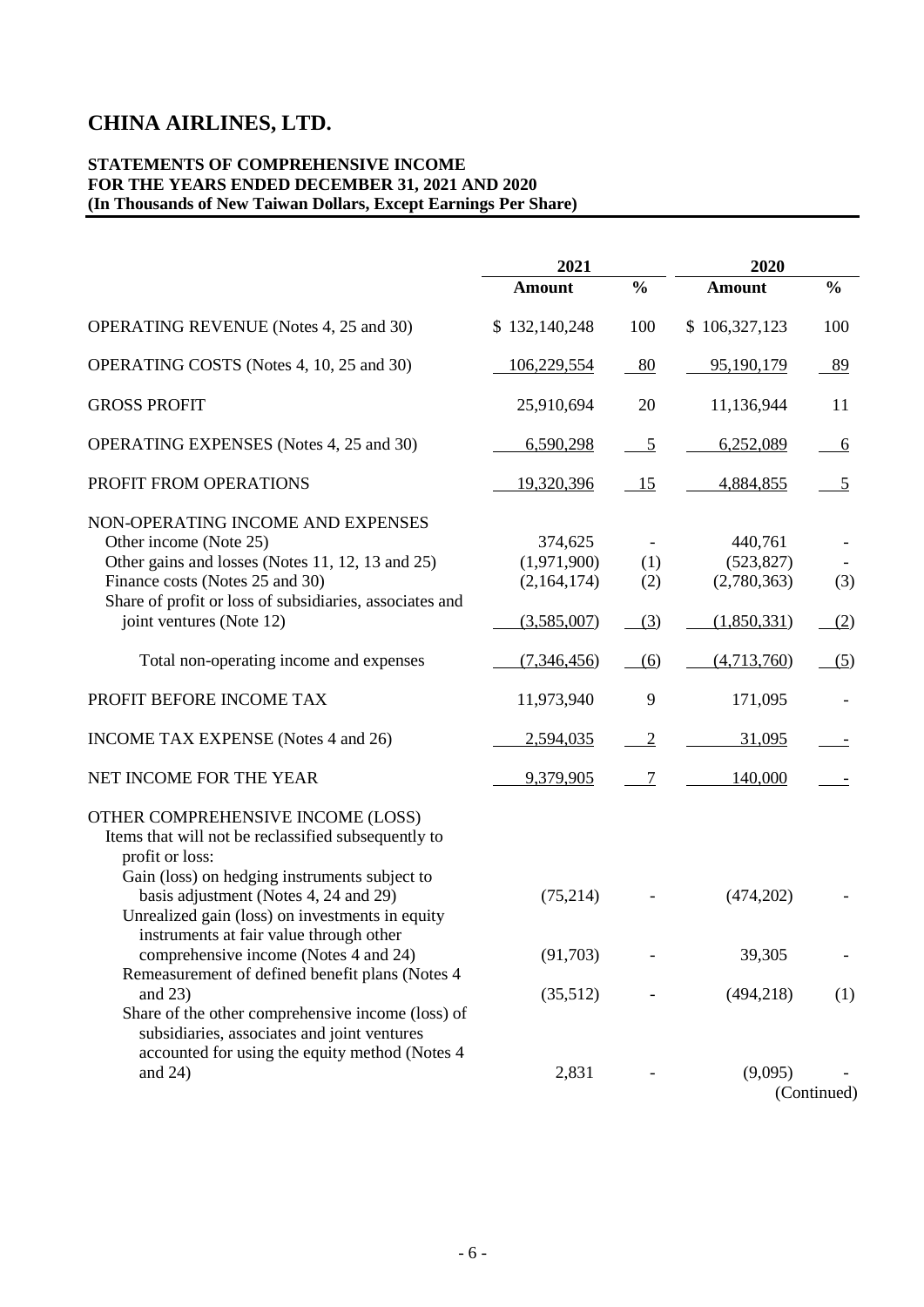## **STATEMENTS OF COMPREHENSIVE INCOME FOR THE YEARS ENDED DECEMBER 31, 2021 AND 2020 (In Thousands of New Taiwan Dollars, Except Earnings Per Share)**

|                                                                                                                                                                                                                  | 2021 |               |               | 2020 |               |               |  |
|------------------------------------------------------------------------------------------------------------------------------------------------------------------------------------------------------------------|------|---------------|---------------|------|---------------|---------------|--|
|                                                                                                                                                                                                                  |      | <b>Amount</b> | $\frac{0}{0}$ |      | <b>Amount</b> | $\frac{0}{0}$ |  |
| Income tax related to items that will not be<br>reclassified subsequently to profit or loss<br>(Note 26)                                                                                                         | \$   | 21,236        |               | \$   | 163,172       |               |  |
| Items that may be reclassified subsequently to profit<br>or loss:                                                                                                                                                |      |               |               |      |               |               |  |
| Exchange differences on translation of the<br>financial statements of foreign operations<br>(Notes 4 and 24)<br>Share of the other comprehensive income (loss) of<br>subsidiaries, associates and joint ventures |      | 17,597        |               |      | (101, 142)    |               |  |
| accounted for using the equity method (Notes 4<br>and $24$ )                                                                                                                                                     |      | 2,087         |               |      | 4,205         |               |  |
| Gain on hedging instruments not subject to basis<br>adjustment (Notes 4, 24 and 29)                                                                                                                              |      | 264,168       |               |      | 2,098,393     | 2             |  |
| Income tax related to items that may be<br>reclassified subsequently to profit or loss<br>(Note 26)                                                                                                              |      | (56, 353)     |               |      | (399, 450)    |               |  |
| Other comprehensive income for the year, net<br>of income tax                                                                                                                                                    |      | 49,137        |               |      | 826,968       |               |  |
| TOTAL COMPREHENSIVE INCOME FOR THE<br><b>YEAR</b>                                                                                                                                                                |      | 9,429,042     |               |      | 966,968       |               |  |
| EARNINGS PER SHARE (NEW TAIWAN<br>DOLLARS; Note 27)<br>Basic                                                                                                                                                     |      | .67           |               |      | 0.03          |               |  |
| Diluted                                                                                                                                                                                                          |      | .54           |               |      | 0.03          |               |  |
|                                                                                                                                                                                                                  |      |               |               |      |               |               |  |

The accompanying notes are an integral part of the financial statements. (Concluded)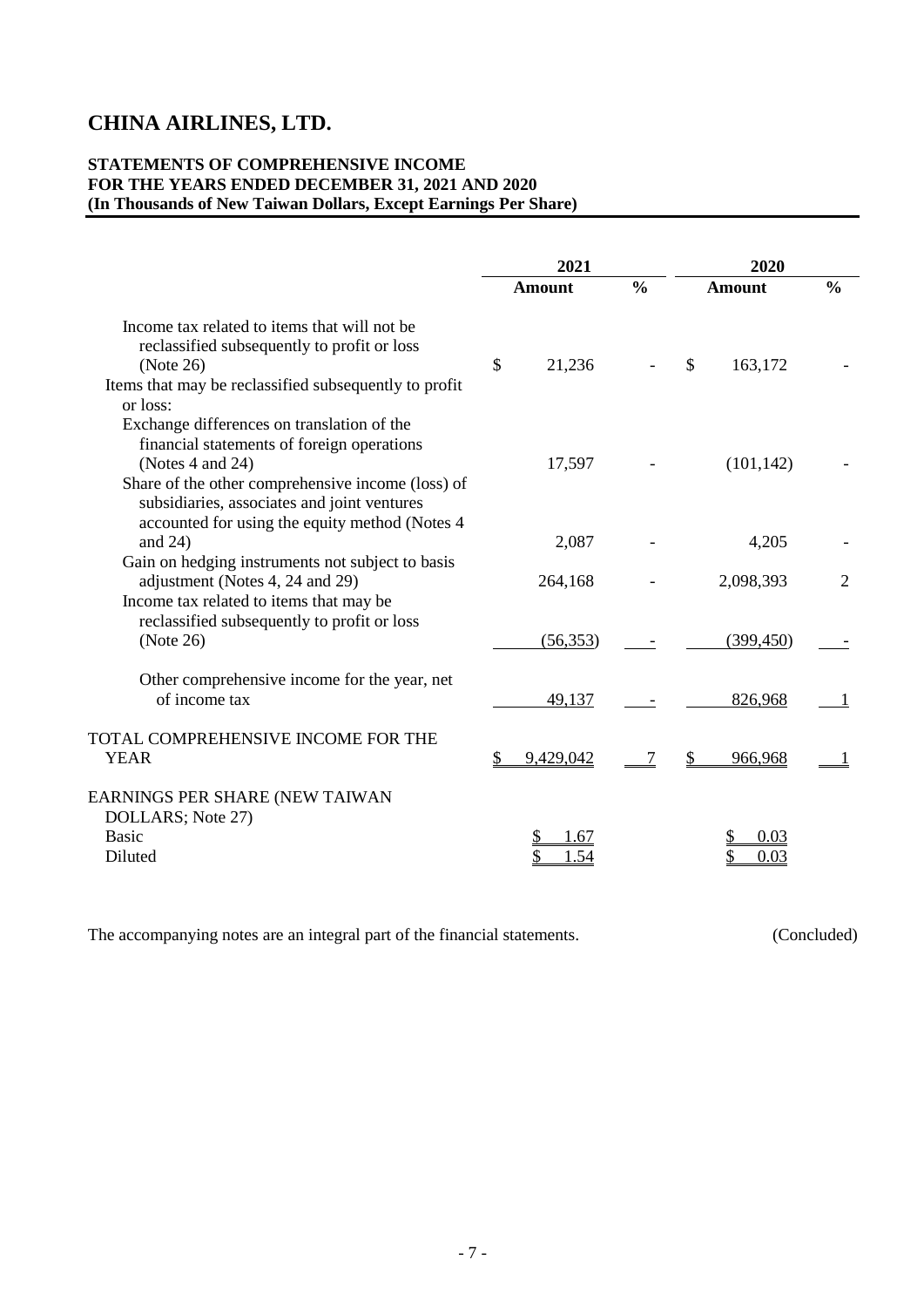#### **STATEMENTS OF CHANGES IN EQUITY FOR THE YEARS ENDED DECEMBER 31, 2021 AND 2020 (In Thousands of New Taiwan Dollars)**

| Gain (Loss) on<br><b>Hedging</b><br><b>Instruments</b> | <b>Treasury Shares</b><br><b>Held by</b><br><b>Subsidiaries</b> |              |
|--------------------------------------------------------|-----------------------------------------------------------------|--------------|
| \$<br>1,143,678                                        | \$<br>(43, 372)                                                 | \$56,553,772 |
|                                                        |                                                                 | 172          |
|                                                        |                                                                 | (169, 272)   |
| 200,989                                                |                                                                 | 200,989      |
|                                                        |                                                                 |              |
|                                                        |                                                                 |              |
|                                                        |                                                                 |              |
|                                                        |                                                                 | 140,000      |
| 1,261,992                                              |                                                                 | 826,968      |
| 1,261,992                                              |                                                                 | 966,968      |
|                                                        | 12,497                                                          | 6,854        |
| 2,606,659                                              | (30, 875)                                                       | 57,559,483   |
| 99,507                                                 |                                                                 | 99,507       |
|                                                        |                                                                 |              |
|                                                        |                                                                 | 540          |
|                                                        |                                                                 | (104, 639)   |
|                                                        |                                                                 | 9,379,905    |
| 133,253                                                |                                                                 | 49,137       |
| <u>133,253</u>                                         |                                                                 | 9,429,042    |
|                                                        |                                                                 | 188,862      |
|                                                        |                                                                 | 6,870,778    |
| \$ 2,839,419                                           | \$ (30,875)                                                     | \$74,043,573 |

|                                                                                                                         |                          |                          |                      | <b>Retained Earnings</b> |                                                               | <b>Exchange</b><br>Differences on                                                           | <b>Other Equity</b><br>Unrealized<br><b>Valuation Gain</b><br>(Loss) on Financial<br>Assets at |                                                        |                                                                 |                                                                                  |
|-------------------------------------------------------------------------------------------------------------------------|--------------------------|--------------------------|----------------------|--------------------------|---------------------------------------------------------------|---------------------------------------------------------------------------------------------|------------------------------------------------------------------------------------------------|--------------------------------------------------------|-----------------------------------------------------------------|----------------------------------------------------------------------------------|
|                                                                                                                         | <b>Share Capital</b>     | <b>Capital Surplus</b>   | <b>Legal Reserve</b> | <b>Special Reserve</b>   | Unappropriated<br><b>Earnings</b><br>(Accumulated<br>Deficit) | <b>Translation of the</b><br>Financial<br><b>Statements of</b><br><b>Foreign Operations</b> | <b>Fair Value</b><br><b>Through Other</b><br>Comprehensive<br><b>Income</b>                    | Gain (Loss) on<br><b>Hedging</b><br><b>Instruments</b> | <b>Treasury Shares</b><br><b>Held by</b><br><b>Subsidiaries</b> | <b>Total Equity</b>                                                              |
| <b>BALANCE AT JANUARY 1, 2020</b>                                                                                       | \$54,209,846             | \$2,488,907              | 466,416<br>\$        | 12,967<br><sup>\$</sup>  | (1,777,225)                                                   | (54,707)<br>$\mathbb{S}$                                                                    | 107,262<br><sup>\$</sup>                                                                       | \$1,143,678                                            | (43,372)<br><sup>\$</sup>                                       | \$56,553,772                                                                     |
| Issuance of employee share options by subsidiaries                                                                      |                          | 172                      |                      |                          |                                                               |                                                                                             |                                                                                                |                                                        |                                                                 | 172                                                                              |
| Changes in percentage of ownership interests in subsidiaries                                                            |                          |                          |                      |                          | (169,272)                                                     |                                                                                             |                                                                                                |                                                        |                                                                 | (169, 272)                                                                       |
| Basis adjustment to gain (loss) on hedging instruments                                                                  |                          |                          |                      |                          |                                                               |                                                                                             |                                                                                                | 200,989                                                |                                                                 | 200,989                                                                          |
| Appropriation of 2019 earnings<br>Legal reserve<br>Special reserve<br>Capital surplus used to cover accumulated deficit |                          | (1,297,843)              | (466, 416)           | (12,967)                 | 466,416<br>12,967<br>1,297,843                                |                                                                                             |                                                                                                |                                                        |                                                                 | $\overline{\phantom{a}}$<br>$\overline{\phantom{a}}$<br>$\overline{\phantom{a}}$ |
| Net profit for the year ended December 31, 2020                                                                         |                          |                          |                      |                          | 140,000                                                       |                                                                                             |                                                                                                |                                                        |                                                                 | 140,000                                                                          |
| Other comprehensive income (loss) for the year ended<br>December 31, 2020, net of income tax                            |                          |                          |                      |                          | (319,576)                                                     | (79, 545)                                                                                   | (35,903)                                                                                       | 1,261,992                                              |                                                                 | 826,968                                                                          |
| Total comprehensive income (loss) for the year ended<br>December 31, 2020                                               |                          |                          |                      |                          | (179,576)                                                     | (79, 545)                                                                                   | (35,903)                                                                                       | 1,261,992                                              |                                                                 | 966,968                                                                          |
| Disposal of treasury shares                                                                                             |                          | (3,909)                  |                      |                          | (1,734)                                                       |                                                                                             |                                                                                                |                                                        | 12,497                                                          | 6,854                                                                            |
| <b>BALANCE AT DECEMBER 31, 2020</b>                                                                                     | 54,209,846               | 1,187,327                |                      | $\overline{\phantom{a}}$ | (350, 581)                                                    | (134, 252)                                                                                  | 71,359                                                                                         | 2,606,659                                              | (30, 875)                                                       | 57,559,483                                                                       |
| Basis adjustment to gain (loss) on hedging instruments                                                                  |                          |                          |                      |                          |                                                               |                                                                                             |                                                                                                | 99,507                                                 |                                                                 | 99,507                                                                           |
| Appropriation of 2020 earnings<br>Capital surplus used to cover accumulated deficit                                     |                          | (350, 581)               |                      |                          | 350,581                                                       |                                                                                             |                                                                                                |                                                        |                                                                 |                                                                                  |
| Issuance of employee share options by subsidiaries                                                                      |                          | 540                      |                      |                          |                                                               |                                                                                             |                                                                                                |                                                        |                                                                 | 540                                                                              |
| Changes in percentage of ownership interests in subsidiaries                                                            |                          | $\overline{\phantom{a}}$ |                      | $ \,$                    | (104, 639)                                                    | $\overline{\phantom{a}}$                                                                    | $\overline{\phantom{a}}$                                                                       | $\overline{\phantom{a}}$                               | $\overline{\phantom{a}}$                                        | (104, 639)                                                                       |
| Net profit for the year ended December 31, 2021                                                                         |                          |                          |                      | $\overline{\phantom{a}}$ | 9,379,905                                                     |                                                                                             |                                                                                                |                                                        | $-$                                                             | 9,379,905                                                                        |
| Other comprehensive income (loss) for the year ended<br>December 31, 2021, net of income tax                            |                          |                          |                      |                          | (21, 418)                                                     | 14,173                                                                                      | (76, 871)                                                                                      | 133,253                                                |                                                                 | 49,137                                                                           |
| Total comprehensive income (loss) for the year ended<br>December 31, 2021                                               |                          |                          |                      |                          | 9,358,487                                                     | 14,173                                                                                      | (76,871)                                                                                       | 133,253                                                |                                                                 | 9,429,042                                                                        |
| Equity component of convertible bonds issued by the Company                                                             | $\overline{\phantom{a}}$ | 188,862                  |                      |                          |                                                               |                                                                                             |                                                                                                |                                                        | $\overline{\phantom{a}}$                                        | 188,862                                                                          |
| Convertible bonds converted to ordinary shares                                                                          | 5,202,397                | 1,668,381                |                      |                          |                                                               |                                                                                             |                                                                                                |                                                        |                                                                 | 6,870,778                                                                        |
| <b>BALANCE AT DECEMBER 31, 2021</b>                                                                                     | \$59,412,243             | \$2,694,529              |                      |                          | \$9,253,848                                                   | $\frac{\$ (120,079)}{}$                                                                     | (5,512)<br>$\mathbb{S}$                                                                        | \$2,839,419                                            | (30,875)<br><sup>\$</sup>                                       | \$74,043,573                                                                     |

The accompanying notes are an integral part of the financial statements.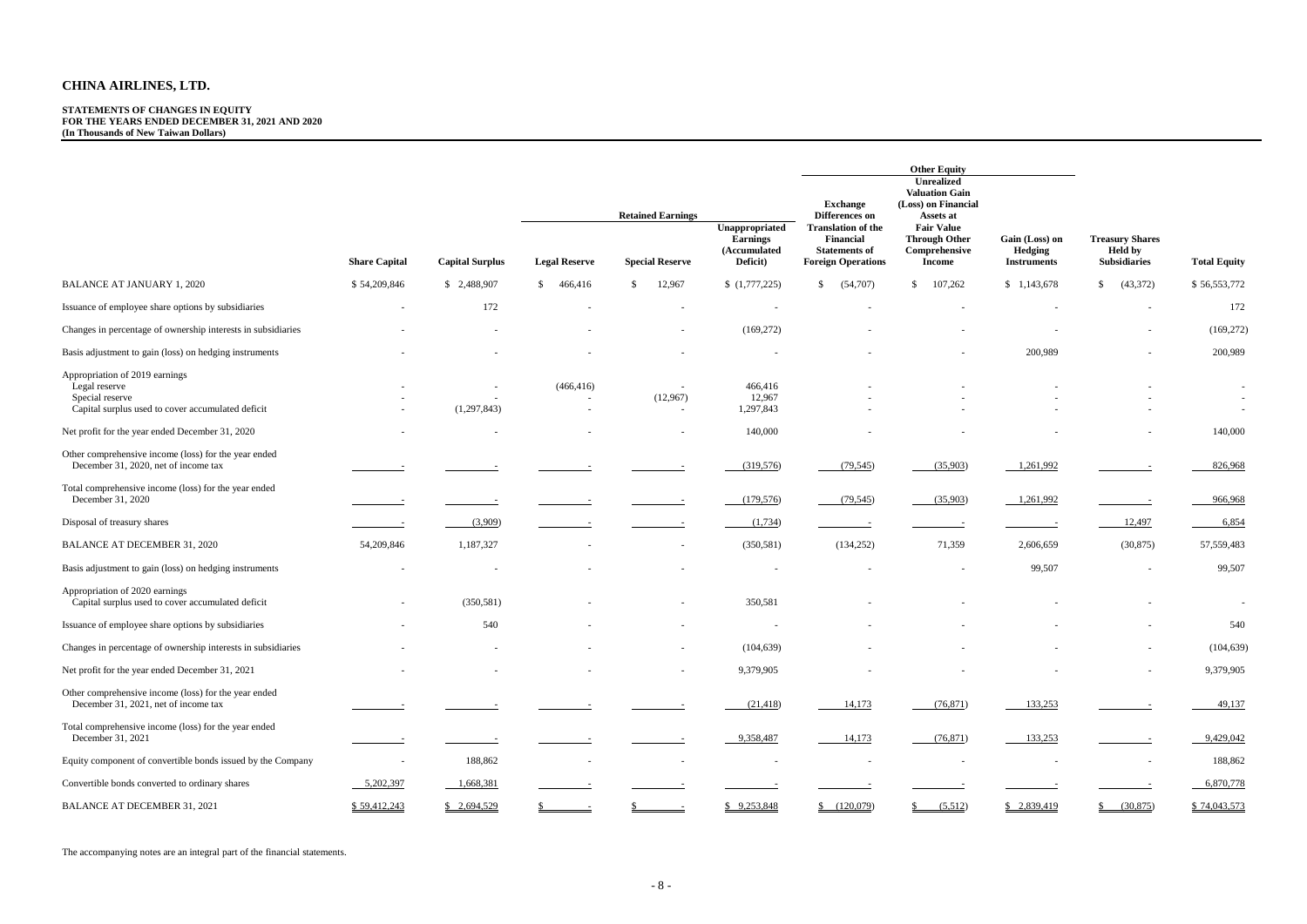## **STATEMENTS OF CASH FLOWS FOR THE YEARS ENDED DECEMBER 31, 2021 AND 2020 (In Thousands of New Taiwan Dollars)**

|                                                                         | 2021                       | 2020          |
|-------------------------------------------------------------------------|----------------------------|---------------|
| CASH FLOWS FROM OPERATING ACTIVITIES                                    |                            |               |
| Income before income tax                                                | 11,973,940<br>$\mathbb{S}$ | \$<br>171,095 |
| Adjustments for:                                                        |                            |               |
| Depreciation expense                                                    | 26,503,214                 | 28,018,746    |
| Amortization expense                                                    | 179,111                    | 169,158       |
| Expected credit loss recognized on trade receivables                    | 38,474                     | 3,000         |
| Net gain on fair value changes of financial assets and liabilities at   |                            |               |
| fair value through profit or loss                                       |                            | (3,596)       |
| Interest income                                                         | (132,220)                  | (208, 081)    |
| Dividend income                                                         | (8,355)                    | (8,720)       |
| Share of loss (profit) of subsidiaries, associates and joint ventures   | 3,585,007                  | 1,850,331     |
| Loss (gain) on disposal of property, plant and equipment                | 932,718                    | (8,005)       |
| Loss on disposal of investments                                         | 540                        |               |
| Impairment loss recognized on property, plant and equipment             |                            | 424,573       |
| Loss on inventory and property, plant and equipment                     | 1,391,279                  | 471,518       |
| Net gain on foreign currency exchange                                   | (895, 534)                 | (1,048,369)   |
| Impairment loss recognized on investments accounted for using the       |                            |               |
| equity method                                                           | 136,672                    | 46,757        |
| Finance costs                                                           | 2,164,174                  | 2,780,363     |
| Recognition of provisions                                               | 5,796,335                  | 5,580,416     |
| Loss on sale and leaseback transactions                                 | 342,080                    |               |
| Others                                                                  | (3,625)                    | 1,876         |
| Changes in operating assets and liabilities                             |                            |               |
| Financial assets mandatorily classified as at fair value through profit |                            |               |
| or loss                                                                 |                            | 4,030         |
| Financial liabilities at fair value through profit or loss              |                            | (11,749)      |
| Notes and accounts receivable                                           | (3,875,256)                | (1,467,229)   |
| Accounts receivable - related parties                                   | 46,950                     | 130,962       |
| Other receivables                                                       | (117,036)                  | 107,524       |
| Inventories                                                             | (1,009,933)                | (70, 344)     |
| Other current assets                                                    | 70,928                     | 1,701,803     |
| Notes and accounts payable                                              | (278, 147)                 | (59, 328)     |
| Accounts payable - related parties                                      | 145,603                    | (881,200)     |
| Other payables                                                          | 5,815,179                  | (3,724,692)   |
| Contract liabilities                                                    | (927, 584)                 | (15,840,648)  |
| Provisions                                                              | (1,476,769)                | (705, 117)    |
| Other current liabilities                                               | 1,474,423                  | (1,915,678)   |
| Defined benefit liabilities                                             | 106,282                    | 134,432       |
| Cash generated from operations                                          | 51,978,450                 | 15,643,828    |
| Interest received                                                       | 129,028                    | 228,141       |
| Dividends received                                                      | 213,017                    | 842,919       |
| Interest paid                                                           | (2,140,081)                | (2,966,777)   |
| Income tax paid                                                         | (45,987)                   | (23,308)      |
|                                                                         |                            |               |
| Net cash generated from operating activities                            | 50,134,427                 | 13,724,803    |
|                                                                         |                            | (Continued)   |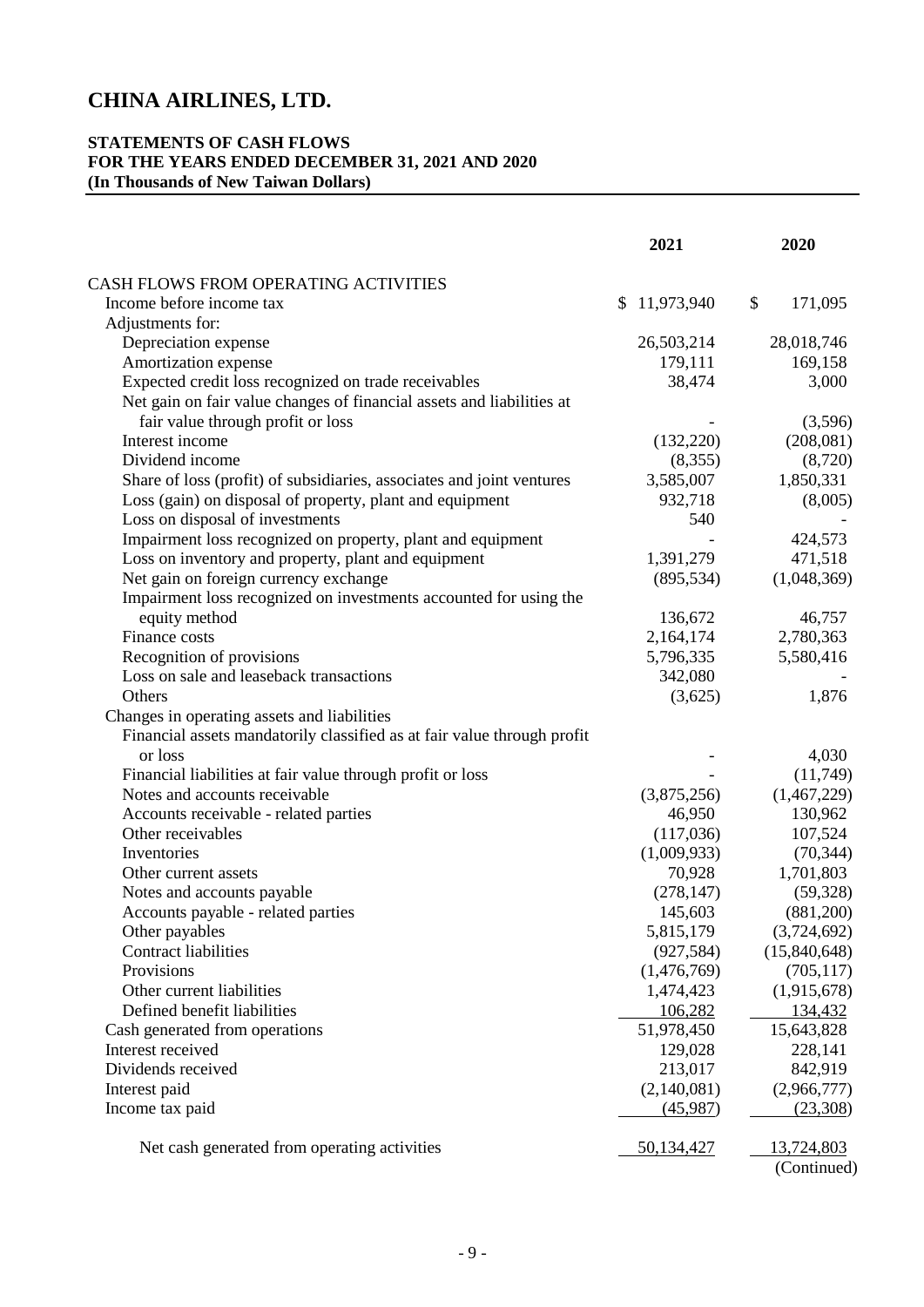## **STATEMENTS OF CASH FLOWS FOR THE YEARS ENDED DECEMBER 31, 2021 AND 2020 (In Thousands of New Taiwan Dollars)**

|                                                                                       | 2021           | 2020              |
|---------------------------------------------------------------------------------------|----------------|-------------------|
| CASH FLOWS FROM INVESTING ACTIVITIES                                                  |                |                   |
| Purchase of financial assets at amortized cost                                        | \$(11,956,286) | (5,896,451)<br>\$ |
| Proceeds from sale of financial assets at amortized cost                              | 5,863,137      | 1,460,450         |
| Purchase of financial assets for hedging                                              | (7, 126, 515)  | (10, 269, 055)    |
| Proceeds from sale of financial assets for hedging                                    | 11,110,497     | 2,363,897         |
| Acquisition of investments and joint ventures accounted for using the                 |                |                   |
| equity method                                                                         | (4,527,062)    | (1,837,845)       |
| Payments for property, plant and equipment                                            | (1,702,245)    | (859, 654)        |
| Proceeds from disposal of property, plant and equipment                               | 586,395        | 23,385            |
| Increase in refundable deposits                                                       | (79, 357)      | (18,214)          |
| Decrease in refundable deposits                                                       | 104,584        | 34,599            |
| Increase in prepayments for equipment                                                 | (12, 182, 071) | (9,966,342)       |
| Increase in computer software costs                                                   | (66,007)       | (95, 217)         |
| Net cash inflow on disposal of subsidiary                                             | 9,730          |                   |
| Net cash used in investing activities                                                 | (19,965,200)   | (25,060,447)      |
| CASH FLOWS FROM FINANCING ACTIVITIES                                                  |                |                   |
| (Decrease) increase in short-term bill payable                                        | (8,088,882)    | 8,088,882         |
| Proceeds from issuance of bonds payable                                               | 4,500,000      |                   |
| Repayments of bonds payable                                                           | (6,300,000)    | (10,000,000)      |
| Proceeds from long-term borrowings                                                    | 40,224,874     | 40,200,000        |
| Repayments of long-term borrowings                                                    | (38, 683, 066) | (18,912,651)      |
| Repayments of the principal portion of lease liabilities                              | (8,769,985)    | (8,909,975)       |
| Proceeds of guarantee deposits received                                               | 273,890        | 166,697           |
| Refund of guarantee deposits received                                                 | (200, 415)     | (146, 566)        |
| Proceeds from sale and leaseback transactions                                         | 2,810,098      |                   |
| Net cash (used in) generated from financing activities                                | (14, 233, 486) | 10,486,387        |
| EFFECTS OF EXCHANGE RATE CHANGES ON THE BALANCE<br>OF CASH HELD IN FOREIGN CURRENCIES | 17,556         | 183,063           |
| NET INCREASE (DECREASE) IN CASH AND CASH<br><b>EQUIVALENTS</b>                        | 15,953,297     | (666, 194)        |
| CASH AND CASH EQUIVALENTS AT THE BEGINNING OF THE<br><b>YEAR</b>                      | 19,959,820     | 20,626,014        |
| CASH AND CASH EQUIVALENTS AT THE END OF THE YEAR                                      | \$ 35,913,117  | \$19,959,820      |

The accompanying notes are an integral part of the financial statements. (Concluded)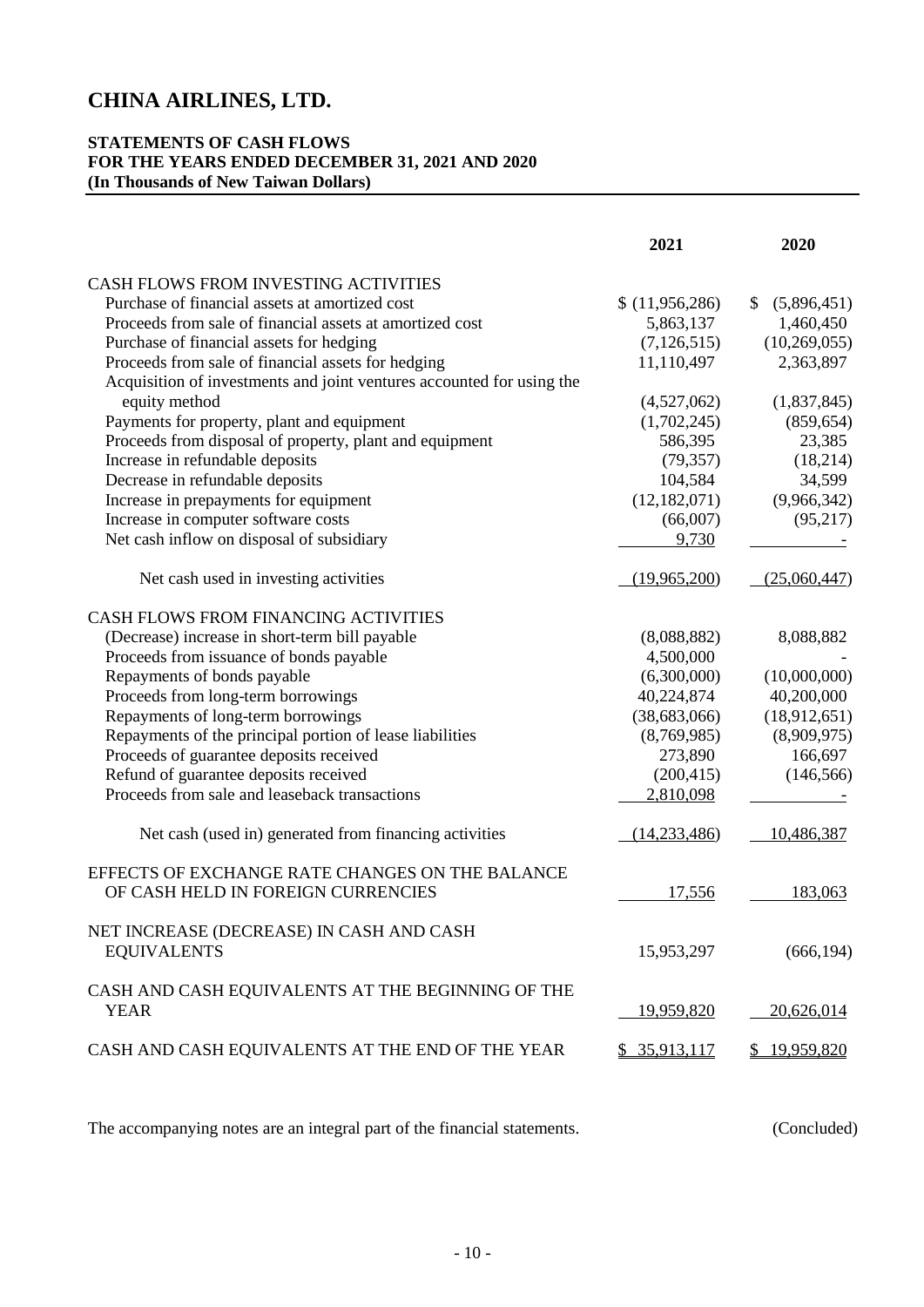### **NOTES TO FINANCIAL STATEMENTS FOR THE YEARS ENDED DECEMBER 31, 2021 AND 2020 (In Thousands of New Taiwan Dollars, Unless Stated Otherwise)**

#### **1. GENERAL INFORMATION**

China Airlines, Ltd. (the "Company") was founded in 1959 and its shares have been listed on the Taiwan Stock Exchange since February 26, 1993. The Company is primarily involved in (a) air transport services for passengers, cargo and mail; (b) ground services and routine aircraft maintenance; (c) major maintenance of flight equipment; (d) communications and data processing services to other airlines; (e) the sale of aircraft parts, equipment and the entire aircraft; and (f) leasing of aircraft.

The major shareholders of the Company are China Aviation Development Foundation (CADF) and National Development Fund (NDF), Executive Yuan. As of December 31, 2021 and 2020, CADF and NDF jointly held 40.17% and 44.03%, respectively of the Company's shares. For the years ended December 31, 2021 and 2020, the average number of employees of the Company was 11,078 and 11,534, respectively.

#### **2. APPROVAL OF FINANCIAL STATEMENTS**

The financial statements were approved by the Company's board of directors on March 15, 2022.

#### **3. APPLICATION OF NEW, AMENDED AND REVISED STANDARDS AND INTERPRETATIONS**

a. Initial application of the amendments to the Regulations Governing the Preparation of Financial Reports by Securities Issuers and the International Financial Reporting Standards (IFRS), International Accounting Standards (IAS), IFRIC Interpretations (IFRIC), and SIC Interpretations (SIC) (collectively, the "IFRSs") endorsed and issued into effect by the Financial Supervisory Commission (FSC)

The application of the IFRSs endorsed and issued into effect by the FSC did not have any material impact on the Company's accounting policies.

b. The IFRSs endorsed by the FSC for application starting from 2022

| <b>New IFRSs</b>                                                                                                                                       | <b>Effective Date</b><br><b>Announced by IASB</b>    |
|--------------------------------------------------------------------------------------------------------------------------------------------------------|------------------------------------------------------|
| "Annual Improvements to IFRS Standards 2018-2020"                                                                                                      | January 1, 2022 (Note 1)                             |
| Amendments to IFRS 3 "Reference to the Conceptual Framework"<br>Amendments to IAS 16 "Property, Plant and Equipment - Proceeds<br>before Intended Use" | January 1, 2022 (Note 2)<br>January 1, 2022 (Note 3) |
| Amendments to IAS 37 "Onerous Contracts - Cost of Fulfilling a<br>Contract"                                                                            | January 1, 2022 (Note 4)                             |

Note 1: The amendments to IFRS 9 will be applied prospectively to modifications and exchanges of financial liabilities that occur on or after the annual reporting periods beginning on or after January 1, 2022. The amendments to IAS 41 "Agriculture" will be applied prospectively to the fair value measurements on or after the annual reporting periods beginning on or after January 1, 2022. The amendments to IFRS 1 "First-time Adoptions of IFRSs" will be applied retrospectively for annual reporting periods beginning on or after January 1, 2022.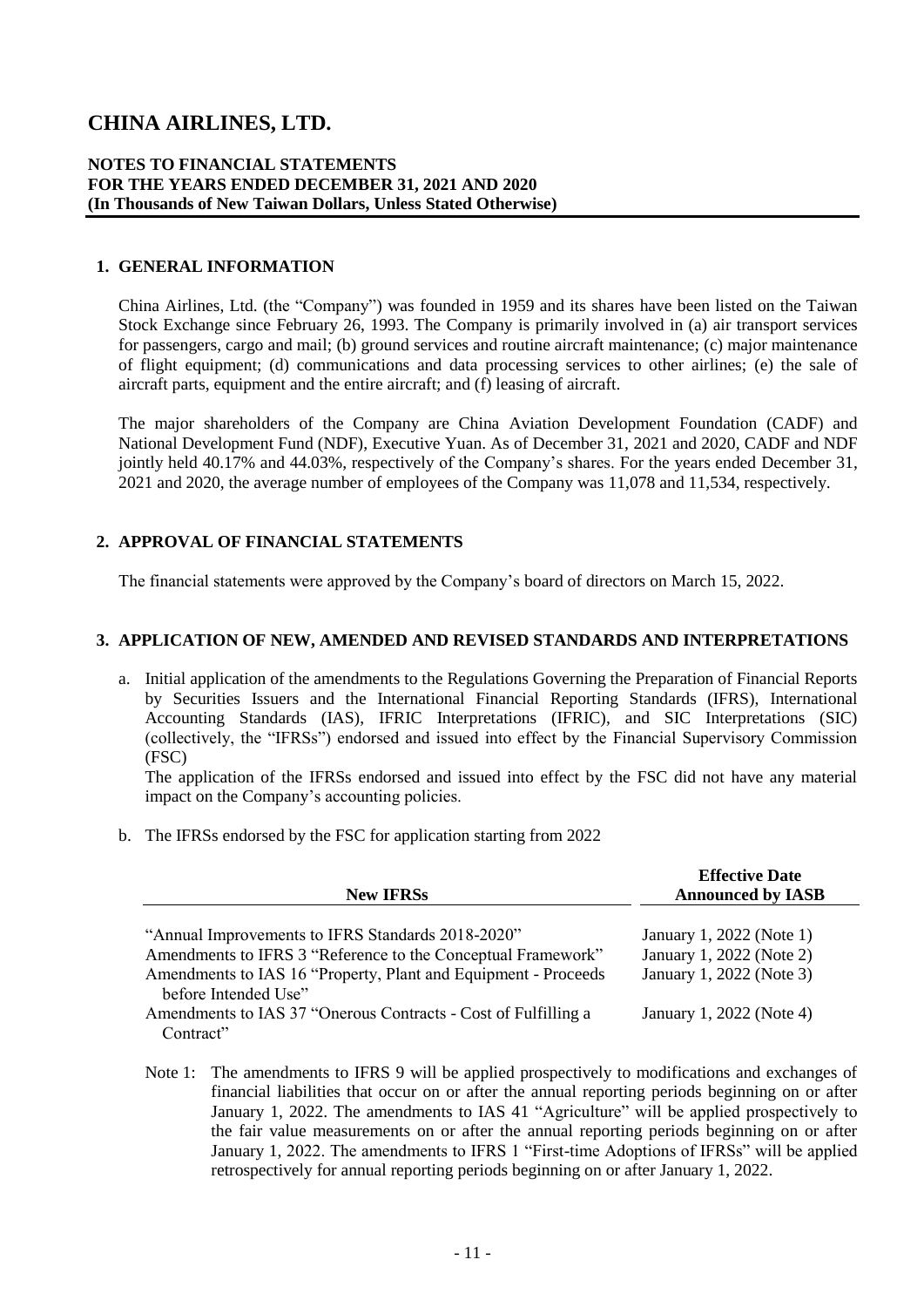- Note 2: The amendments are applicable to business combinations for which the acquisition date is on or after the beginning of the annual reporting period beginning on or after January 1, 2022.
- Note 3: The amendments are applicable to property, plant and equipment that are brought to the location and condition necessary for them to be capable of operating in the manner intended by management on or after January 1, 2021.
- Note 4: The amendments are applicable to contracts for which the entity has not yet fulfilled all its obligations on January 1, 2022.

The application of new IFRSs endorsed by the FSC for application starting from 2022 would not have any material impact on the Company's accounting policies. As of the date the financial statements were authorized for issue, the Company has assessed that the application of other standards and interpretations will not have a material impact on the Company's financial position and financial performance.

**Effective Date**

c. New IFRSs in issue but not yet endorsed and issued into effect by the FSC

|                                                                    | EARCHYC DAR                       |
|--------------------------------------------------------------------|-----------------------------------|
| <b>New IFRSs</b>                                                   | <b>Announced by IASB (Note 1)</b> |
|                                                                    |                                   |
| Amendments to IFRS 10 and IAS 28 "Sale or Contribution of Assets   | To be determined by IASB          |
| between An Investor and Its Associate or Joint Venture"            |                                   |
| <b>IFRS 17 "Insurance Contracts"</b>                               | January 1, 2023                   |
| Amendments to IFRS 17                                              | January 1, 2023                   |
| Amendments to IFRS 17 "Initial Application of IFRS 9 and IFRS 17 - | January 1, 2023                   |
| Comparative Information"                                           |                                   |
| Amendments to IAS 1 "Classification of Liabilities as Current or   | January 1, 2023                   |
| Non-current"                                                       |                                   |
| Amendments to IAS 1 "Disclosure of Accounting Policies"            | January 1, 2023 (Note 2)          |
| Amendments to IAS 8 "Definition of Accounting Estimates"           | January 1, 2023 (Note 3)          |
| Amendments to IAS 12 "Deferred Tax related to Assets and           | January 1, 2023 (Note 4)          |
| Liabilities arising from a Single Transaction"                     |                                   |

- Note 1: Unless stated otherwise, the above New IFRSs are effective for annual reporting periods beginning on or after their respective effective dates.
- Note 2: The amendments will be applied prospectively for annual reporting periods beginning on or after January 1, 2023.
- Note 3: The amendments are applicable to changes in accounting estimates and changes in accounting policies that occur on or after the beginning of the annual reporting period beginning on or after January 1, 2023.
- Note 4: Except for deferred taxes that will be recognized on January 1, 2022 for temporary differences associated with leases and decommissioning obligations, the amendments will be applied prospectively to transactions that occur on or after January 1, 2022.

As of the date the financial statements were authorized for issue, the Company is continuously assessing the possible impact that the application of other standards and interpretations will have on the Company's financial position and financial performance and will disclose the relevant impact when the assessment is completed.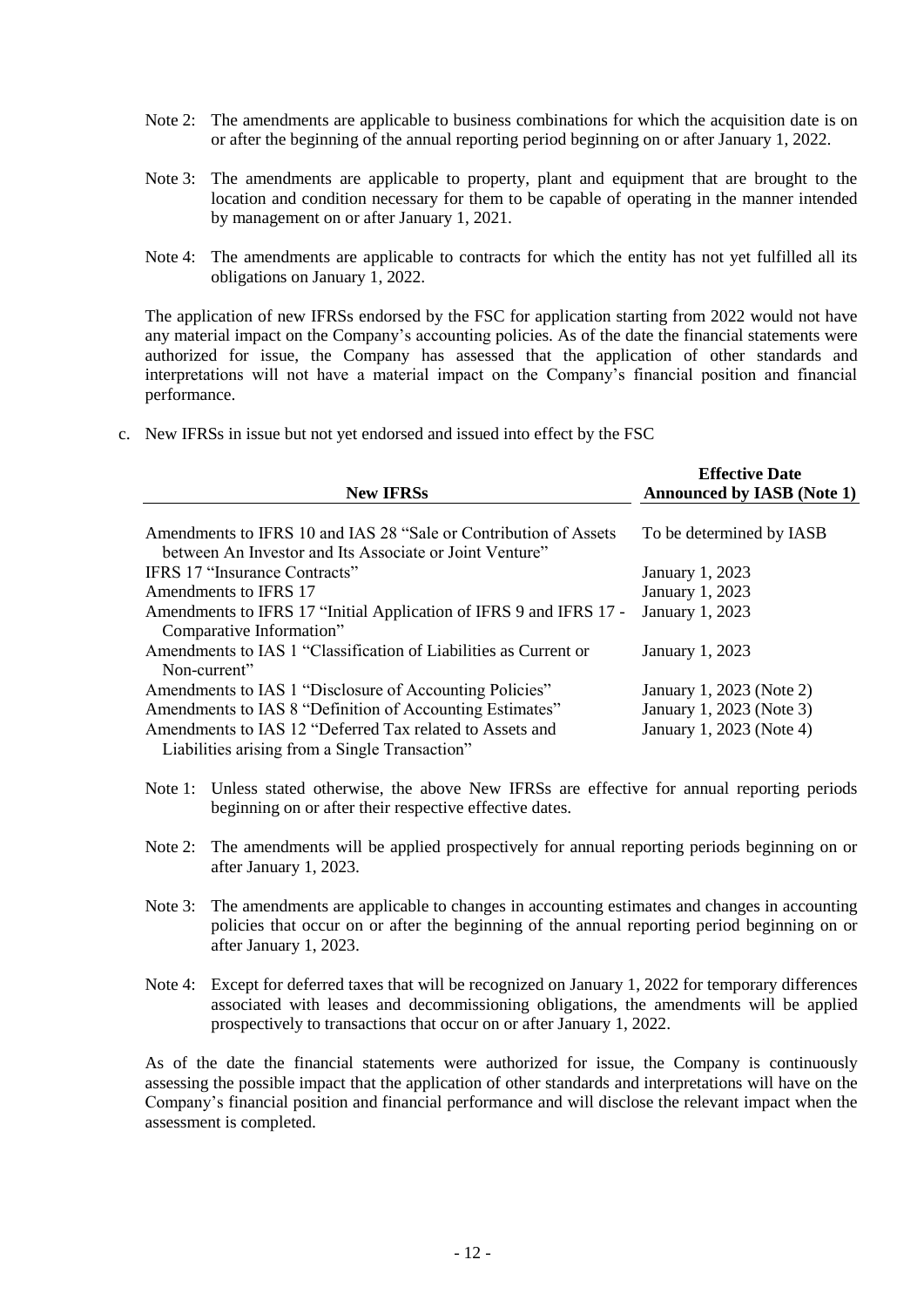## **4. SUMMARY OF SIGNIFICANT ACCOUNTING POLICIES**

#### **Statement of Compliance**

The financial statements have been prepared in accordance with the Regulations Governing the Preparation of Financial Reports by Securities Issuers and other regulations.

#### **Basis of Preparation**

The financial statements have been prepared on the historical cost basis except for financial instruments which are measured at fair value.

The fair value measurements, which are grouped into Levels 1 to 3 based on the degree to which the fair value measurement inputs are observable and based on the significance of the inputs to the fair value measurement in its entirety, are described as follows:

- a. Level 1 inputs are quoted prices (unadjusted) in active markets for identical assets or liabilities;
- b. Level 2 inputs are inputs other than quoted prices included within Level 1 that are observable for an asset or liability, either directly (i.e. as prices) or indirectly (i.e. derived from prices); and
- c. Level 3 inputs are unobservable inputs for an asset or liability.

When preparing these parent company only financial statements, the Company used the equity method to account for its investments in subsidiaries, associates and joint ventures. In order for the amounts of the net profit for the year, other comprehensive income for the year and total equity in the parent company only financial statements to be the same with the amounts attributable to the owners of the Company in its consolidated financial statements, adjustments arising from the differences in accounting treatments between the parent company only basis and the consolidated basis were made to investments accounted for using the equity method, the share of profit or loss of subsidiaries, associates and joint ventures, the share of other comprehensive income of subsidiaries, associates and joint ventures and the related equity items, as appropriate, in these parent company only financial statements.

#### **Current and Non-current Assets and Liabilities**

Current assets include:

- a. Assets held primarily for the purpose of trading;
- b. Assets expected to be realized within 12 months after the reporting period; and
- c. Cash and cash equivalents unless the asset is restricted from being exchanged or used to settle a liability for at least 12 months after the reporting period.

Current liabilities include:

- a. Liabilities held primarily for the purpose of trading;
- b. Liabilities due to be settled within 12 months after the reporting period; and
- c. Liabilities for which the Company does not have an unconditional right to defer settlement for at least 12 months after the reporting period.

Assets and liabilities that are not classified as current are classified as non-current.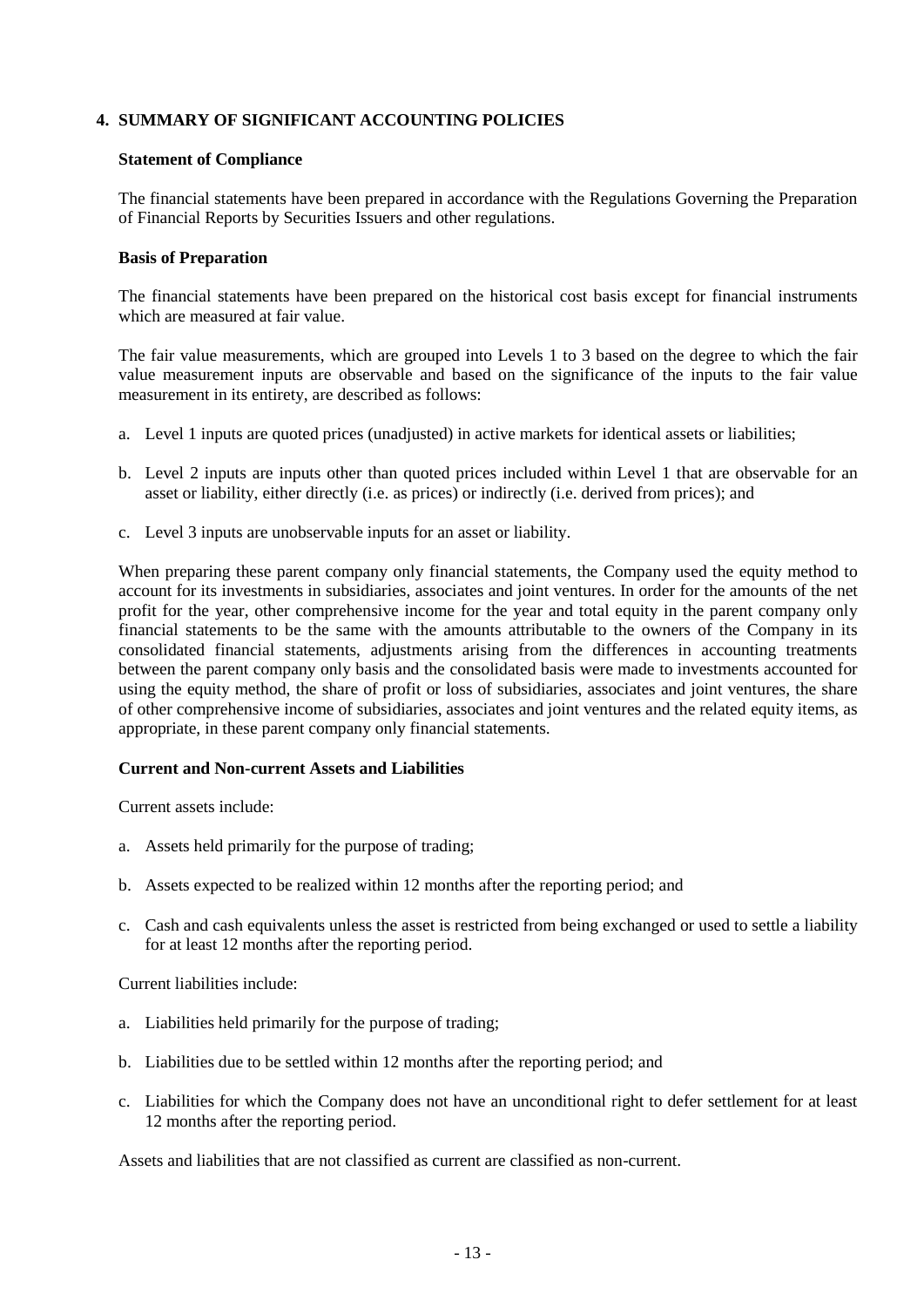## **Foreign Currencies**

In preparing the Company's financial statements, transactions in currencies other than the Company's functional currency (foreign currencies) are recognized at the rates of exchange prevailing at the dates of the transactions. At the end of each reporting period, monetary items denominated in foreign currencies are retranslated at the rates prevailing at that date. Non-monetary items measured at fair value that are denominated in foreign currencies are retranslated at the rates prevailing at the date when the fair value was determined. Non-monetary items denominated in a foreign currency measured at historical cost are not retranslated.

Exchange differences on monetary items arising from settlement or translation are recognized in profit or loss in the period in which they arise except for exchange differences on:

- a. Foreign currency borrowings relating to assets under construction for future productive use, which are included in the cost of those assets when they are regarded as an adjustment to interest costs on those foreign currency borrowings; and
- b. Transactions entered into in order to hedge certain foreign currency risks.

Exchange differences arising from the retranslation of non-monetary items are included in profit or loss for the period except for exchange differences arising from the retranslation of non-monetary items in respect of which gains and losses are recognized directly in other comprehensive income, in which case, the exchange differences are also recognized directly in other comprehensive income.

For the purposes of presenting financial statements, the assets and liabilities of the Company's foreign operations are translated into New Taiwan dollars using exchange rates prevailing at the end of each reporting period. Income and expense items are translated at the average exchange rates for the period. The resulting currency translation differences are recognized in other comprehensive income (attributed to the owners of the Company and non-controlling interests as appropriate).

On the disposal of a foreign operation, all of the exchange differences accumulated in equity in respect of that operation attributable to the owners of the Company are reclassified to profit or loss.

#### **Inventories**

Inventories are primarily expendable and nonexpendable parts and materials, supplies used in operations and items for in-flight sale and are stated at the lower of cost or net realizable value. The costs of inventories sold or consumed are determined using the weighted-average method.

## **Non-current Assets Held for Sale**

Non-current assets are classified as held-for-sale if their carrying amount will be recovered principally through a sale transaction rather than through continuing use. This condition is regarded as met only when the sale is highly probable and the Non-current asset is available for immediate sale in its present condition. To meet the criteria for the sale being highly probable, the appropriate level of management must be committed to the sale, which should be expected to qualify for recognition as a completed sale within one year from the date of classification.

Non-current assets classified as held-for-sale are measured at the lower of their previous carrying amount and fair value less costs to sell. Recognition of depreciation of those assets would cease.

#### **Investments Accounted for Using the Equity Method**

The Company uses the equity method to account for its investments in subsidiaries, associates and joint ventures.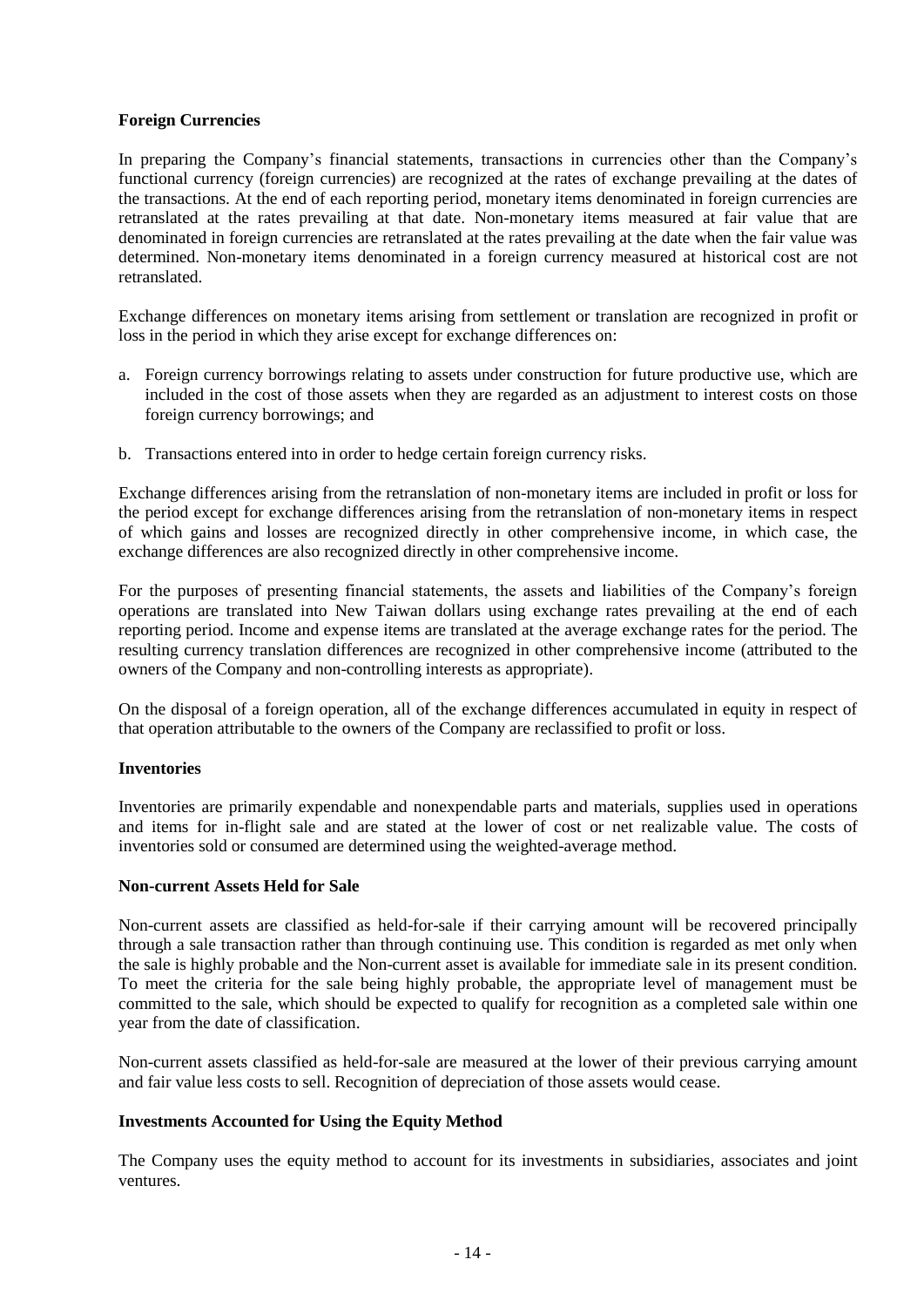#### a. Investment in subsidiaries

Subsidiaries (including special purpose entities) are the entities controlled by the Company.

Under the equity method, the investment is initially recognized at cost and adjusted therefore to recognize the Company's share of the profit or loss and other comprehensive income of the subsidiary. Besides, the Company also recognizes the change in Company's share of the other equity of the subsidiary.

Changes in the Company's ownership interests in subsidiaries that do not result in the Company losing control of the subsidiaries are accounted for as equity transactions. The Company recognizes directly in equity any difference between the carrying amounts of the investment and the fair value of the consideration paid or received.

When the Company's share of losses of a subsidiary equals or exceeds its interest in that subsidiary (which includes any carrying amount of the investment in subsidiary accounted for using the equity method and long-term interests that, in substance, form part of the Company's net investment in the subsidiary), the Company continues recognizing its share of further losses.

Any excess of the cost of acquisition over the Company's share of the net fair value of the identifiable assets and liabilities of a subsidiary that constitutes a business at the date of acquisition is recognized as goodwill, which is included within the carrying amount of the investment and is not amortized. Any excess of the Company's share of the net fair value of the identifiable assets and liabilities of a subsidiary that constitutes a business over the cost of acquisition is recognized immediately in profit or loss.

When the Company loses control of a subsidiary, it recognizes the investment retained in the former subsidiary at its fair value at the date when control is lost. The difference between the fair value of the retained investment plus any consideration received and the carrying amount of the previous investment at the date when control is lost is recognized as a gain or loss in profit or loss. Besides this, the Company accounts for all amounts previously recognized in other comprehensive income in relation to that subsidiary on the same basis as would be required had the Company directly disposed of the related assets or liabilities.

Profit or loss resulting from downstream transactions is eliminated in full only in the parent company only financial statements. Profit and loss resulting from upstream transactions and transactions between subsidiaries is recognized only in the parent company only financial statements and only to the extent of interests in the subsidiaries that are not related to the Company.

b. Investments in associates and joint ventures

An associate is an entity over which the Company has significant influence and which is neither a subsidiary nor an interest in a joint venture. A joint venture is a joint arrangement whereby the Company and other parties that have joint control of the arrangement and the rights to the net assets of the arrangement.

The Company uses the equity method to account for its investments in associates and joint ventures. Under the equity method, investments in an associate and a joint venture is initially recognized at cost and adjusted thereafter to recognize the Company's share of the profit or loss and other comprehensive income of the associate and joint venture. The Company also recognizes the changes in the Company's share of equity of associates and joint ventures attributable to the Company.

When the Company subscribes for additional new shares of an associate and joint ventures at a percentage different from its existing ownership percentage, the resulting carrying amount of the investment differs from the amount of the Company's proportionate interest in the associate and joint venture. The Company records such a difference as an adjustment to investments with the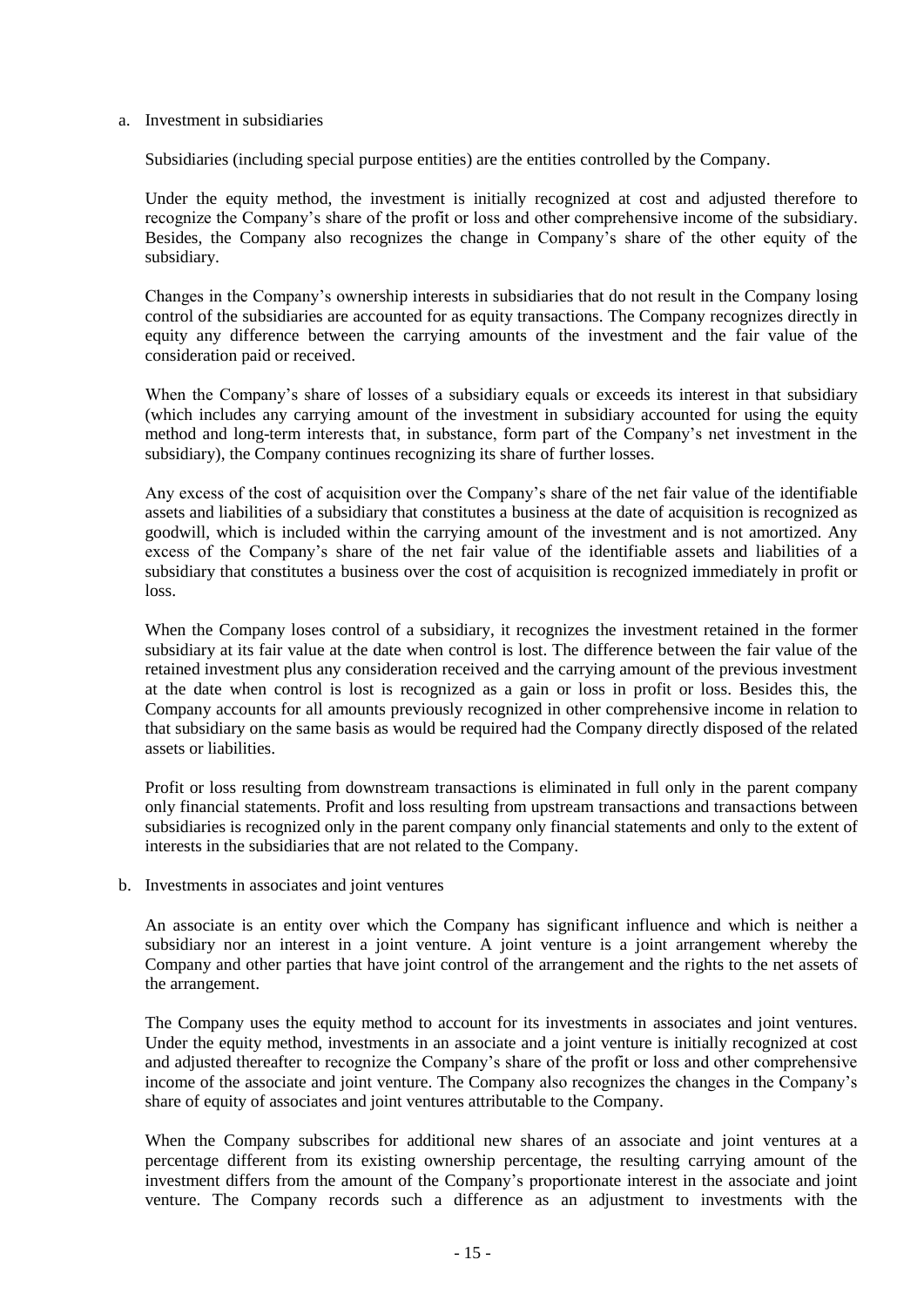corresponding amount charged or credited to capital surplus. If the Company's ownership interest is reduced due to the subscription of additional new shares of the associate and joint venture, the proportionate amount of the gains or losses previously recognized in other comprehensive income in relation to that associate and joint venture is reclassified to profit or loss on the same basis as would be required had the investee directly disposed of the related assets or liabilities. When the adjustment should be debited to capital surplus, but the capital surplus recognized from investments accounted for using the equity method is insufficient, the shortage is debited to retained earnings.

When the Company's share of losses of an associate and a joint venture equals or exceeds its interest in that associate and joint venture which includes any carrying amount of the investment accounted for using the equity method and long-term interests that, in substance, form part of the Company's net investment in the associate and joint venture, the Company discontinues recognizing its share of further loss. Additional losses and liabilities are recognized only to the extent that the Company has incurred legal obligations, or constructive obligations, or made payments on behalf of that associate and joint venture.

Any excess of the cost of acquisition over the Company's share of the net fair value of the identifiable assets and liabilities of an associate and a joint venture recognized at the date of acquisition is recognized as goodwill, which is included within the carrying amount of the investment and is not amortized. Any excess of the Company's share of the net fair value of the identifiable assets and liabilities over the cost of acquisition, after reassessment, is recognized immediately in profit or loss.

The entire carrying amount of the investment (including goodwill) is tested for impairment as a single asset by comparing its recoverable amount with its carrying amount. Any impairment loss recognized is not allocated to any asset, including goodwill, that forms part of the carrying amount of the investment. Any reversal of that impairment loss is recognized to the extent that the recoverable amount of the investment subsequently increases.

The Company discontinues the use of the equity method from the date on which its investment ceases be an associate and a joint venture. Any retained investment is measured at fair value at that date and the fair value is regarded as its fair value on initial recognition as a financial asset. The difference between the previous carrying amount of the associate and joint venture attributable to the retained interest and its fair value is included in the determination of the gain or loss on disposal of the associate and joint venture. The Company accounts for all amounts previously recognized in other comprehensive income in relation to that associate and joint venture on the same basis as would be required had that associate directly disposed of the related assets or liabilities.

When the Company transacts with its associate and joint venture, profits and losses resulting from the transactions with the associate and joint venture are recognized in the Company's financial statements only to the extent of interests in the associate and the joint venture that are not related to the Company.

## **Property, Plant and Equipment**

Property, plant and equipment are tangible items that are held for use in the production or supply of goods or services, for rental to others, or for administrative purposes and are expected to be used for more than one period. The cost of an item of property, plant and equipment shall be recognized as an asset if, and only if, it is probable that future economic benefits associated with the item will flow to the Company; and the cost of the item can be measured reliably. Property, plant and equipment are stated at cost less recognized accumulated depreciation and recognized accumulated impairment loss.

Freehold land is not depreciated.

Depreciation is recognized using the straight-line method. Each significant part is depreciated separately. The estimated useful lives, residual values and depreciation methods are reviewed at the end of each reporting period. The impact of any changes in accounting estimates is accounted for on a prospective basis under IAS 8,"Accounting Policies, Changes in Accounting Estimates and Errors".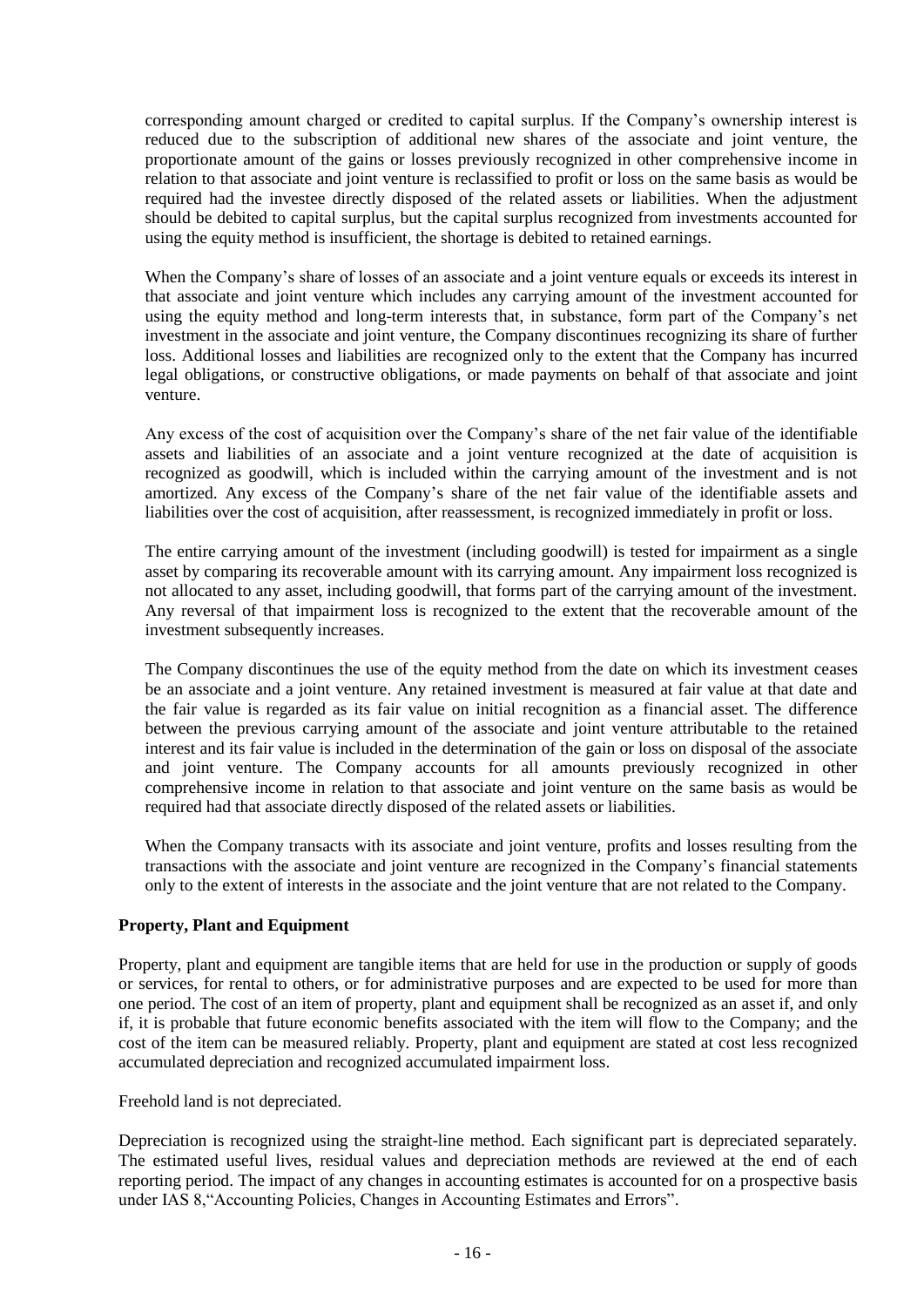Assets held under finance leases are depreciated over their expected useful lives on the same basis as owned assets. Assets are depreciated over the shorter of the lease term and their useful lives using the straight-line method.

An item of property, plant and equipment will be derecognized upon its disposal, or when no future benefits can be expected from its use or disposal. On derecognition of an item of property, plant and equipment, the difference between the sales proceeds and the carrying amount of the asset is recognized in profit or loss.

#### **Investment Properties**

Investment properties are properties held to earn rentals and/or for capital appreciation. Investment properties also include land held for a currently undetermined future use.

Investment properties are initially measured at cost, including transaction costs. Subsequent to initial recognition, investment properties are measured at cost less accumulated depreciation and accumulated impairment loss.

An investment property will be derecognized upon its disposal, or when no future benefits can be expected from its use or disposal. On derecognition of an investment property, the difference between the net disposal proceeds and the carrying amount of the asset is included in profit or loss.

#### **Intangible Assets**

Intangible assets with finite useful lives that are acquired separately are initially measured at cost and subsequently measured at cost less accumulated amortization and accumulated impairment loss. Amortization is recognized on a straight-line basis. The estimated useful lives, residual values, and amortization methods are reviewed at the end of each reporting period. The residual value of an intangible asset with a finite useful life shall be assumed to be zero unless the Company expects to dispose of the intangible asset before the end of its economic life. The impact of any changes in accounting estimates is accounted for on a prospective basis under IAS 8 "Accounting Policies, Changes in Accounting Estimates and Errors".

#### **Impairment of Tangible and Intangible Assets Other Than Goodwill**

At the end of each reporting period, the Company reviews the carrying amounts of its tangible and intangible assets, excluding goodwill, to determine whether there is any indication that those assets have suffered an impairment loss. If any such indication exists, the recoverable amount of the asset is estimated in order to determine the extent of the impairment loss. When it is not possible to estimate the recoverable amount of an individual asset, the Company estimates the recoverable amount of the cash-generating unit to which the asset belongs. Corporate assets are allocated to the individual cash-generating units on a reasonable and consistent basis; otherwise, corporate assets are allocated to the smallest group of cash-generating units on a reasonable and consistent allocation basis.

Intangible assets with indefinite useful lives and intangible assets not yet available for use are tested for impairment at least annually, and whenever there is an indication that the asset may be impaired.

The recoverable amount is the higher of fair value less costs to sell and value in use. In assessing value in use, the Company uses the estimated cash flows discounted by the future pre-tax discount rate, and the discount rate reflects the current market time value of money and the specific risks to the asset for estimated future cash flows not yet adjusting to the market.

If the recoverable amount of an asset or cash-generating unit is estimated to be less than its carrying amount, the carrying amount of the asset or cash-generating unit is reduced to its recoverable amount.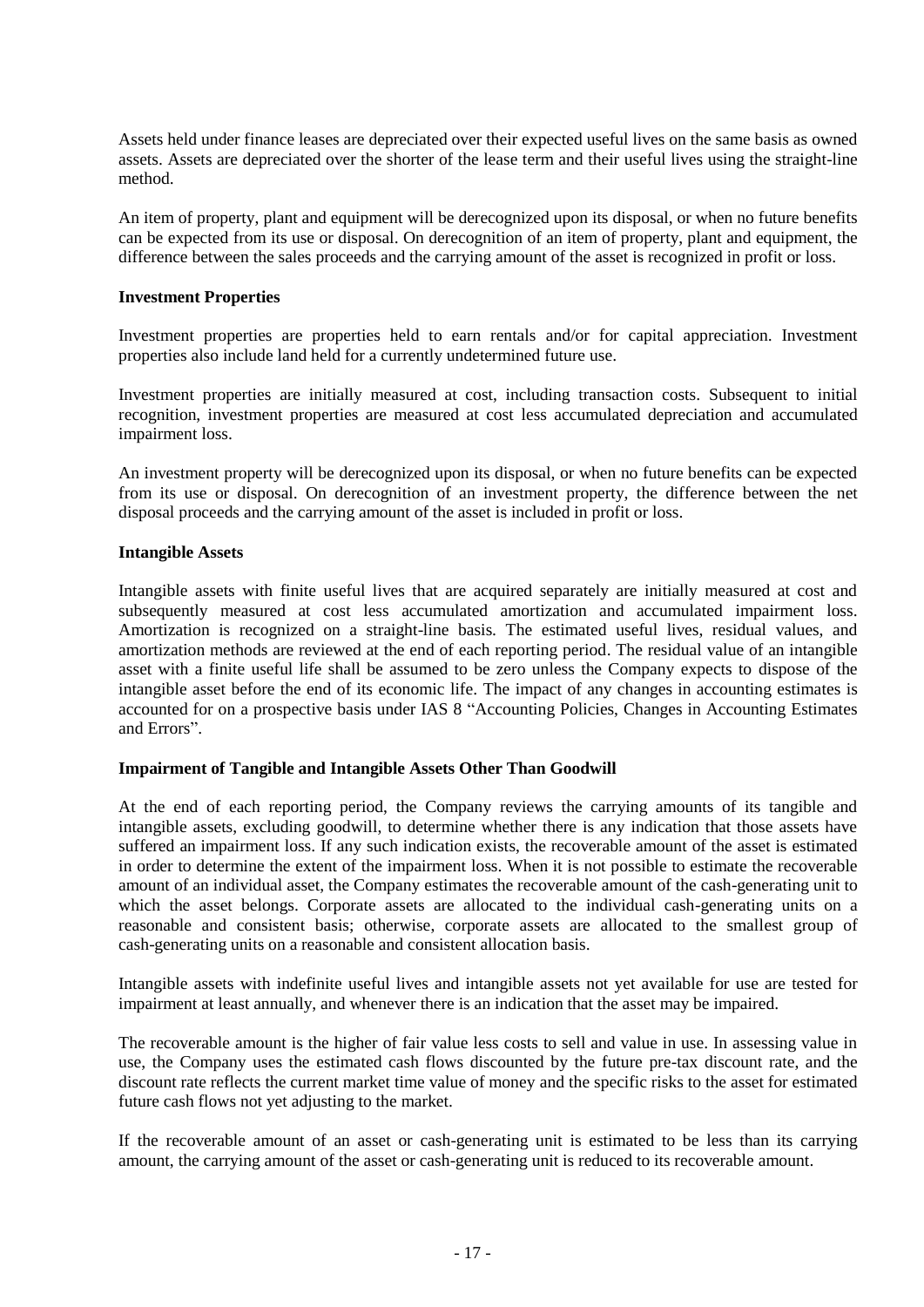When an impairment loss is subsequently reversed, the carrying amount of the asset or cash-generating unit is increased to the revised estimate of its recoverable amount, but only to the extent of the carrying amount that would have been determined had no impairment loss been recognized for the asset or cash-generating unit in prior years. A reversal of an impairment loss is recognized in profit or loss.

#### **Financial Instruments**

Financial assets and financial liabilities are recognized when the Company becomes a party to the contractual provisions of the instruments.

Financial assets and financial liabilities are initially measured at fair value. Transaction costs that are directly attributable to the acquisition or issuance of financial assets and financial liabilities (other than financial assets and financial liabilities at FVTPL) are added to or deducted from the fair value of the financial assets or financial liabilities, as appropriate, on initial recognition. Transaction costs directly attributable to the acquisition of financial assets or financial liabilities at FVTPL are recognized immediately in profit or loss.

a. Financial assets

All regular way purchases or sales of financial assets are recognized and derecognized on a trade date basis. All regular way purchases or sales of financial assets are buy or sell of financial assets in the period set by regulation or market convention.

1) Measurement categories

Financial assets are classified into the following categories: Financial assets at FVTPL, financial assets at amortized cost, and investments in equity instruments at FVTOCI.

a) Financial assets at FVTPL

Financial assets are classified as at FVTPL when such a financial asset is mandatorily classified or designated as at FVTPL. Financial assets mandatorily classified as at FVTPL include investments in equity instruments which are not designated as at FVTOCI.

Financial assets at FVTPL are subsequently measured at fair value, and any remeasurement gains or losses on such financial assets are recognized in profit or loss. Fair value is determined in the manner described in Note 29.

b) Financial assets at amortized cost

Financial assets that meet the following conditions are subsequently measured at amortized cost:

- i. The financial assets are held within a business model whose objective is to hold financial assets in order to collect contractual cash flows; and
- ii. The contractual terms of the financial assets give rise on specified dates to cash flows that are solely payments of principal and interest on the principal amount outstanding.

Subsequent to initial recognition, financial assets at amortized cost, including cash and cash equivalents, trade receivables, other receivables and other financial assets, are measured at amortized cost, which equals the gross carrying amount determined using the effective interest method less any impairment loss. Exchange differences are recognized in profit or loss.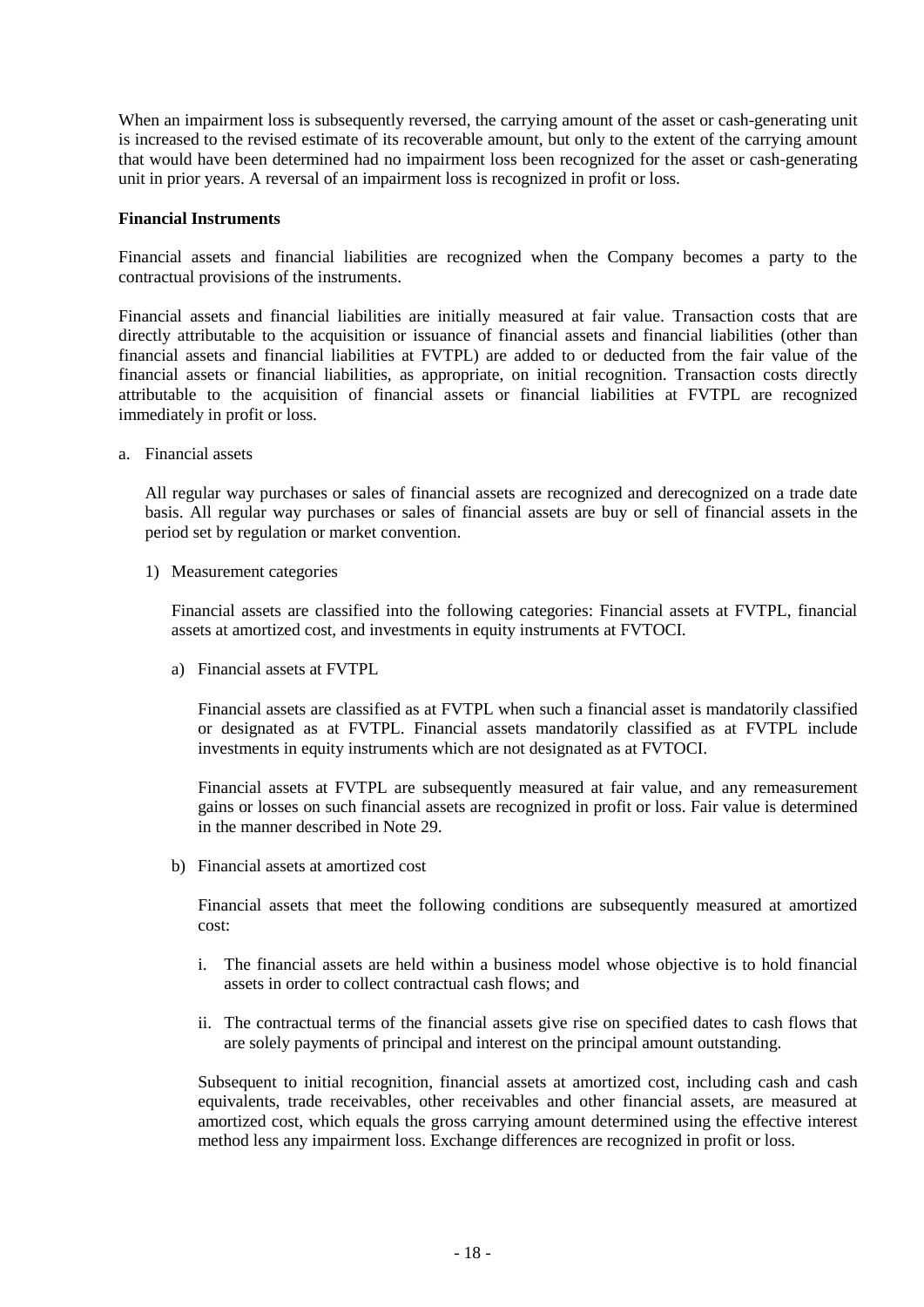Interest income is calculated by applying the effective interest rate to the gross carrying amount of a financial asset.

Cash equivalents include time deposits with original maturities within 3 months from the date of acquisition, which are highly liquid, readily convertible to a known amount of cash and are subject to an insignificant risk of changes in value. These cash equivalents are held for the purpose of meeting short-term cash commitments.

c) Investments in equity instruments at FVTOCI

On initial recognition, the Company may make an irrevocable election to designate investments in equity instruments as at FVTOCI. Designation as at FVTOCI is not permitted if an equity investment is held for trading or if it is contingent consideration recognized by an acquirer in a business combination.

Investments in equity instruments at FVTOCI are subsequently measured at fair value with gains and losses arising from changes in fair value recognized in other comprehensive income and accumulated in other equity. The cumulative gain or loss will not be reclassified to profit or loss on disposal of the equity investments; instead, they will be transferred to retained earnings.

Dividends on these investments in equity instruments are recognized in profit or loss when the Company's right to receive the dividends is established, unless the dividends clearly represent a recovery of part of the cost of an investment.

2) Impairment of financial assets

The Company recognizes a loss allowance for expected credit losses on financial assets at amortized cost (including trade receivables), as well as contract assets.

The Company always recognizes lifetime expected credit losses (ECLs) for trade receivables and other receivables. For all other financial instruments, the Company recognizes lifetime ECLs when there has been a significant increase in credit risk since initial recognition. If, on the other hand, the credit risk on a financial instrument has not increased significantly since initial recognition, the Company measures the loss allowance for that financial instrument at an amount equal to 12-month ECLs.

Expected credit losses reflect the weighted average of credit losses with the respective risks of a default occurring as the weights. Lifetime ECLs represents the expected credit losses that will result from all possible default events over the expected life of a financial instrument. In contrast, 12-month ECLs represents the portion of lifetime ECLs that is expected to result from default events on a financial instrument that are possible within 12 months after the reporting date.

The impairment loss of all financial assets is recognized in profit or loss by a reduction in their carrying amounts through a loss allowance account, except for investments in debt instruments that are measured at FVTOCI, for which the loss allowance is recognized in other comprehensive income and the carrying amounts of such financial assets are not reduced.

3) Derecognition of financial assets

The Company derecognizes a financial asset only when the contractual rights to the cash flows from the asset expire or when it transfers the financial asset and substantially all the risks and rewards of ownership of the asset to another party.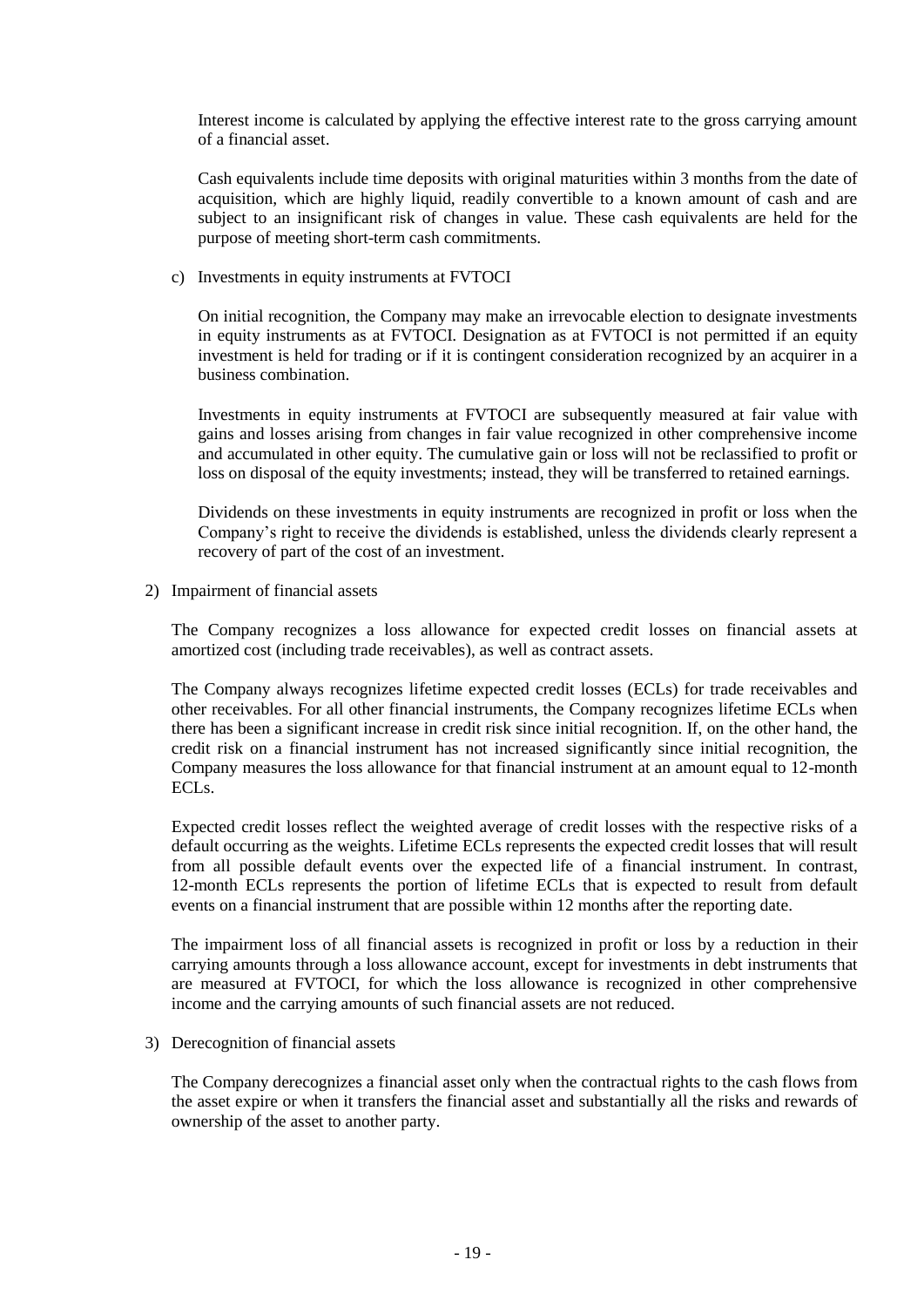On derecognition of a financial asset at amortized cost in its entirety, the difference between the asset's carrying amount and the sum of the consideration received and receivable is recognized in profit or loss. On derecognition of an investment in a debt instrument at FVTOCI, the difference between the asset's carrying amount and the sum of the consideration received and receivable and the cumulative gain or loss which had been recognized in other comprehensive income is recognized in profit or loss. However, on derecognition of an investment in an equity instrument at FVTOCI, the difference between the asset's carrying amount and the sum of the consideration received and receivable is recognized in profit or loss, and the cumulative gain or loss which had been recognized in other comprehensive income is transferred directly to retained earnings, without recycling through profit or loss.

b. Equity instruments

Equity instruments issued by the Company are classified as equity in accordance with the substance of the contractual arrangements and the definitions of an equity instrument.

Equity instruments issued by the Company are recognized at the proceeds received, net of direct issue costs.

The repurchase of the Company's own equity instruments is recognized in and deducted directly from equity. No gain or loss is recognized in profit or loss on the purchase, sale, issue or cancellation of the Company's own equity instruments.

- c. Financial liabilities
	- 1) Subsequent measurement

Except for derivative financial instruments, all financial liabilities are measured at amortized cost using the effective interest method.

2) Derecognition of financial liabilities

The difference between the carrying amount of a financial liability derecognized and the consideration paid, including any non-cash assets transferred or liabilities assumed, is recognized in profit or loss.

d. Convertible bonds

The component parts of compound instruments (i.e. convertible bonds) issued by the Company are classified separately as financial liabilities and equity in accordance with the substance of the contractual arrangements and the definitions of a financial liability and an equity instrument.

On initial recognition, the fair value of the liability component is estimated using the prevailing market interest rate for similar non-convertible instruments. This amount is recorded as a liability on an amortized cost basis using the effective interest method until extinguished upon conversion or the instrument's maturity date. Any embedded derivative liability is measured at fair value.

The conversion option classified as equity is determined by deducting the amount of the liability component from the fair value of the compound instrument as a whole. This is recognized and included in equity, net of income tax effects, and is not subsequently remeasured. In addition, the conversion option classified as equity will remain in equity until the conversion option is exercised, in which case, the balance recognized in equity will be transferred to capital surplus - share premiums. When the conversion option remains unexercised at maturity, the balance recognized in equity will be transferred to capital surplus - share premiums.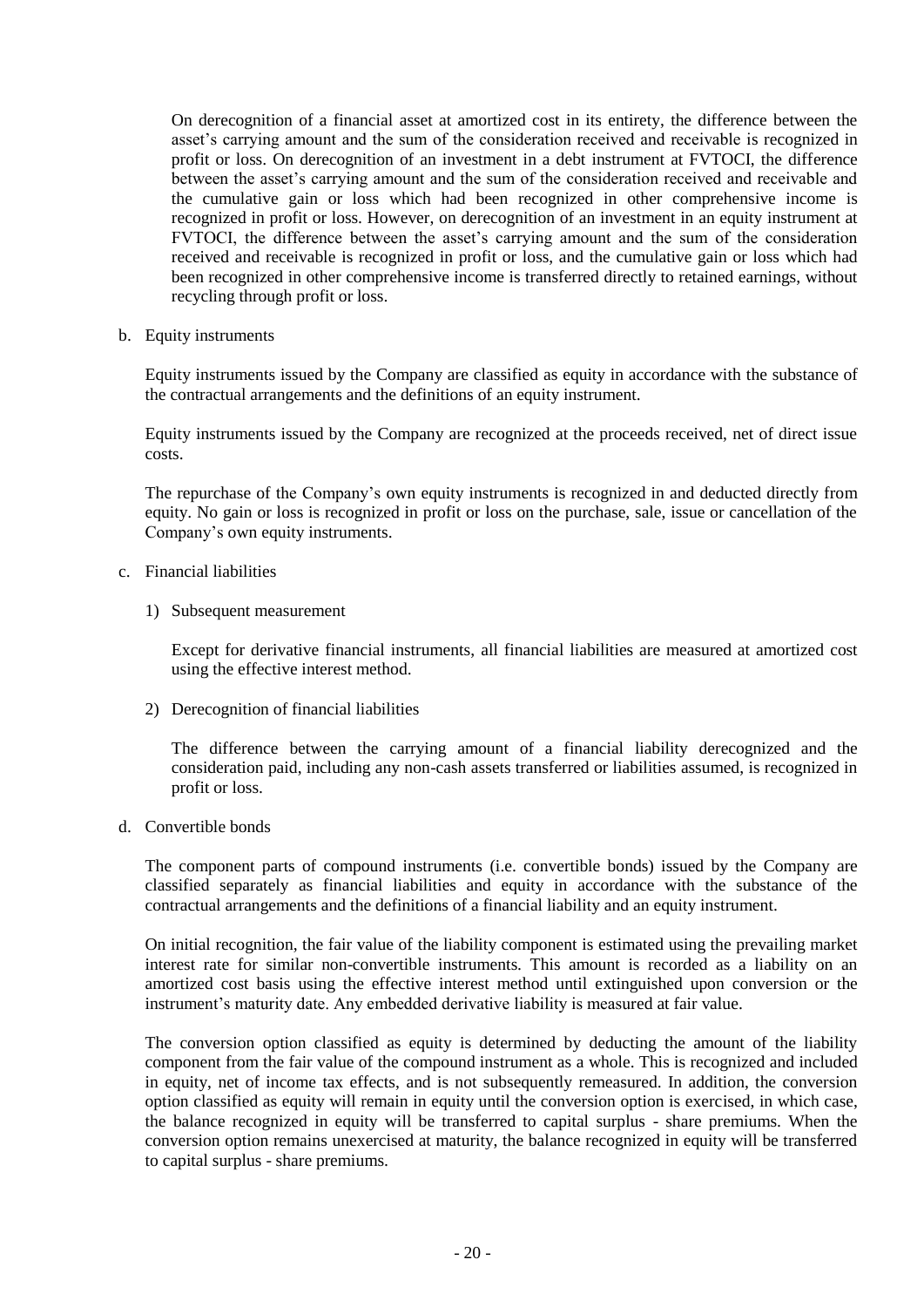Transaction costs that relate to the issuance of the convertible notes are allocated to the liability and equity components in proportion to the allocation of the gross proceeds. Transaction costs relating to the equity component are recognized directly in equity. Transaction costs relating to the liability component are included in the carrying amount of the liability component.

e. Derivative financial instruments

The Company enters into a variety of derivative financial instruments to manage its exposure to interest rate, foreign exchange rate and fuel price risks, including foreign exchange forward contracts, interest rate swaps, currency options and fuel options.

Derivatives are initially recognized at fair value at the date on which the derivative contracts are entered into and are subsequently remeasured to their fair value at the end of each reporting period. The resulting gain or loss is recognized in profit or loss immediately unless the derivative is designated and effective as a hedging instrument, in which event, the timing of the recognition in profit or loss depends on the nature of the hedging relationship. When the fair value of a derivative financial instrument is positive, the derivative is recognized as a financial asset; when the fair value of a derivative financial instrument is negative, the derivative is recognized as a financial liability.

Derivatives embedded in hybrid contracts that contain financial asset hosts that is within the scope of IFRS 9 are not separated; instead, the classification is determined in accordance with the entire hybrid contract. Derivatives embedded in non-derivative host contracts that are not financial assets within the scope of IFRS 9 (e.g., financial liabilities) are treated as separate derivatives when they meet the definition of a derivative, their risks and characteristics are not closely related to those of the host contracts, and the host contracts are not measured at FVTPL.

#### **Hedge Accounting**

The Company designates certain hedging instruments, which include derivatives and non-derivatives in respect of foreign currency risk, as cash flow hedges. When entering into hedging transactions, the Company has prepared official documents that describe the hedging relationship between hedging instruments and items which have been hedged, the objective of risk management, the hedging strategy, and the way to evaluate the effectiveness of the hedging instrument.

The effective portion of gains and losses on derivatives that are designated and qualify as cash flow hedges is recognized in other comprehensive income. The gains or losses relating to the ineffective portion are recognized immediately in profit or loss.

The associated gains or losses that were recognized in other comprehensive income are reclassified from equity to profit or loss as reclassification adjustments in the line items relating to the hedged item in the same period in which the hedged item affects profit or loss. If a hedge of a forecasted transaction subsequently results in the recognition of a non-financial asset or a non-financial liability, the associated gains and losses that were recognized in other comprehensive income are removed from equity and included in the initial cost of the non-financial asset or non-financial liability.

Starting from 2018, the Company discontinues hedge accounting only when the hedging relationship ceases to meet the qualifying criteria; for instance, when the hedging instrument expires or is sold, terminated or exercised. The cumulative gain or loss on the hedging instrument that has been previously recognized in other comprehensive income from the period (in which the hedge was effective) remains separately in equity until the forecasted transaction occurs. When a forecasted transaction is no longer expected to occur, the gains or losses accumulated in equity are recognized immediately in profit or loss.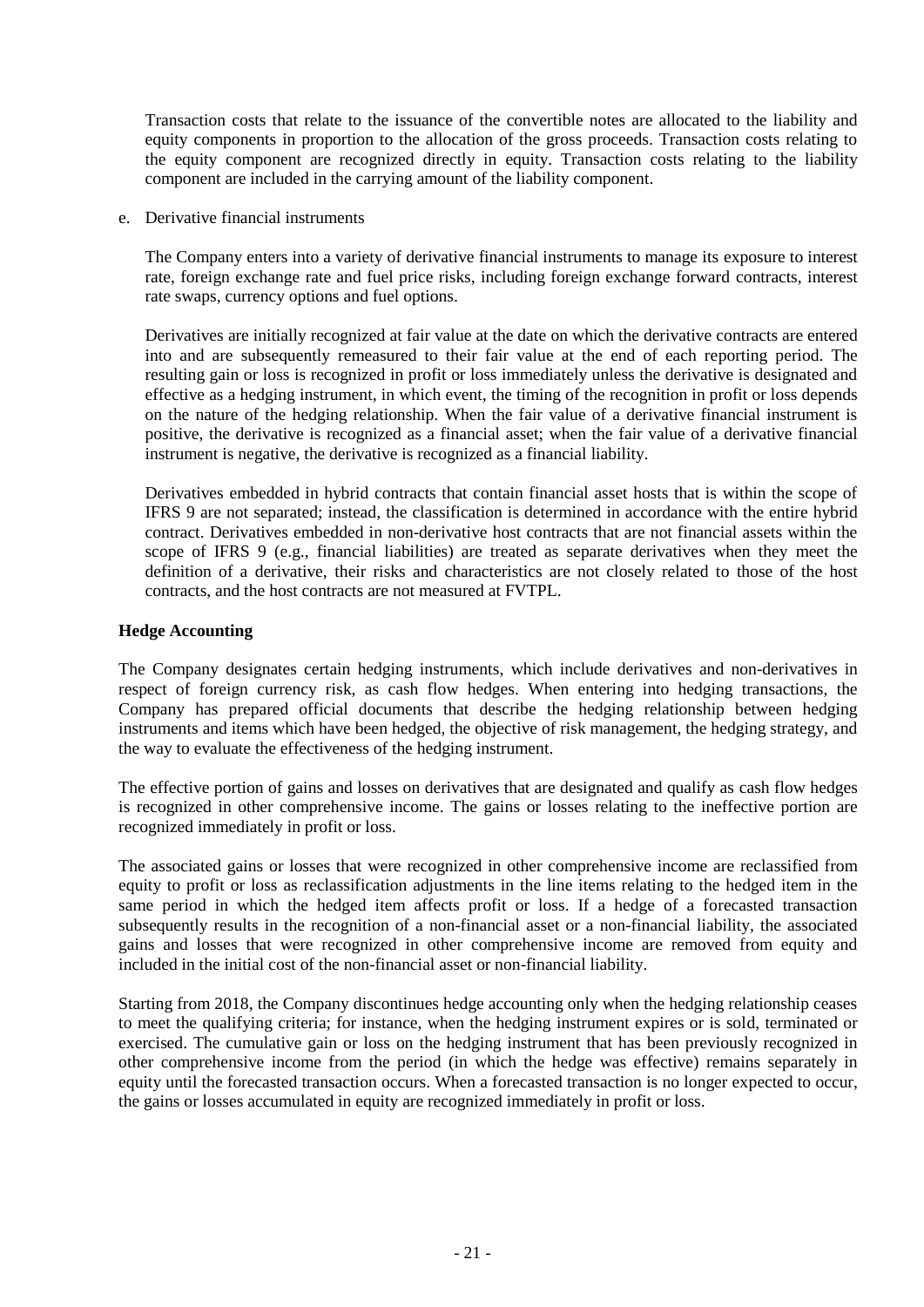## **Provisions**

The Company recognizes provisions when the Company has a present obligation (legal or constructive obligation) arising from past events, the payment for the obligation is probable, and the expenditure for settling the obligation can be reliably estimated.

The amount recognized as a provision is measured at the best estimate of the expenditure required to settle the present obligation at the end of the reporting period, taking into account the risks and uncertainties surrounding the obligation. When a provision is measured at the estimate of the cash flows to settle the present obligation, its carrying amount is the present value of those cash flows. When the aircraft lease contracts of the Company expire and will be returned to lessor, the Company will assess if there are existing obligations and if a provision is required to be recognized when signing the lease contract.

## **Revenue Recognition**

The Company recognizes revenue by applying the following steps:

- Identifying the contract with the customer;
- Identifying the performance obligations in the contract;
- Determine the transaction price;
- Allocate the transaction price to the performance obligations in the contract; and
- Recognize revenue when the Company satisfies a performance obligation.

#### Shipping service revenue

Passenger and cargo revenue are recognized as revenue when the passengers and goods are actually carried. When the tickets are sold, due to the fact that the fulfillment of performance obligations of the shipment have not been met, the relevant amount of revenue is initially recorded as contract liabilities until passengers actually board.

#### **Leasing**

At the inception of a contract, the Company assesses whether the contract is, or contains, a lease.

#### The Company as lessee

The Company recognizes right-of-use assets and lease liabilities for all leases at the commencement date of a lease, except for short-term leases and low-value asset leases accounted for applying a recognition exemption where lease payments are recognized as expenses on a straight-line basis over the lease terms.

Right-of-use assets are initially measured at cost, which comprises the initial measurement of lease liabilities adjusted for lease payments made at or before the commencement date, plus any initial direct costs incurred and an estimate of costs needed to restore the underlying assets, and less any lease incentives received. Right-of-use assets are subsequently measured at cost less accumulated depreciation and impairment losses and adjusted for any remeasurement of the lease liabilities. Right-of-use assets are presented on a separate line in the balance sheets.

Right-of-use assets are depreciated using the straight-line method from the commencement dates to the earlier of the end of the useful lives of the right-of-use assets or the end of the lease terms. However, if leases transfer ownership of the underlying assets to the Company by the end of the lease terms or if the costs of right-of-use assets reflect that the Company will exercise a purchase option, the Company depreciates the right-of-use assets from the commencement dates to the end of the useful lives of the underlying assets.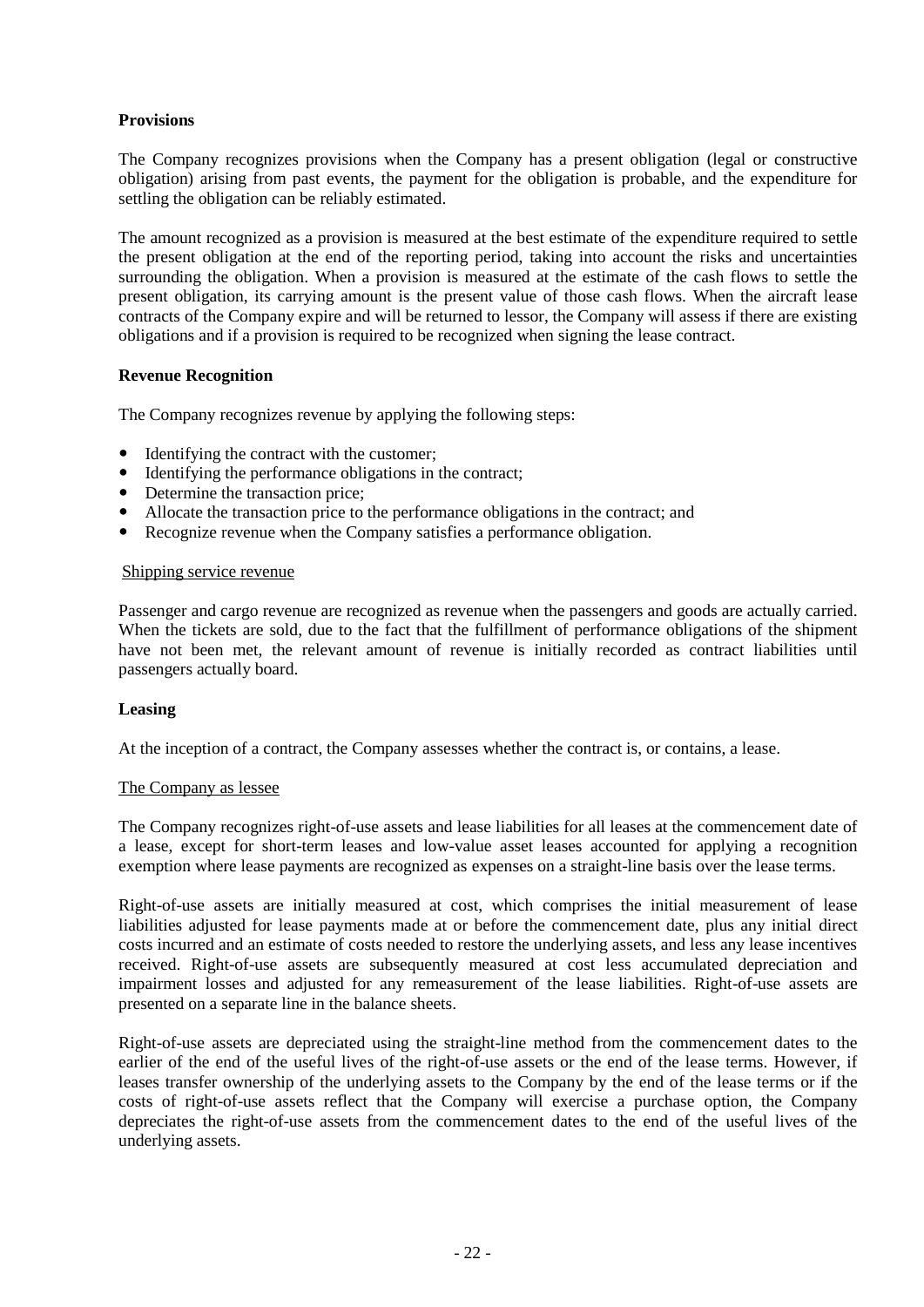Lease liabilities are initially measured at the present value of the lease payments, which comprise fixed payments, in-substance fixed payments, variable lease payments which depend on an index or a rate, residual value guarantees, the exercise price of a purchase option if the lessee is reasonably certain to exercise that option, and payments of penalties for terminating a lease if the lease term reflects such termination, less any lease incentives payable. The lease payments are discounted using the interest rate implicit in a lease, if that rate can be readily determined. If that rate cannot be readily determined, the lessee's incremental borrowing rate will be used.

Subsequently, lease liabilities are measured at amortized cost using the effective interest method, with interest expense recognized over the lease terms. When there is a change in a lease term, a change in the amounts expected to be payable under a residual value guarantee, a change in the assessment of an option to purchase an underlying asset, or a change in future lease payments resulting from a change in an index or a rate used to determine those payments, the Company remeasures the lease liabilities with a corresponding adjustment to the right-of-use-assets. However, if the carrying amount of the right-of-use assets is reduced to zero, any remaining amount of the remeasurement is recognized in profit or loss. Lease liabilities are presented on a separate line in the balance sheets.

Variable lease payments that do not depend on an index or a rate are recognized as expenses in the periods in which they are incurred.

For sale and leaseback transactions, if the transfer of an asset satisfies the requirements of IFRS 15 to be accounted for as a sale, the Company recognizes only the amount of any gain or loss which relates to the rights transferred to the buyer-lessor, and adjusts the off-market terms to measure the sale proceeds at fair value. If the transfer does not satisfy the requirements of IFRS 15 to be accounted for as a sale, it is accounted for as a financing transaction.

#### **Employee Benefits**

a. Short-term employee benefits

Liabilities recognized in respect of short-term employee benefits are measured at the undiscounted amount of the benefits expected to be paid in exchange for the related services.

b. Retirement benefits

Payments to the defined contribution retirement benefit plan are recognized as expenses when employees have rendered services entitling them to the contributions.

Defined benefit costs (including service cost, net interest and remeasurement) under defined retirement benefit plan are determined using the projected unit credit method. Service cost (including current service cost and past service cost) and net interest on the net defined benefit liabilities (assets) are recognized as employee benefits expense in the period in which they occur. Remeasurement, comprising actuarial gains and losses and the return on plan assets (excluding interest), is recognized in other comprehensive income in the period in which it occurs. Remeasurement recognized in other comprehensive income is reflected immediately in retained earnings and will not be reclassified to profit or loss.

Net defined benefit liabilities represent the actual deficit in the Company's defined benefit plans.

### **Borrowing Costs**

Borrowing costs directly attributable to the acquisition, construction or production of qualifying assets (assets which are substantially ready for their intended use or sale through a fairly long period) are added to the cost of those assets, until such time as the assets are substantially ready for their intended use or sale.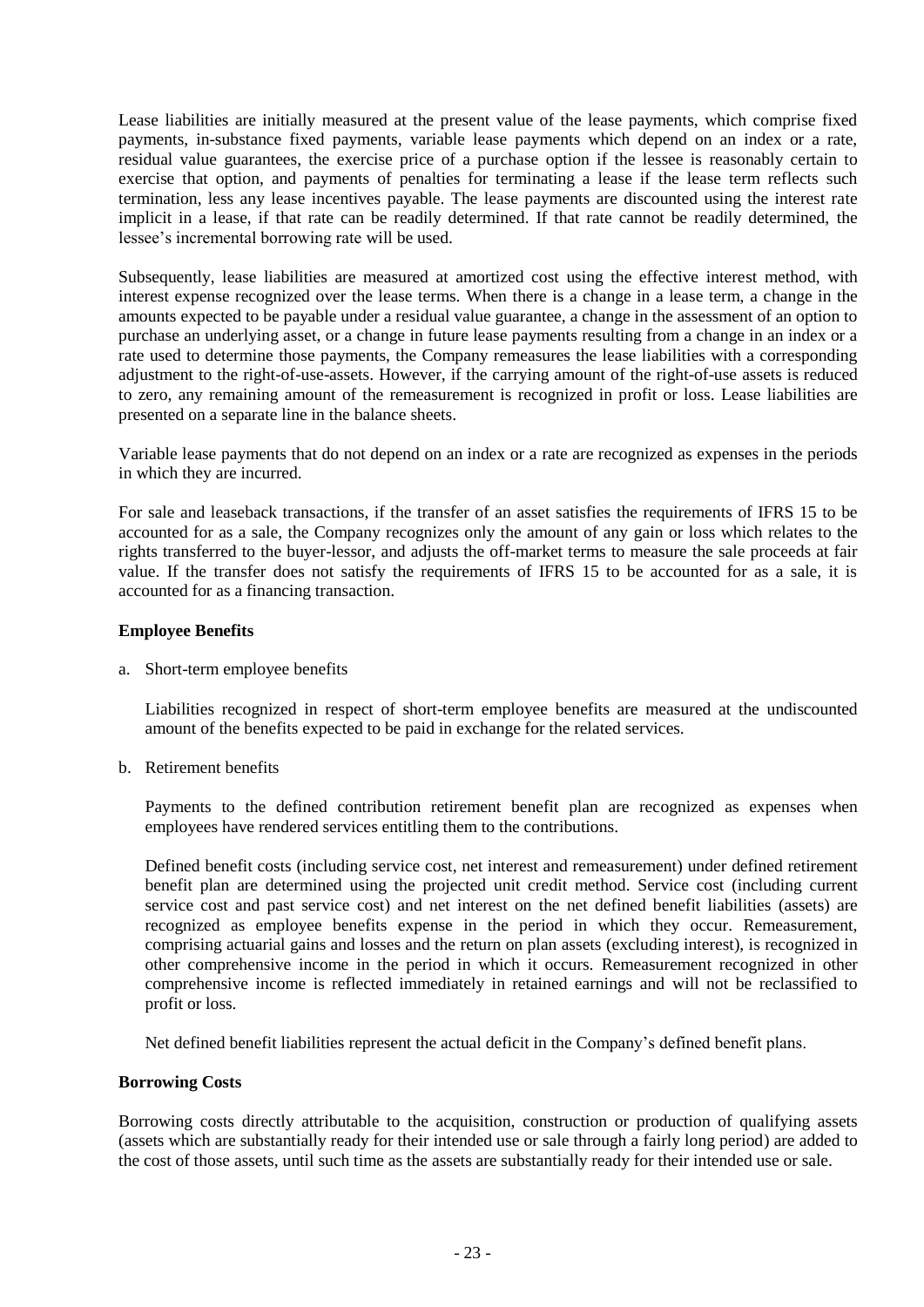Investment income earned on the temporary investment of specific borrowings pending their expenditure on qualifying assets is deducted from the borrowing costs eligible for capitalization.

Other than that which is stated above, all other borrowing costs are recognized in profit or loss in the period in which they are incurred.

#### **Government Grants**

Government grants are not recognized until there is reasonable assurance that the Company will comply with the conditions attached to them and that the grants will be received.

Government grants related to income are recognized in profit or loss on a systematic basis over the periods in which the Company recognizes as expenses the related costs that the grants intend to compensate.

Government grants that are receivable as compensation for expenses or losses already incurred or for the purpose of giving immediate financial support to the Company with no future related costs are recognized in profit or loss in the period in which they are received.

The benefit of a government loan received at a below-market rate of interest is treated as a government grant measured as the difference between the proceeds received and the fair value of the loan based on prevailing market interest rates.

#### **Frequent Flyer Programs**

The Company has a "Dynasty Flyer Program" through which program members can convert accumulated mileage to a cabin upgrade, free tickets and other member rewards.

A portion of passenger revenue attributable to the rewards for the frequent flyer program is deferred. The Company recognizes this deferred revenue as revenue only when the Company has fulfilled its obligations on the granting of rewards or when the period for converting the mileage to rewards has expired.

#### **Share-based Payment Arrangements**

Equity-settled share-based payments to employees are measured at the fair value of the equity instruments at the grant date.

The fair value determined at the grant date of the equity-settled share-based payments is expensed on a straight-line basis over the vesting period, based on the Company's estimate of equity instrument that will eventually vest, with a corresponding increase in capital surplus - employee share options. The fair value determined at the grant date of the equity-settled share-based payments is recognized as an expense in full at the grant date when the granted share options are vested immediately.

#### **Taxation**

Income tax expense represents the sum of the current tax and deferred tax.

a. Current tax

The current tax liabilities are based on current taxable profit. Since part of the income and expenses are taxable or deductible in other periods, or in accordance with the relevant tax laws are taxable or deductible, current taxable profit differs from net profit reported in the statements of comprehensive income. The Company's current tax liabilities are calculated by the tax rate was legislated or substantially legislated at the balance sheet date.

According to the Income Tax Law in the ROC, an additional tax on unappropriated earnings is provided for in the year the shareholders approve the retain earnings.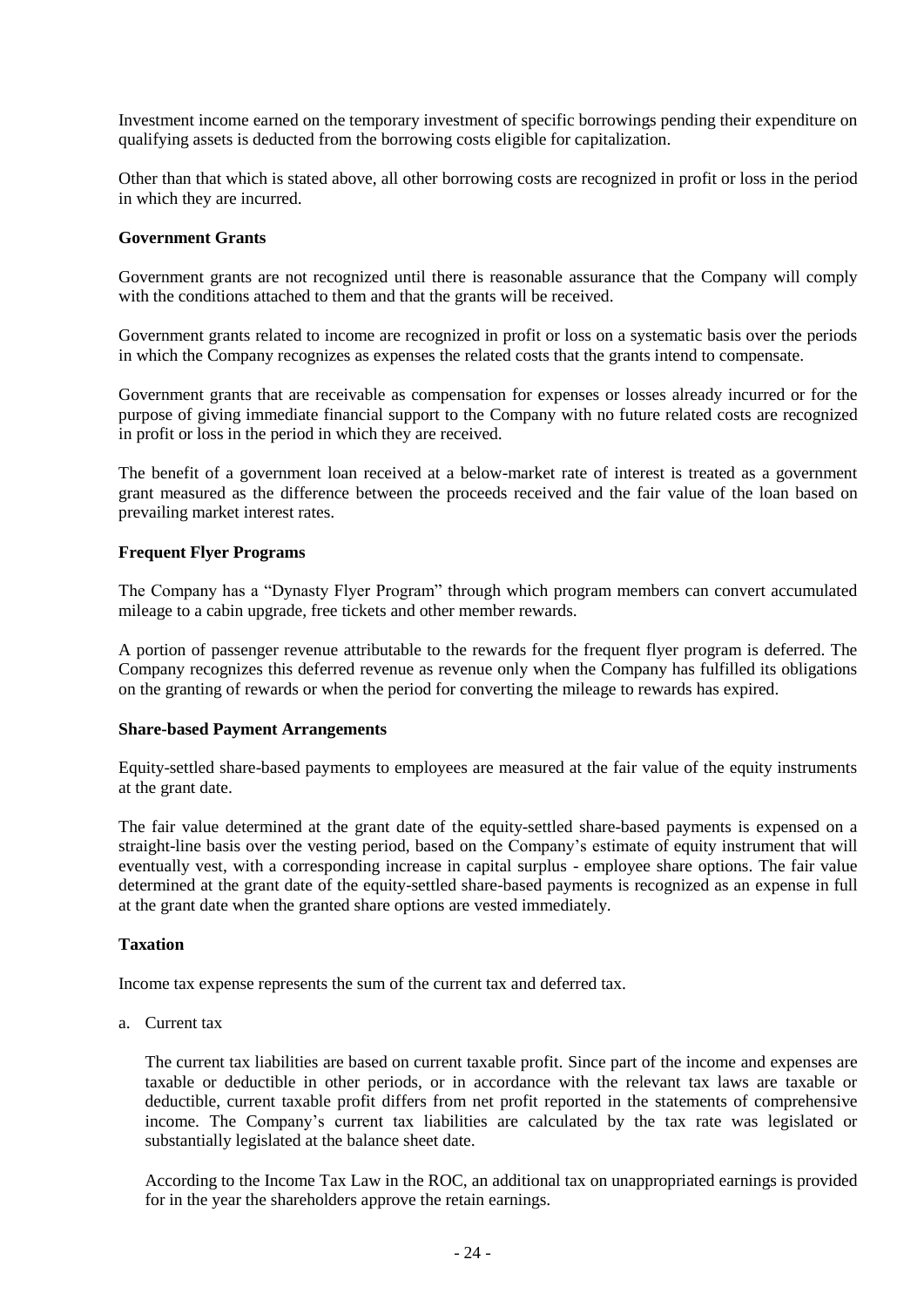Adjustments of prior years' tax liabilities are added to or deducted from the current year's tax provision.

b. Deferred tax

Deferred tax is recognized on temporary differences between the carrying amounts of assets and liabilities in the financial statements and the corresponding tax bases used in the computation of taxable profit. Deferred tax liabilities are generally recognized for all taxable temporary differences. Deferred tax assets are generally recognized for all deductible temporary differences, unused loss carryforwards and unused tax credits for purchases of machinery, equipment and technology, research and development expenditures, and personnel training expenditures to the extent that it is probable that taxable profit will be available against which those deductible temporary differences can be utilized.

Deferred tax liabilities are recognized for taxable temporary differences associated with investments in subsidiaries and associates and interests in joint ventures, except where the Company is able to control the reversal of the temporary difference and it is probable that the temporary difference will not reverse in the foreseeable future. Deferred tax assets arising from deductible temporary differences associated with such investments and interests are only recognized to the extent that it is probable that there will be sufficient taxable profit against which to utilize the benefits of the temporary differences and they are expected to reverse in the foreseeable future.

The carrying amount of deferred tax assets is reviewed at the end of each reporting period and reduced to the extent that it is no longer probable that sufficient taxable profit will be available to allow all or part of the assets to be recovered. A previously unrecognized deferred tax asset is also reviewed at the end of each reporting period and recognized to the extent that it has become probable that future taxable profit will allow the deferred tax asset to be recovered.

Deferred tax liabilities and assets are measured at the tax rates that are expected to apply in the period in which the liabilities are settled or the assets are realized, based on tax rates (and tax laws) that have been enacted or substantively enacted by the end of the reporting period. The measurement of deferred tax liabilities and assets reflects the tax consequences that would follow from the manner in which the Company expects, at the end of the reporting period, to recover or settle the carrying amount of its assets and liabilities.

c. Current and deferred taxes for the year

Current and deferred taxes are recognized in profit or loss, except when they relate to items that are recognized in other comprehensive income or directly in equity, in which case, the current and deferred taxes are also recognized in other comprehensive income or directly in equity, respectively.

#### **Maintenance and Overhaul Costs**

Routine maintenance costs are recognized in profit or loss in the period in which they are incurred.

The overhaul costs of an owned or leased aircraft that meet the criteria for fixed asset capitalization are capitalized as replacements for aircraft and engines and are depreciated on a straight line basis over the expected annual overhaul cycle.

## **5. CRITICAL ACCOUNTING JUDGMENTS AND KEY SOURCES OF ESTIMATION UNCERTAINTY**

In the application of the Company's accounting policies as disclosed in Note 4, management is required to make judgments, estimations and assumptions on the carrying amounts of assets and liabilities that are not readily apparent from other sources. The estimates and associated assumptions are based on historical experience and other factors that are considered relevant. Actual results may differ from these estimates.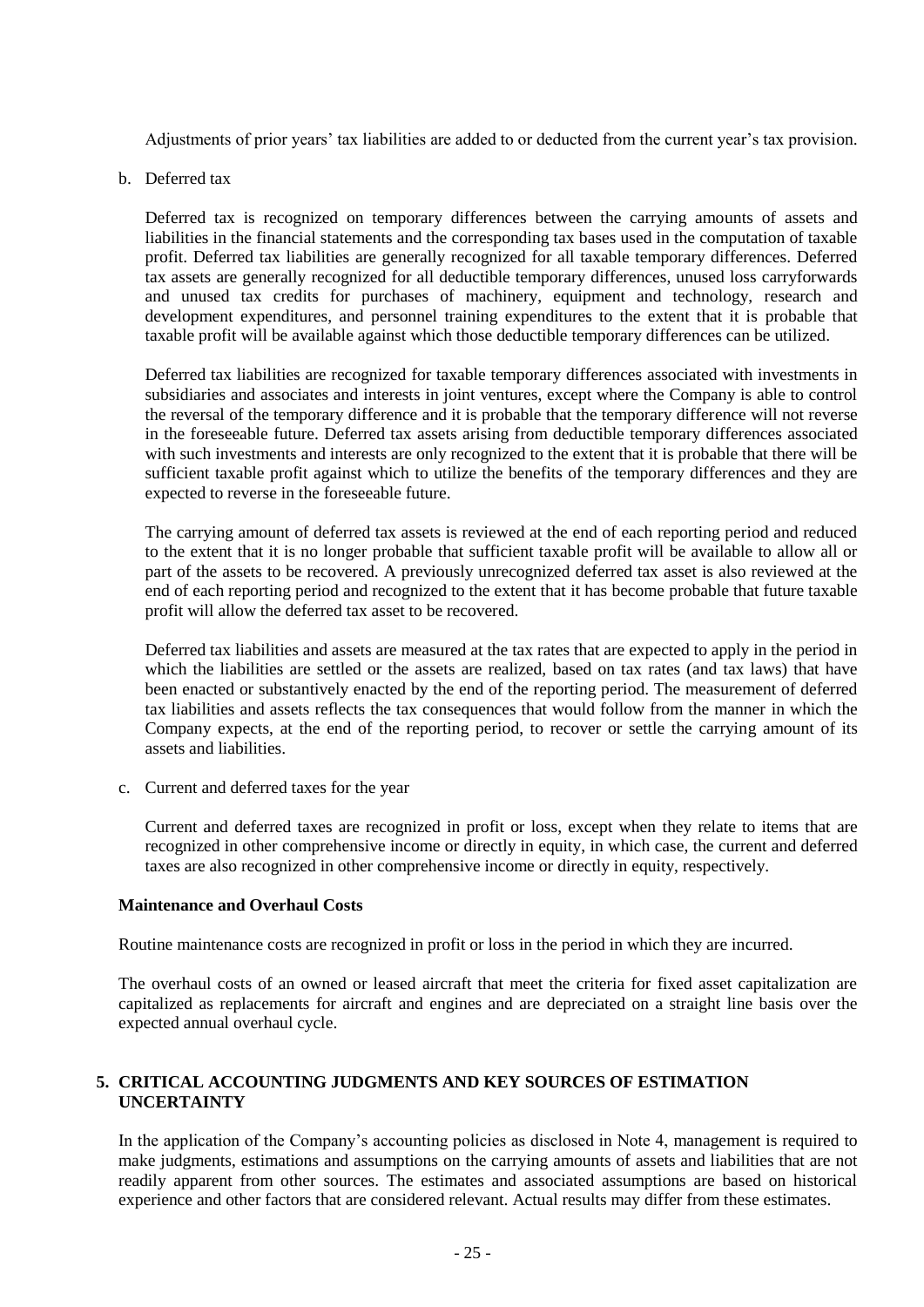The Company considers the possible impact of the COVID-19 in economic when making its critical accounting estimates. The estimates and underlying assumptions are reviewed on an ongoing basis. Revisions to accounting estimates are recognized in the period in which the estimates are revised if the revisions affect only that period or in the period of the revisions and future periods if the revisions affect both current and future periods.

### **Key Sources of Estimation Uncertainty**

The key assumptions concerning the future and other key sources of estimation uncertainty at the end of the reporting period that have a significant risk of causing a material adjustment to the carrying amounts of assets and liabilities within the next financial year are discussed below.

## **Defined Benefit Obligations**

The present value of defined benefit obligations at the end of the reporting period is calculated using actuarial assumptions. Those assumptions, which are based on management's judgments and estimates, comprise the discount rate and expected return on plan assets. Changes in actuarial assumptions may have a material impact on the amount of defined benefit obligations.

## **Useful Lives of Property, Plant and Equipment - Flight Equipment**

Flight equipment are measured at cost less residual value and are depreciated on a straight-line basis over their estimated useful lives. The estimated useful lives and residual values are evaluated based on the Company's historical experience and current usage condition in the aviation industry. Because of the change in fleet planning, the Company's board of directors resolved to modify the estimated useful lives of fourteen B747-400F freighters from 25 years to 24 years and the estimated useful lives of three A330-300 aircraft from 20 years to 18 years, effective on January 1, 2022, in order to match the economic benefits with the useful lives. It is estimated that the depreciation expense in 2022 will increase by \$720 million.

## **6. CASH AND CASH EQUIVALENTS**

|                                                                  | December 31 |            |    |            |
|------------------------------------------------------------------|-------------|------------|----|------------|
|                                                                  |             | 2021       |    | 2020       |
| Cash on hand and revolving funds                                 | <b>S</b>    | 36,905     | \$ | 65,987     |
| Checking accounts and demand deposits                            |             | 22,579,423 |    | 12,864,010 |
| Cash equivalents                                                 |             |            |    |            |
| Time deposits with original maturities of less than three months |             | 9,279,778  |    | 5,880,682  |
| Repurchase agreements collateralized by bonds                    |             | 4,017,011  |    | 1,149,141  |
|                                                                  |             | 35.913.117 |    | 19.959.820 |

The market rate intervals of cash in banks and cash equivalents at the end of the reporting period were as follows:

|                                                                  | December 31       |                   |  |  |
|------------------------------------------------------------------|-------------------|-------------------|--|--|
|                                                                  | 2021              | 2020              |  |  |
| Bank balance                                                     | $0.00\% - 1.90\%$ | $0.00\% - 1.90\%$ |  |  |
| Time deposits with original maturities of less than three months | $0.17\% - 0.39\%$ | $0.30\% - 0.55\%$ |  |  |
| Repurchase agreements collateralized by bonds                    | $0.35\% - 0.45\%$ | $0.41\% - 0.49\%$ |  |  |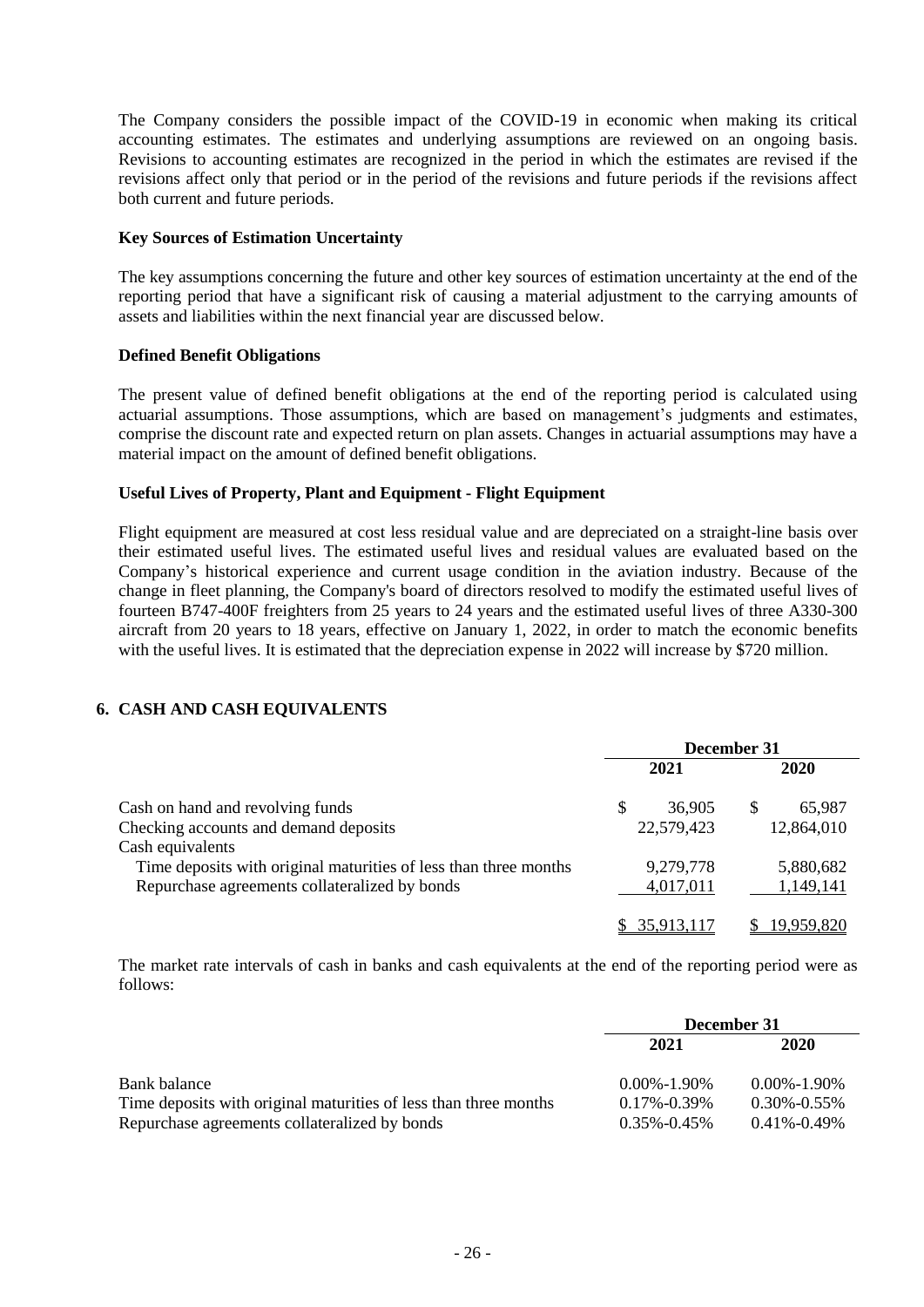The Company designated some deposits denominated in USD and repurchase agreements collateralized by bonds as hedging instruments to avoid exchange rate fluctuations on final payments of aircraft orders and prepayments for equipment, and applied cash flow hedge accounting to hedge its foreign exchange exposure. The contract information is as follows:

**Carrying** 

|                                                                              | <b>Maturity Date</b>                     | <b>Subject</b>                                                                   | Carrying<br><b>Value</b>                                               |
|------------------------------------------------------------------------------|------------------------------------------|----------------------------------------------------------------------------------|------------------------------------------------------------------------|
| December 31, 2021<br>December 31, 2020                                       | 2022.2.7-2022.2.14<br>2021.1.4-2021.11.1 | Financial assets for hedging - current<br>Financial assets for hedging - current | \$3,545,706<br>7,613,636                                               |
| Impact on comprehensive income (loss)                                        |                                          |                                                                                  |                                                                        |
|                                                                              |                                          |                                                                                  | <b>Recognized in</b><br><b>Other</b><br>Comprehensive<br>Income (Loss) |
| For the year ended December 31, 2021<br>For the year ended December 31, 2020 |                                          |                                                                                  | S<br>(75,214)<br>(372, 632)                                            |

For the years ended December 31, 2021 and 2020, the amount of hedging instrument settlements recognized as prepayments for equipment was \$99,507 thousand and \$81,111 thousand, respectively.

#### **7. FINANCIAL ASSETS AT FAIR VALUE THROUGH OTHER COMPREHENSIVE INCOME**

#### **Investments in Equity Instruments**

|                                         | December 31  |           |
|-----------------------------------------|--------------|-----------|
|                                         | 2021         | 2020      |
| Non-current                             |              |           |
| Foreign investments                     |              |           |
| Unlisted shares<br>Domestic investments | \$<br>26,654 | \$117,457 |
| Unlisted shares                         | 28,804       | 29,704    |
|                                         | 55,458       | 147,161   |

These investments in equity instruments are not held for trading. Instead, they are held for medium- to long-term strategic purposes and are expected to profit through long-term investments. Accordingly, the management elected to designate these investments in equity instruments as at FVTOCI as they believe that recognizing short-term fluctuations in these investments' fair values in profit or loss would not be consistent with the Company's strategy of holding these investments for long-term purposes.

## **8. FINANCIAL ASSETS AT AMORTIZED COST**

|                                                              | December 31  |           |  |
|--------------------------------------------------------------|--------------|-----------|--|
|                                                              | 2021         | 2020      |  |
| Current                                                      |              |           |  |
| Time deposits with original maturities of more than 3 months | \$11,923,194 | 5,863,137 |  |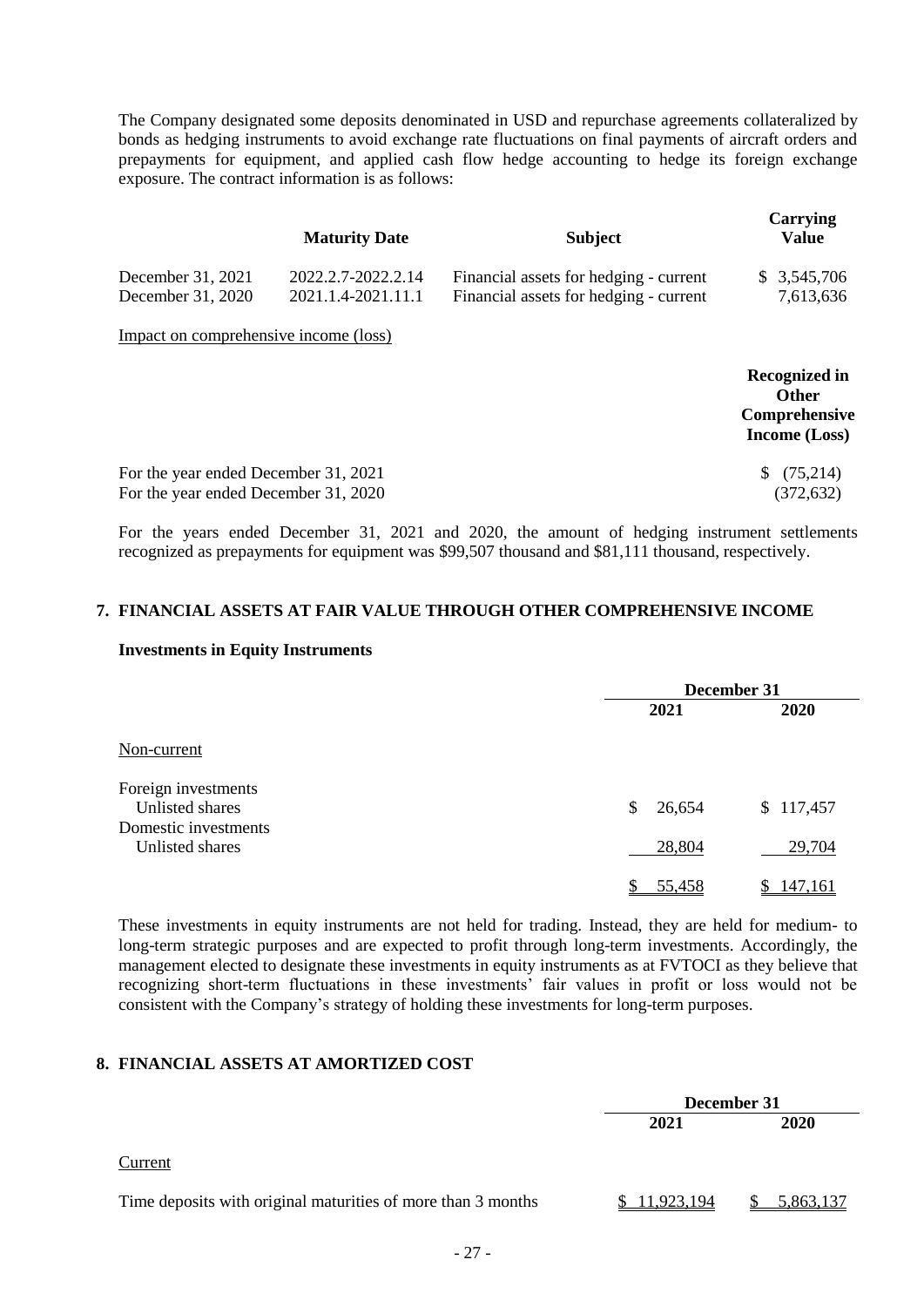The range of interest rates for time deposits with original maturities of more than 3 months was approximately 0.37%-0.53% and 0.40%-0.53% per annum as of December 31, 2021 and 2020, respectively.

### **9. NOTES RECEIVABLE AND ACCOUNTS RECEIVABLE**

|                                     | December 31 |            |  |
|-------------------------------------|-------------|------------|--|
|                                     | 2021        | 2020       |  |
| Notes receivable                    | \$.<br>968  | \$         |  |
| Accounts receivable                 |             |            |  |
| At amortized cost                   |             |            |  |
| Gross carrying amount               | 13,193,912  | 9,363,777  |  |
| Less: Allowance for impairment loss | (204, 481)  | (165, 722) |  |
|                                     | 12,989,431  | 9,198,055  |  |
|                                     | 12,990,399  | 9,198,055  |  |

The average credit period was 7 to 55 days. In determining the recoverability of a accounts receivable, the Company considered any change in the credit quality of the receivable since the date credit was initially granted to the end of the reporting period, and any allowance for impairment loss was based on the estimated irrecoverable amounts determined by reference to the Company's past default experience with the counterparty and an analysis of the counterparty's current financial position. The Company adopted a policy of only dealing with entities that are rated the equivalent of investment grade or higher and obtaining sufficient collateral, where appropriate, as a means of mitigating the risk of financial loss from defaults. Credit rating information is obtained from independent rating agencies where available or, if not available, the Company uses other publicly available financial information or its own trading records to rate its major customers. The Company's exposure and the credit ratings of its counterparties are continuously monitored and the aggregate value of transactions concluded is spread amongst approved counterparties. Credit exposure is controlled by counterparty limits that are reviewed and approved by the risk management committee annually.

The Company applies the simplified approach to allowing for expected credit losses prescribed by IFRS 9, which permits the use of lifetime expected loss allowance for all trade receivables. The expected credit losses on accounts receivable are estimated using a provision matrix by reference to past default experience with the debtors and an analysis of the debtors' current financial position, adjusted for general economic conditions of the industry in which the debtors operate and an assessment of both the current as well as the forecasted direction of economic conditions at the reporting date. As the Company's historical credit loss experience does not show significantly different loss patterns for different customer segments, the loss allowance based on the past due status is not further distinguished according to the different segments of the Company's customer base.

The Company writes off accounts receivable when there is information indicating that the debtor is experiencing severe financial difficulty and there is no realistic prospect of recovery. For accounts receivable that have been written off, the Company continues to engage in enforcement activity to attempt to recover the past due receivables. Where recoveries are made, these are recognized in profit or loss.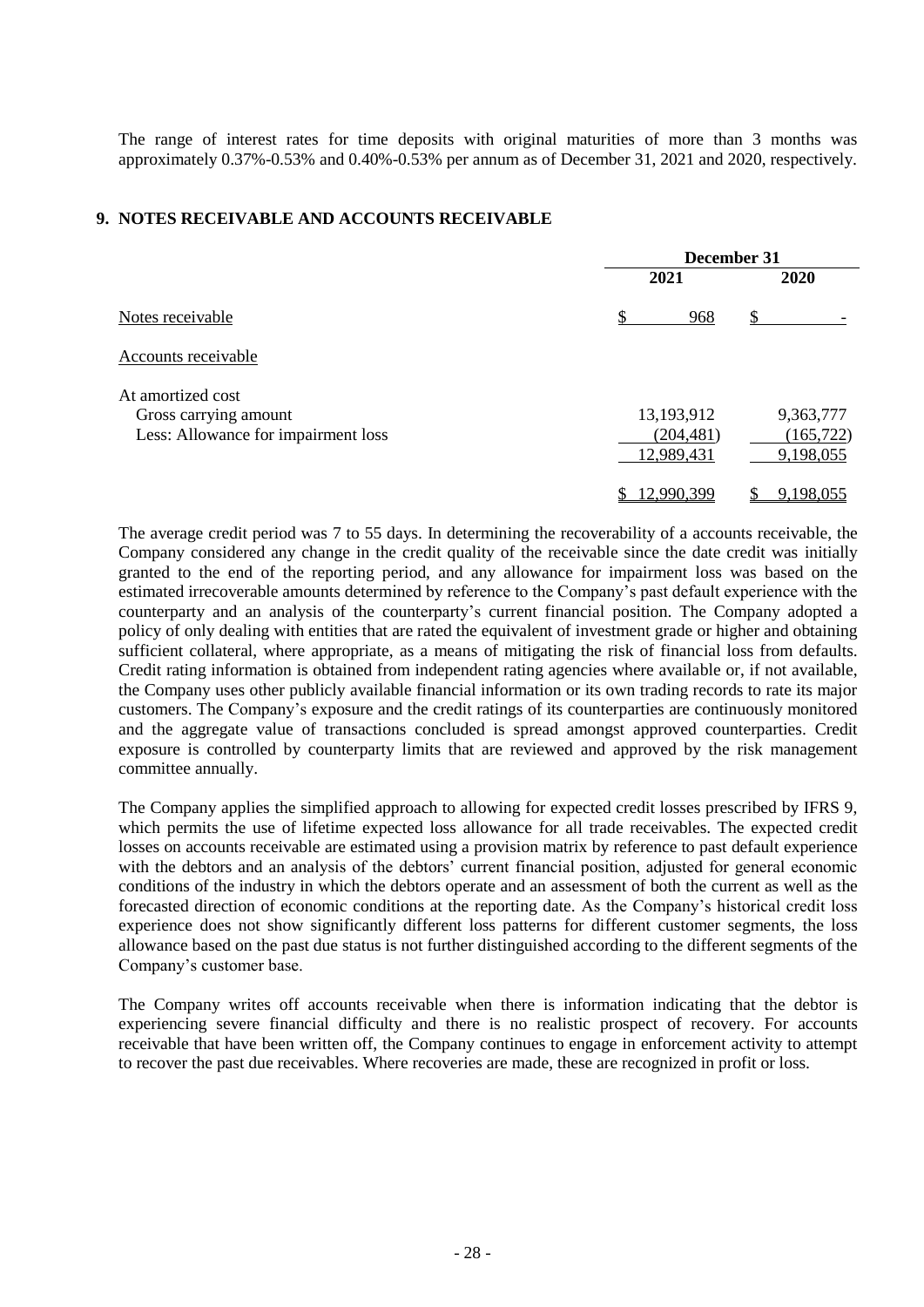The following table details the loss allowance of trade receivables based on the Company's provision matrix.

## December 31, 2021

|                                                         | <b>Not Past Due</b>      | 1 to 30 Days<br><b>Past Due</b> |   | <b>31 to 60 Days</b><br><b>Past Due</b> | 61 to 90 Days<br><b>Past Due</b> |   | Over 90 Days<br><b>Past Due</b> | <b>Total</b>                  |
|---------------------------------------------------------|--------------------------|---------------------------------|---|-----------------------------------------|----------------------------------|---|---------------------------------|-------------------------------|
| Expected credit loss rate                               | 0.55%                    | 4.21%                           |   | 50.17%                                  | 100%                             |   | 100\%                           |                               |
| Gross carrying amount<br>Loss allowance (lifetime ECLs) | \$13,047,164<br>(72.047) | \$<br>12.970<br>(546)           | S | 3.794<br>(1.904)                        | \$<br>2.486<br>(2, 486)          | S | 127.498<br>(127, 498)           | 13,193,912<br>S<br>(204, 481) |
| Amortized cost                                          | 12,975,117               | 12.424                          |   | .890                                    |                                  |   |                                 | 12.989.431                    |

## December 31, 2020

|                                                         | <b>Not Past Due</b> | 1 to 30 Days<br><b>Past Due</b> | 31 to 60 Days<br><b>Past Due</b> | 61 to 90 Days<br><b>Past Due</b> | Over 90 Days<br><b>Past Due</b> | <b>Total</b>            |
|---------------------------------------------------------|---------------------|---------------------------------|----------------------------------|----------------------------------|---------------------------------|-------------------------|
| Expected credit loss rate                               |                     | 1.04%                           | 47.77%                           | 100%                             | 100%                            | ۰                       |
| Gross carrying amount<br>Loss allowance (lifetime ECLs) | 9.167.202<br>(59)   | 29.463<br>\$<br>(309)           | 3.366<br>S<br>(1.608)            | 2.887<br>S<br>(2,887)            | 160.859<br>(160.859)            | 9,363,777<br>(165, 722) |
| Amortized cost                                          | 9.167.143           | 29.154                          | .758                             |                                  |                                 | 9.198.055               |

The movements of the loss allowance of accounts receivables were as follows:

|                                          | For the Year Ended December 31 |           |  |  |
|------------------------------------------|--------------------------------|-----------|--|--|
|                                          | 2021                           | 2020      |  |  |
| Balance at January 1                     | \$165,722                      | \$180,104 |  |  |
| Add: Net remeasurement of loss allowance | 38,474                         | 3,000     |  |  |
| Add: Amounts recovered                   | 565                            |           |  |  |
| Less: Amounts written off                | (280)                          | (17, 382) |  |  |
| Balance at December 31                   | \$ 204,481                     | 165,722   |  |  |

## **10. INVENTORIES**

|                                        | December 31 |             |  |
|----------------------------------------|-------------|-------------|--|
|                                        | 2021        | <b>2020</b> |  |
| Aircraft spare parts                   | \$7,230,203 | \$7,251,353 |  |
| Items for in-flight sale               | 616,051     | 627,437     |  |
| Work in process - maintenance services | 534,073     | 214,362     |  |
|                                        | 8,380,327   | 8,093,152   |  |

The operating costs for the years ended December 31, 2021 and 2020 included losses from inventory write-downs of \$731,317 thousand and \$190,548 thousand, respectively.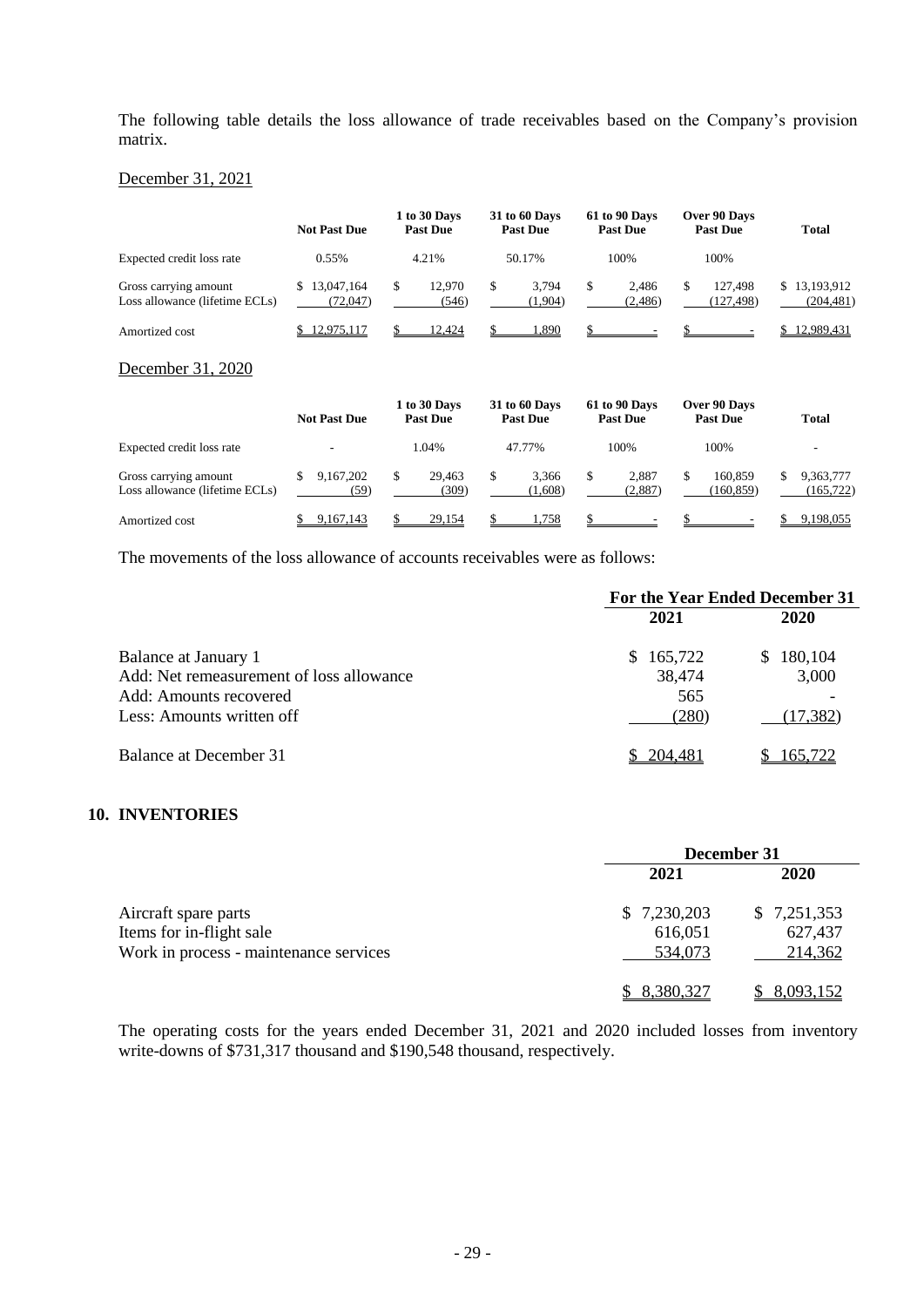## **11. NON-CURRENT ASSETS HELD FOR SALE**

| December 31 |        |
|-------------|--------|
| 2021        | 2020   |
| \$ 36,719   | 89 296 |

To enhance its competitiveness, the Company plans to introduce new aircraft and retire old aircraft according to a planned schedule. Such aircraft, classified as non-current assets held for sale, had an original carrying amount which was higher than the expected sale price and which was recognized as an impairment loss, and would be continuously assessed whether there are further impairments in subsequent periods. However, the actual loss shall be identified by the actual sale price.

The fair value measurement is classified as Level 3 and the fair value was determined according to similar transactions of the related market and the proposed sale prices were based on the current status of the aircraft.

## **12. INVESTMENTS ACCOUNTED FOR USING THE EQUITY METHOD**

|                                                                                           | December 31             |                                    |  |  |
|-------------------------------------------------------------------------------------------|-------------------------|------------------------------------|--|--|
|                                                                                           | 2021                    | 2020                               |  |  |
| Investments in subsidiaries<br>Investments in associates<br>Investments in joint ventures | \$12,147,062<br>682,963 | \$11,155,607<br>282,471<br>883,079 |  |  |
|                                                                                           | 12,830,025              | 12,321,157                         |  |  |

#### a. Investment in subsidiaries

|                                                       | December 31 |            |              |            |
|-------------------------------------------------------|-------------|------------|--------------|------------|
|                                                       |             | 2021       |              | 2020       |
| Unlisted companies                                    |             |            |              |            |
| Tigerair Taiwan Co., Ltd.                             | \$          | 2,955,909  | $\mathbb{S}$ | 2,304,113  |
| <b>CAL Park</b>                                       |             | 1,656,167  |              | 1,605,033  |
| <b>Mandarin Airlines</b>                              |             | 1,787,355  |              | 1,223,259  |
| CAL-Dynasty International                             |             | 1,169,505  |              | 1,188,110  |
| Taiwan Air Cargo Terminal                             |             | 1,691,853  |              | 1,556,133  |
| <b>Taoyuan International Airport Services</b>         |             | 613,697    |              | 602,688    |
| <b>CAL-Asia Investment</b>                            |             | 514,959    |              | 469,979    |
| Sabre Travel Network (Taiwan)                         |             | 190,694    |              | 232,883    |
| <b>CAL Hotel</b>                                      |             | 335,242    |              | 405,353    |
| <b>Taiwan Airport Services</b>                        |             | 137,378    |              | 200,794    |
| Dynasty Aerotech International Corp.                  |             | 147,608    |              | 136,630    |
| Taiwan Aircraft Maintenance And Engineering Co., Ltd. |             | 557,917    |              | 699,793    |
| Yestrip                                               |             |            |              | 10,270     |
| <b>Global Sky Express</b>                             |             | 7,630      |              | 7,643      |
| <b>Kaohsiung Catering Services</b>                    |             | 381,148    |              | 512,926    |
|                                                       | S           | 12,147,062 | S.           | 11,155,607 |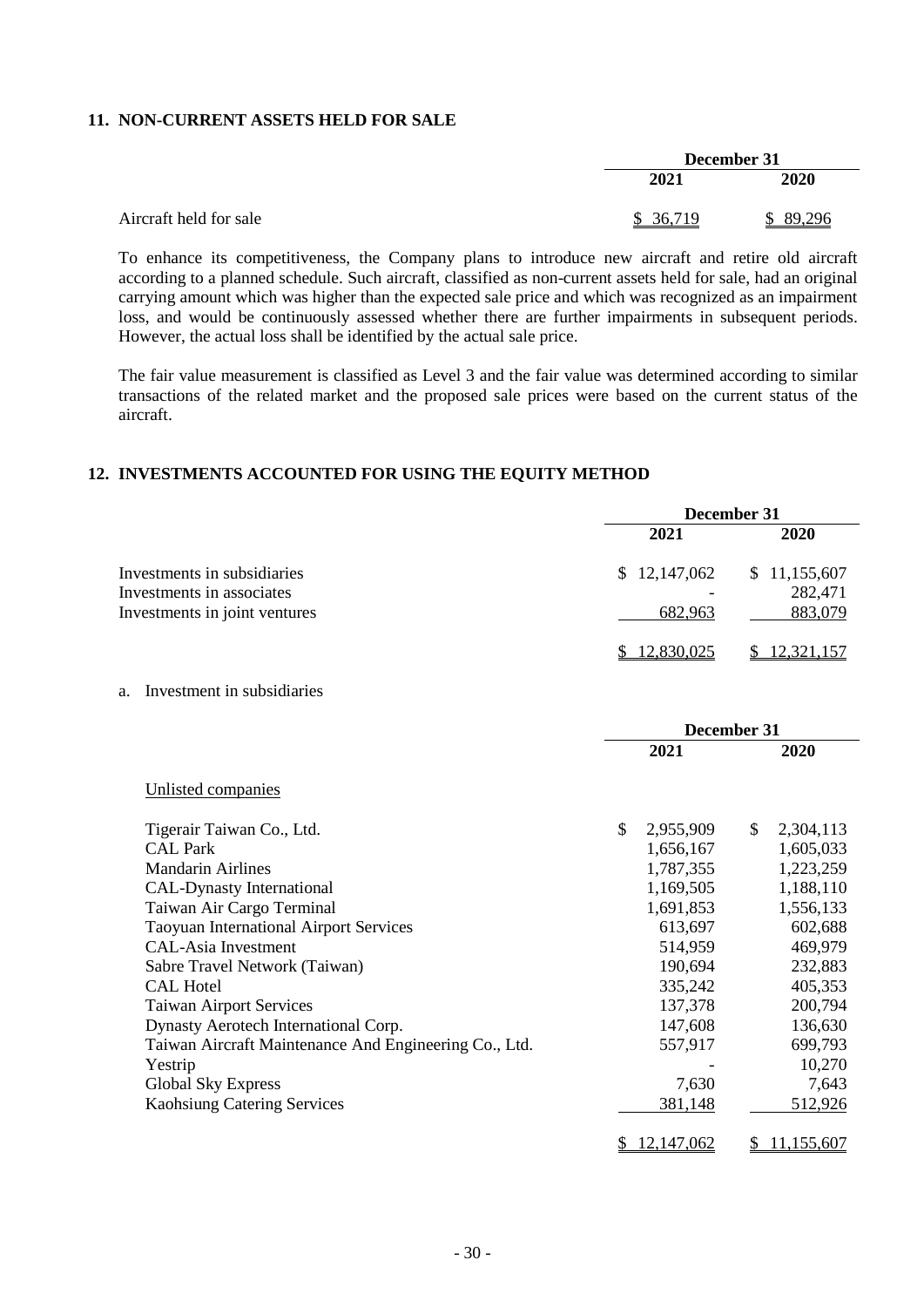At the end of the reporting period, the proportion of ownership and voting rights in subsidiaries held by the Company were as follows:

|                                                       | December 31 |             |
|-------------------------------------------------------|-------------|-------------|
|                                                       | 2021        | <b>2020</b> |
| Tigerair Taiwan Co., Ltd.                             | 78%         | 76%         |
| Taiwan Air Cargo Terminal                             | 54%         | 54%         |
| <b>CAL Park</b>                                       | 100%        | 100%        |
| <b>Mandarin Airlines</b>                              | 97%         | 94%         |
| CAL-Dynasty International                             | 100%        | 100%        |
| <b>Taoyuan International Airport Services</b>         | 49%         | 49%         |
| CAL-Asia Investment                                   | 100%        | 100%        |
| Sabre Travel Network (Taiwan)                         | 94%         | 94%         |
| <b>Taiwan Airport Services</b>                        | 47%         | 47%         |
| <b>CAL Hotel</b>                                      | 100%        | 100%        |
| Dynasty Aerotech International Corp.                  | 100%        | 100%        |
| Taiwan Aircraft Maintenance And Engineering Co., Ltd. | 100%        | 100%        |
| Yestrip                                               |             | 100%        |
| <b>Global Sky Express</b>                             | 25%         | 25%         |
| <b>Kaohsiung Catering Services</b>                    | 54%         | 54%         |

The Company has control over Taoyuan International Airport Service, Taiwan Airport Service and Global Sky Express despite its ownership of less than 50%. Therefore, they were listed as subsidiaries.

To strengthen the capital structure of Tigerair Taiwan Co., Ltd., the board of directors of the Company approved the plan to issue ordinary shares for cash at \$25 per share on August 6, 2020. The Company subscribed for 47,228 thousand shares in October 2020 and 26,286 thousand shares in November 2020. The proportion of ownership of the Group increased to 76%. Because the shares were subscribed at a percentage different from its existing ownership percentage, the Company's retained earnings decreased by \$169,272 thousand.

Tigerair Taiwan Co., Ltd. planned to issue ordinary shares for cash to meet the needs for funds. The board of directors of the Company approved the plan to issue ordinary shares for cash at \$25 per share on August 5, 2021. The Company subscribed for 101,212 thousand shares in September 2021. The proportion of ownership of the Group increased to 82%. Because the shares were subscribed at a percentage different from its existing ownership percentage, the Company's retained earnings decreased by \$54,449 thousand.

To strengthen the capital structure of Mandarin Airlines, the board of directors of the Company approved the plan to issue ordinary shares for cash at \$10 per share on August 26, 2021. The Company subscribed for 199,677 thousand shares in September 2021. The proportion of ownership of the Group increased to 97%. Because the shares were subscribed at a percentage different from its existing ownership percentage, the Company's retained earnings decreased by \$50,190 thousand.

The liquidation of Yestrip Co., Ltd. was completed on April 22, 2021, and the Company recognized a liquidation loss of \$540 thousand.

The share of profit or loss of subsidiaries recognized under the equity method was as follows:

|                        | 2021           | 2020          |
|------------------------|----------------|---------------|
| Share of profit (loss) | \$ (3,103,103) | \$(1,590,853) |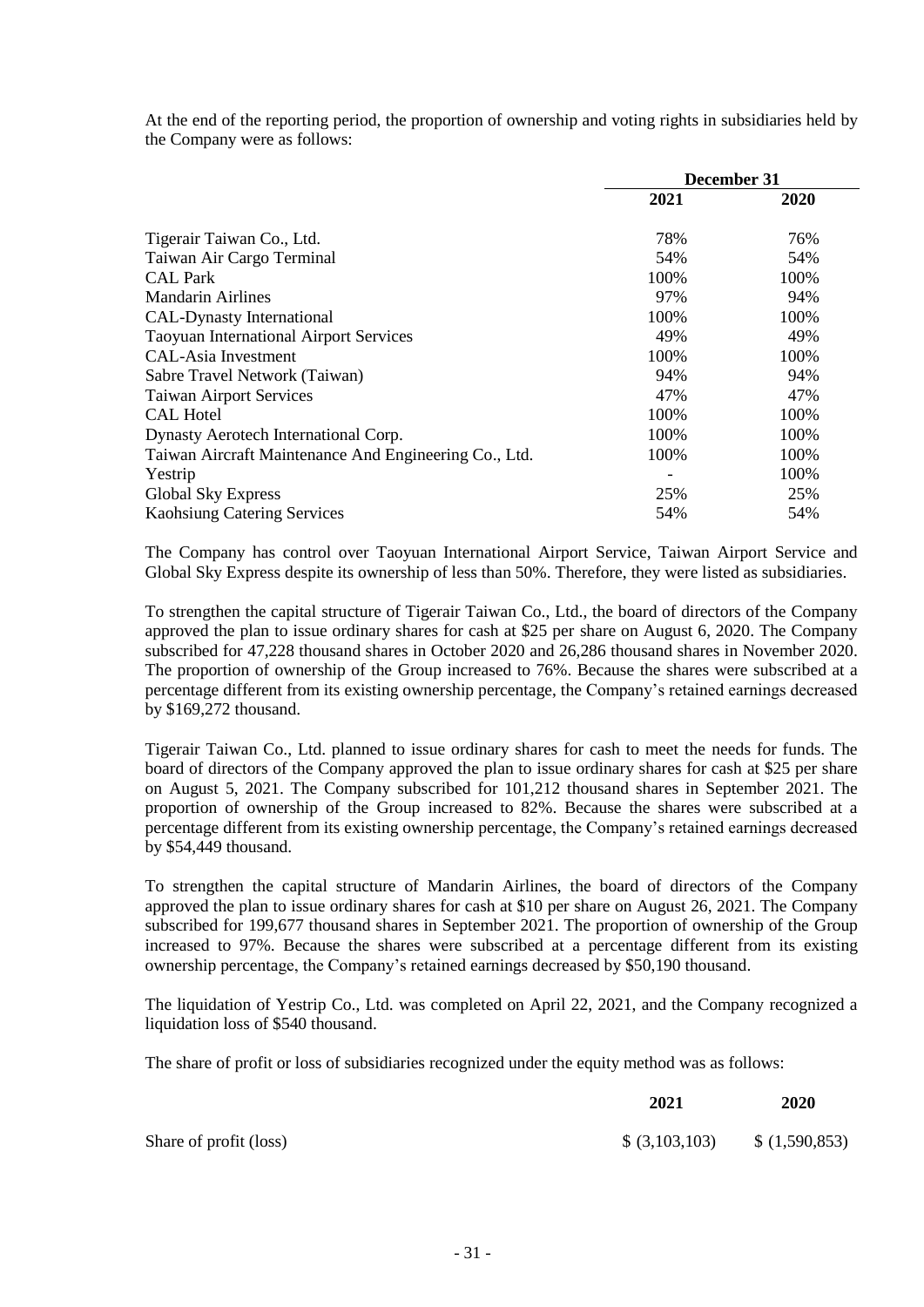#### b. Investments in associates

|                                                    | December 31 |                                                      |                    |  |
|----------------------------------------------------|-------------|------------------------------------------------------|--------------------|--|
|                                                    | 2021        | 2020                                                 |                    |  |
| Unlisted companies                                 |             |                                                      |                    |  |
| China Aircraft Services<br><b>Dynasty Holidays</b> | \$          | $\overline{\phantom{a}}$<br>$\overline{\phantom{0}}$ | \$277,234<br>5,237 |  |
|                                                    |             |                                                      | 282,471            |  |

At the end of the reporting period, the proportion of ownership and voting rights in associates held by the Company were as follows:

|                                | December 31 |      |  |
|--------------------------------|-------------|------|--|
|                                | 2021        | 2020 |  |
| <b>China Aircraft Services</b> | 20%         | 20%  |  |
| Dynasty Holidays (Note)        | 20%         | 20%  |  |

The investment (loss) gain recognized for associates accounted for using the equity method was as follows:

|                                                    | 2021                     | 2020                   |
|----------------------------------------------------|--------------------------|------------------------|
| China Aircraft Services<br><b>Dynasty Holidays</b> | \$ (269,573)<br>(1, 436) | \$(102,758)<br>(4,740) |
|                                                    | \$ (271,009)             | \$(107, 498)           |

#### c. Investments in joint ventures

The investments in joint ventures were as follows:

|                                                                                                | December 31                    |                                    |  |  |
|------------------------------------------------------------------------------------------------|--------------------------------|------------------------------------|--|--|
|                                                                                                | 2021                           | 2020                               |  |  |
| <b>China Pacific Catering Services</b><br>China Pacific Laundry Services<br><b>NORDAM</b> Asia | \$533,251<br>120,876<br>28,836 | 695,959<br>S.<br>149,353<br>37,767 |  |  |
|                                                                                                | 682,963                        | 883,079                            |  |  |

At the end of the reporting period, the proportion of ownership and voting rights in joint ventures held by the Company was as follows:

|                                        | December 31 |      |  |
|----------------------------------------|-------------|------|--|
|                                        | 2021        | 2020 |  |
| <b>China Pacific Catering Services</b> | 51%         | 51%  |  |
| China Pacific Laundry Services         | 55%         | 55%  |  |
| <b>NORDAM</b> Asia                     | 49%         | 49%  |  |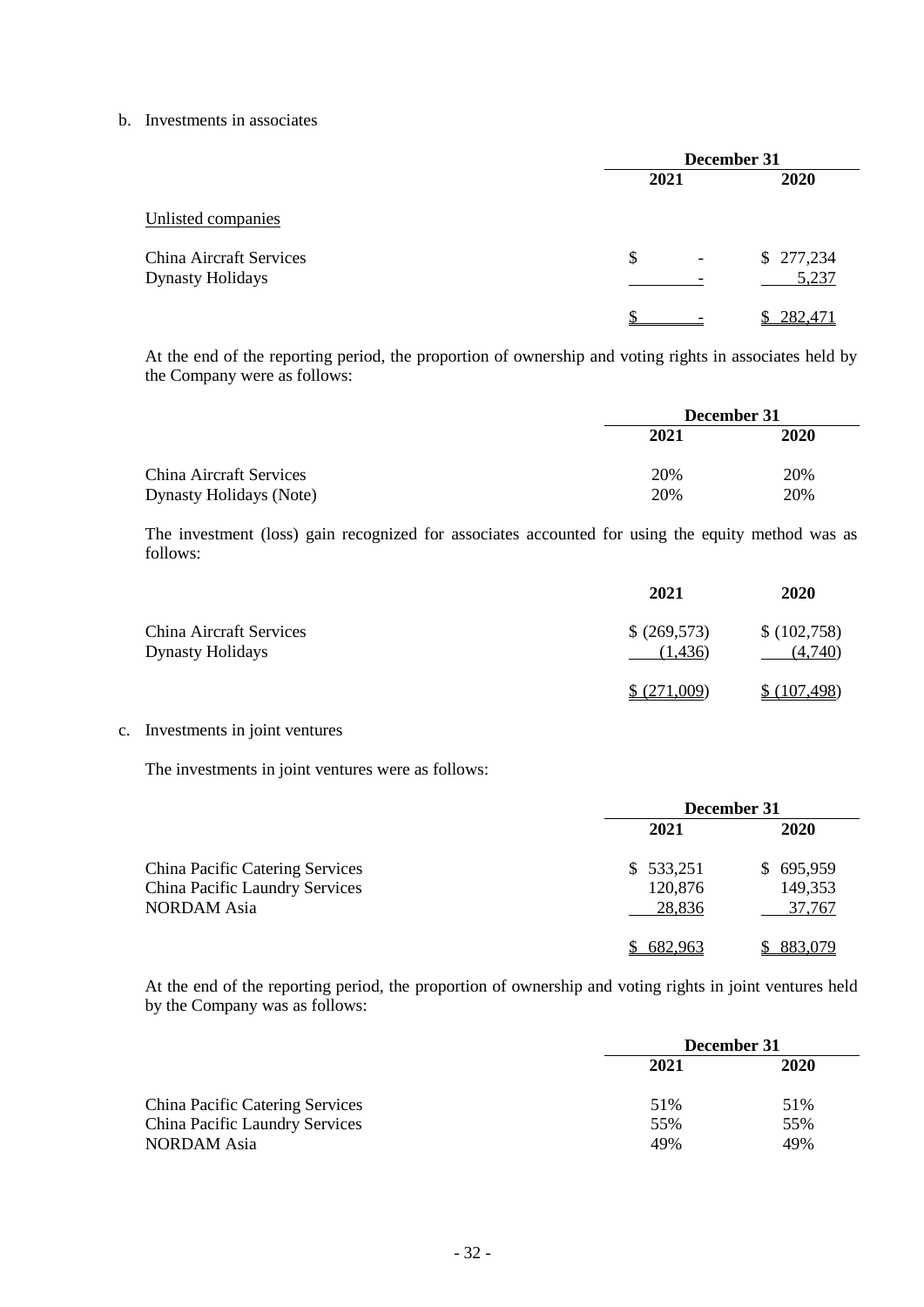The Company entered into a joint venture agreement with Taikoo Company to invest in China Pacific Catering Services and China Pacific Laundry Services. According to the agreement, both sides have the right to make major motion vetoes on the board of directors, and therefore, the Company does not have control.

The investment (loss) gain recognized for joint ventures accounted for using the equity method was as follows:

|                                                                                                | December 31                        |                                   |  |  |
|------------------------------------------------------------------------------------------------|------------------------------------|-----------------------------------|--|--|
|                                                                                                | 2021                               | <b>2020</b>                       |  |  |
| <b>China Pacific Catering Services</b><br>China Pacific Laundry Services<br><b>NORDAM Asia</b> | (172, 546)<br>(29, 418)<br>(8,931) | \$(136, 459)<br>(15, 475)<br>(46) |  |  |
|                                                                                                | \$ (210,895)                       | \$ (151.980)                      |  |  |

The Company's shares of other comprehensive income of subsidiaries, associates and joint ventures were \$4,918 thousand and \$(4,890) thousand in 2021 and 2020, respectively.

The investments accounted for using the equity method and the share of profit or loss and other comprehensive income of subsidiaries, associates, and joint ventures were based on these investees' financial statements which have been audited, except for China Aircraft services. However, the management determined that there would have been no significant adjustments had this investee's financial statements been independently audited.

For information on the major businesses and products and the locations of registration for the major business offices of the above entities, refer to Tables 7 and 8 (names, locations, and related information of investees on which the Company exercises significant influence and investment in mainland China) following the notes to the financial statements.

#### **13. PROPERTY, PLANT AND EQUIPMENT**

|                                                                                                                 | <b>Freehold Land</b>       |    | <b>Buildings</b>                    | Flight<br>Equipment                                                       | <b>Others</b>                                       | <b>Total</b>                                                              |
|-----------------------------------------------------------------------------------------------------------------|----------------------------|----|-------------------------------------|---------------------------------------------------------------------------|-----------------------------------------------------|---------------------------------------------------------------------------|
| Cost                                                                                                            |                            |    |                                     |                                                                           |                                                     |                                                                           |
| Balance at January 1, 2020<br><b>Additions</b><br>Disposals<br>Reclassification                                 | \$<br>193,013<br>(11, 420) | \$ | 7,383,758<br>19,464<br>(369, 651)   | 266,907,914<br>\$<br>621,587<br>(3,718,075)<br>11,792,738                 | \$<br>6,509,647<br>218,603<br>(171, 769)<br>8,269   | 280,994,332<br>S.<br>859,654<br>(4,270,915)<br>11,801,007                 |
| Balance at December 31, 2020                                                                                    | <u>181,593</u>             | S. | 7,033,571                           | \$275,604,164                                                             | 6,564,750                                           | 289,384,078<br>S                                                          |
| Accumulated depreciation<br>and impairment                                                                      |                            |    |                                     |                                                                           |                                                     |                                                                           |
| Balance at January 1, 2020<br>Depreciation expense<br>Disposals<br><b>Impairment</b> losses<br>Reclassification | \$                         | \$ | (4,056,383)<br>(180,609)<br>369,651 | \$(140, 336, 300)<br>(17,588,803)<br>3,446,678<br>(424, 573)<br>1,489,158 | \$<br>(5,571,763)<br>(293, 613)<br>171,378<br>5,563 | \$(149, 964, 446)<br>(18,063,025)<br>3,987,707<br>(424, 573)<br>1,494,721 |
| Balance at December 31, 2020                                                                                    |                            |    | (3,867,341)                         | \$(153, 413, 840)                                                         | (5,688,435)                                         | \$(162,969,616)                                                           |
| Balance at December 31, 2020, net value                                                                         | <u>181,593</u>             |    | 3,166,230                           | \$122,190,324                                                             | 876,315                                             | \$126,414,462<br>(Continued)                                              |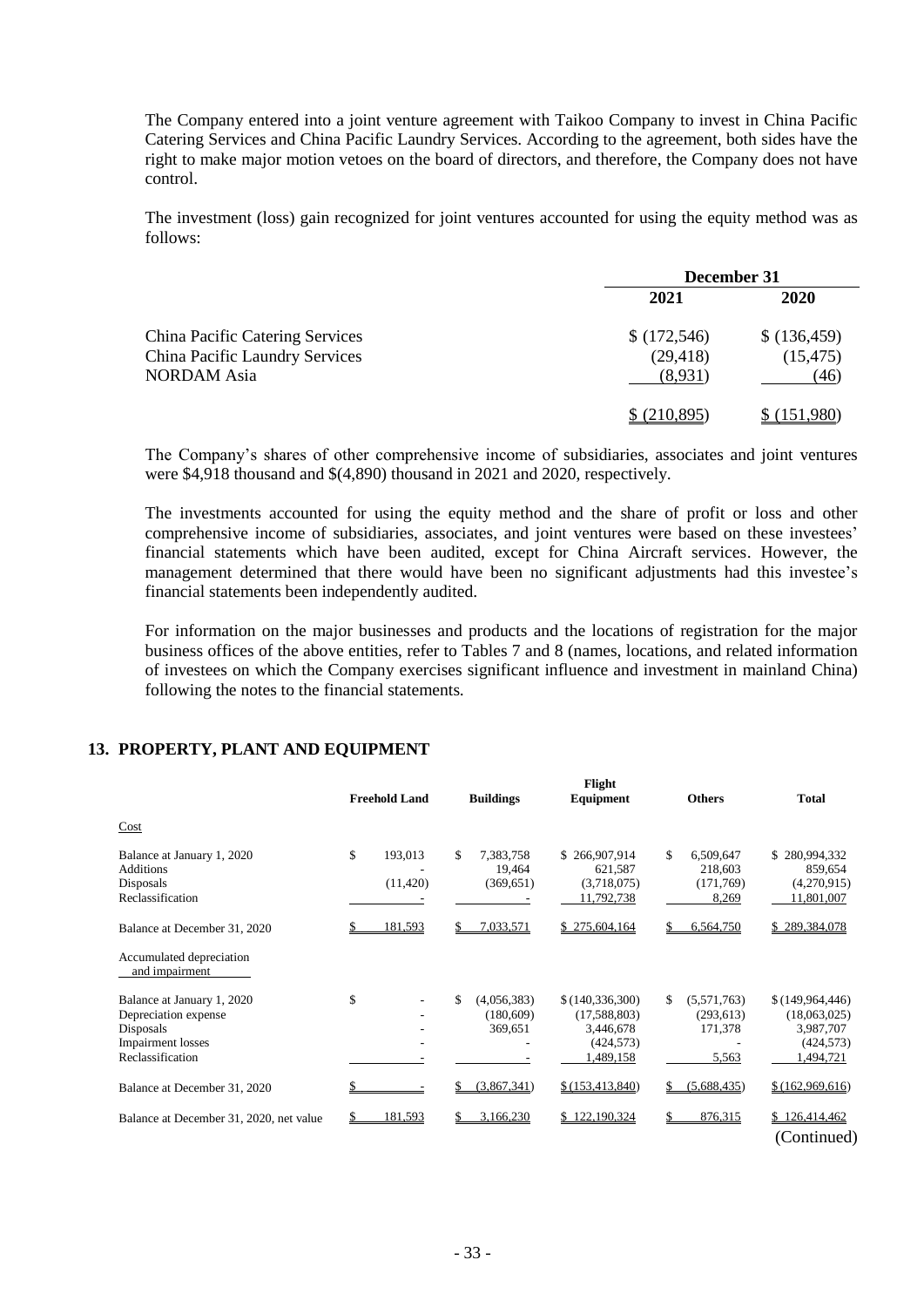|                                                                                     | <b>Freehold Land</b> |                | <b>Buildings</b>                     | Flight<br>Equipment                                          | <b>Others</b>                                         | <b>Total</b>                                                |
|-------------------------------------------------------------------------------------|----------------------|----------------|--------------------------------------|--------------------------------------------------------------|-------------------------------------------------------|-------------------------------------------------------------|
| Cost                                                                                |                      |                |                                      |                                                              |                                                       |                                                             |
| Balance at January 1, 2021<br><b>Additions</b><br>Disposals<br>Reclassification     | \$                   | 181,593        | \$<br>7,033,571<br>47,818<br>181,818 | \$275,604,164<br>1,185,464<br>(46,086,944)<br>10,347,647     | \$<br>6,564,750<br>468,963<br>(71, 274)<br>(166, 717) | \$289,384,078<br>1,702,245<br>(46, 158, 218)<br>10,362,748  |
| Balance at December 31, 2021                                                        |                      | 181,593        | \$<br>7,263,207                      | \$241,050,331                                                | 6,795,722                                             | \$255,290,853                                               |
| Accumulated depreciation<br>and impairment                                          |                      |                |                                      |                                                              |                                                       |                                                             |
| Balance at January 1, 2021<br>Depreciation expense<br>Disposals<br>Reclassification | \$                   |                | \$<br>(3,867,341)<br>(181, 641)      | \$(153, 413, 840)<br>(15,776,982)<br>39,169,370<br>(136,004) | \$<br>(5,688,435)<br>(291.085)<br>69,765<br>(112)     | \$(162,969,616)<br>(16,249,708)<br>39,239,135<br>(136, 116) |
| Balance at December 31, 2021                                                        |                      |                | (4,048,982)                          | \$(130, 157, 456)                                            | (5,909,867)                                           | \$(140, 116, 305)                                           |
| Balance at December 31, 2021, net value                                             |                      | <u>181,593</u> | \$<br>3,214,225                      | \$110,892,875                                                | 885,855                                               | \$115,174,548<br>(Concluded)                                |

Reclassification is mainly resulted from the transfer of prepayments for equipment.

Property, plant and equipment are depreciated on a straight-line basis over the estimated useful life of the asset as follows:

| <b>Building</b>                                     |               |
|-----------------------------------------------------|---------------|
| Main buildings                                      | $45-55$ years |
| <b>Others</b>                                       | $10-25$ years |
| Machinery and equipment                             |               |
| Electro-mechanical equipment                        | 25 years      |
| Others                                              | $3-13$ years  |
| Office equipment                                    | $3-15$ years  |
| Leasehold improvements                              |               |
| Building improvements                               | 5 years       |
| Others                                              | 3-5 years     |
| Flight equipment and equipment under finance leases |               |
| Airframes                                           | $18-25$ years |
| Aircraft cabins                                     | $10-20$ years |
| Engines                                             | $12-20$ years |
| Heavy maintenance on aircraft                       | 6-8 years     |
| Engine overhauls                                    | $3-10$ years  |
| Landing gear overhauls                              | 8-12 years    |
| Repairable spare parts                              | $3-15$ years  |
| Leased aircraft improvements                        | 5-12 years    |

Regarding changes in fleet composition and the retirement schedule, the Company measured the recoverable amount of some flight equipment by deducting the transaction costs from fair value (level 3). The Company recognized an impairment loss on a part of aircraft equipment of \$424,573 thousand in 2020. The fair value is determined by reference to factors such as the condition of the flight equipment and possible market estimates.

Refer to Note 31 for the carrying amounts of aircraft equipment and right-of-use assets pledged by the Company.

Based on the particularity of risk in the aviation industry, all of the Company's assets such as aircraft, real estate, and movable property are adequately insured to diversify the potential risk related to operations.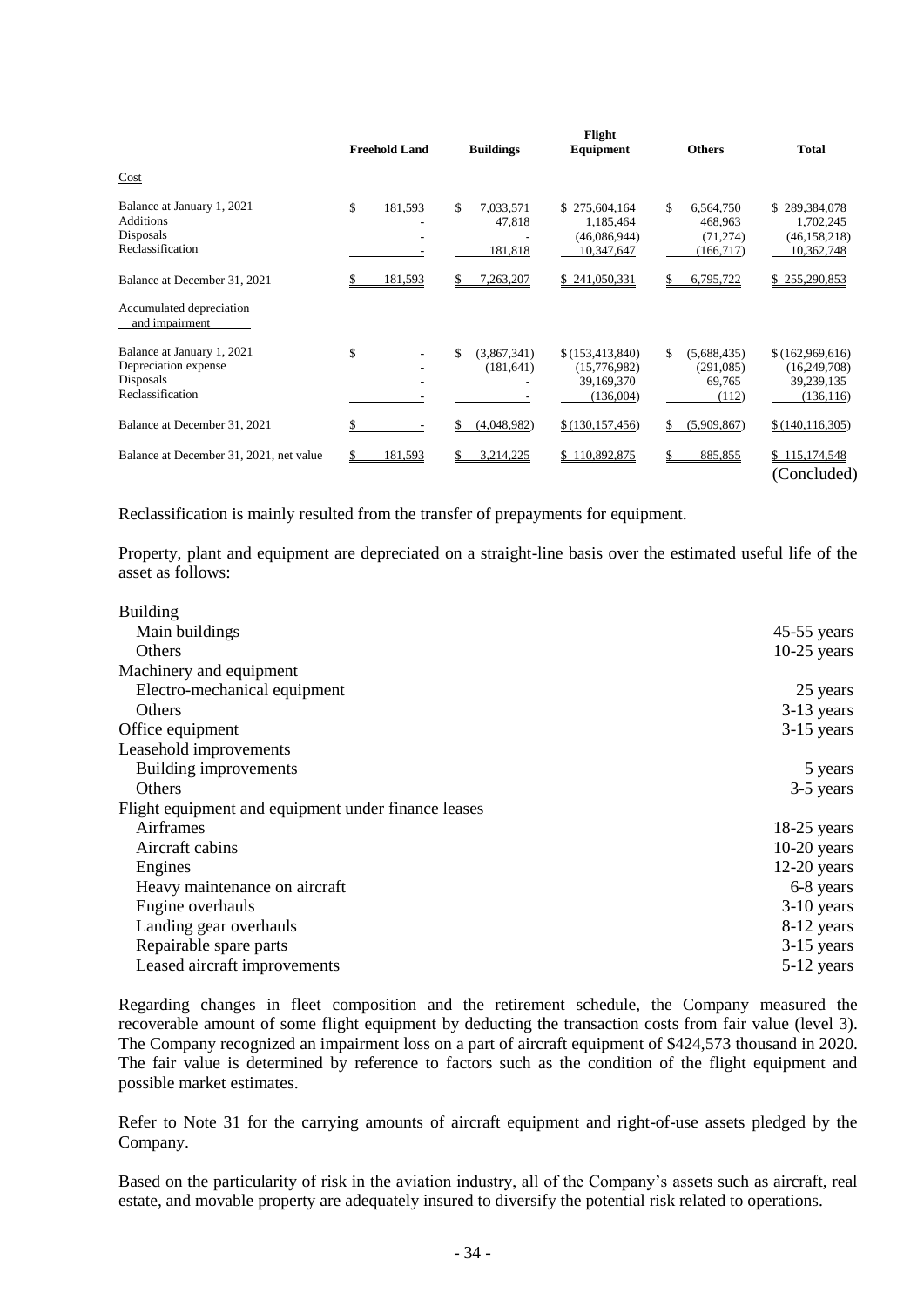The Company disposed of a portion of flight equipment and recognized a loss of \$950,980 thousand for the three months ended June 30, 2021.

## **14. INVESTMENT PROPERTIES**

|                       |             | December 31 |  |  |
|-----------------------|-------------|-------------|--|--|
|                       | 2021        | 2020        |  |  |
| Carrying amount       |             |             |  |  |
| Investment properties | \$2,047,448 | \$2,047,448 |  |  |

The investment properties held by the Company were land located in Nankan, which were leased to others.

The fair value of the investment properties held by the Company were both \$2,456,472 thousand as of December 31, 2021 and 2020, respectively. The fair value valuation was performed by independent qualified professional valuers, and the future income evaluated by management was based on market transactions. All of the Company's investment properties were held under freehold interest.

#### **15. OTHER INTANGIBLE ASSETS**

|                                                                                            | Computer<br><b>Software Costs</b>       | <b>Accumulated</b><br>Amortization     | <b>Net Value</b>                                   |  |
|--------------------------------------------------------------------------------------------|-----------------------------------------|----------------------------------------|----------------------------------------------------|--|
| Balance at January 1, 2020<br><b>Additions</b><br>Amortization expense<br>Reclassification | 2,218,356<br>S.<br>95,217<br>(765, 786) | \$(1,247,058)<br>(169, 158)<br>735,882 | \$<br>971,298<br>95,217<br>(169, 158)<br>(29, 904) |  |
| Balance at December 31, 2020                                                               | 1,547,787                               | (680, 334)                             | 867,453                                            |  |
| Balance at January 1, 2021<br><b>Additions</b><br>Amortization expense                     | 1,547,787<br>\$.<br>66,007              | \$<br>(680, 334)<br>(179, 111)         | \$<br>867,453<br>66,007<br>(179, 111)              |  |
| Balance at December 31, 2021                                                               | 1,613,794                               | (859, 445)                             | 754,349                                            |  |

The above items of other intangible assets are amortized on a straight-line basis over 2-10 years.

## **16. OTHER ASSETS**

|                                             | December 31                        |                                    |
|---------------------------------------------|------------------------------------|------------------------------------|
|                                             | 2021                               | 2020                               |
| Current                                     |                                    |                                    |
| Temporary payments<br>Prepayments<br>Others | \$<br>24,846<br>175,433<br>188,912 | \$<br>19,111<br>134,055<br>299,248 |
|                                             | 389,191                            | \$<br>452,414<br>(Continued)       |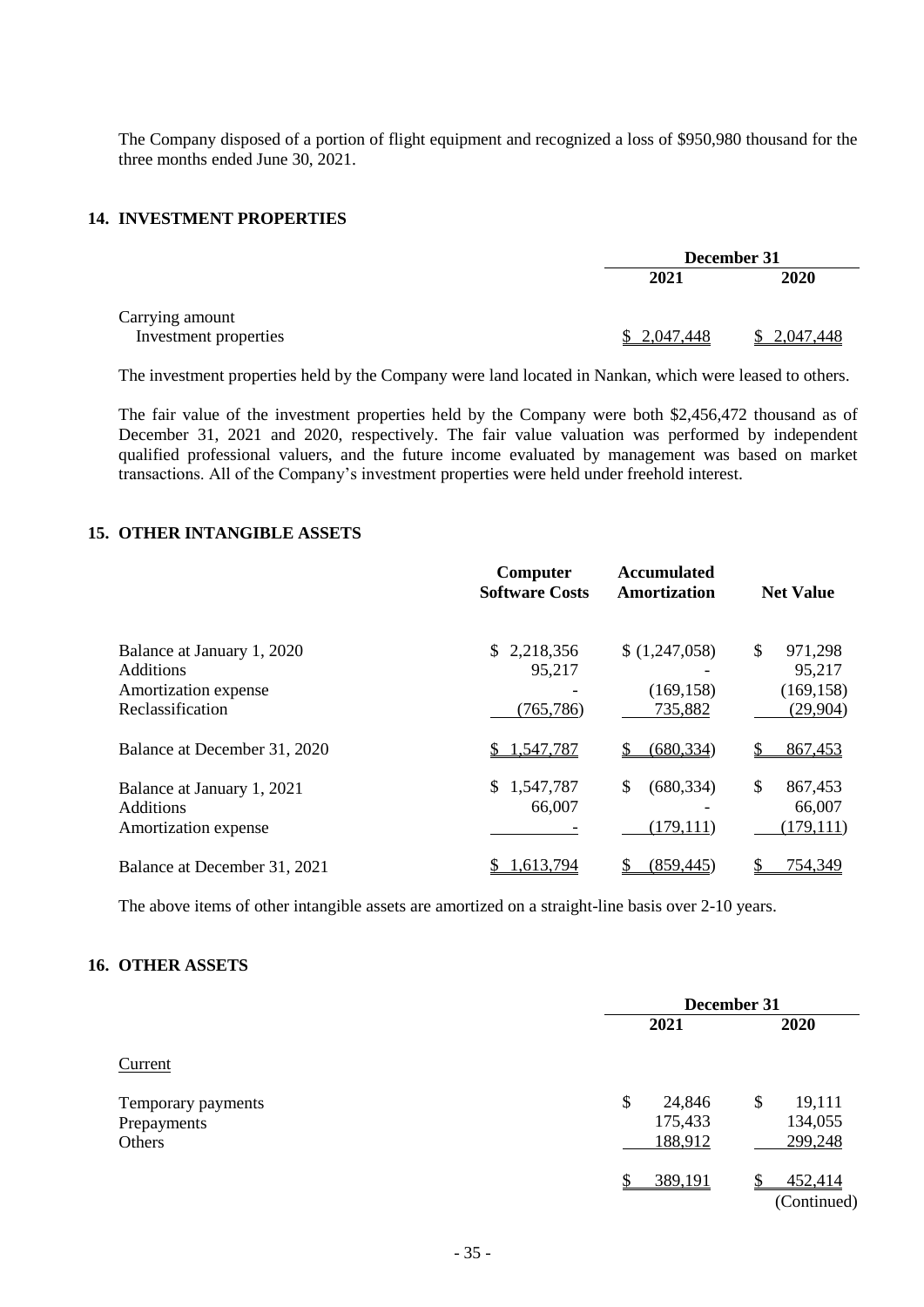|                          | December 31 |                           |  |
|--------------------------|-------------|---------------------------|--|
|                          | 2021        | <b>2020</b>               |  |
| Non-current              |             |                           |  |
| Prepayments for aircraft | \$8,058,743 | 5,069,541<br><sup>S</sup> |  |
| Prepayments - long-term  | 1,116,502   | 2,042,609                 |  |
| Refundable deposits      | 548,674     | 585,451                   |  |
| Other financial assets   | 18,497      | 18,078                    |  |
|                          | \$9,742,416 | 7,715,679<br>\$           |  |
|                          |             | (Concluded)               |  |

The prepayments for aircraft comprised the prepaid deposits and capitalized interest from the purchase of A321neo and B777F aircraft. For details on the A321neo and B777F aircraft purchase contracts, refer to Note 32.

## **17. BORROWINGS**

#### a. Short-term bills payable

|                                                                 | December 31 |   |                       |
|-----------------------------------------------------------------|-------------|---|-----------------------|
|                                                                 | 2021        |   | 2020                  |
| Commercial paper<br>Less: Unamortized discount on bills payable | \$          | - | \$8,100,000<br>11,118 |
|                                                                 |             |   | 8,088,882             |
| Annual discount rate                                            |             |   | $0.99\% - 1.00\%$     |

b. Long-term borrowings

|                             | December 31       |                   |  |
|-----------------------------|-------------------|-------------------|--|
|                             | 2021              | 2020              |  |
| Unsecured bank loans        | 30,850,000        | \$21,650,000      |  |
| Secured bank loans          | 29,232,563        | 32,885,883        |  |
| Commercial paper            |                   |                   |  |
| Proceeds from issuance      | 25,100,000        | 29,100,000        |  |
| Less: Unamortized discounts | 26,918            | 22,046            |  |
|                             | 85,155,645        | 83,613,837        |  |
| Less: Current portion       | 8,351,129         | 14,798,442        |  |
|                             | 76,804,516        | 68,815,395<br>S.  |  |
| Interest rates              | $0.81\% - 1.22\%$ | $0.81\% - 1.22\%$ |  |

Secured bank loans are secured by flight equipment, refer to Note 31.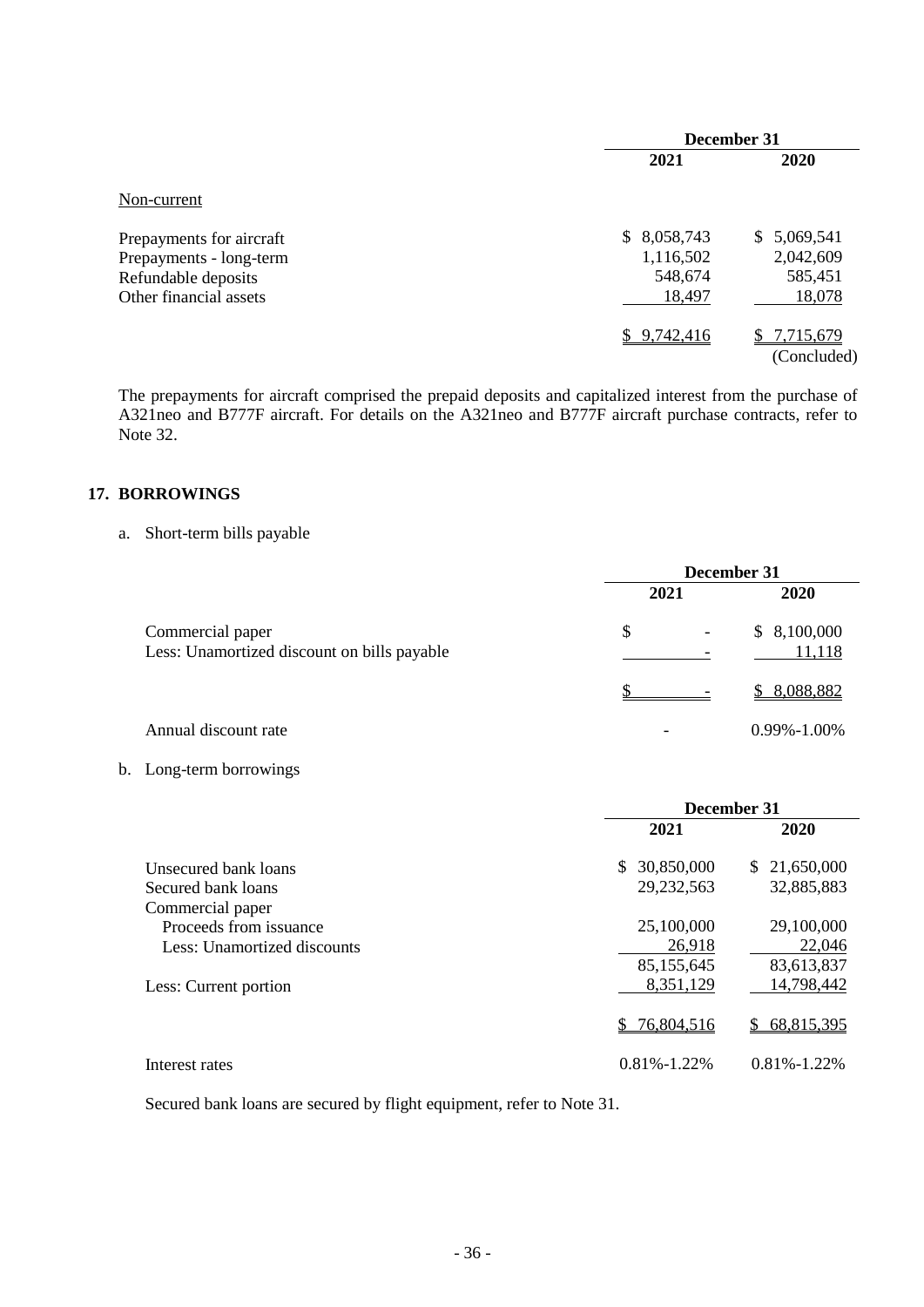Bank loans (denominated in New Taiwan dollars) are repayable quarterly, semiannually or in lump sum upon maturity. The related information is summarized as follows:

|         | December 31                |                            |  |
|---------|----------------------------|----------------------------|--|
|         | 2021                       | 2020                       |  |
| Periods | $2016/6/27$ -<br>2032/6/30 | $2016/6/27$ -<br>2032/6/30 |  |

The Company has note issuance facilities (NIFs) obtained from certain financial institutions. The NIFs, with various maturities until September 2026, were used by the Company to guarantee commercial paper issued. As of December 31, 2021 and 2020, such commercial papers were issued at discount rates of 0.985%-1.0907% and 1.0263%-1.1167%, respectively.

In accordance with the "Regulations on Relief and Revitalization Measures for Industries and Enterprises Affected by Severe Pneumonia with Novel Pathogens" endorsed by the Ministry of Transportation and Communications and the "Operational Guides on Relief Loan Guarantees for Ailing Aviation Industry Affected by Severe Pneumonia with Novel Pathogens", the Company applied for a special loan project to maintain its operation, and the fund along with subsidized interest rates were provided by the government. The total amount of the loans is \$29,350 million, which shall be repaid within 2 years and 4 years from the date of initial drawdown. As of December 31, 2021, the Company had made a drawdown in the amount of \$29,350 million.

## **18. BONDS PAYABLE**

|                                                           | December 31 |            |    |            |
|-----------------------------------------------------------|-------------|------------|----|------------|
|                                                           |             | 2021       |    | 2020       |
| Unsecured corporate bonds first-time issued in 2016       | \$          |            | \$ | 2,500,000  |
| Unsecured corporate bonds second-time issued in 2016      |             |            |    | 2,500,000  |
| Unsecured corporate bonds first-time issued in 2017       |             | 1,000,000  |    | 1,000,000  |
| Unsecured corporate bonds second-time issued in 2017      |             | 1,300,000  |    | 2,600,000  |
| Unsecured corporate bonds first-time issued in 2018       |             | 4,500,000  |    | 4,500,000  |
| Unsecured corporate bonds first-time issued in 2019       |             | 3,500,000  |    | 3,500,000  |
| Convertible bonds sixth-time issued                       |             | 379,284    |    | 5,832,859  |
| Convertible bonds seventh-time issued                     |             | 2,970,742  |    |            |
|                                                           |             | 13,650,026 |    | 22,432,859 |
| Less: Current portion and put option of convertible bonds |             | 2,525,000  |    | 12,132,859 |
|                                                           |             | 125.020    |    | 10.300.000 |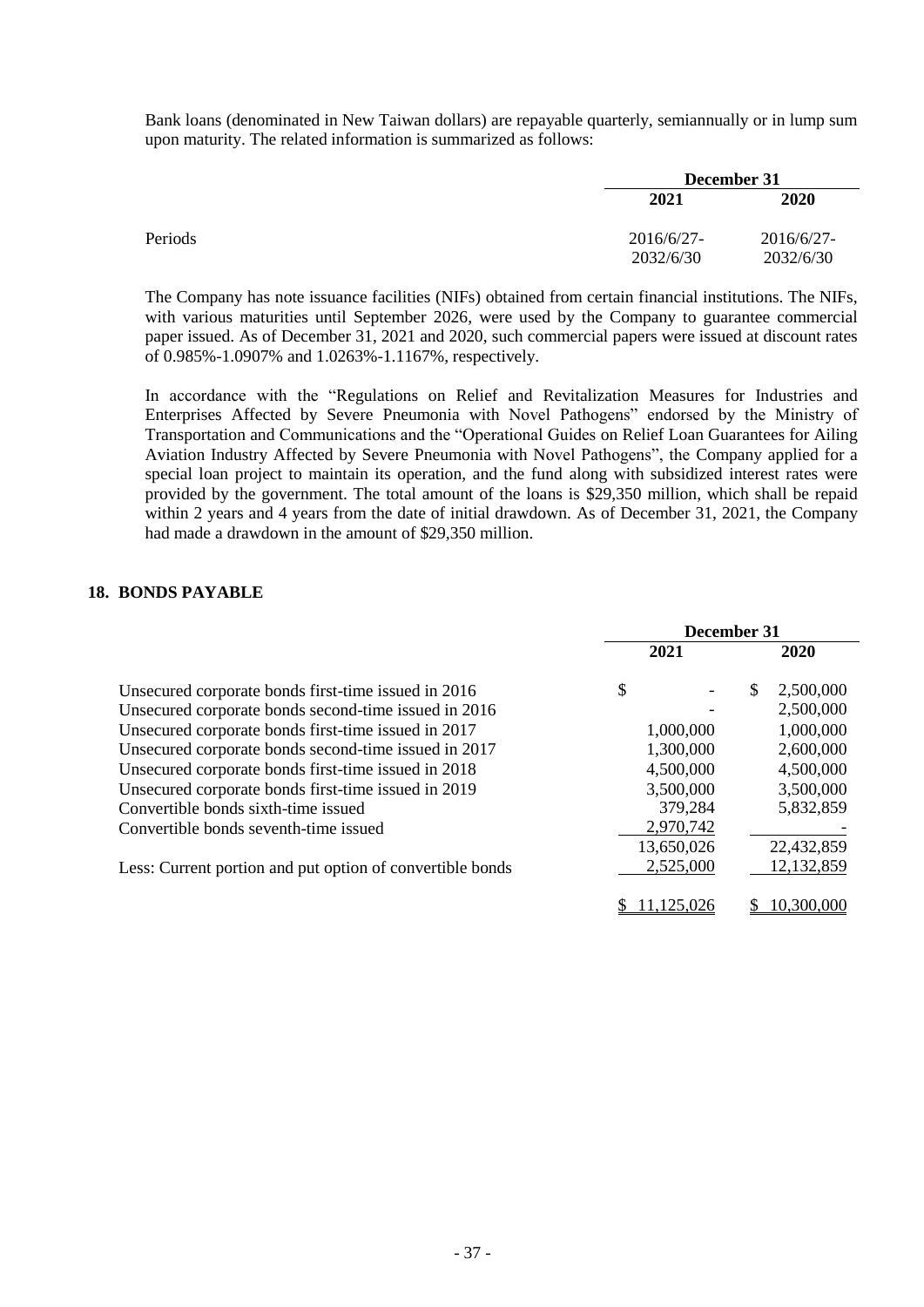Related issuance conditions were as follows:

## $$

| Five-year unsecured bonds - issued at par in |  |
|----------------------------------------------|--|
| May 2016; repayable in May 2020 and          |  |
| 2021; 1.19% interest p.a., payable annually  |  |
|                                              |  |

- Five-year unsecured bonds issued at par in September 2016; repayable in September 2020 and 2021; 1.08% interest p.a., payable annually
- Three-year private unsecured bonds issued at par in May 2017; repayable on due date; interest of 1.2% p.a., payable annually
- Seven-year private unsecured bonds issued at par in May 2017; repayable on due date; interest of 1.75% p.a., payable annually
- Three-year private unsecured bonds issued at par in October 2017; repayable on due date; interest of 1.14% p.a., payable annually
- Five-year private unsecured bonds issued at par in October 2017; repayable in October 2021 and 2022; 1.45% interest p.a., payable annually
- Five-year private unsecured bonds issued at par in November 2018; repayable in November 2022 and 2023; 1.32% interest p.a., payable annually
- Seven-year private unsecured bonds issued at par in November 2018; repayable in November 2024 and 2025; 1.45% interest p.a., payable annually
- Five-year private unsecured bonds issued at par in June 2019; repayable in June 2023 and 2024; 1.10% interest p.a., payable annually
- Seven-year private unsecured bonds issued at par in June 2019; repayable in June 2025 and 2026; 1.32% interest p.a., payable annually
- Five-year convertible bonds issued at discount in January 2018; repayable in lump sum upon maturity; 1.3821% discount rate p.a.

Five-year convertible bonds - issued at discount in April 2021; repayable in lump sum upon maturity; 0.8612% discount rate p.a.

| <b>Period</b>             | <b>Conditions</b>                                                                                                                       | Rate<br>(%) |
|---------------------------|-----------------------------------------------------------------------------------------------------------------------------------------|-------------|
| 2016.05.26-<br>2021.05.26 | Principal repayable in May of<br>2020 and 2021; indicator                                                                               | 1.19        |
| 2016.09.27-<br>2021.09.27 | rate; payable annually<br>Principal repayable in<br>September of 2020 and<br>2021; indicator rate;                                      | 1.08        |
| 2017.05.19-<br>2020.05.19 | payable annually<br>Principal repayable on due<br>date; indicator rate;<br>payable annually                                             | 1.20        |
| 2017.05.19-<br>2024.05.19 | Principal repayable on due<br>date; indicator rate;<br>payable annually                                                                 | 1.75        |
| 2017.10.12-<br>2020.10.12 | Principal repayable on due<br>date; indicator rate;<br>payable annually                                                                 | 1.14        |
| 2017.10.12-<br>2022.10.12 | Principal repayable in<br>October of 2021 and 2022;<br>indicator rate; payable<br>annually                                              | 1.45        |
| 2018.11.30-<br>2023.11.30 | Principal repayable in<br>November of 2022 and<br>2023; indicator rate;<br>payable annually                                             | 1.32        |
| 2018.11.30-<br>2025.11.30 | Principal repayable in<br>November of 2024 and<br>2025; indicator rate;<br>payable annually                                             | 1.45        |
| 2019.06.21-<br>2024.06.21 | Principal repayable in June of<br>2023 and 2024; indicator<br>rate; payable annually                                                    | 1.10        |
| 2019.06.21-<br>2026.06.21 | Principal repayable in June of<br>2025 and 2026; indicator<br>rate; payable annually                                                    | 1.32        |
| 2018.01.30-<br>2023.01.30 | Unless bonds are converted to<br>share capital or redeemed,<br>principal repayable in<br>January of 2023; 1.3821%<br>discount rate p.a. |             |
| 2021.04.28-<br>2026.04.28 | Unless bonds are converted to<br>share capital or redeemed,<br>principal repayable in April<br>of 2026; 0.8612% discount<br>rate p.a.   |             |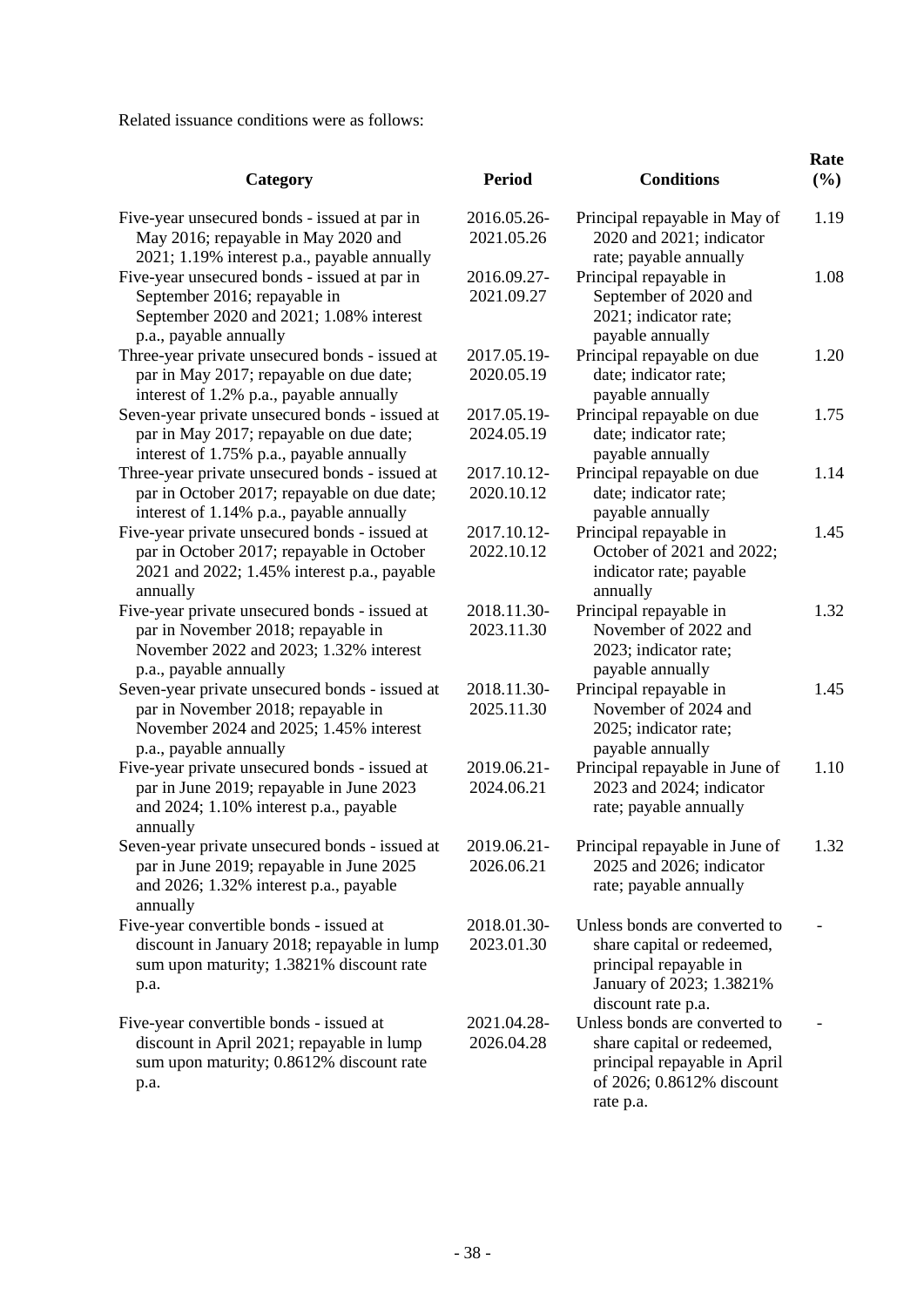The Company issued the sixth issue of its unsecured convertible bonds, and the issuance conditions were as follows:

- a. The holders may demand a lump-sum payment for the bonds upon maturity.
- b. The holders can request that the Company repurchase their bonds at face value on the third anniversary of the offering date. The holders can exercise the right to sell on January 30, 2021.
- c. The Company may redeem the bonds at face value between April 30, 2018 and December 20, 2022 under certain conditions. The Company resolved to exercise the right of redemption on January 14, 2022. The reference date of redemption of the bonds is March 9, 2022 and the expected face value of redemption is \$200 thousand.
- d. Between April 30, 2018 and January 30, 2023 (except for the period between the former dividend date and the date of the dividend declaration on record), holders may convert their bonds into the Company's ordinary shares. The initial conversion price was set at NT\$13.2, which is subject to adjustment if there is a capital injection by cash, share dividend distribution, and the proportion of cash dividends per share in market price exceeding 1.5%. Because the Company distributed cash dividends on July 29, 2019, the conversion price was adjusted to NT\$12.6. As of December 31, 2021, a total face value of NT\$5,615,200 thousand of convertible bonds was converted into 445,650 thousand ordinary shares of the Company.

The convertible bonds contain both liability and equity components. The equity component was presented in equity under the heading of capital surplus - options. The effective interest rate of the liability component was 1.3821% per annum on initial recognition.

| Proceeds from issuance<br>Equity component  | \$6,012,000<br>(409, 978) |
|---------------------------------------------|---------------------------|
| Liability component at the date of issuance | \$5,602,022               |

The Company issued the seventh issue of its unsecured convertible bonds, and the issuance conditions were as follows:

- a. The holders may demand a lump-sum payment for the bonds upon maturity.
- b. The holders can request that the Company repurchase their bonds at face value on the third anniversary of the offering date. The holders can exercise the right to sell on April 28, 2024.
- c. The Company may redeem the bonds at face value between July 28, 2021 and March 18, 2026 under certain conditions.
- d. Between July 28, 2021 and April 28, 2026 (except for the period between the former dividend date and the date of the dividend declaration on record), holders may convert their bonds into the Company's ordinary shares. The initial conversion price was set at NT\$19 per share, which is subject to adjustment if there is a capital injection by cash or share dividend distribution. As of December 31, 2021, a total face value of NT\$1,417,200 thousand of convertible bonds was converted into 74,589 thousand ordinary shares of the Company.

The convertible bonds contain both liability and equity components. The equity component was presented in equity under the heading of capital surplus - options. The effective interest rate of the liability component was 0.8612% per annum on initial recognition.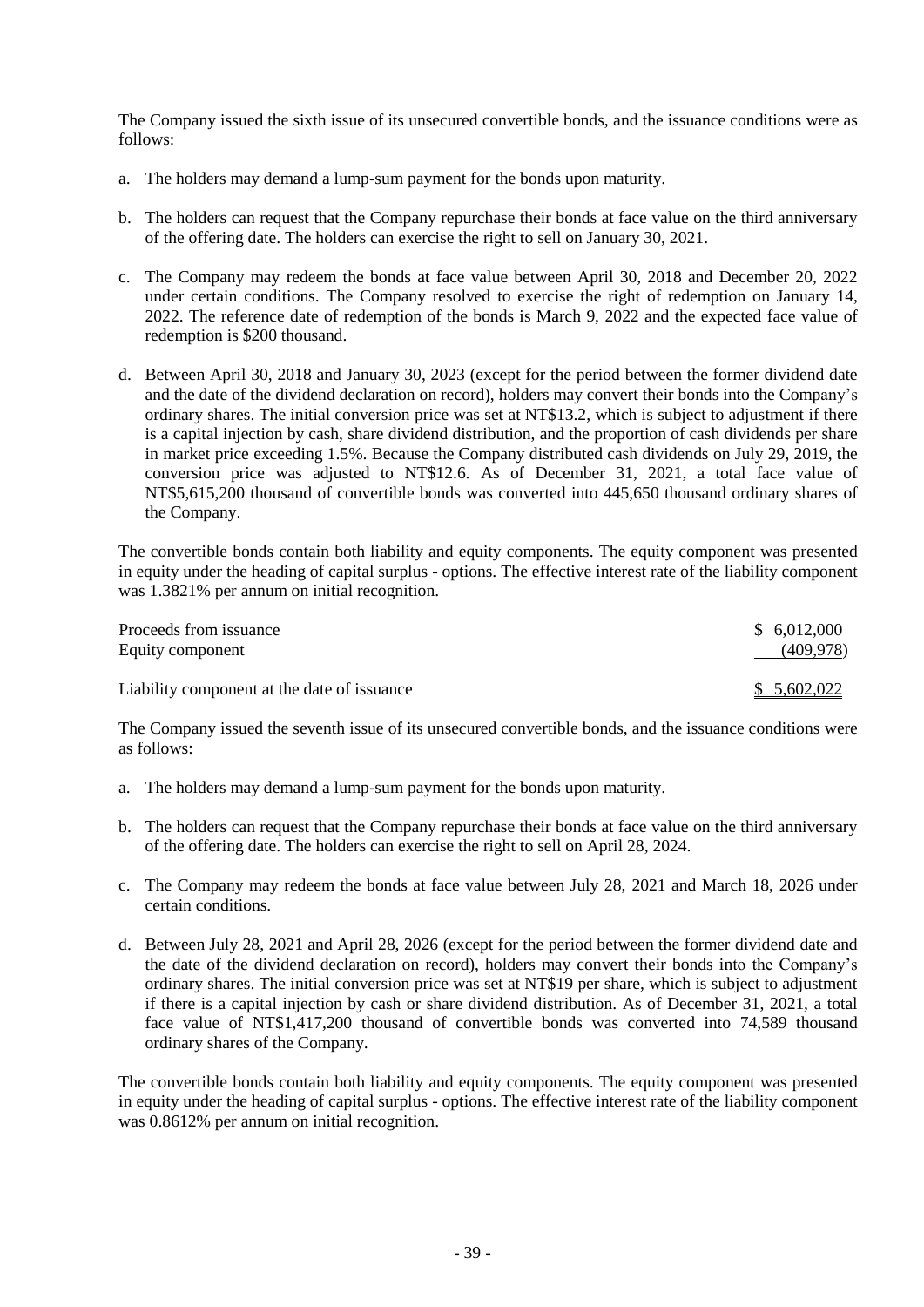| Proceeds from issuance<br>Equity component  | \$4,500,000<br>(188, 862) |
|---------------------------------------------|---------------------------|
| Liability component at the date of issuance | \$4,311,138               |

## **19. LEASE AGREEMENTS**

## a. Right-of-use assets

|                                      | December 31                |                                |  |
|--------------------------------------|----------------------------|--------------------------------|--|
|                                      | 2021                       | 2020                           |  |
| Carrying amounts                     |                            |                                |  |
| Land                                 | $\mathcal{S}$<br>3,428,611 | $\mathbb{S}$<br>3,367,875      |  |
| <b>Buildings</b>                     | 6,584,950                  | 6,986,866                      |  |
| Flight equipment                     | 40,951,799                 | 44,201,020                     |  |
| Other equipment                      | 18                         |                                |  |
|                                      | \$50,965,378               | \$54,555,761                   |  |
|                                      |                            | For the Year Ended December 31 |  |
|                                      | 2021                       | 2020                           |  |
| Additions to right-of-use assets     | 7,274,961<br>\$            | 2,084,799<br>S                 |  |
| Depreciation for right-of-use assets |                            |                                |  |
| Land                                 | \$<br>181,729              | $\mathcal{S}$<br>172,757       |  |
| <b>Buildings</b>                     | 309,471                    | 383,898                        |  |
| Flight equipment                     | 9,762,276                  | 9,399,066                      |  |
| Other equipment                      | 30                         |                                |  |
|                                      | 10,253,506                 | 9,955,721                      |  |

# b. Lease liabilities

|                  |         | December 31       |  |  |
|------------------|---------|-------------------|--|--|
|                  | 2021    | 2020              |  |  |
| Carrying amounts |         |                   |  |  |
| Current          | 882,538 | 842,592           |  |  |
| Non-current      | .01     | <u>10,055,776</u> |  |  |

Range of discount rate for lease liabilities (including leases denominated in USD designated as hedging instruments):

|                  | December 31       |                   |  |
|------------------|-------------------|-------------------|--|
|                  | 2021              | 2020              |  |
| Land             | $0.81\% - 1.65\%$ | 1.09%-1.65%       |  |
| <b>Buildings</b> | $0\% - 2.98\%$    | $0\% - 3.56\%$    |  |
| Flight equipment | $0.68\% - 3.16\%$ | $0.68\% - 3.16\%$ |  |
| Other equipment  | $0\%$             | -                 |  |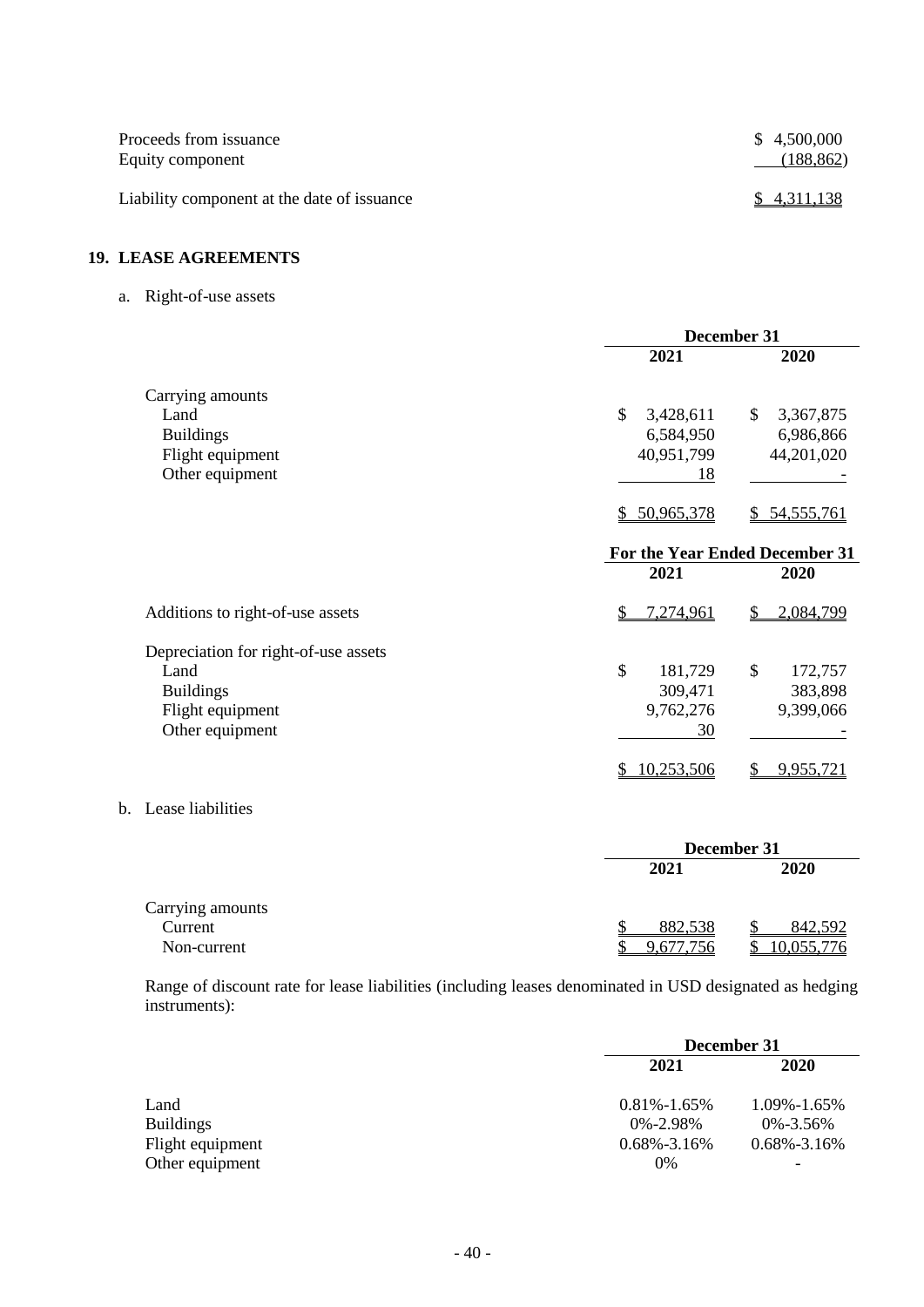c. Financial liabilities under hedge accounting

The Company specifies a part of aircraft leases denominated in USD as hedging instruments to avoid exchange rate fluctuations in passenger revenue and applies the accounting treatment of cash flow hedging. The lease information is as follows:

|                   | <b>Maturity Date</b> | <b>Subject</b>                                     | <b>Carrying Value</b> |
|-------------------|----------------------|----------------------------------------------------|-----------------------|
| December 31, 2021 | 2022.2.9-2033.12.12  | Financial liabilities for hedging -<br>current     | 8,434,893             |
|                   |                      | Financial liabilities for hedging -<br>non-current | 27,839,847            |
| December 31, 2020 | 2022.2.9-2028.5.15   | Financial liabilities for hedging -<br>current     | 8,120,445             |
|                   |                      | Financial liabilities for hedging -<br>non-current | 32,455,333            |

Influence of comprehensive income

|                                                                              | <b>Recognized in</b><br><b>Other</b><br>Comprehensive<br><b>Reclassified to</b><br><b>Income</b><br><b>Income</b> |                         |  |
|------------------------------------------------------------------------------|-------------------------------------------------------------------------------------------------------------------|-------------------------|--|
| For the year ended December 31, 2021<br>For the year ended December 31, 2020 | 252,250<br>2,099,550                                                                                              | 679,554<br>S<br>352,674 |  |

d. Material leasing activities and terms

China Airlines leased ten 777-300ER planes, twenty A330-300 planes, fifteen 737-800 planes and two A321neo planes for operation, lease period are 3 to 16 years from February 2006 to December 2033. The rental pricing method is partly a fixed amount of funds, and some of them are floating rents, floating rents are according to benchmark ratio, the rent is revised every half year. When the lease expires, the lease agreements have no purchase rights.

The information of refundable deposits and opening of credit letter due to rental of planes:

|                     | December 31             |               |
|---------------------|-------------------------|---------------|
|                     | 2021                    | 2020          |
| Refundable deposits | 414,720<br><sup>S</sup> | 438,117<br>S. |
| Credit guarantees   | 1,295,594               | 1,330,772     |

e. Lease agreement signed but not yet delivered

In September 2019, the Company signed a rental contract for six A321neo with Air Lease Corporation, which is expected to be introduced between 2021 and 2022. As of December 31, 2021, two A321neo have been delivered.

In October 2019, the Company signed a rental contract for eight A321neo with CALC Lease Corporation, which is expected to be delivered in 2024.

The Company also signed related aircraft purchase agreement, please refer to Note 32 for details.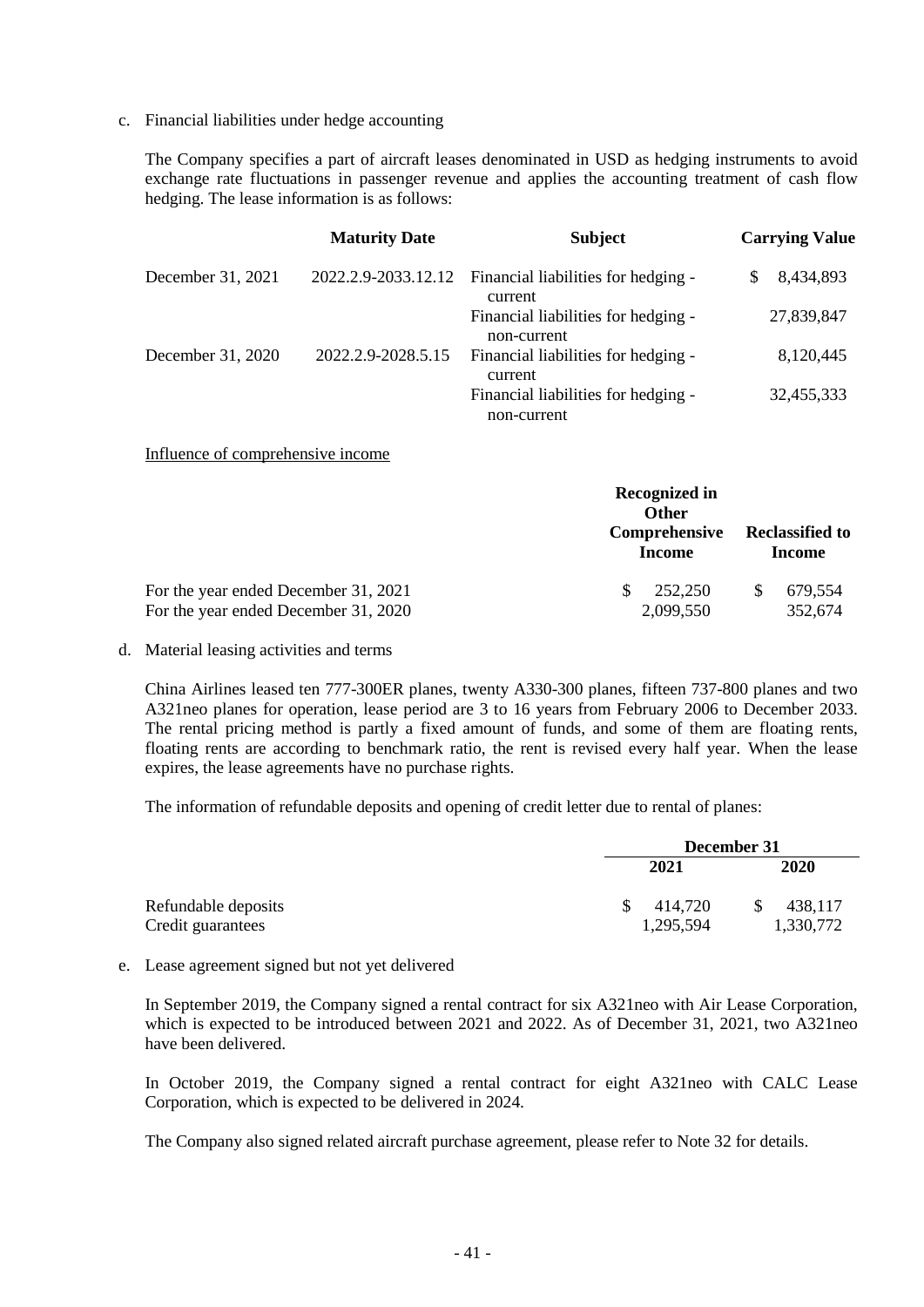f. Sale and leaseback transactions

In order to revitalize assets and strengthen financial structure, the Company signed a sale and leaseback agreement for five A330-300 with CALC Lease Corporation in June 2021 and September 2021. Those aircraft were sold for \$2,810,098 thousand and the Company recognized a loss of \$342,080 thousand. The lease term is 4 years without renewal option or right of first refusal and the annual lease payments for each aircraft are US\$4,200 thousand to US\$4,823 thousand.

g. Aircraft leases

In order to revitalize assets, the Company signed a lease agreement for two 747-400F with US Cargo Company in August 2021 and September 2021.

h. Other lease information

The Company uses operating lease agreement for investment properties, refer to Note 14.

|                                                                               | For the Year Ended December 31 |                          |  |
|-------------------------------------------------------------------------------|--------------------------------|--------------------------|--|
|                                                                               | 2021                           | 2020                     |  |
| Short-term leases and low-value asset leases<br>Total cash outflow for leases | 17 347<br>\$(10.064.135)       | 16.450<br>\$(10.528.143) |  |

The Company chooses to waive the recognition of the contract provisions for the short-term leases and low-value asset leases, and does not recognize the related right-of-use assets and lease liabilities for such lease.

## **20. OTHER PAYABLES**

|                              | December 31 |            |    |           |
|------------------------------|-------------|------------|----|-----------|
|                              |             | 2021       |    | 2020      |
| Short-term employee benefits | \$          | 5,513,432  | \$ | 1,592,141 |
| Fuel costs                   |             | 3,005,174  |    | 1,718,503 |
| Repair expenses              |             | 1,467,390  |    | 285,146   |
| Ground service expenses      |             | 763,012    |    | 956,831   |
| Terminal surcharges          |             | 716,531    |    | 346,952   |
| Commission expenses          |             | 149,296    |    | 184,363   |
| Interest expenses            |             | 82,063     |    | 116,168   |
| <b>Others</b>                |             | 1,168,108  |    | 1,927,976 |
|                              |             | 12,865,006 |    | 7,128,080 |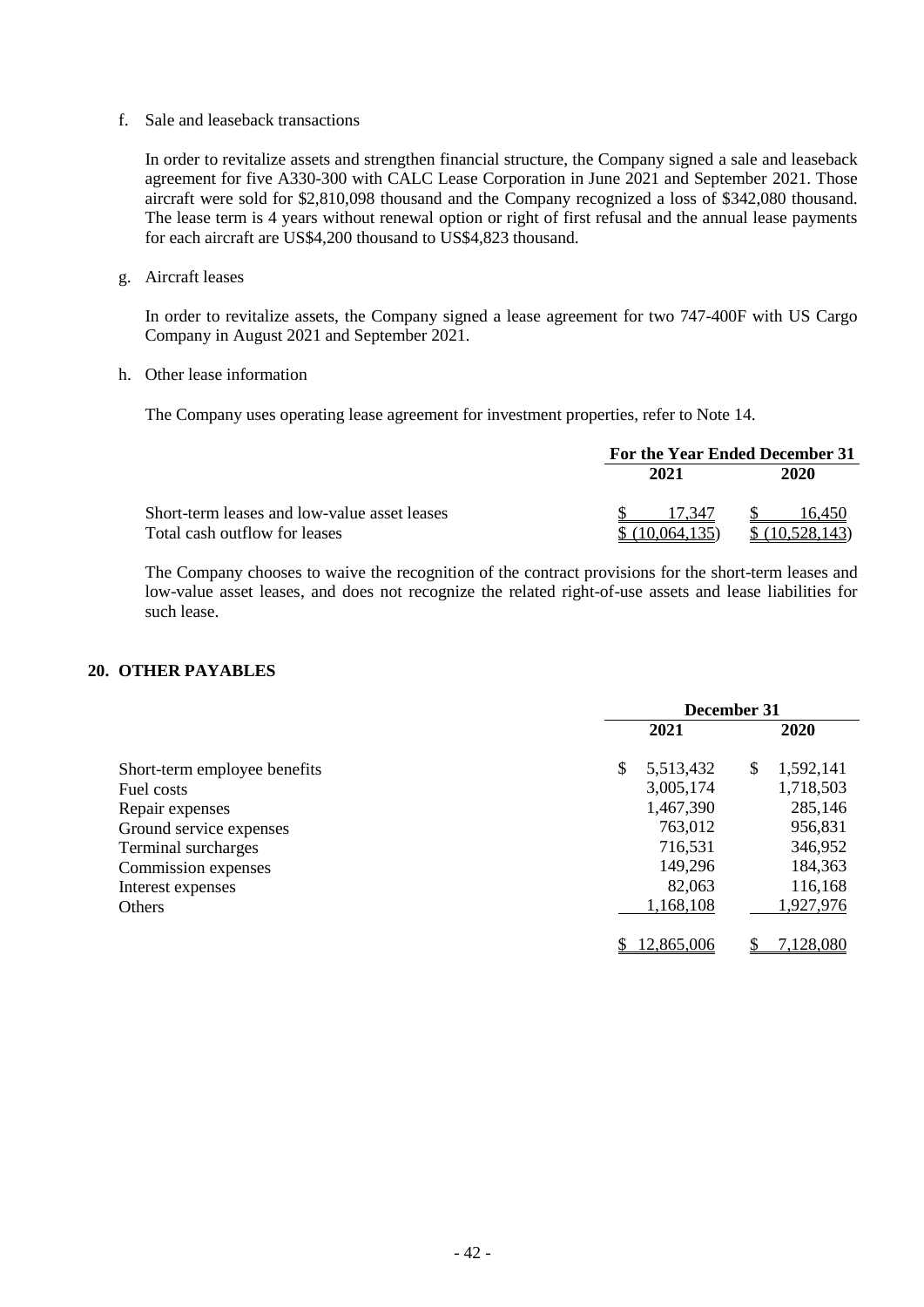## **21. CONTRACT LIABILITIES**

|                                                 | December 31              |                          |
|-------------------------------------------------|--------------------------|--------------------------|
|                                                 | 2021                     | <b>2020</b>              |
| Frequent flyer programs<br>Advance ticket sales | \$2,797,038<br>1,255,328 | \$2,657,942<br>2,322,008 |
|                                                 | \$4,052,366              | \$4,979,950              |
| Current<br>Non-current                          | \$3,416,733<br>635,633   | \$3,218,846<br>1,761,104 |
|                                                 | 4,052,366                | 4,979,950                |

# **22. PROVISIONS**

|                             |                              | December 31                             |  |
|-----------------------------|------------------------------|-----------------------------------------|--|
|                             | 2021                         | 2020                                    |  |
| Operating leases - aircraft | \$17,808,700                 | \$13,741,244                            |  |
| Current<br>Non-current      | 2,578,812<br>S<br>15,229,888 | $\boldsymbol{\mathsf{S}}$<br>13,741,244 |  |
|                             | 17,808,700                   | 13.741.244                              |  |

The Company leased flight equipment under operating lease agreements. Under the contracts, when the leases expire and the equipment is returned to the lessor, the flight equipment has to be repaired according to the expected years of use, number of flight hours, flight cycles and the number of engine revolution. The Company had existing obligations to recognize provisions when signing a lease or during the lease term.

|                                                 | <b>Aircraft Lease</b><br><b>Contracts</b> |
|-------------------------------------------------|-------------------------------------------|
| Balance at January 1, 2020                      | \$<br>9,431,736                           |
| Additional provisions recognized                | 5,580,416                                 |
| Usage                                           | (705, 117)                                |
| Effect of foreign currency exchange differences | (565,791)                                 |
| Balance at December 31, 2020                    | 13,741,244                                |
| Balance at January 1, 2021                      | 13,741,244<br>S.                          |
| Additional provisions recognized                | 5,796,335                                 |
| Usage                                           | (1,476,769)                               |
| Effect of foreign currency exchange differences | (252, 110)                                |
| Balance at December 31, 2021                    | 17,808,700                                |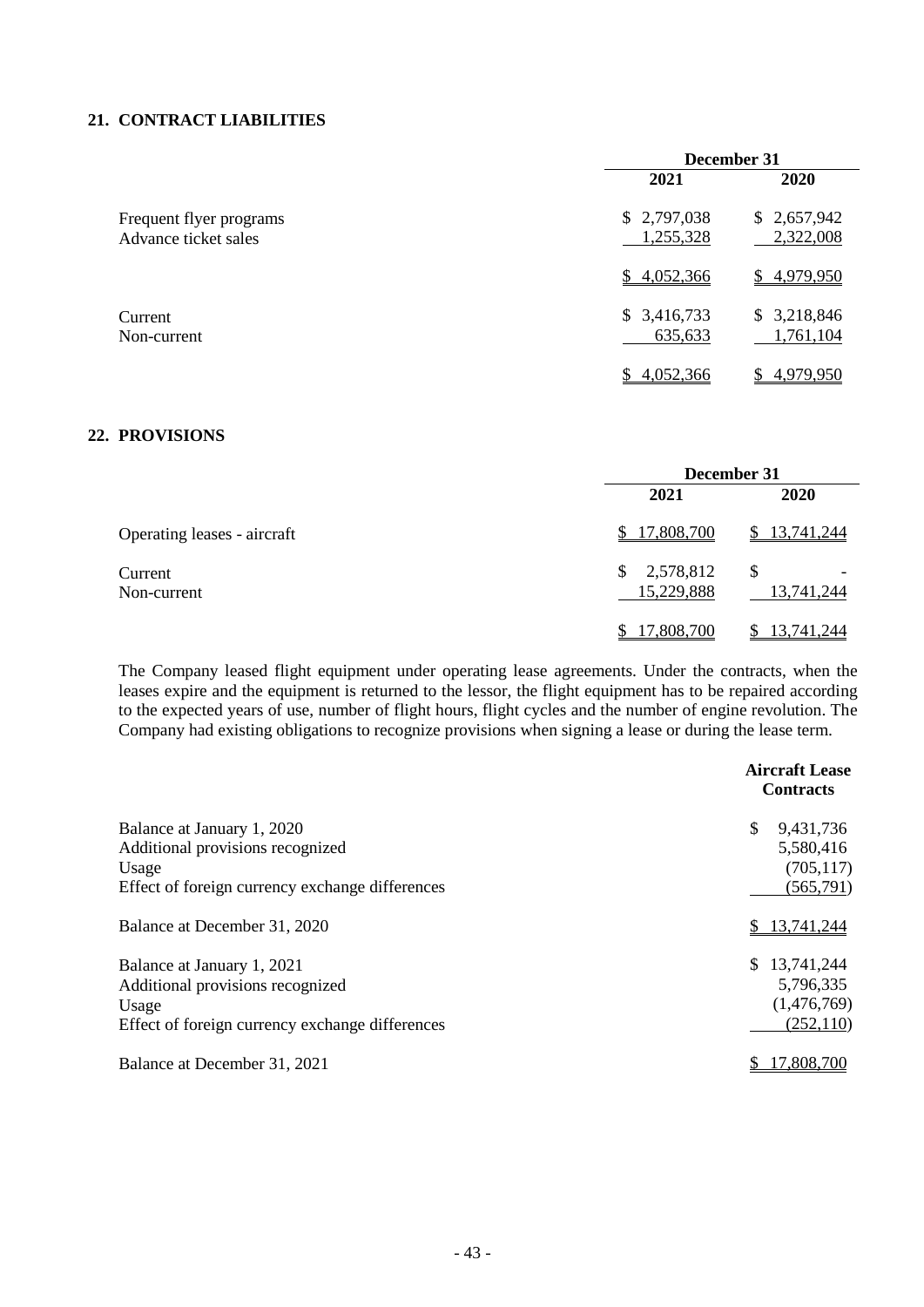#### **23. RETIREMENT BENEFIT PLANS**

a. Defined contribution plans

The Company adopted a pension plan under the Labor Pension Act (LPA), which is a state-managed defined contribution plan. Under the LPA, the Company makes monthly contributions to employees' individual pension accounts at 6% of monthly salaries and wages.

b. Defined benefit plans

The defined benefit plans adopted by the Company in accordance with the Labor Standards Law is operated by the government of the ROC. Pension benefits are calculated on the basis of the length of service and average monthly salaries of the 6 months before retirement. The Company contribute amounts equal to 15% of total monthly salaries and wages to a pension fund administered by the pension fund monitoring committee. Pension contributions are deposited in the Bank of Taiwan in the committee's name.

Before the end of each year, the Company assesses the balance in the pension fund. If the amount of the balance in the pension fund is inadequate to pay retirement benefits for employees who conform to retirement requirements in the next year, the Company is required to fund the difference in one appropriation that should be made before the end of March of the next year. The pension fund is managed by the Bureau of Labor Funds, Ministry of Labor (the "Bureau"); the Company has no right to influence the investment policy and strategy.

The amounts included in the balance sheets in respect of the Company's defined benefit plans were as follows:

|                                                                          | December 31                 |                             |
|--------------------------------------------------------------------------|-----------------------------|-----------------------------|
|                                                                          | 2021                        | 2020                        |
| Present value of defined benefit obligation<br>Fair value of plan assets | \$14,958,292<br>(6,599,103) | \$14,458,016<br>(6,240,621) |
| Net defined benefit liabilities                                          | 8,359,189                   | 8,217,395                   |

Movements in net defined benefit liabilities were as follows:

|                                                                                                                 | <b>Present Value</b><br>of the Defined<br><b>Benefit</b><br>Obligation | <b>Fair Value of</b><br>the Plan Assets | <b>Net Defined</b><br><b>Benefit</b><br><b>Liabilities</b><br>(Assets) |
|-----------------------------------------------------------------------------------------------------------------|------------------------------------------------------------------------|-----------------------------------------|------------------------------------------------------------------------|
| Balance at January 1, 2020                                                                                      | 13,932,511<br>S.                                                       | (6,343,766)<br>S.                       | 7,588,745                                                              |
| Service cost                                                                                                    |                                                                        |                                         |                                                                        |
| Current service cost                                                                                            | 1,186,945                                                              |                                         | 1,186,945                                                              |
| Net interest expense (income)                                                                                   | 96,038                                                                 | (43, 803)                               | 52,235                                                                 |
| Recognized in profit or loss                                                                                    | 1,282,983                                                              | (43, 803)                               | 1,239,180                                                              |
| Remeasurement                                                                                                   |                                                                        |                                         |                                                                        |
| Return on plan assets (excluding amounts)<br>included in net interest)<br>Actuarial loss - changes in financial |                                                                        | (213,741)                               | (213,741)                                                              |
| assumptions                                                                                                     | 498,254                                                                |                                         | 498,254                                                                |
| Actuarial loss - experience adjustments                                                                         | 209,705                                                                |                                         | 209,705                                                                |
| Recognized in other comprehensive income                                                                        | 707,959                                                                | (213,741)                               | 494,218<br>(Continued)                                                 |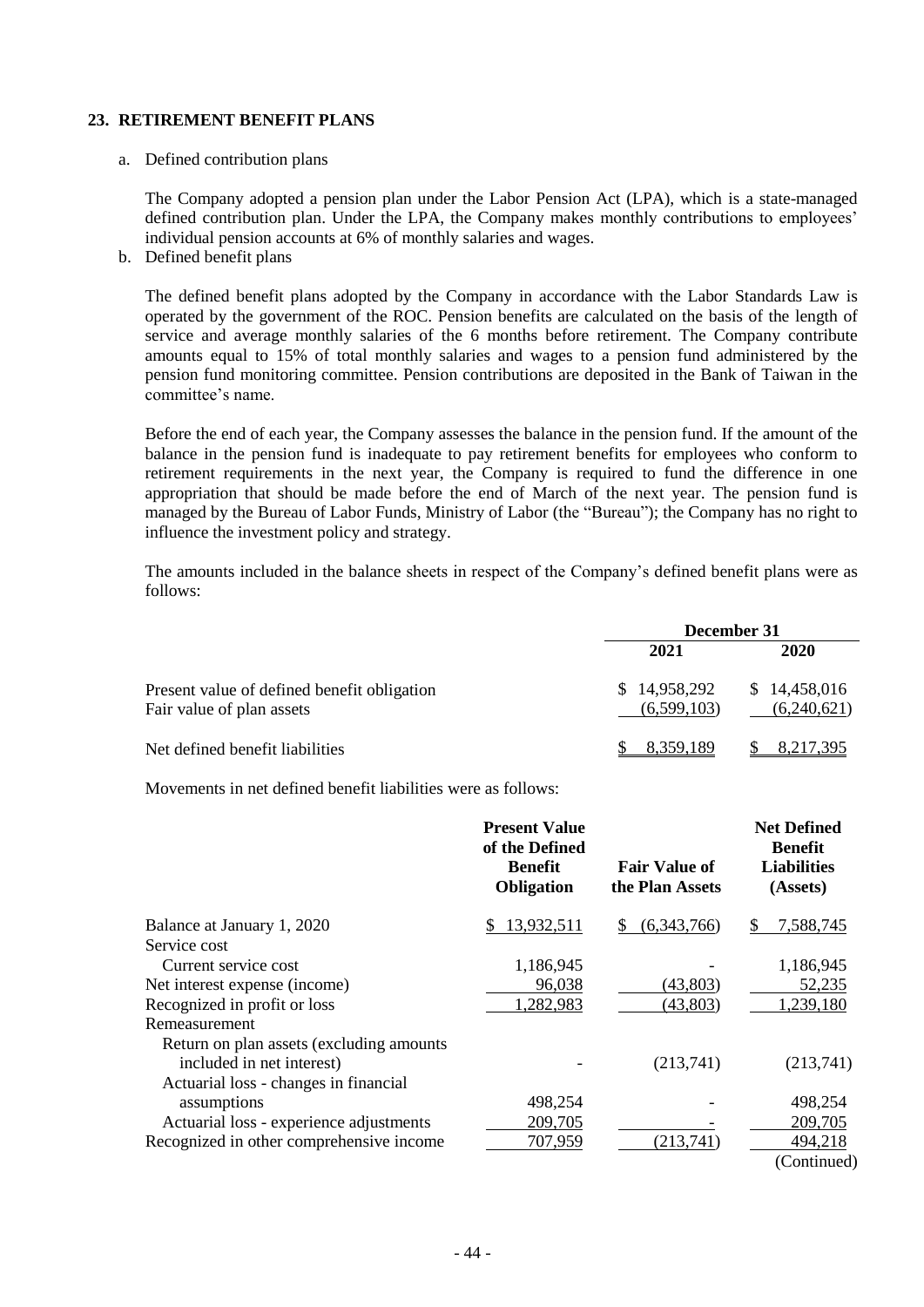|                                          | <b>Present Value</b><br>of the Defined<br><b>Benefit</b><br>Obligation | <b>Fair Value of</b><br>the Plan Assets | <b>Net Defined</b><br><b>Benefit</b><br><b>Liabilities</b><br>(Assets) |
|------------------------------------------|------------------------------------------------------------------------|-----------------------------------------|------------------------------------------------------------------------|
| Contributions from the employer          | \$                                                                     | \$<br>(933, 458)                        | \$<br>(933, 458)                                                       |
| Benefits paid                            | (1, 294, 147)                                                          | 1,294,147                               |                                                                        |
| Direct payment to employees              | (154, 058)                                                             |                                         | (154, 058)                                                             |
| Exchange differences on foreign plans    | (17,232)                                                               |                                         | (17,232)                                                               |
| Balance at December 31, 2020             | 14,458,016                                                             | (6,240,621)                             | 8,217,395                                                              |
| Service cost                             |                                                                        |                                         |                                                                        |
| Current service cost                     | 1,169,022                                                              |                                         | 1,169,022                                                              |
| Net interest expense (income)            | 47,178                                                                 | (20, 267)                               | 26,911                                                                 |
| Recognized in profit or loss             | 1,216,200                                                              | (20, 267)                               | 1,195,933                                                              |
| Remeasurement                            |                                                                        |                                         |                                                                        |
| Return on plan assets (excluding amounts |                                                                        |                                         |                                                                        |
| included in net interest)                |                                                                        | (92, 874)                               | (92, 874)                                                              |
| Actuarial loss - changes in demographic  |                                                                        |                                         |                                                                        |
| assumptions                              | 379,091                                                                |                                         | 379,091                                                                |
| Actuarial loss - changes in financial    |                                                                        |                                         |                                                                        |
| assumptions                              | (452,370)                                                              |                                         | (452,370)                                                              |
| Actuarial loss - experience adjustments  | 201,665                                                                |                                         | 201,665                                                                |
| Recognized in other comprehensive income | 128,386                                                                | (92, 874)                               | 35,512                                                                 |
| Contributions from the employer          |                                                                        | (951,768)                               | (951,768)                                                              |
| Benefits paid                            | (706, 427)                                                             | 706,427                                 |                                                                        |
| Direct payment to employees              | (123, 638)                                                             |                                         | (123, 638)                                                             |
| Exchange differences on foreign plans    | (14,245)                                                               |                                         | (14,245)                                                               |
| Balance at December 31, 2021             | 14,958,292                                                             | (6,599,103)                             | 8,359,189                                                              |
|                                          |                                                                        |                                         | (Concluded)                                                            |

Through the defined benefit plans under the Labor Standards Act, the Company is exposed to the following risks:

- 1) Investment risk: The plan assets are invested in domestic and foreign equity and debt securities, bank deposits, etc. The investment is conducted at the discretion of the Bureau or under the mandated management. However, in accordance with relevant regulations, the return generated by plan assets should not be below the interest rate for a two-year time deposit with local banks.
- 2) Interest risk: A decrease in the government bond interest rate will increase the present value of the defined benefit obligation; however, this will be partially offset by an increase in the return on the plan's debt investments.
- 3) Salary risk: The present value of the defined benefit obligation is calculated using the future salaries of plan participants. As such, an increase in the salaries of the plan participants will increase the present value of the defined benefit obligation.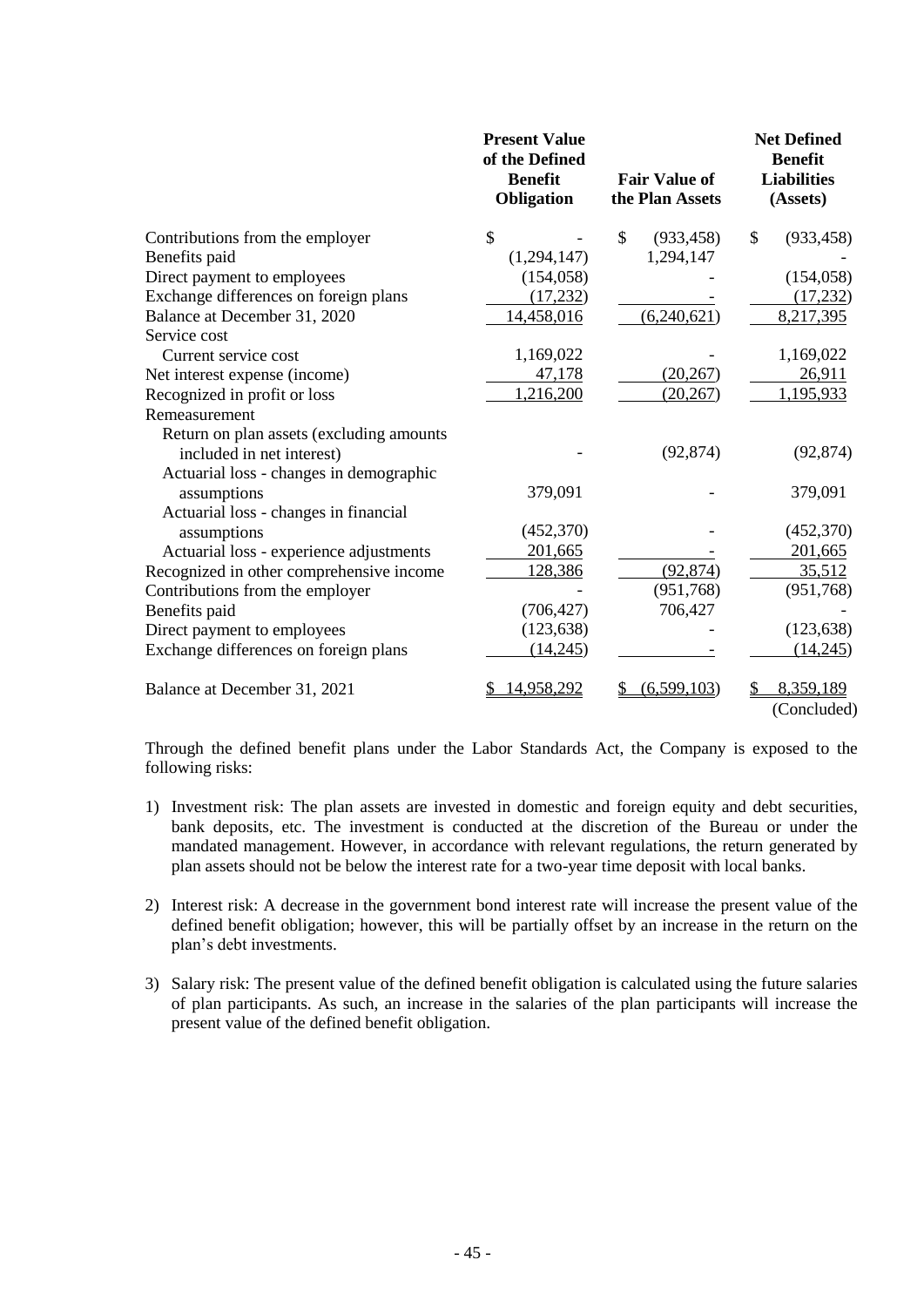The actuarial valuations of the present value of the defined benefit obligation were carried out by qualified actuaries. The significant assumptions used for the purposes of the actuarial valuations are as follows:

|                                  | December 31 |       |
|----------------------------------|-------------|-------|
|                                  | 2021        | 2020  |
| Discount rate                    | 0.68%       | 0.34% |
| Expected rate of salary increase | 1.00%       | 1.00% |

If possible reasonable changes in each of the significant actuarial assumptions will occur and all other assumptions will remain constant, the present value of the defined benefit obligation will increase (decrease) as follows:

|                                  | December 31 |           |
|----------------------------------|-------------|-----------|
|                                  | 2021        | 2020      |
| Discount rate                    |             |           |
| 0.25% increase                   | 317,393)    | (318,904) |
| $0.25\%$ decrease                | \$ 331,820  | \$332,769 |
| Expected rate of salary increase |             |           |
| 0.5% increase                    | 634,785     | 651,673   |
| $0.5\%$ decrease                 | (605.931)   |           |

The above sensitivity analysis may not be representative of the actual changes in the present value of the defined benefit obligation as it is unlikely that changes in assumptions will occur in isolation of one another as some of the assumptions may be correlated.

|                                                      | December 31 |           |
|------------------------------------------------------|-------------|-----------|
|                                                      | 2021        | 2020      |
| Expected contributions to the plan for the next year | 766,706     | 740,777   |
| Average duration of the defined benefit obligation   | 9 years     | 9.5 years |

## **24. EQUITY**

a. Share capital

## Ordinary shares

|                                                      | December 31 |            |
|------------------------------------------------------|-------------|------------|
|                                                      | 2021        | 2020       |
| Number of shares authorized (in thousands of shares) | 7.000.000   | ,000,000   |
| Amount of shares authorized                          | 70,000,000  | 70,000,000 |
| Amount of shares issued                              | 59.412.243  | 54.209.846 |

The Company issued the 6th and the 7th domestic unsecured convertible bonds, and the holders of the convertible bonds applied for conversion in the amount of \$7,032,400 thousand from April 1, 2021 to December 31, 2021. The number of ordinary shares exchanged was 520,329 thousand and entitled to registration change after the issuance of new shares.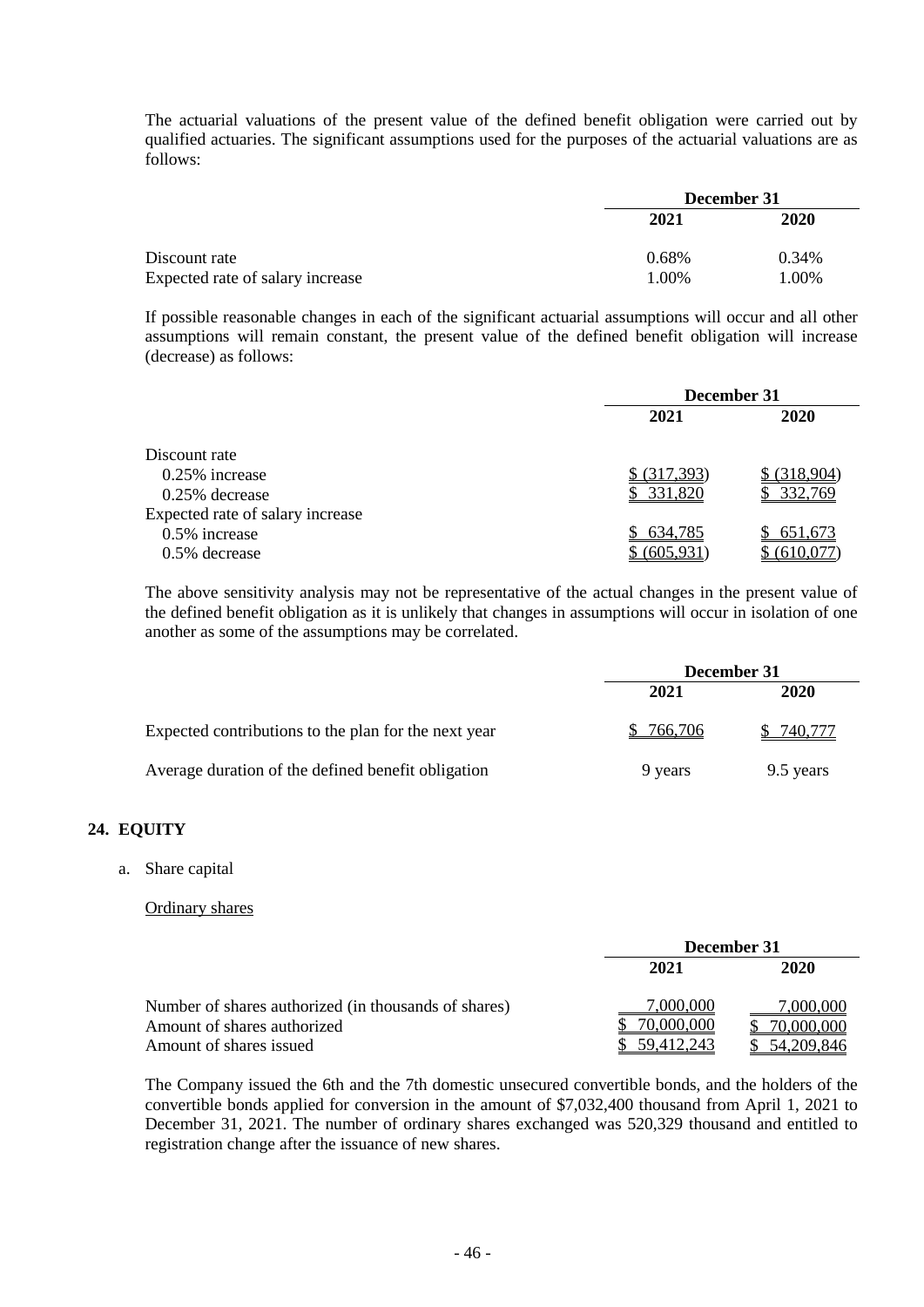#### b. Capital surplus

|                                                          | December 31      |              |
|----------------------------------------------------------|------------------|--------------|
|                                                          | 2021             | <b>2020</b>  |
| Issuance of shares in excess of par value and conversion |                  |              |
| premium                                                  | 1,668,381<br>\$. | 146,351<br>S |
| Retirement of treasury shares                            |                  | 33,513       |
| Expired employee share options                           |                  | 11,747       |
| Long-term investments                                    | 540              | 119,134      |
| Equity component of convertible bonds                    | 155,676          | 409,978      |
| Others                                                   | 869,932          | 466,604      |
|                                                          | 2,694,529        | .187.327     |

The capital surplus from shares issued in excess of par (including additional paid-in capital from the conerted convertible bonds) and the difference in sale price of share of subsidiaries and book value may be used to offset a deficit; in addition, when the Company has no deficit, such capital surplus may be distributed as cash dividends or transferred to capital (but limited to a certain percentage of the Company's paid-in capital on a yearly basis).

The capital surplus arising from long-term investments, expired employee share options, dividends distributed to subsidiaries and retirement of treasury shares may not be used for any purpose, except for offsetting a deficit. The capital surplus arising from the conversion of convertible bonds may not be used for any purpose.

c. Appropriation of earnings and dividend policy

Under the dividend policy as set forth in the Company's Articles of Incorporation (the "Articles"), where the Company made a profit in a fiscal year, the profit shall be first utilized for paying taxes, offsetting losses of previous years, setting aside as legal reserve 10% of the remaining profit, setting aside or reversing a special reserve in accordance with the laws and regulations, and then any remaining profit together with any undistributed retained earnings shall be used by the Company's board of directors as the basis for proposing a distribution plan, which is to distribute dividends and bonus no less than 50% of the remaining profit and undistributed retained earnings. The dividends and bonus mentioned above can be distributed in the form of new shares or cash, and the cash dividends should be no less than 30% of the total dividends.

Under the Company Act, if surplus earnings are distributed in the form of new shares, the distribution of shares shall be approved in the meeting of the board of directors; if such earnings are distributed in the form of cash, the cash distribution shall be authorized after a resolution has been adopted by a majority vote at a meeting of the board of directors attended by two-thirds of the total number of directors; and in addition, a report of such distribution shall be submitted to the shareholders' meeting. If the Company has no loss, according to laws and regulations, the Company can distribute its capital reserve, in whole or in part, by issuing new shares or cash based on financial, business and management considerations. If such surplus earnings is distributed in the form of new shares, it shall be approved by a meeting of the board of directors; if such surplus earning is distributed in the form of cash, it shall be authorized after a resolution has been adopted by a majority vote at a meeting of the board of directors attended by two-thirds of the total number of directors; and in addition thereto a report of such distribution shall be submitted to the shareholders' meeting.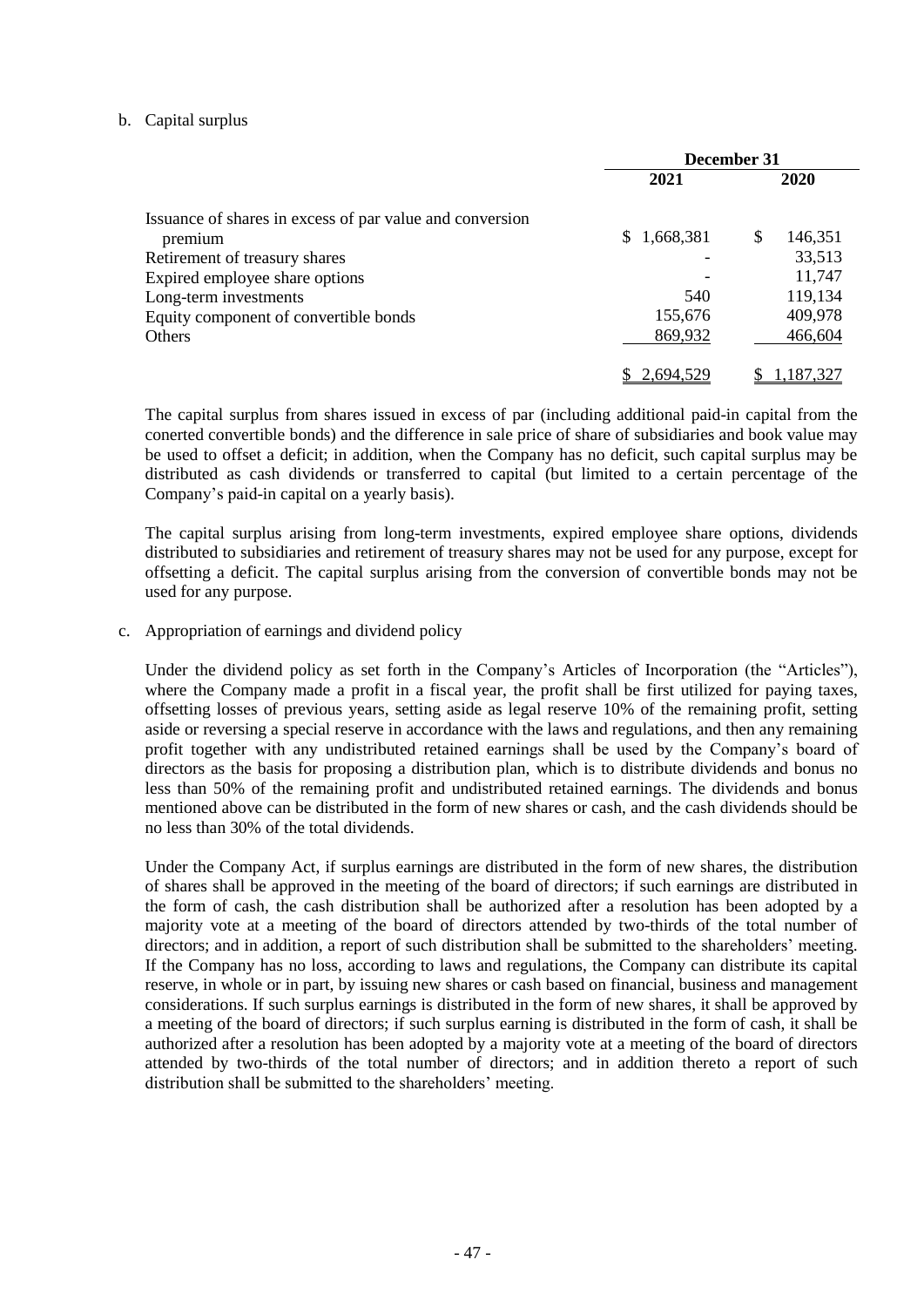Under the dividend policy as set forth in the Company's Articles of Incorporation (the "Articles") based on the amended Company Act, where the Company made profit in a fiscal year, the profit shall be first utilized for paying taxes, offsetting losses of previous years, setting aside as a legal reserve 10% of the remaining profit, setting aside or reversing a special reserve in accordance with the laws and regulations, and then any remaining profit together with any undistributed retained earnings shall be used by the Company's board of directors as the basis for proposing a distribution plan with due consideration of any future aircraft acquisition plans and fund demands, which should be resolved in the shareholders' meeting for the distribution of dividends and bonuses to shareholders by cash or shares (cash dividends cannot be less than 30% of total dividends distributed). However, if the Company's profit before tax in a fiscal year after deductions for the abovementioned items is not sufficient for earnings distribution, retained earnings can be used as a supplement for the deficiency.

The distribution of dividends should be resolved and recognized in the shareholders' meeting in the following year.

1) Offsetting deficit in 2020

On August 12, 2021, the offsetting of deficit in 2020 was resolved and recognized in the shareholders' meeting. The deficit included a net income of \$140,000 thousand and negative adjustment of other retained earnings of \$490,581 thousand; thus, the remaining amount of accumulated deficit was \$350,581 thousand. The deficit was offset by the capital reserve of \$350,581 thousand.

2) Appropriation of earnings in 2021

On March 15, 2022, the appropriation of earnings in 2021 which was resolved in the meeting of the Company's board of directors, was as follows:

|                | Appropriation<br>of Earnings | Dividends Per<br><b>Share (NT\$)</b> |
|----------------|------------------------------|--------------------------------------|
| Legal reserve  | 925,385<br>SS.               | -S                                   |
| Cash dividends | 5,000,000                    | 0.83636529                           |

The appropriation of earnings in 2021 is subject to the resolution of the shareholders in their meetings on May 26, 2022.

#### d. Other equity items

The movement of other equity items were as follows:

|                                                                                           | <b>Exchange</b><br>Differences on<br>the Translation<br>of the Financial<br><b>Statements of</b><br>Foreign<br><b>Operations</b> | <b>Unrealized Gain</b><br>$(Loss)$ on<br><b>Financial Assets</b><br>at FVTOCI | Gain (Loss) on<br><b>Hedging</b><br><b>Instruments</b> | <b>Total</b>                           |
|-------------------------------------------------------------------------------------------|----------------------------------------------------------------------------------------------------------------------------------|-------------------------------------------------------------------------------|--------------------------------------------------------|----------------------------------------|
| Balance at January 1, 2020<br>Exchange differences on the<br>translation of the financial | \$<br>(54,707)                                                                                                                   | \$<br>107.262                                                                 | \$1,143,678                                            | \$1,196,233                            |
| statements of foreign operations<br>Gain on hedging instruments                           | (101, 142)<br>۰                                                                                                                  |                                                                               | 1,907,401                                              | (101, 142)<br>1,907,401<br>(Continued) |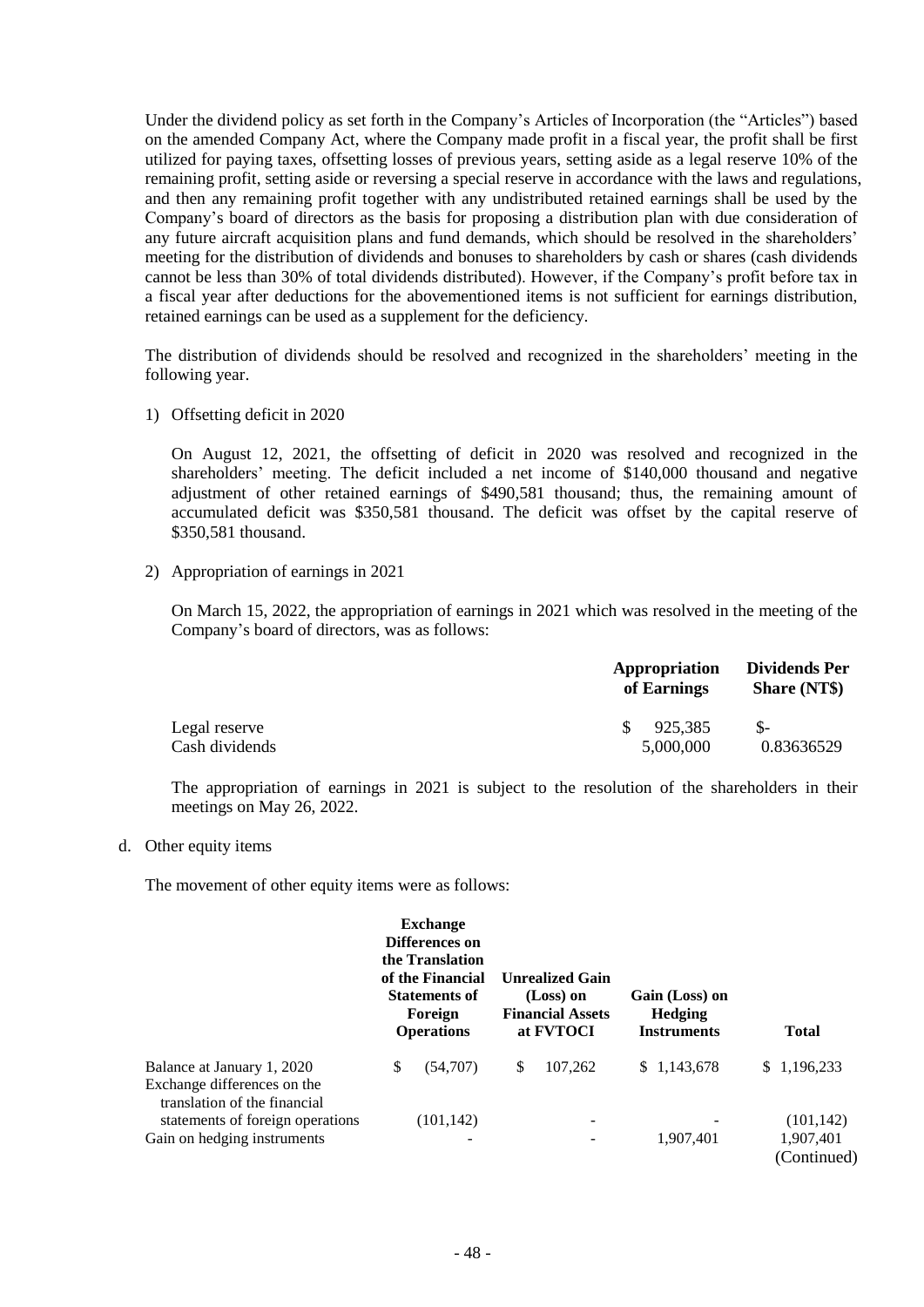|                                                                                                                                             | <b>Exchange</b><br><b>Differences</b> on<br>the Translation<br>of the Financial<br><b>Statements of</b><br>Foreign<br><b>Operations</b> | <b>Unrealized Gain</b><br>(Loss) on<br><b>Financial Assets</b><br>at FVTOCI | Gain (Loss) on<br>Hedging<br><b>Instruments</b> | <b>Total</b>                |
|---------------------------------------------------------------------------------------------------------------------------------------------|-----------------------------------------------------------------------------------------------------------------------------------------|-----------------------------------------------------------------------------|-------------------------------------------------|-----------------------------|
| Cumulative loss on changes in fair<br>value of hedging instruments<br>reclassified to profit or loss<br>Unrealized gain on financial assets | \$                                                                                                                                      | \$                                                                          | (283, 210)<br>\$                                | (283, 210)<br>S             |
| at FVTOCI<br>Share of other comprehensive<br>income (loss) from associates<br>and joint ventures accounted for                              |                                                                                                                                         | 39,305                                                                      |                                                 | 39,305                      |
| using equity method<br>Effects of income tax<br>Other comprehensive income                                                                  | 1,368<br>20,229                                                                                                                         | (84, 893)<br>9,685                                                          | 2,837<br>(365,036)                              | (80, 688)<br>(335, 122)     |
| (loss) recognized in the period<br>Transferred to hedged items                                                                              | (79, 545)                                                                                                                               | (35,903)                                                                    | 1,261,992<br>200,989                            | 1,146,544<br>200,989        |
| Balance at December 31, 2020                                                                                                                | (134, 252)<br>\$                                                                                                                        | 71,359<br>\$                                                                | \$2,606,659                                     | \$2,543,766                 |
| Balance at January 1, 2021<br>Exchange differences on the<br>translation of the financial                                                   | \$<br>(134, 252)                                                                                                                        | \$<br>71,359                                                                | \$2,606,659                                     | 2,543,766                   |
| statements of foreign operations                                                                                                            | 17,597                                                                                                                                  |                                                                             |                                                 | 17,597                      |
| Gain on hedging instruments<br>Cumulative loss on changes in fair<br>value of hedging instruments                                           |                                                                                                                                         |                                                                             | 861,256                                         | 861,256                     |
| reclassified to profit or loss<br>Unrealized gain on financial assets                                                                       |                                                                                                                                         |                                                                             | (672, 302)                                      | (672, 302)                  |
| at FVTOCI                                                                                                                                   |                                                                                                                                         | (91,703)                                                                    |                                                 | (91,703)                    |
| Share of other comprehensive<br>income (loss) from associates<br>and joint ventures accounted for                                           |                                                                                                                                         |                                                                             |                                                 |                             |
| using equity method                                                                                                                         | 95                                                                                                                                      | (4,161)                                                                     | 1,992                                           | (2,074)                     |
| Effects of income tax                                                                                                                       | (3,519)                                                                                                                                 | 18,993                                                                      | (57, 693)                                       | (42, 219)                   |
| Other comprehensive income<br>(loss) recognized in the period<br>Transferred to hedged items                                                | <u>14,173</u>                                                                                                                           | (76, 871)                                                                   | 133,253<br>99,507                               | 70,555<br>99,507            |
| Balance at December 31, 2021                                                                                                                | (120,079)                                                                                                                               | (5,512)<br>\$                                                               | \$2,839,419                                     | \$ 2,713,828<br>(Concluded) |

## e. Treasury shares

Treasury shares are the Company's shares held by its subsidiaries, as of December 31, 2021 and 2020 were as follows:

# **(In Thousands of Shares)**

| <b>Period of Treasury Shares</b>     | Number of<br>Shares,<br><b>Beginning of</b><br>Year | Reduction<br>During the<br>Year | Number of<br>Shares, End of<br>Year |
|--------------------------------------|-----------------------------------------------------|---------------------------------|-------------------------------------|
| For the year ended December 31, 2021 | <u>2.075</u>                                        | 814`                            | <u>2,075</u>                        |
| For the year ended December 31, 2020 | 2,889                                               |                                 | 2,075                               |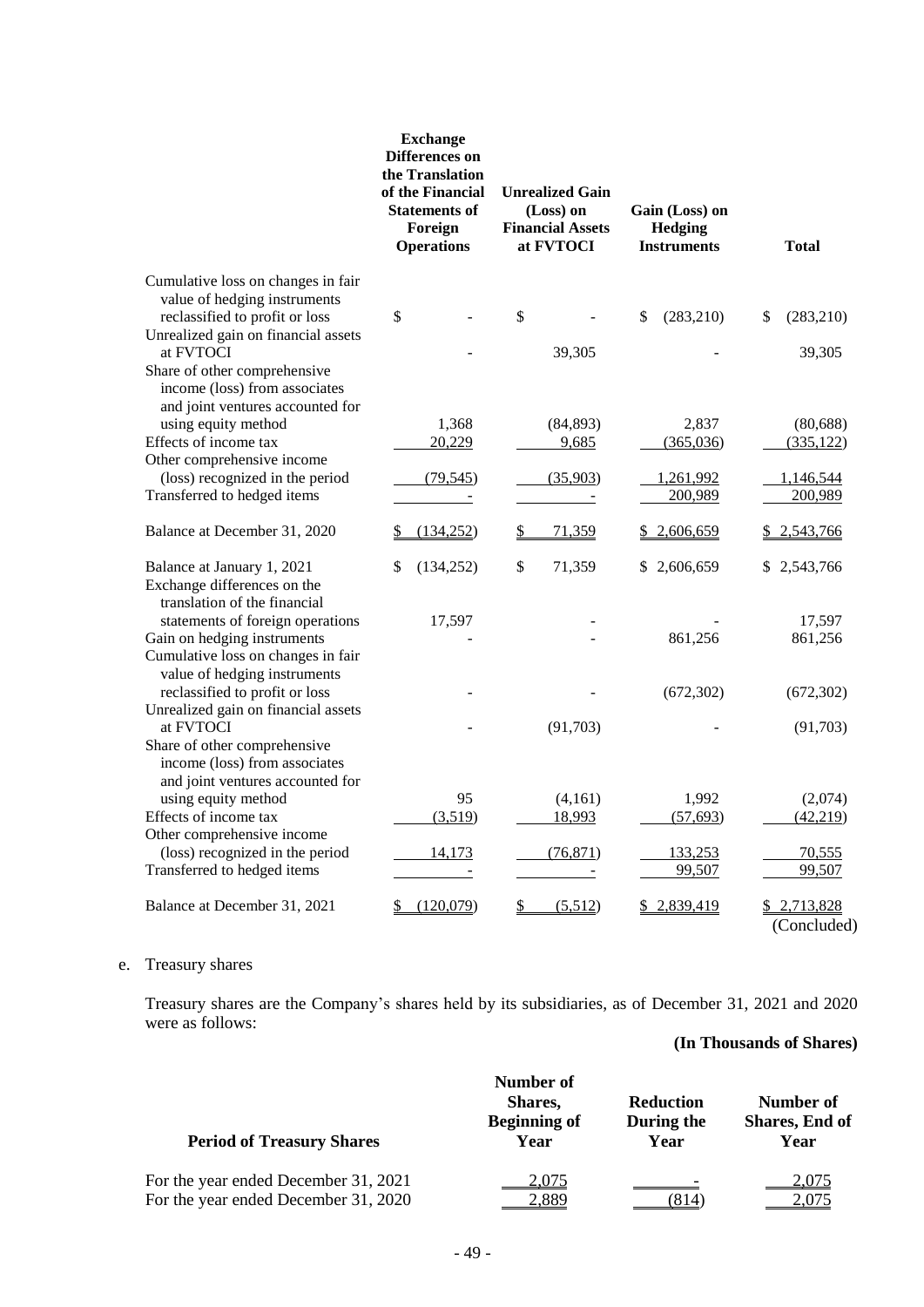| <b>Subsidiary</b>        | <b>Shares Held by</b><br><b>Subsidiaries</b><br>(In Thousands)<br>of Shares) | Carrying<br>Amount | <b>Market Value</b> |
|--------------------------|------------------------------------------------------------------------------|--------------------|---------------------|
| December 31, 2021        |                                                                              |                    |                     |
| Mandarin Airlines        | 2,075                                                                        | \$57,156           | \$ 57,156           |
| December 31, 2020        |                                                                              |                    |                     |
| <b>Mandarin Airlines</b> | 2,075                                                                        | 24.999             | 24,99               |

The above acquisitions by subsidiaries of the Company's shares in previous years was due to investment planning. The shares of the Company held by its subsidiaries were treated as treasury shares. The subsidiaries can exercise shareholders' right on these treasury shares, except for the right to subscribe for the Company's new shares and voting rights.

Dynasty Aerotech International Corp. sold a total of 814 thousand shares of the Company in 2020 and the disposal price was \$6,854 thousand.

#### **25. NET INCOME**

#### a. Revenue

|           | For the Year Ended December 31 |                 |
|-----------|--------------------------------|-----------------|
|           | 2021                           | 2020            |
| Passenger | 3,433,751                      | 20,508,133<br>S |
| Cargo     | 124,249,632                    | 81,692,574      |
| Others    | 4,456,865                      | 4,126,416       |
|           | \$132,140,248                  | \$106,327,123   |

## b. Other income

|                 | For the Year Ended December 31 |           |  |
|-----------------|--------------------------------|-----------|--|
|                 | 2021                           | 2020      |  |
| Interest income | \$132,220                      | \$208,081 |  |
| Dividend income | 8,355                          | 8,720     |  |
| Others          | 234,050                        | 223,960   |  |
|                 | 374,625                        | 440.761   |  |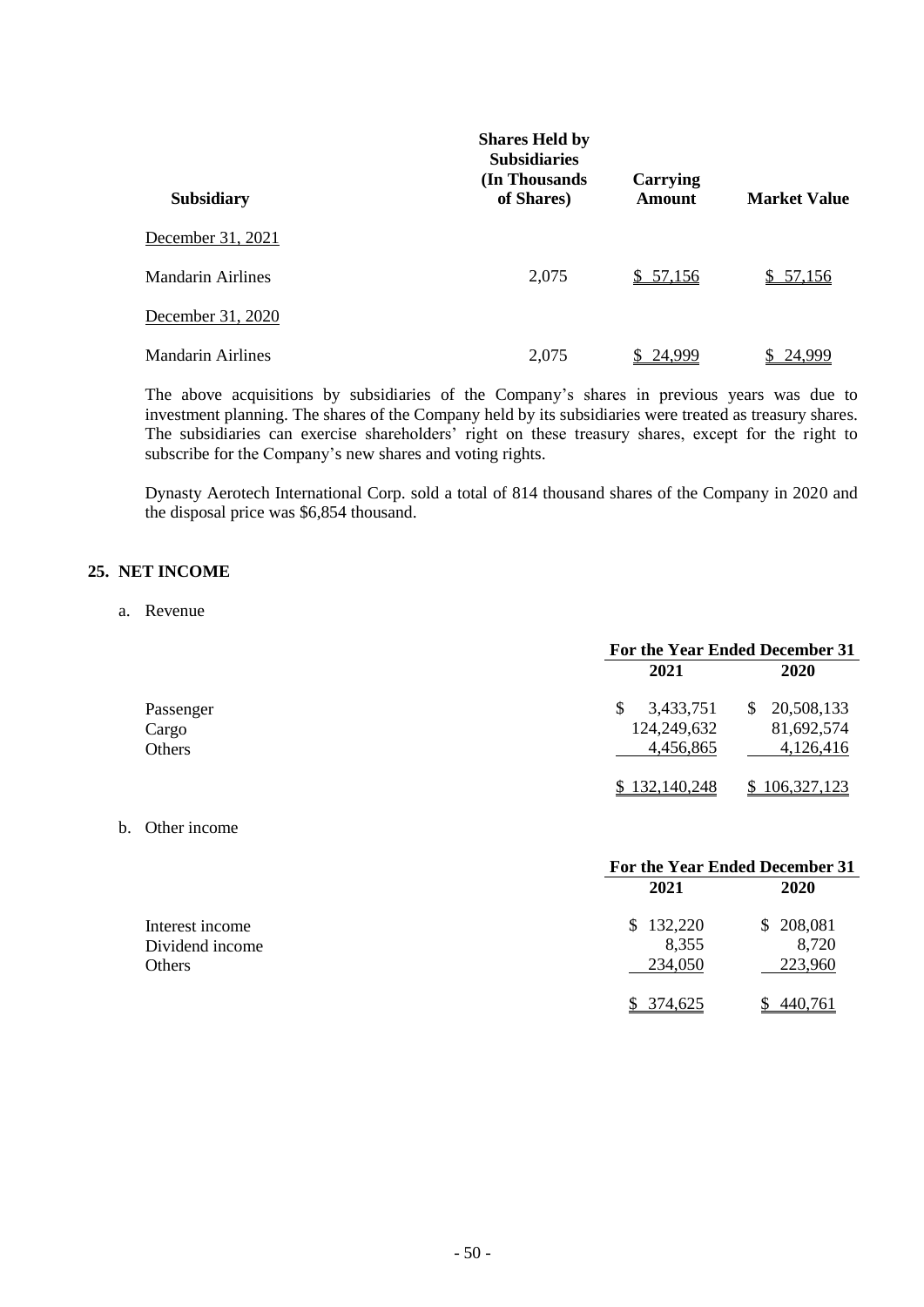# c. Other gains and losses

|                                                                                                                      | For the Year Ended December 31 |                       |
|----------------------------------------------------------------------------------------------------------------------|--------------------------------|-----------------------|
|                                                                                                                      | 2021                           | 2020                  |
| (Loss) gain on disposal property, plant and equipment<br>Gain on financial assets mandatorily classified as at FVTPL | (932,718)<br>S                 | \$<br>8,005<br>3,596  |
| Net foreign exchange (losses) gains<br>Impairment loss recognized on investments accounted for using                 | (123, 671)                     | 259,796               |
| equity method                                                                                                        | (136, 672)                     | (46, 757)             |
| Impairment loss recognized on property, plant and equipment                                                          |                                | (424, 573)            |
| Loss on disposal of investments                                                                                      | (540)                          |                       |
| Loss on sale and leaseback transactions                                                                              | (342,080)                      |                       |
| <b>Others</b>                                                                                                        | (436,219)<br>(1.971.900)       | (323,894)<br>(523,827 |

# d. Finance costs

|                                                | For the Year Ended December 31   |                                   |  |
|------------------------------------------------|----------------------------------|-----------------------------------|--|
|                                                | 2021                             | 2020                              |  |
| Interest expense                               |                                  |                                   |  |
| Bonds payable                                  | \$<br>262,951                    | 344,034<br>S                      |  |
| Bank loans                                     | 624,420                          | 834,611                           |  |
| Interest on lease liabilities                  | 1,276,803                        | 1,601,718                         |  |
|                                                | \$2,164,174                      | \$2,780,363                       |  |
| Capitalization interest<br>Capitalization rate | \$<br>42,440<br>$0.55\% -1.11\%$ | 75,701<br>\$<br>$0.71\% - 1.45\%$ |  |

# e. Depreciation and amortization expenses

|                                                                                  | For the Year Ended December 31                             |                                                 |  |
|----------------------------------------------------------------------------------|------------------------------------------------------------|-------------------------------------------------|--|
|                                                                                  | 2021                                                       | 2020                                            |  |
| Property, plant and equipment<br>Right-of-use assets<br>Intangible assets        | \$.<br>16,249,708<br>10,253,506<br>179,111                 | 18,063,025<br>S.<br>9,955,721<br>169,158        |  |
|                                                                                  | 26,682,325<br>\$                                           | 28,187,904<br>S.                                |  |
| An analysis of depreciation by function<br>Operating costs<br>Operating expenses | $\mathcal{S}$<br>25,933,079<br>570,135<br>26,503,214<br>S. | 27,360,911<br>\$<br>657,835<br>28,018,746<br>S. |  |
| An analysis of amortization by function<br>Operating expenses                    | -79.1                                                      | <u>169,158</u>                                  |  |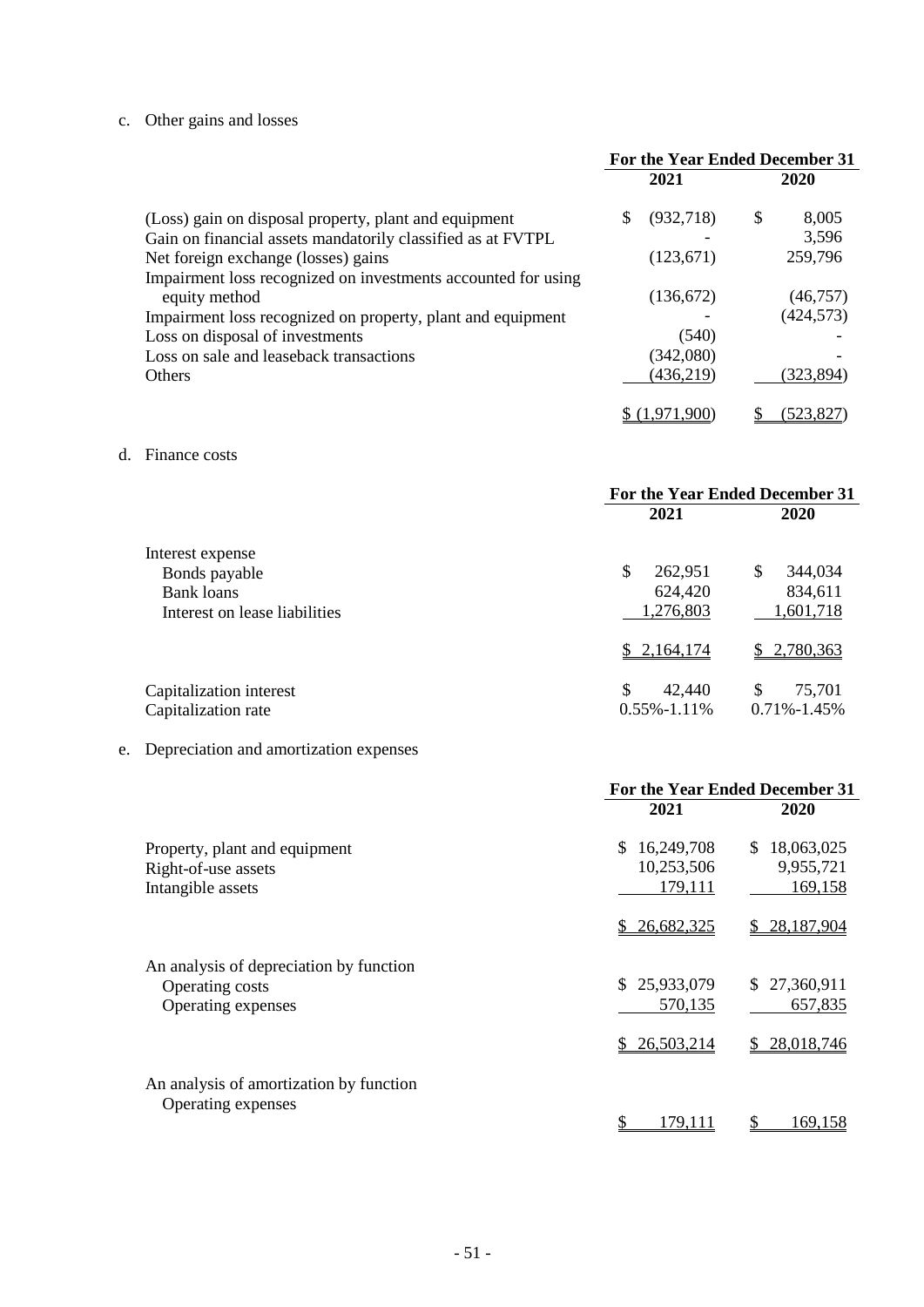#### f. Employee benefits expense

|                                                      | For the Year Ended December 31 |                  |  |
|------------------------------------------------------|--------------------------------|------------------|--|
|                                                      | 2021                           | 2020             |  |
| Post-employment benefits                             |                                |                  |  |
| Defined contribution plans                           | $\mathcal{S}$<br>330,826       | \$<br>347,320    |  |
| Defined benefit plans                                | 1,195,933                      | 1,239,180        |  |
|                                                      | 1,526,759<br>\$                | 1,586,500<br>\$  |  |
| Other employee benefits                              |                                |                  |  |
| Salary expenses                                      | 16,170,192<br>S.               | 12,892,488<br>S. |  |
| Personnel service expenses                           | 4,880,662                      | 4,452,116        |  |
|                                                      | \$21,050,854                   | 17,344,604       |  |
| An analysis of employee benefits expense by function |                                |                  |  |
| Operating costs                                      | 17,960,614                     | 14,918,454<br>\$ |  |
| Operating expenses                                   | 4,616,999                      | 4,012,650        |  |
|                                                      | 22,577,613                     | 18,931,104       |  |

According to the Company's articles, the Company accrues compensation of employees at rates of no less than 3% of the net profit before income tax and compensation of employees. When the Company has an accumulated deficit, the Company shall set aside some amounts to offset the deficit in advance. For the year ended December 31, 2021, the estimated amount of compensation of employees was \$366,429 thousand, and for the year ended December 31, 2020, the compensation of employees was not estimated since the Company had an accumulated deficit.

Material differences between such estimated amounts and the amounts proposed by the board of directors on or before the date that the annual financial statements are authorized for issue are adjusted in the year that the compensation and remuneration are recognized. If there is a change in the proposed amounts after the annual financial statements are authorized for issue, the differences are recorded as a change in the accounting estimate.

Information on the compensation of employees resolved by the Company's board of directors is available at the Market Observation Post System website of the Taiwan Stock Exchange.

#### **26. INCOME TAX**

a. Income tax recognized in profit or loss

Major components of income tax expense were as follows:

|                                                 | For the Year Ended December 31 |             |  |
|-------------------------------------------------|--------------------------------|-------------|--|
|                                                 | 2021                           | 2020        |  |
| Current tax                                     |                                |             |  |
| Current year                                    | 2,926,770                      | S<br>15,676 |  |
| Adjustments for prior year                      | 7.846                          | 280         |  |
| Deferred tax                                    |                                |             |  |
| Current year                                    | (331, 894)                     | (67, 746)   |  |
| Adjustments for prior year                      | (8,687)                        | 82,885      |  |
| Income tax expense recognized in profit or loss | 2,594,035                      | 31,095      |  |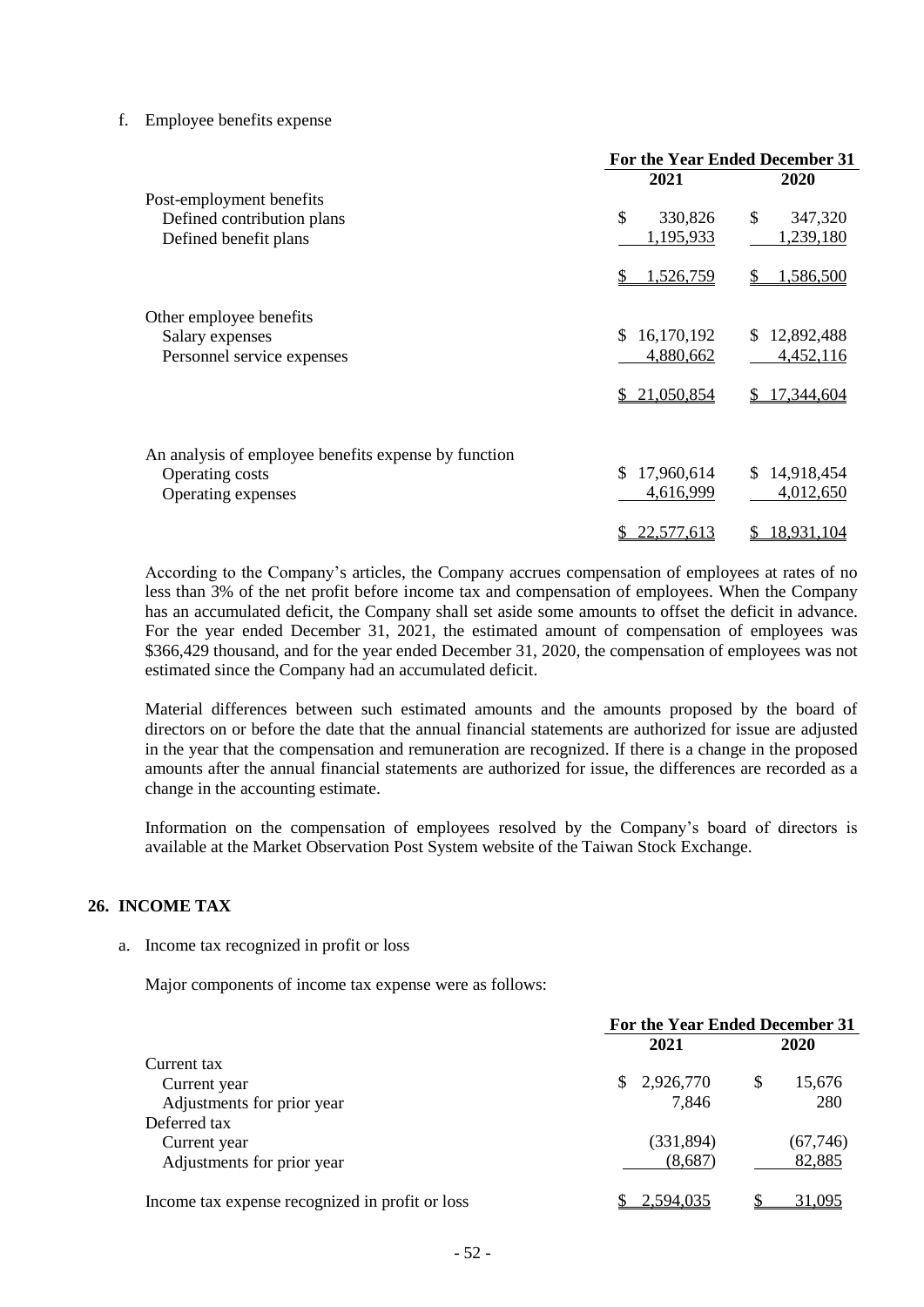A reconciliation of accounting profit and income tax expense was as follows:

|    |                                                            | For the Year Ended December 31 |                                |                          |              |
|----|------------------------------------------------------------|--------------------------------|--------------------------------|--------------------------|--------------|
|    |                                                            |                                | 2021                           |                          | 2020         |
|    | Profit before tax from continuing operations               | \$                             | 11,973,940                     | $\overline{\mathcal{P}}$ | 171,095      |
|    | Income tax expense calculated at the statutory rate        | \$                             | 2,394,788                      | \$                       | 34,219       |
|    | Effects of adjustments to income tax                       |                                |                                |                          |              |
|    | Nondeductible expenses in determining taxable income       |                                | 695,244                        |                          | 369,518      |
|    | Tax-exempt income                                          |                                | (541, 481)                     |                          | (334, 324)   |
|    | Overseas income tax expense                                |                                | 33,815                         |                          | 15,676       |
|    | Unrecognized loss carryforwards and investment tax credits |                                | 12,510                         |                          | (137, 159)   |
|    | Adjustments for prior years' tax                           |                                | 7,846                          |                          | 280          |
|    | Adjustments for prior years' deferred tax                  |                                | (8,687)                        |                          | 82,885       |
|    | Income tax expense recognized in profit or loss            |                                | 2,594,035                      |                          | 31,095       |
| b. | Income tax recognized in other comprehensive income        |                                |                                |                          |              |
|    |                                                            |                                | For the Year Ended December 31 |                          |              |
|    |                                                            |                                | 2021                           |                          | 2020         |
|    | Deferred tax                                               |                                |                                |                          |              |
|    | Recognized in other comprehensive income                   |                                |                                |                          |              |
|    | Translation of foreign operations                          | \$                             | (3,519)                        | \$                       | 20,229       |
|    | Fair value changes of hedging instruments for cash flow    |                                |                                |                          |              |
|    | hedges                                                     |                                | (57, 693)                      |                          | (365,036)    |
|    | Remeasurement of defined benefit plans                     |                                | 7,102                          |                          | 98,844       |
|    | Fair value changes of financial assets at FVTOCI           |                                | 18,993                         |                          | 9,685        |
|    | Total income tax recognized in other comprehensive income  | \$                             | (35,117)                       |                          | \$ (236,278) |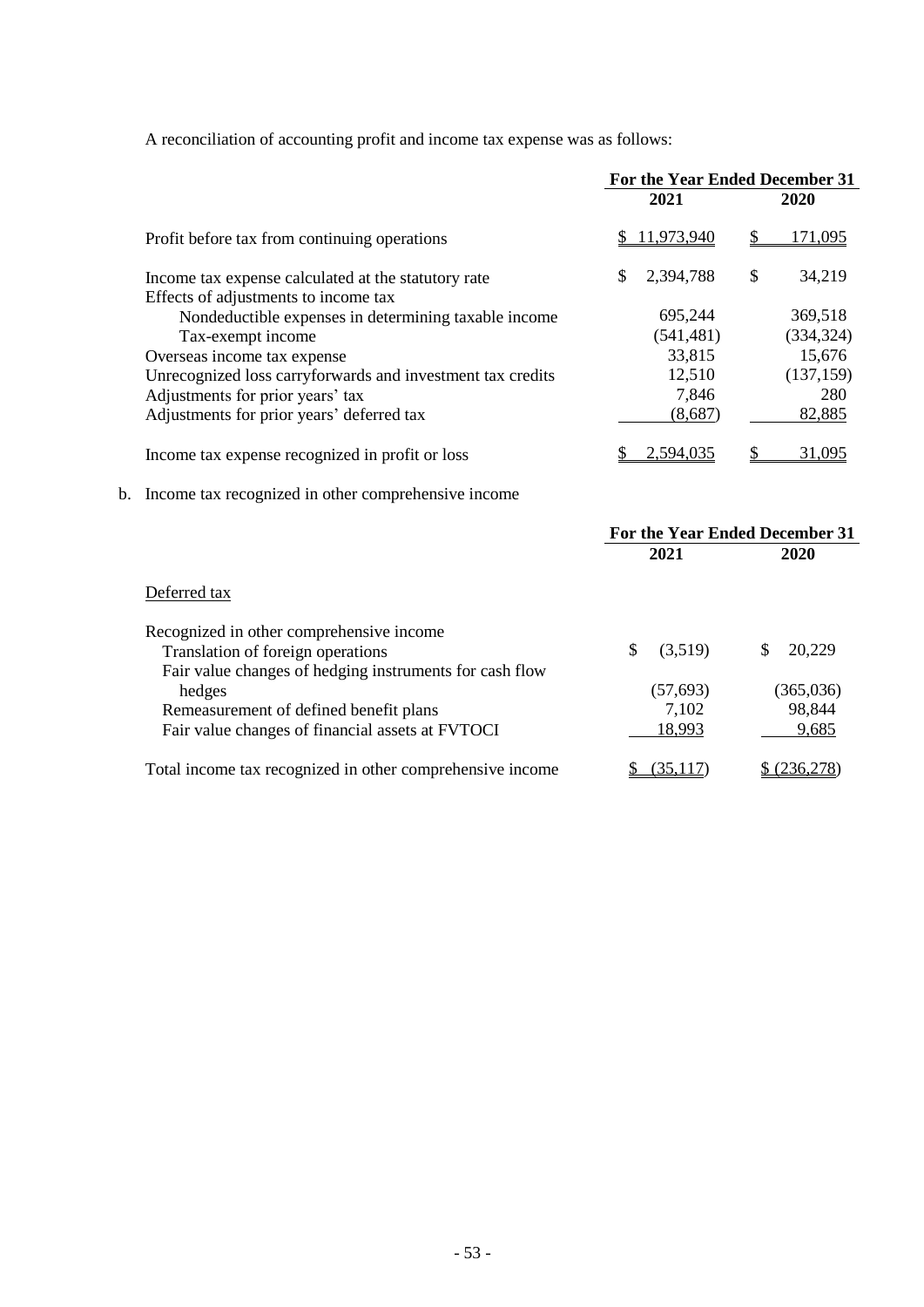# c. Deferred tax assets and liabilities

# For the year ended December 31, 2021

|                             | <b>Opening</b><br><b>Balance</b> | <b>Recognized in</b><br><b>Profit or Loss</b> | <b>Recognized in</b><br><b>Other</b><br>Compre-<br>hensive<br><b>Income</b> | <b>Closing</b><br><b>Balance</b> |
|-----------------------------|----------------------------------|-----------------------------------------------|-----------------------------------------------------------------------------|----------------------------------|
| Deferred tax assets         |                                  |                                               |                                                                             |                                  |
| Temporary differences       |                                  |                                               |                                                                             |                                  |
| Defined benefit obligations | 1,656,388<br>\$                  | \$<br>34,651                                  | \$<br>7,102                                                                 | 1,698,141<br>\$                  |
| Frequent flyer programs     | 547,877                          | 35,395                                        |                                                                             | 583,272                          |
| Maintenance reserve         | 2,359,334                        | (71,261)                                      |                                                                             | 2,288,073                        |
| Allowance for impairment    |                                  |                                               |                                                                             |                                  |
| loss of inventories         | 253,209                          | 26,922                                        |                                                                             | 280,131                          |
| Others                      | 165,051                          | 230,398                                       | (10, 762)                                                                   | 384,687                          |
|                             | 4,981,859                        | 256,105                                       | \$<br>(3,660)                                                               | 5,234,304<br>S.                  |
| Deferred tax liabilities    |                                  |                                               |                                                                             |                                  |
| Temporary differences       |                                  |                                               |                                                                             |                                  |
| Unrealized foreign exchange |                                  |                                               |                                                                             |                                  |
| gains                       | \$<br>143,100                    | $\mathcal{S}$<br>(84, 477)                    | \$                                                                          | \$<br>58,623                     |
| Others                      | 732,288                          |                                               | 31,457                                                                      | 763,745                          |
|                             | \$<br>875,388                    | \$<br>(84, 477)                               | $\mathbf{\underline{\mathcal{S}}}$<br>31,457                                | $\mathcal{S}$<br>822,368         |

For the year ended December 31, 2020

|                             | Opening<br><b>Balance</b> | <b>Recognized in</b><br><b>Profit or Loss</b> | <b>Recognized in</b><br><b>Other</b><br>Compre-<br>hensive<br>Income | <b>Closing</b><br><b>Balance</b> |
|-----------------------------|---------------------------|-----------------------------------------------|----------------------------------------------------------------------|----------------------------------|
| Deferred tax assets         |                           |                                               |                                                                      |                                  |
| Temporary differences       |                           |                                               |                                                                      |                                  |
| Defined benefit obligations | 1,527,211<br>S.           | \$<br>30,333                                  | \$<br>98,844                                                         | 1,656,388<br>\$.                 |
| Frequent flyer programs     | 590,694                   | (42, 817)                                     |                                                                      | 547,877                          |
| Maintenance reserve         | 2,063,485                 | 295,849                                       |                                                                      | 2,359,334                        |
| Allowance for impairment    |                           |                                               |                                                                      |                                  |
| loss of inventories         | 294,799                   | (41,590)                                      |                                                                      | 253,209                          |
| <b>Others</b>               | 280,953                   | (195, 593)                                    | 79,691                                                               | 165,051                          |
|                             | 4,757,142                 | 46,182                                        | 178,535                                                              | 4,981,859<br>S<br>(Continued)    |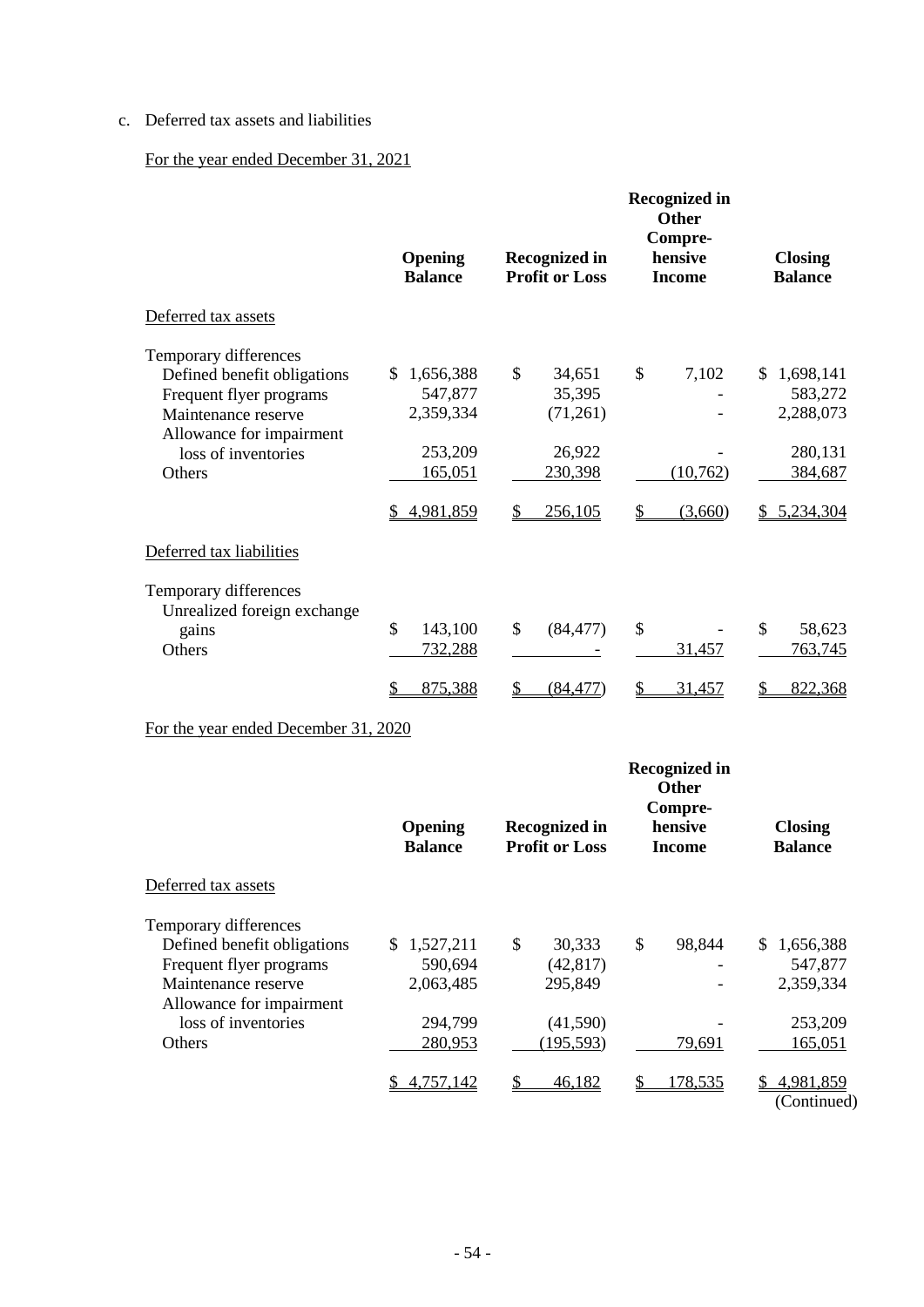|                                                                         | Opening<br><b>Balance</b> | <b>Recognized in</b><br><b>Profit or Loss</b> | <b>Recognized in</b><br><b>Other</b><br>Compre-<br>hensive<br><b>Income</b> | <b>Closing</b><br><b>Balance</b> |
|-------------------------------------------------------------------------|---------------------------|-----------------------------------------------|-----------------------------------------------------------------------------|----------------------------------|
| Deferred tax liabilities                                                |                           |                                               |                                                                             |                                  |
| Temporary differences<br>Unrealized foreign exchange<br>gains<br>Others | \$<br>81,778<br>317,475   | \$<br>61,322                                  | \$<br>$\overline{\phantom{a}}$<br>414,813                                   | \$<br>143,100<br>732,288         |
|                                                                         | \$<br>399,253             | 61,322                                        | 414,813<br>\$.                                                              | 875,388<br>(Concluded)           |

Deductible temporary differences, unused loss carryforwards and unused investment credits for which no deferred tax assets have been recognized in the balance sheets were as follows:

|                                                        | December 31                    |                                         |  |
|--------------------------------------------------------|--------------------------------|-----------------------------------------|--|
|                                                        | 2021                           | 2020                                    |  |
| Loss carryforwards<br>Expiry in 2028<br>Expiry in 2029 | \$<br>$\overline{\phantom{a}}$ | 495,779<br>\$<br>1,439,287<br>1,935,066 |  |
| Others                                                 | 6,476,757                      | 4,479,141                               |  |

d. As of December 31, 2021, the Company has no unused loss carryforwards.

#### e. Income tax assessments

The income tax returns of the Company through 2018 have been examined by the tax authorities.

## **27. EARNINGS PER SHARE**

|                                                                                                                                                              | For the Year Ended December 31 |               |
|--------------------------------------------------------------------------------------------------------------------------------------------------------------|--------------------------------|---------------|
|                                                                                                                                                              | 2021                           | 2020          |
| Basic earnings per share (NT\$ per share)<br>Diluted earnings per share (NT\$ per share)                                                                     | 1.67<br>1.54                   | 0.03<br>0.03  |
|                                                                                                                                                              | For the Year Ended December 31 |               |
| <b>Net Profit for The Year</b>                                                                                                                               | 2021                           | 2020          |
| Earnings used in the computation of basic earnings per share<br>Effect of potentially dilutive ordinary shares:<br>Interest on convertible bonds (after tax) | \$9,379,905<br>72,638          | \$<br>140,000 |
| Earnings used in the computation of diluted earnings per share                                                                                               | 9.452.543                      | 140.000       |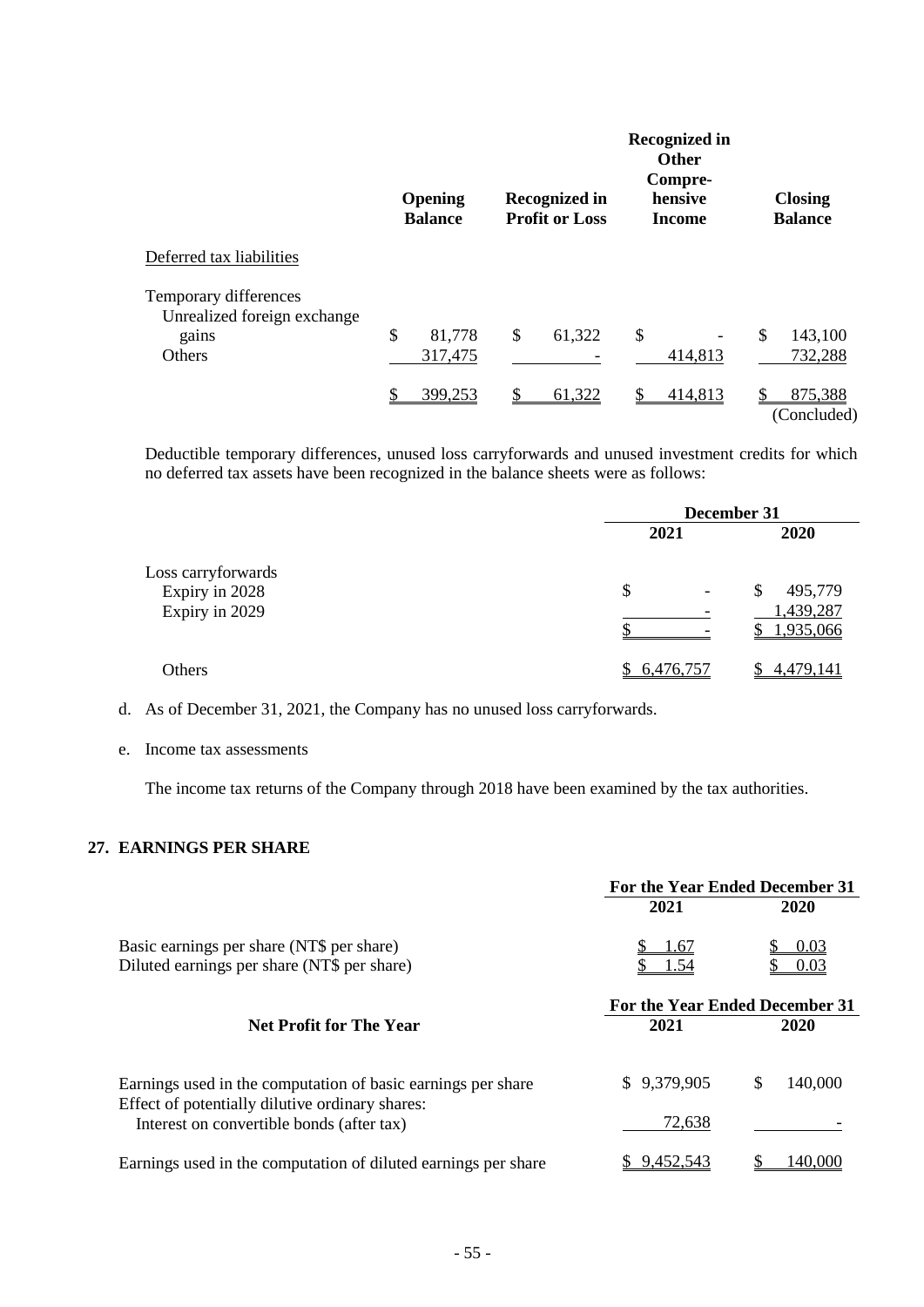The weighted average number of ordinary shares outstanding (in thousands of shares) was as follows:

|                                                                   | For the Year Ended December 31 |           |
|-------------------------------------------------------------------|--------------------------------|-----------|
|                                                                   | 2021                           | 2020      |
| Weighted average number of ordinary shares used in computation of |                                |           |
| basic earnings per share                                          | 5,615,684                      | 5,418,776 |
| Effect of potentially dilutive ordinary shares:                   |                                |           |
| Compensation of employees                                         | 13,300                         |           |
| Convertible bonds                                                 | 512,144                        |           |
| Weighted average number of ordinary shares used in the            |                                |           |
| computation of diluted earnings per share                         | 6.141.128                      | 5.418.776 |

If the Company offered to settle compensation or bonuses paid to employees in cash or shares, the Company assumed the entire amount of the compensation or bonuses would be settled in shares, and the resulting potential shares were included in the weighted average number of shares outstanding used in the computation of diluted earnings (loss) per share, if the effect is dilutive. Such dilutive effect of the potential shares was included in the computation of diluted earnings (loss) per share until the number of shares to be distributed to employees is resolved in the following year.

## **28. CAPITAL MANAGEMENT**

The Company manages its capital to ensure that it will be able to continue as a going concern while maximizing the return to shareholders through the optimization of the debt and equity balance. The capital structure of the Company consists of net debt (borrowings offset by cash and cash equivalents) and equity of the Company (comprising issued capital, reserves, retained earnings and other equity items).

To support operating activities and purchase of aircraft, the Company needs to maintain sufficient capital. Therefore, the goal of capital management is to ensure that financial resources and operating plan is able to support the future working capital, capital expenditures, debt repayment, dividend payments and other needs in the next 12 months.

#### **29. FINANCIAL INSTRUMENTS**

a. Fair values of financial instruments not measured at fair value

|                              | December 31               |                   |                           |                   |
|------------------------------|---------------------------|-------------------|---------------------------|-------------------|
|                              |                           | 2021              |                           | <b>2020</b>       |
|                              | Carrying<br><b>Amount</b> | <b>Fair Value</b> | Carrying<br><b>Amount</b> | <b>Fair Value</b> |
| <b>Financial liabilities</b> |                           |                   |                           |                   |
| Bonds payable                | 13,650,026<br>S.          | \$14,557,830      | \$22,432,859              | \$22,609,683      |

Lease liabilities and long-term debts are floating-rate financial liabilities, so their carrying amounts are their fair values. Fair values of bond payable trading in OTC are based on quoted market prices (included in the Level 1 categories).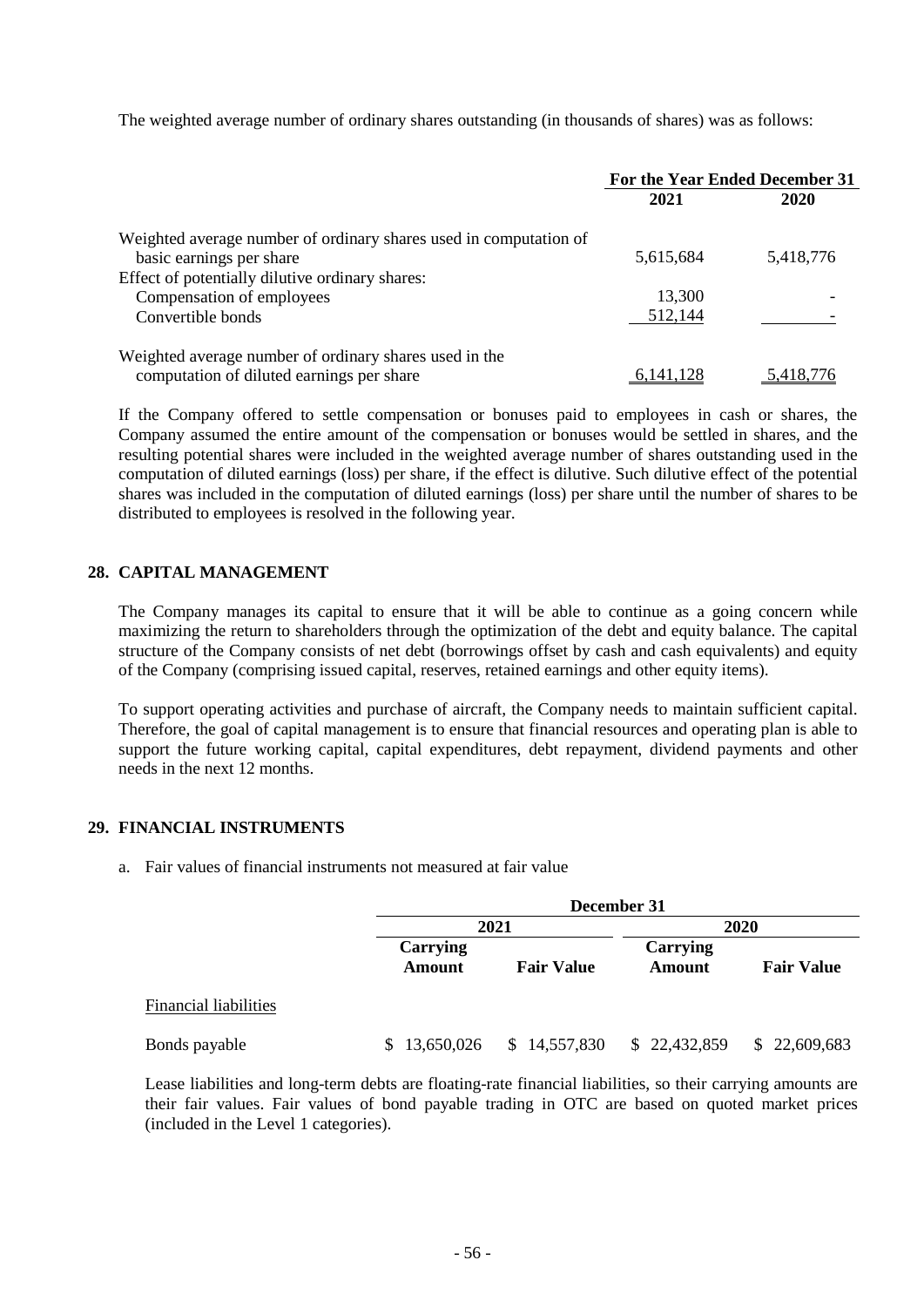b. Fair value of financial instruments measured at fair value on a recurring basis

The following table provides an analysis of financial instruments that are measured subsequent to initial recognition at fair value, grouped into Levels 1 to 3 based on the degree to which the fair value measurement inputs are observable:

- 1) Level 1 fair value measurements are those derived from quoted prices (unadjusted) in active markets for identical assets or liabilities;
- 2) Level 2 fair value measurements are those derived from inputs other than quoted prices included within Level 1 that are observable for an asset or liability, either directly (i.e. as prices) or indirectly (i.e. derived from prices); and
- 3) Level 3 fair value measurements are those derived from valuation techniques that include inputs for an asset or liability that are not based on observable market data (unobservable inputs).

**Level 1 Level 2 Level 3 Total** Financial assets at FVTOCI Investments in equity instruments Unlisted shares - domestic  $\qquad$  \$ - \$ 28,804 \$ 28,804 Unlisted shares - foreign  $\frac{1}{26,654}$  26,654 26,654  $\frac{\$ \qquad \frac{\$ \qquad \frac{\$ \qquad \frac{\$ \qquad \frac{\$ \qquad \frac{\$ \qquad \frac{\$ \qquad \frac{\$ \qquad \frac{\$ \qquad \frac{\$ \qquad \frac{\$ \qquad \frac{\$ \qquad \frac{\$ \qquad \frac{\$ \qquad \frac{\$ \qquad \frac{\$ \qquad \frac{\$ \qquad \frac{\$ \qquad \frac{\$ \qquad \frac{\$ \qquad \frac{\$ \qquad \frac{\$ \qquad \frac{\$ \qquad \frac{\$ \qquad \frac{\$ \qquad \frac{\$ \qquad \frac{\$ \qquad \frac{\$ \qquad \frac{\$ \qquad \frac{\$ \qquad \frac{\$ \qquad \frac{\$ Financial liabilities at FVTPL Financial assets for hedging  $\frac{$3,545,706}{$1,706}$   $\frac{$17,613}{$1,613}$   $\frac{$3,563,319}{1,613}$ Financial liabilities for hedging  $$36,274,740$   $$36,274,740$   $$36,277,495$ December 31, 2020 **Level 1 Level 2 Level 3 Total** Financial assets at FVTOCI Investments in equity instruments Unlisted shares - domestic  $\qquad$  \$ - \$  $\qquad$  +  $\qquad$  \$ 29,704 \$ 29,704 Unlisted shares - foreign - - 117,457 117,457  $\frac{\$}{\$}$  -  $\frac{\$}{\$}$  147,161  $\frac{\$}{\$}$  147,161 Financial liabilities at FVTPL Financial assets for hedging  $\frac{\$ \quad 7,613,636}{\$} \quad \frac{\$ \quad 4 \quad \frac{1}{\$} \quad \frac{1}{\$} \quad \frac{1}{\$} \quad \frac{1}{\$} \quad \frac{1}{\$} \quad \frac{1}{\$} \quad \frac{1}{\$}$ Financial liabilities for hedging \$ 40,575,778 \$ 5,794 \$ - \$ 40,581,572

December 31, 2021

There were no transfers between Level 2 and 3 in the current period.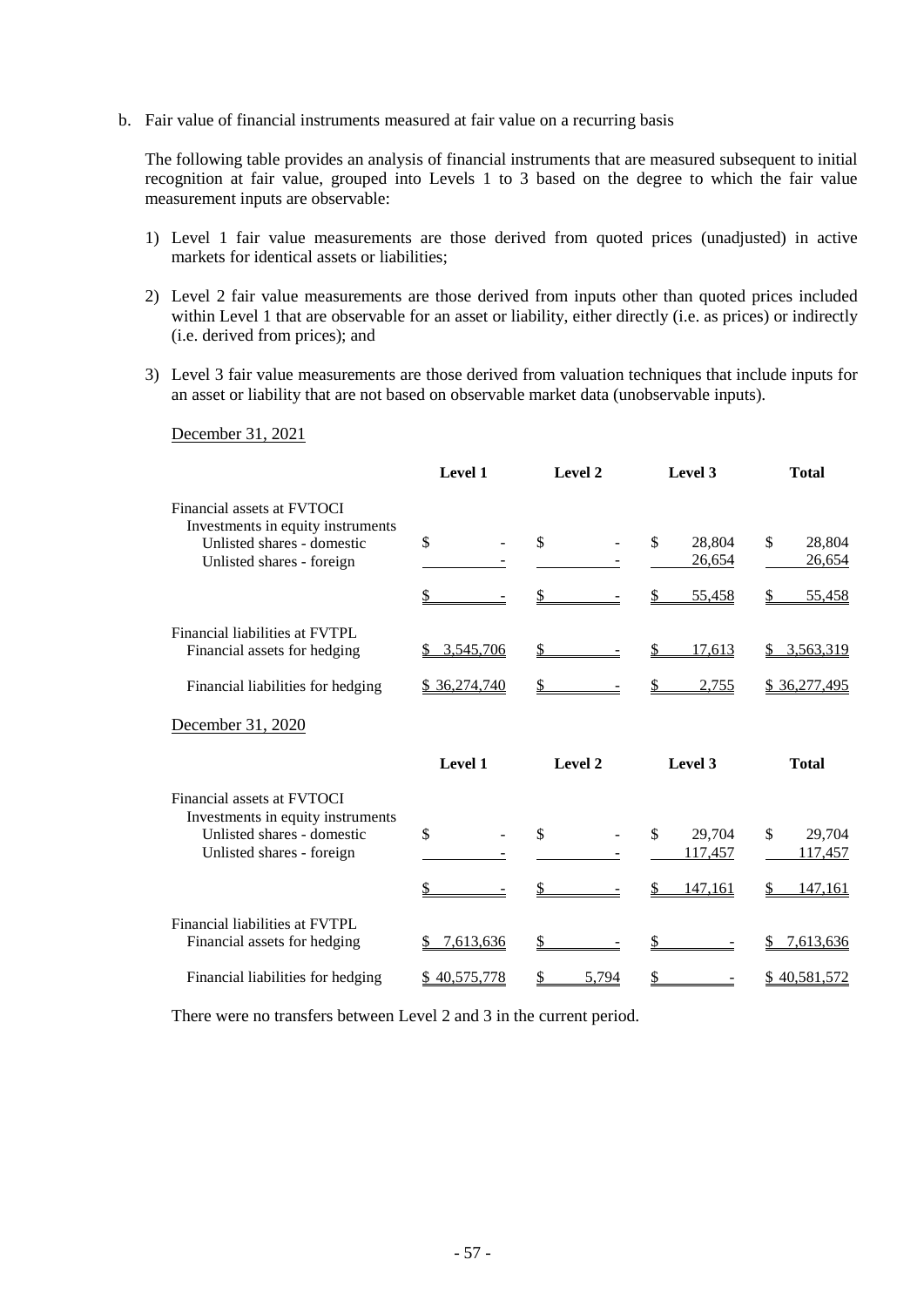4) Valuation techniques and inputs applied for Level 2 fair value measurement

| <b>Financial Instruments</b> | <b>Valuation Techniques and Inputs</b>                                                                              |  |  |  |  |
|------------------------------|---------------------------------------------------------------------------------------------------------------------|--|--|--|--|
| Derivative instruments       | The fair values of derivatives (except options) have been                                                           |  |  |  |  |
|                              | determined based on discounted cash flow analyses using<br>interest yield curves applicable for the duration of the |  |  |  |  |
|                              | derivatives. The estimates and assumptions that the Company                                                         |  |  |  |  |
|                              | used to determine the fair values are identical to those used in                                                    |  |  |  |  |
|                              | the pricing of financial instruments for market participants.                                                       |  |  |  |  |

5) Valuation techniques and inputs applied for Level 3 fair value measurement

The fair values of fuel options are determined using option pricing models where the significant unobservable inputs are implied fluctuation. Changes in the implied fluctuation used in isolation would result in an increase or decrease in the fair value of the fuel options.

The domestic and foreign unlisted equity investments are based on the comparative company valuation to estimate the fair value. The main assumptions are based on the multiplier of the market price of the comparable listed company and the net value per share, which have considered the liquidity discount. The higher the multiplier or the lower the liquidity discount, the higher the fair value of the relevant financial instruments.

The movements of financial instruments based on Level 3 fair value measurement are as follows:

|                                                                        | <b>Multiplier</b>                       | <b>Liquidity</b><br><b>Discount</b> |
|------------------------------------------------------------------------|-----------------------------------------|-------------------------------------|
| December 31, 2021                                                      | 0.74-14.31                              | 80%                                 |
| December 31, 2020                                                      | 0.79-16.32                              | 80%                                 |
|                                                                        | <b>Derivative</b><br><b>Instruments</b> | <b>Equity</b><br><b>Instruments</b> |
| Balance at January 1, 2021<br>Recognized in other comprehensive income | \$<br>6,124                             | 147,161<br>\$.<br>(91, 703)         |
| Balance at December 31, 2021                                           | 6,124                                   | 55,458                              |
|                                                                        | <b>Derivative</b><br><b>Instruments</b> | <b>Equity</b><br><b>Instruments</b> |
| Balance at January 1, 2020                                             | \$<br>5,524                             | 107,856<br>S                        |
| Recognized in other comprehensive income                               | (5,524)                                 | 39,305                              |
| Balance at December 31, 2020                                           | <u>\$</u>                               | 147,161                             |

Because some financial instruments and nonfinancial instruments may not have their fair values disclosed, the total fair value disclosed herein is not the total value of the Company's collective instruments.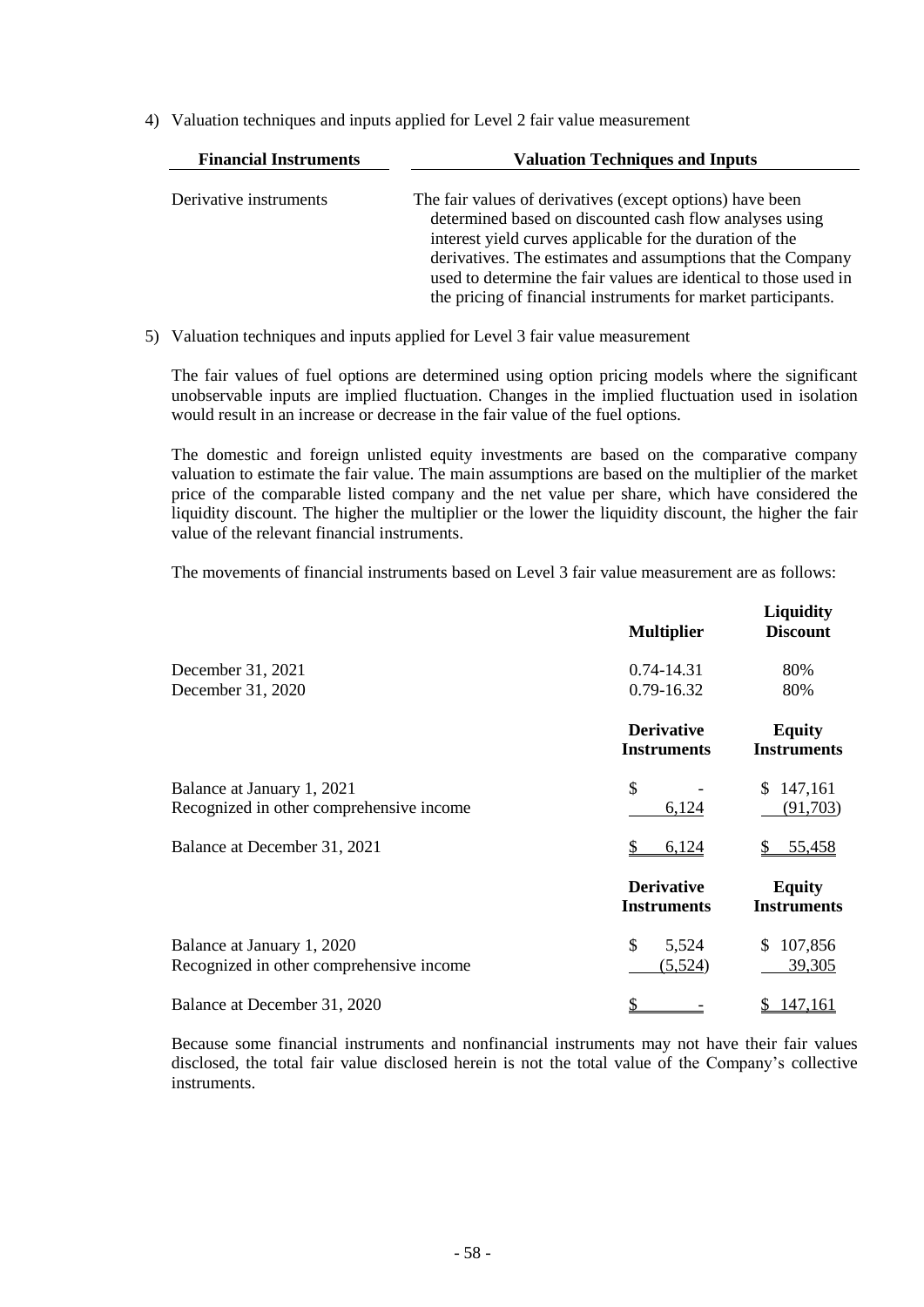c. Categories of financial instruments

|                                                                                                                                               | December 31 |                                   |               |                                    |
|-----------------------------------------------------------------------------------------------------------------------------------------------|-------------|-----------------------------------|---------------|------------------------------------|
|                                                                                                                                               |             | 2021                              |               | 2020                               |
| Financial assets                                                                                                                              |             |                                   |               |                                    |
| Financial assets for hedging<br>Financial assets at amortized cost (Note 1)<br>Financial assets at FVTOCI - investments in equity instruments | \$          | 3,563,319<br>50,292,213<br>55,458 | <sup>\$</sup> | 7,613,636<br>36,153,687<br>147,161 |
| <b>Financial liabilities</b>                                                                                                                  |             |                                   |               |                                    |
| Financial liabilities for hedging<br>Financial liabilities at amortized cost (Note 2)                                                         |             | 36, 277, 495<br>142,057,713       |               | 40,581,572<br>148,012,657          |

- Note 1: The balances include financial assets measured at amortized cost, which comprise cash and cash equivalents, time deposits with original maturities of more than 3 months, notes and accounts receivable, accounts receivable - related parties, other receivables, refundable deposits and other restricted financial assets.
- Note 2: The balance include financial liabilities measured at amortized cost, which comprise short-term notes payable, notes and accounts payable, accounts payable - related parties, other payables, bonds payable and long-term loans, lease liabilities, provisions, parts of other current liabilities, parts of other noncurrent liabilities and guarantee deposits.
- d. Financial risk management objectives and policies

The Company has risk management and hedging strategies to respond to changes in the economic and financial environment and in the fuel market. To reduce the financial risks from changes in interest exchange rates and in fuel prices, the Company has its operating costs stay within a specified range by using appropriate financial hedging instruments and hedging percentages in accordance with the "Processing Program of Derivative Financial Instrument Transactions" approved by the Company's shareholders to reduce the impact of market price on earnings. These risks include market risk (including currency risk, interest rate risk and other price risk), credit risk and liquidity risk.

In addition, the Company has a risk committee, which meets periodically to evaluate the performance of derivative instruments and determine the appropriate hedging percentage. This committee informs the Company of global economic and financial conditions, controls the entire financial risk resulting from changes in the financial environment and fuel prices, and develops the strategy and response to avoid financial risk with the assistance of financial risk experts to effect risk management.

1) Market risk

The Company is primarily exposed to the financial risks of changes in foreign currency exchange rates and interest rates. The Company entered into derivative financial instruments to manage its exposure to foreign currency risk and interest rate risk.

The Company enters into forward contracts, foreign currency option contracts, and interest swap contracts with fair values that are highly negatively correlated to the fair values of hedged items and evaluates the hedging effectiveness of these instruments periodically.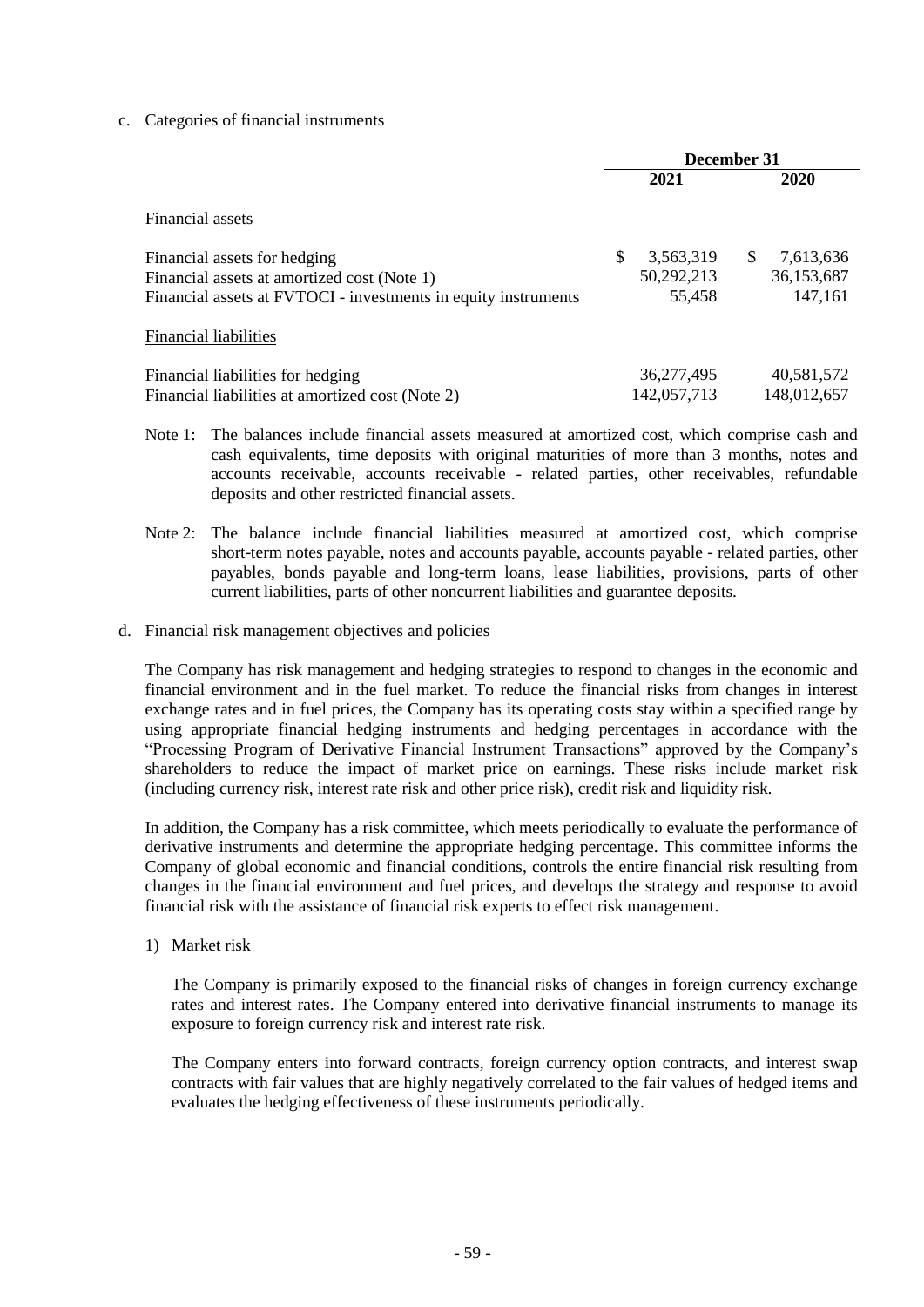#### a) Foreign currency risk

The Company enters into foreign currency option to hedge against the risks of changes in related exchange rates, and enters into foreign exchange forward contracts to hedge against the risks on changes in foreign-currency assets, liabilities and commitments in the related exchange rates.

#### Sensitivity analysis

The Company was mainly exposed to the U.S. dollar.

An increase/decrease in U.S. dollars against New Taiwan dollars when reporting foreign currency risk internally to key management personnel represents management's assessment of the reasonably possible change in foreign exchange rates. The sensitivity analysis included only outstanding foreign currency denominated monetary items, and adjusts their translation at the end of the reporting period for U.S. dollars increase/decrease by one dollar against New Taiwan dollars in foreign currency rates. When New Taiwan dollars increased by one dollar against U.S. dollars and all other variables were held constant, there would be a decrease in pre-tax profit of \$401,972 thousand and an increase in pre-tax other comprehensive income of \$1,181,518 thousand for the year ended December 31, 2021; there would be an increase in pre-tax profit of \$126,947 thousand and an increase in pre-tax other comprehensive income of \$1,155,267 thousand for the year ended December 31, 2020.

The Company's hedging strategy is to enter into foreign exchange forward contracts to avoid exchange rate exposure of its foreign currency denominated receipts and payments and to manage exchange rate exposure of its aircraft prepayments in the future. Those transactions are designated as cash flow hedges. When forecasted purchases actually take place, basis adjustments are made to the initial carrying amounts of hedged items.

For the hedges of highly probable aircraft prepayments, as the critical terms (i.e. the notional amount, useful life and underlying asset) of the foreign exchange forward contracts and their corresponding hedged items are the same, the Company performs a qualitative assessment of the effectiveness, and it is expected that the value of the foreign exchange forward contracts and the value of the corresponding hedged items will systematically change in the opposite direction in response to movements in the underlying exchange rates.

The following table summarizes the information relating to the hedges of foreign currency risk. Please refer to Note 19 for aircraft rental contracts for hedging.

#### December 31, 2021

| <b>Hedging Instruments</b>                                       | Currencv | Notional<br>Amount       | <b>Maturity</b> | <b>Forward Rate</b>      | Line Item in<br><b>Balance Sheet</b>                                           | Asset |                          | <b>Carrying Amount</b><br>Liability |                          |
|------------------------------------------------------------------|----------|--------------------------|-----------------|--------------------------|--------------------------------------------------------------------------------|-------|--------------------------|-------------------------------------|--------------------------|
| Cash flow hedge<br>Aviation fuel - forward<br>exchange contracts | NTD/USD  | $\overline{\phantom{0}}$ |                 | $\overline{\phantom{a}}$ | Financial assets for hedging -<br>current/liabilities for<br>hedging - current |       | $\overline{\phantom{a}}$ |                                     | $\overline{\phantom{a}}$ |

The abovementioned hedging instruments applied hedge accounting. The book value of other equity for each hedging item (aviation fuel in U.S. dollars) was \$0.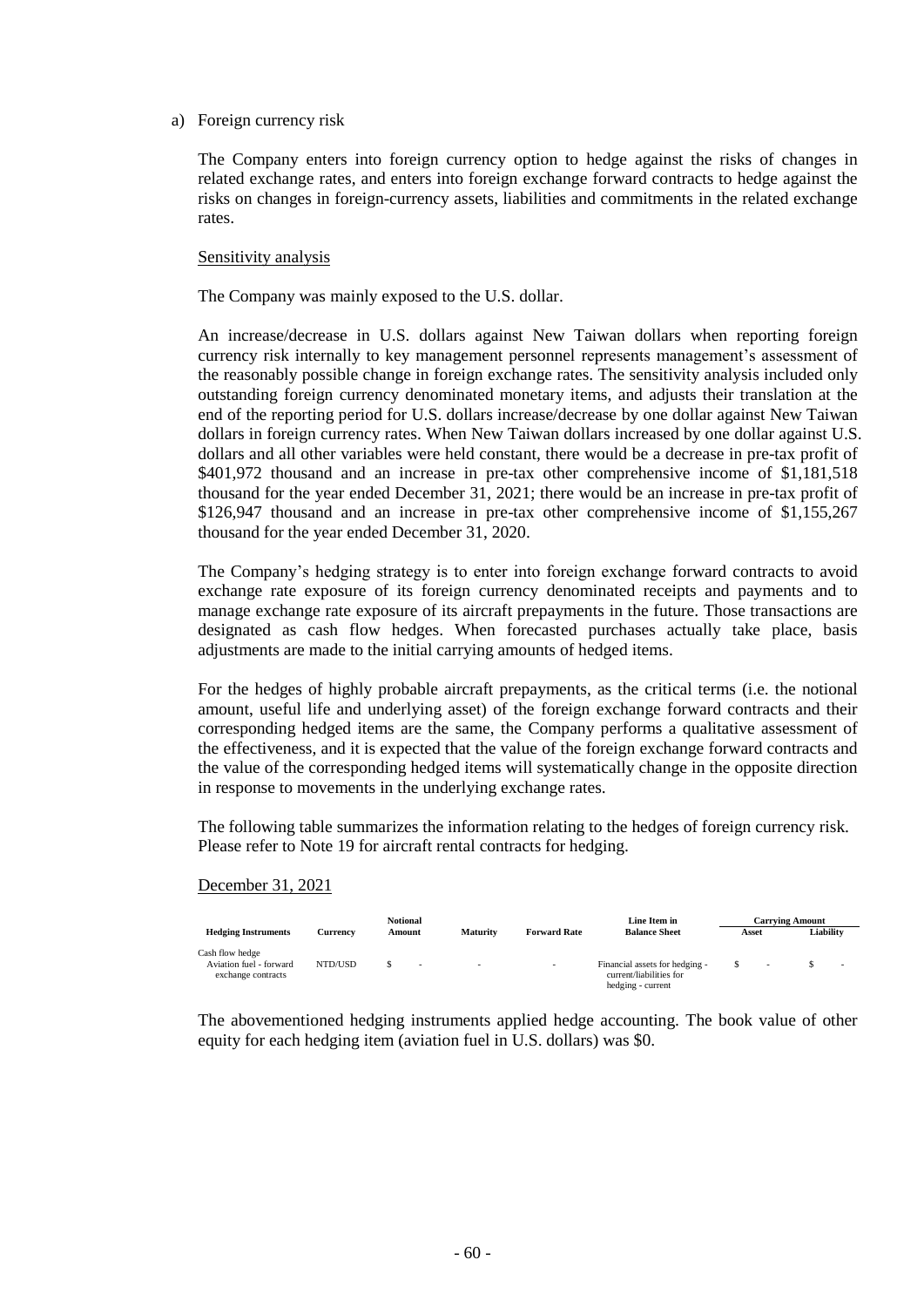#### For the year ended December 31, 2021

| <b>Comprehensive Income</b>                                      |          |                                |                         |                     | <b>Hedging Gains</b><br><b>Recognized in</b><br><b>Other</b><br>Comprehensive<br>Income |                                | Amount<br><b>Reclassified to</b><br><b>Profit and Loss</b><br>and the<br><b>Adjusted Line</b><br><b>Item</b> |
|------------------------------------------------------------------|----------|--------------------------------|-------------------------|---------------------|-----------------------------------------------------------------------------------------|--------------------------------|--------------------------------------------------------------------------------------------------------------|
| Cash flow hedge<br><b>Aviation fuel</b>                          |          |                                |                         |                     | 5.794                                                                                   |                                | (6.844)                                                                                                      |
| December 31, 2020                                                |          |                                |                         |                     |                                                                                         |                                |                                                                                                              |
|                                                                  |          | <b>Notional</b>                |                         |                     | Line Item in                                                                            |                                | <b>Carrying Amount</b>                                                                                       |
| <b>Hedging Instruments</b>                                       | Currency | Amount                         | <b>Maturity</b>         | <b>Forward Rate</b> | <b>Balance Sheet</b>                                                                    | Asset                          | Liability                                                                                                    |
| Cash flow hedge<br>Aviation fuel - forward<br>exchange contracts | NTD/USD  | NTD142,045/<br><b>USD5.000</b> | 2021.1.29-<br>2021.5.28 | 29.4-29.8           | Financial assets for hedging -<br>current/liabilities for<br>hedging - current          | \$<br>$\overline{\phantom{a}}$ | S.<br>5,794                                                                                                  |

The abovementioned hedging instruments applied hedge accounting. The book value of other equity for each hedging item (aviation fuel in U.S. dollars) was \$(5,794) thousand.

For the year ended December 31, 2020

| <b>Comprehensive Income</b>                                                          | <b>Hedging Gains</b><br><b>Recognized in</b><br><b>Other</b><br>Comprehensive<br><b>Income</b> | Amount<br><b>Reclassified to</b><br><b>Profit and Loss</b><br>and the<br><b>Adjusted Line</b><br><b>Item</b> |  |
|--------------------------------------------------------------------------------------|------------------------------------------------------------------------------------------------|--------------------------------------------------------------------------------------------------------------|--|
| Cash flow hedge<br><b>Aviation fuel</b><br>Aircraft prepayments<br>Maintenance costs | \$<br>4,367<br>(101, 570)                                                                      | S<br>(16,616)                                                                                                |  |
|                                                                                      |                                                                                                |                                                                                                              |  |

For the year ended December 31, 2020, the amount of hedging instruments reclassified to prepayments for equipment was \$119,878 thousand.

b) Interest rate risk

The Company enters into interest swap contracts to hedge against the risks on change in net liabilities interest rates.

The risk is managed by the Company through maintaining an appropriate mix of fixed and floating rate borrowings, and using interest rate swap contracts and forward interest rate contracts.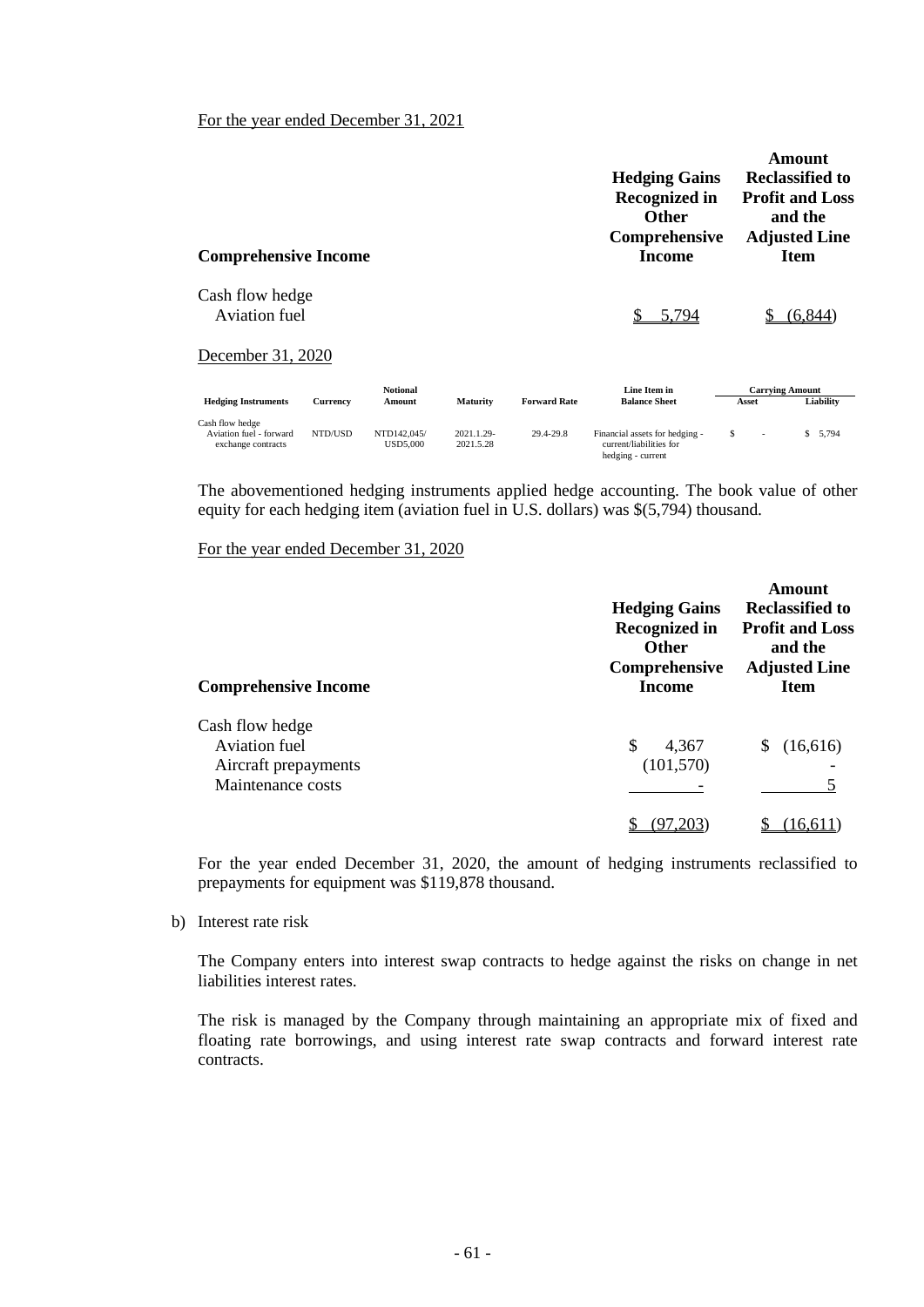The carrying amount of the Company's financial liabilities with exposure to interest rates at the end of the reporting period were as follows.

|                                                               | December 31 |                            |                             |  |
|---------------------------------------------------------------|-------------|----------------------------|-----------------------------|--|
|                                                               |             | 2021                       | 2020                        |  |
| Fair value interest rate risk<br>Cash flow interest rate risk |             | \$49.924.766<br>95.715.939 | \$63,008,637<br>102,601,087 |  |

#### Sensitivity analysis

The sensitivity analysis below was determined based on the Company's exposure to interest rates for both derivatives and non-derivative instruments at the end of the reporting period. For floating rate liabilities, the analysis was prepared assuming the amount of the liability outstanding at the end of the reporting period was outstanding for the whole year. A one yard (25 basis points) increase or decrease was used when reporting interest rate risk internally to key management personnel and represents management's assessment of the reasonably possible change in interest rates.

Had interest rates increased by one yard (25 basis points) and all other variables been held constant, the Company's pre-tax profit for the year ended December 31, 2021 would have decreased by \$239,290 thousand.

Had interest rates increased by one yard (25 basis points) and all other variables been held constant, the Company's pre-tax profit for the year ended December 31, 2020 would have decreased by \$256,503 thousand.

c) Other price risk

The Company was exposed to fuel price risk on its purchase of aviation fuel. The Company enters into fuel options contracts to hedge against adverse risks on fuel price changes.

December 31, 2021

|                                                     |                 | <b>Notional</b> |                             |                             | Line Item in                                                                   | <b>Carrving Amount</b> |           |  |
|-----------------------------------------------------|-----------------|-----------------|-----------------------------|-----------------------------|--------------------------------------------------------------------------------|------------------------|-----------|--|
| <b>Hedging Instrument</b>                           | <b>Currencv</b> | Amount          | <b>Maturity</b>             | <b>Forward Rate</b>         | <b>Balance Sheet</b>                                                           | Asset                  | Liabilitv |  |
| Cash flow hedges<br>Aviation fuel - fuel<br>options | USD             | NTD 6.124       | $2022.1.31 -$<br>2022.09.30 | <b>USD 62-</b><br>USD121.75 | Financial assets for hedging -<br>current/liabilities for<br>hedging - current | \$17.613               | 2.755     |  |

The abovementioned hedging instruments applied hedge accounting. The book value of other equity for each hedging item (fuel payments in U.S. dollars) was \$6,124 thousand.

For the year ended December 31, 2021

| <b>Comprehensive Income</b> | <b>Hedging Gains</b><br>(Losses)<br><b>Recognized in</b><br><b>Other</b><br>Comprehensive<br>Income | <b>Amount</b><br><b>Reclassified to</b><br><b>Profit and Loss</b><br>and the<br><b>Adjusted Line</b><br><b>Item</b> |        |
|-----------------------------|-----------------------------------------------------------------------------------------------------|---------------------------------------------------------------------------------------------------------------------|--------|
| Cash flow hedge             | 6,124                                                                                               | (408)                                                                                                               | (Note) |
| Fuel options                | \$.                                                                                                 | S                                                                                                                   |        |

Note: Increase in operating costs.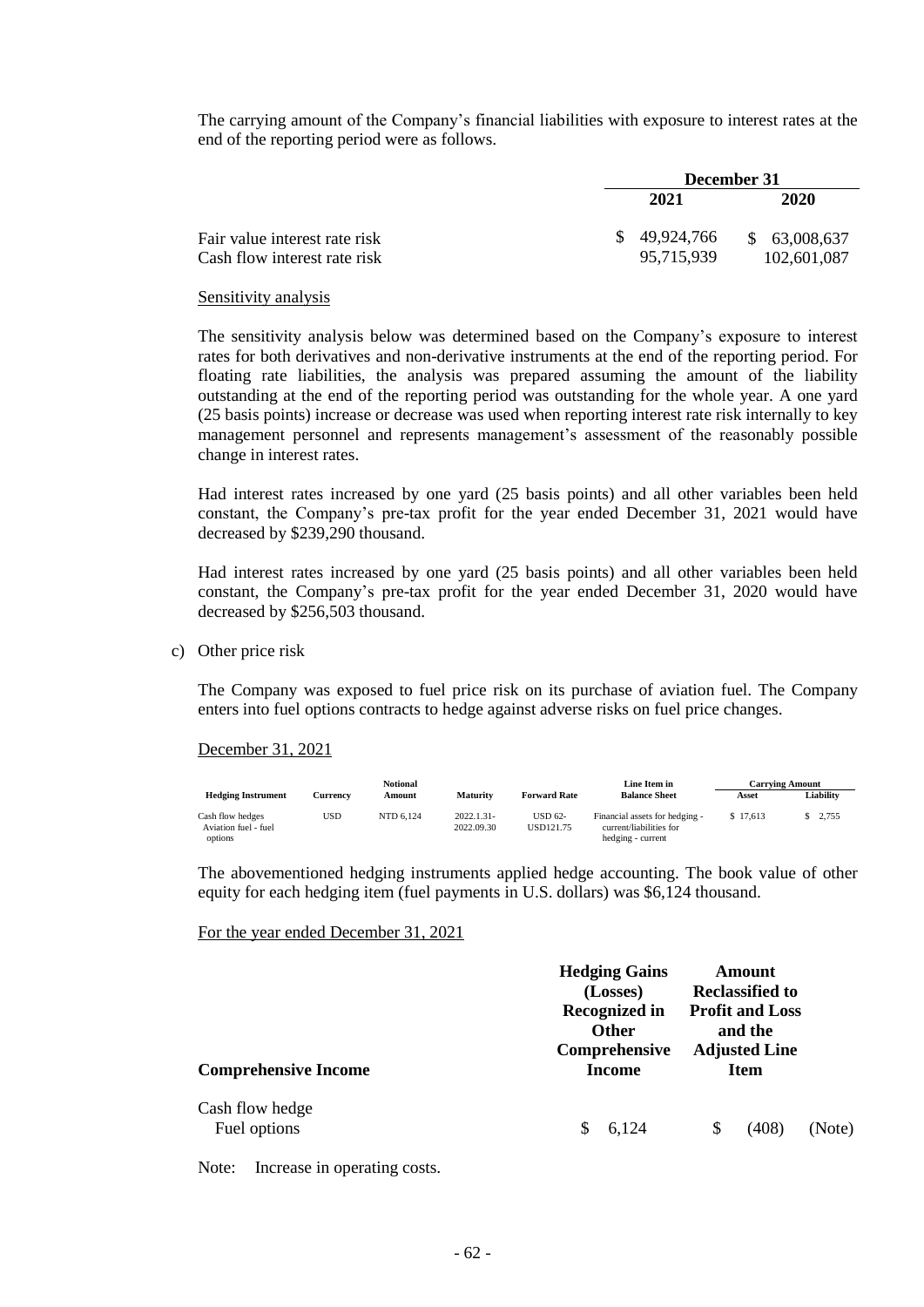December 31, 2020

|                                                     |                 | Notional                 |                 |                     | Line Item in                                                                   | <b>Carrying Amount</b> |                          |           |        |
|-----------------------------------------------------|-----------------|--------------------------|-----------------|---------------------|--------------------------------------------------------------------------------|------------------------|--------------------------|-----------|--------|
| <b>Hedging Instrument</b>                           | <b>Currencv</b> | Amount                   | <b>Maturity</b> | <b>Forward Rate</b> | <b>Balance Sheet</b>                                                           | Asset                  |                          | Liability |        |
| Cash flow hedges<br>Aviation fuel - fuel<br>options | USD             | $\overline{\phantom{0}}$ |                 | -                   | Financial assets for hedging -<br>current/liabilities for<br>hedging - current |                        | $\overline{\phantom{a}}$ |           | $\sim$ |

The abovementioned hedging instruments applied hedge accounting. The book value of other equity for each hedging item (fuel payments in U.S. dollars) was \$0.

For the year ended December 31, 2020

| <b>Comprehensive Income</b>                                                               | <b>Hedging Gains</b><br>(Losses)<br><b>Recognized in</b><br><b>Other</b><br>Comprehensive<br><b>Income</b> | <b>Amount</b><br><b>Reclassified to</b><br><b>Profit and Loss</b><br>and the<br><b>Adjusted Line</b><br>Item |        |
|-------------------------------------------------------------------------------------------|------------------------------------------------------------------------------------------------------------|--------------------------------------------------------------------------------------------------------------|--------|
| Cash flow hedge<br>Fuel options                                                           | \$ (5,524)                                                                                                 | \$ (52,853)                                                                                                  | (Note) |
| $\mathbf{M}$ and $\mathbf{M}$ is the set of the set of the set of the set of $\mathbf{M}$ |                                                                                                            |                                                                                                              |        |

Note: Increase in operating costs.

#### Sensitivity analysis

The sensitivity analysis below was determined based on the exposure to fuel price risks at the end of the reporting period.

|                                                  |                                                        |      |                                                                                      |     | <b>For the Year Ended December 31</b>                  |    |                                                                               |
|--------------------------------------------------|--------------------------------------------------------|------|--------------------------------------------------------------------------------------|-----|--------------------------------------------------------|----|-------------------------------------------------------------------------------|
|                                                  |                                                        | 2021 |                                                                                      |     | <b>2020</b>                                            |    |                                                                               |
|                                                  | <b>Pre-tax Profit</b><br><b>Increase</b><br>(Decrease) |      | <b>Other</b><br>Compre-<br>hensive<br><b>Income</b><br><b>Increase</b><br>(Decrease) |     | <b>Pre-tax Profit</b><br><b>Increase</b><br>(Decrease) |    | <b>Other</b><br>Compre-<br>hensive<br>Income<br><b>Increase</b><br>(Decrease) |
| Fuel price increase 5%<br>Fuel price decrease 5% | \$                                                     |      | \$<br>306<br>(306)                                                                   | \$. | 1,479<br>(1, 479)                                      | \$ |                                                                               |

#### 2) Credit risk

Credit risk refers to the risk that a counterparty will default on its contractual obligations resulting in a financial loss to the Company. The Company's credit risk primarily comes from accounts receivable generated from operating activities, bank deposits generated from investing activities, fixed income investments and other financial instruments. Operation related credit risk and financial credit risk are managed separately.

#### Operation - related credit risk

The Company has established procedures to manage operation related credit risk to maintain the quality of accounts receivable.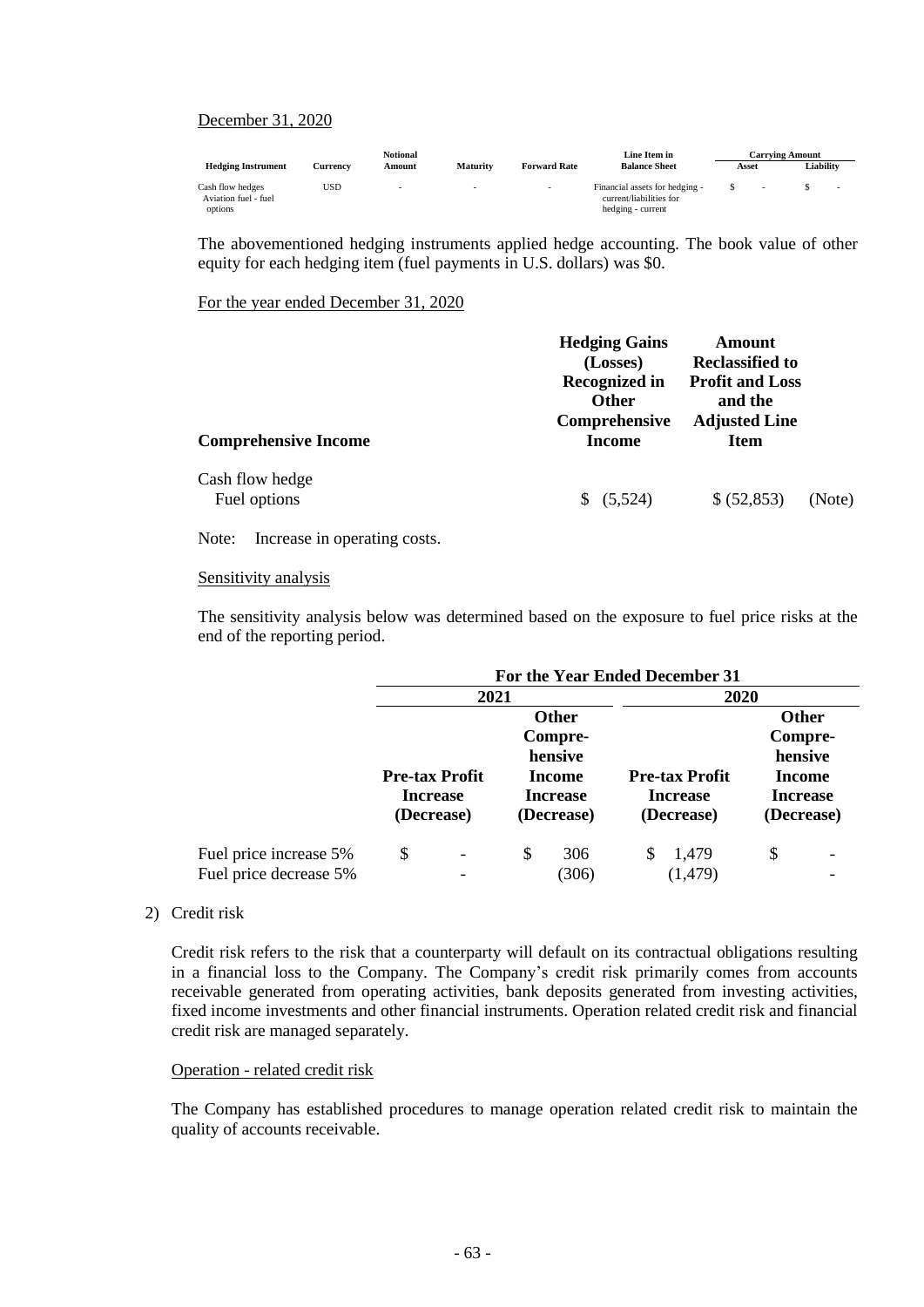To assess the risk of individual customers, the Company consider into the financial condition of the customers, the credit rating agency rating, the Company's internal credit rating, transaction history and current economic conditions and many other factors that may affect the repayment. Sometimes, the Company uses certain credit enhancement tools to reduce the credit risk of specific customers.

Since the customers of the aviation industry are dispersed and non-related, the credit risk concentration is not critical.

#### Financial credit risk

Credit risk on bank deposits, fixed income investments and other financial instruments are measured and monitored by the Company's finance department. The Company's counterparties and other parties are well-performing banks and financial institutions, corporations, and government agencies, and so the risk of counterparties failing to discharge an obligation is low; therefore, there is no significant credit risk.

Endorsements given by the Company on behalf of its subsidiaries can be found in Note 30(g).

#### 3) Liquidity risk

The objective of the Company's management of liquidity is to maintain cash and cash equivalents sufficient for operating purposes, marketable securities with high liquidity and loan commitments that are sufficient to ensure that the Company has adequate financial flexibility.

#### Liquidity and interest risk rate table

The following table shows the remaining contractual maturity analysis of the Company's financial liabilities with agreed-upon repayment periods, which were based on the date the Company may be required to pay the first repayment and financial liabilities is evaluated based on undiscounted cash flows, including cash flows of interest and principal.

Bank loans with a repayment on demand clause were included in the second column of the table below regardless of whether or not the banks would choose to exercise early their rights to repayment. The maturity dates for other non-derivative financial liabilities were based on the agreed-upon repayment dates. The Company's liquidity analysis for its derivative financial instruments is also shown in the following table. The table was based on the undiscounted contractual net cash inflows and outflows on derivative instruments that settle on a net basis, and the undiscounted gross cash inflows and outflows on those derivatives that require gross settlement. When the amount payable or receivable is not fixed, the amount disclosed has been determined by reference to the projected interest rates as illustrated by yield curves at the end of the reporting period.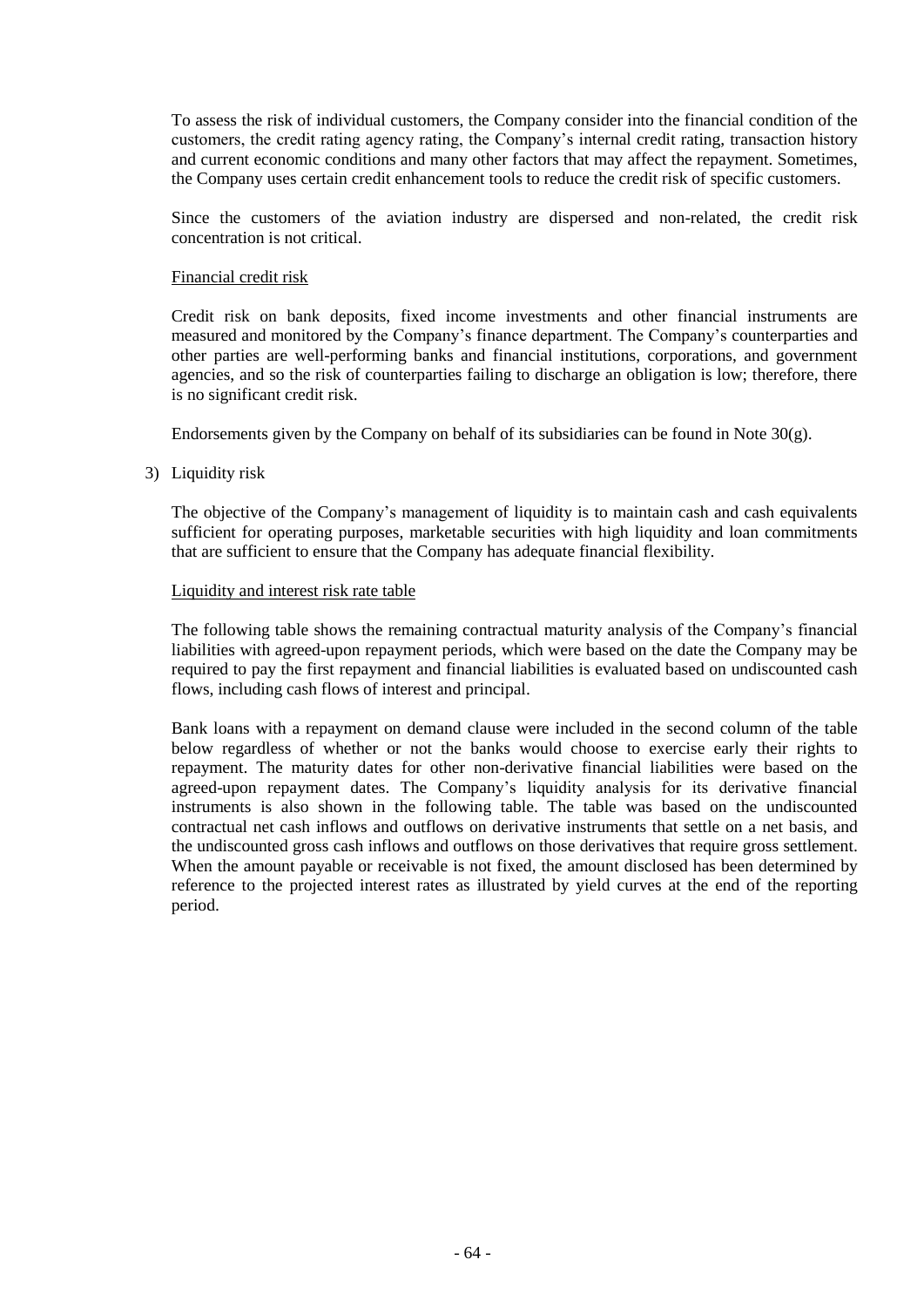## December 31, 2021

|                                             | The Weighted<br>Average<br><b>Effective</b><br><b>Interest Rate</b><br>(%) |               | Less than 1<br>Year | 1 to 5 Years     |    | <b>Over 5 Years</b> |
|---------------------------------------------|----------------------------------------------------------------------------|---------------|---------------------|------------------|----|---------------------|
|                                             |                                                                            |               |                     |                  |    |                     |
| Lease liabilities<br>Floating interest rate | 1.6254                                                                     | \$            | 892,433             | \$<br>2,397,555  | \$ | 9,732,481           |
| liabilities                                 | 0.8719                                                                     |               | 9,093,638           | 66,508,245       |    | 11,061,580          |
| Hedging instruments                         | 2.9022                                                                     |               | 9,375,841           | 28,118,375       |    | 1,532,555           |
| Bonds payable                               | 1.4686                                                                     |               | 2,740,146           | 12,303,091       |    |                     |
|                                             |                                                                            | \$            | 22,102,058          | \$109,327,266    | \$ | 22,326,616          |
| December 31, 2020                           |                                                                            |               |                     |                  |    |                     |
|                                             | The Weighted<br>Average<br><b>Effective</b>                                |               |                     |                  |    |                     |
|                                             | <b>Interest Rate</b>                                                       |               | Less than 1         |                  |    |                     |
|                                             | (%)                                                                        |               | Year                | 1 to 5 Years     |    | <b>Over 5 Years</b> |
| Lease liabilities<br>Floating interest rate | 1.6265                                                                     | $\mathcal{S}$ | 915,897             | \$<br>2,778,984  | \$ | 9,929,842           |
| liabilities                                 | 0.9102                                                                     |               | 15,559,492          | 54,822,466       |    | 14,752,347          |
| Hedging instruments                         | 3.0492                                                                     |               | 9,249,609           | 32,978,809       |    | 1,815,449           |
| Bonds payable                               | 1.2311                                                                     |               | 12,685,204          | 9,303,608        |    | 1,280,779           |
|                                             |                                                                            | \$            | 38,410,202          | 99,883,867       | S. | 27,778,417          |
| Loan commitments                            |                                                                            |               |                     |                  |    |                     |
|                                             |                                                                            |               |                     | December 31      |    |                     |
|                                             |                                                                            |               |                     | 2021             |    | 2020                |
|                                             |                                                                            |               |                     |                  |    |                     |
| Undrawn bank loan commitments (unsecured)   |                                                                            |               |                     | \$<br>24,164,000 | \$ | 21,559,000          |

# **30. TRANSACTIONS WITH RELATED PARTIES**

Besides information disclosed elsewhere in the other notes, details of transactions between the Company and other related parties are disclosed below:

a. Related party name and relationship

| <b>Related Party Name</b>                       | <b>Relationship with the Company</b> |
|-------------------------------------------------|--------------------------------------|
|                                                 |                                      |
| Taiwan Aircargo Terminal Company                | Subsidiary                           |
| Taoyuan International Airport Service Co., Ltd. | Subsidiary                           |
| Sabre Travel Network (Taiwan), Ltd.             | Subsidiary                           |
| Taiwan Airport Service Co., Ltd.                | Subsidiary                           |
| Taiwan Airport Service (Samoa)                  | Subsidiary                           |
|                                                 | $(C_{\text{optimal}})$               |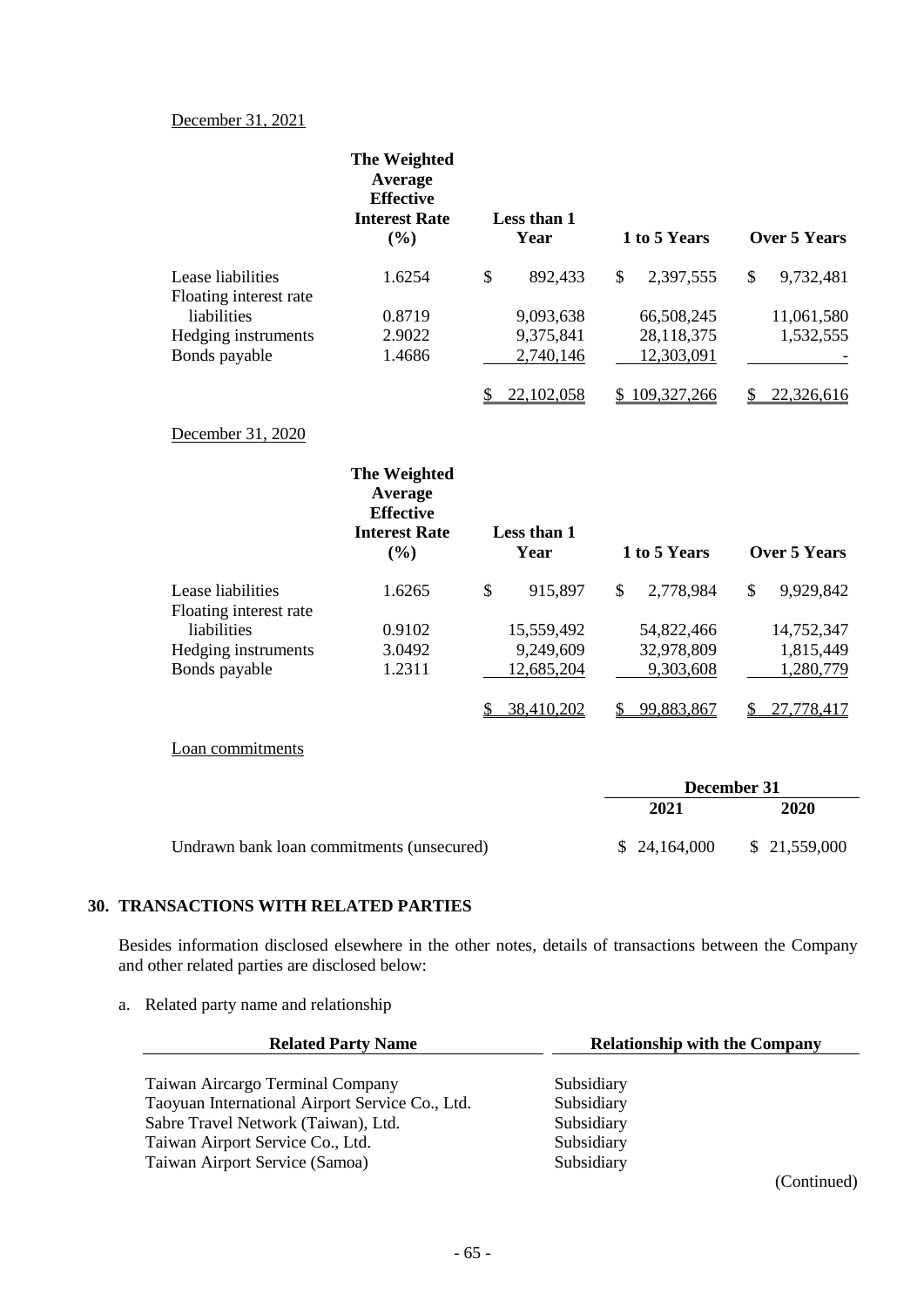# **Related Party Name Relationship with the Company**

| Dynasty Aerotech International Corp.                  | Subsidiary                                                                                                   |
|-------------------------------------------------------|--------------------------------------------------------------------------------------------------------------|
| Yestrip                                               | Subsidiary (the liquidation was completed                                                                    |
|                                                       | in April 2021)                                                                                               |
| Global Sky Express                                    | Subsidiary                                                                                                   |
| <b>Mandarin Airlines</b>                              | Subsidiary                                                                                                   |
| <b>CAL Park</b>                                       | Subsidiary                                                                                                   |
| CAL Hotel Co., Ltd.                                   | Subsidiary                                                                                                   |
| CAL-Asia Investment                                   | Subsidiary                                                                                                   |
| CAL-Dynasty International Inc.                        | Subsidiary                                                                                                   |
| Tigerair Taiwan Co., Ltd.                             | Subsidiary                                                                                                   |
| Taiwan Aircraft Maintenance and Engineering Co., Ltd. | Subsidiary                                                                                                   |
| <b>Kaohsiung Catering Services</b>                    | Subsidiary                                                                                                   |
| China Aircraft Service                                | Associate                                                                                                    |
| Airport Air Cargo Terminal (Xiamen) Co., Ltd.         | Associate                                                                                                    |
| Airport Air Cargo Service (Xiamen) Co., Ltd.          | Associate                                                                                                    |
| Eastern United International Logistics (Hong Kong)    | Associate                                                                                                    |
| Dynasty Holidays, Inc.                                | Associate                                                                                                    |
| China Pacific Catering Services                       | Joint venture                                                                                                |
| China Pacific Laundry Services                        | Joint venture                                                                                                |
| NORDAM Asia Ltd.                                      | Joint venture                                                                                                |
| Delica International Co., Ltd.                        | Joint venture                                                                                                |
| China Aviation Development Foundation                 | Director of the Company and major<br>shareholder                                                             |
| Others                                                | Director, key management personnel,<br>chairman, general manager of the<br>Company, spouse and second-degree |
|                                                       | relative                                                                                                     |

(Concluded)

# b. Operating income

|                      |                                                                              |                                   | For the Year Ended December 31 |
|----------------------|------------------------------------------------------------------------------|-----------------------------------|--------------------------------|
| <b>Account Items</b> | <b>Related Party Type</b>                                                    | 2021                              | 2020                           |
| Other income         | Subsidiary<br>Major shareholder of the Company<br>Associate<br>Joint venture | 211.470<br>12.634<br>56<br>20.365 | 696.100<br>5.097<br>22.445     |

# c. Purchases of goods

|                                  | For the Year Ended December 31 |                |  |  |
|----------------------------------|--------------------------------|----------------|--|--|
| <b>Related Party Type</b>        | 2021                           | 2020           |  |  |
| Subsidiary                       | 2,860,980                      | 2.611.679      |  |  |
| Major shareholder of the Company | 28,574                         | 1,417          |  |  |
| Associate                        | 536,086                        | 457,005        |  |  |
| Joint venture                    | 221,802                        | <u>516,347</u> |  |  |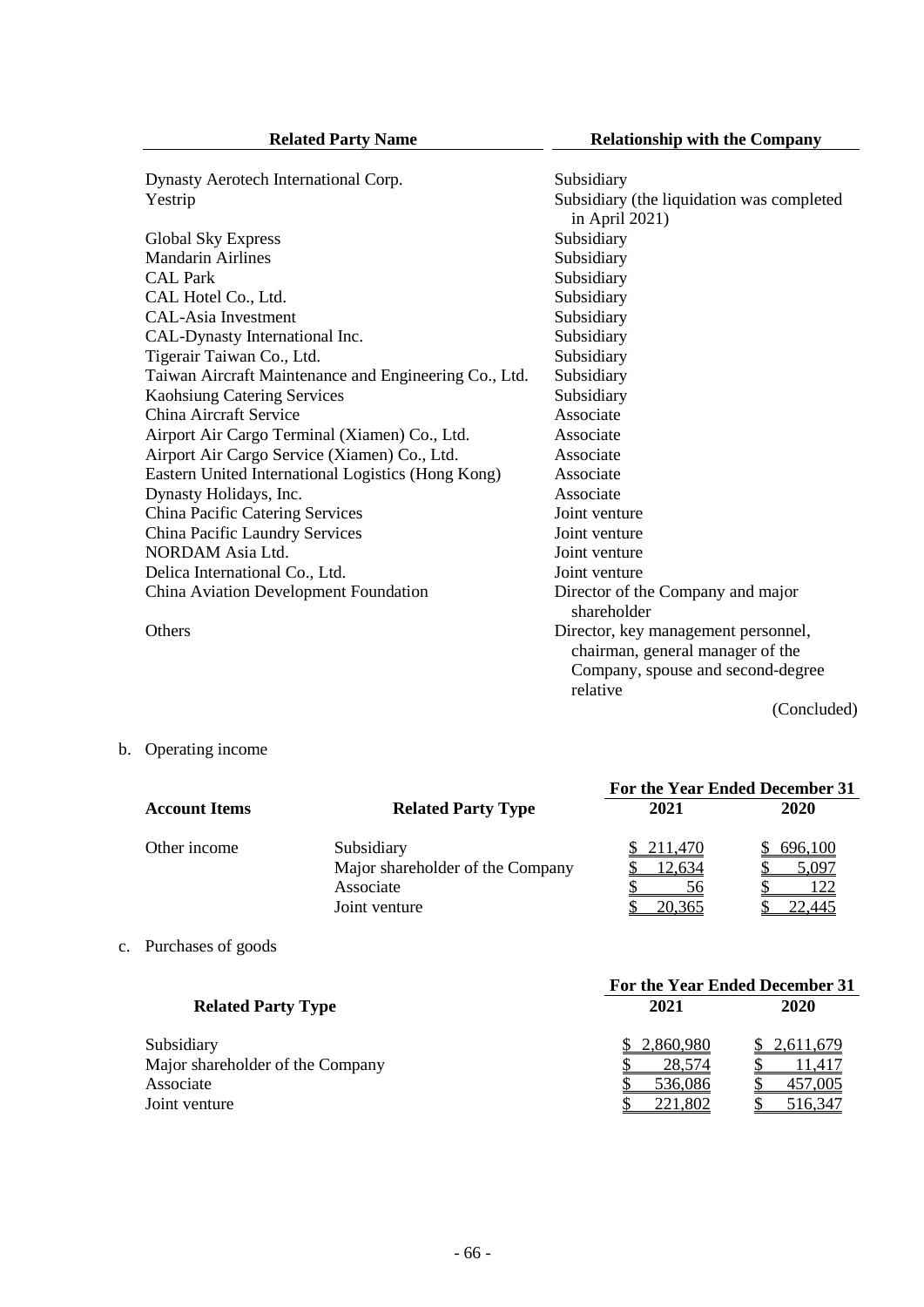d. Accounts receivable - related parties (generated by operations)

|                                  | December 31 |        |   |         |  |
|----------------------------------|-------------|--------|---|---------|--|
| <b>Related Party Type</b>        |             | 2021   |   | 2020    |  |
| Subsidiary                       | \$          | 52,126 | S | 99,757  |  |
| Joint venture                    |             | 1,563  |   | 1,667   |  |
| Major shareholder of the Company |             | 785    |   |         |  |
|                                  |             | 54.474 |   | 101.424 |  |

The receivables are not guaranteed, and there is no allowance for doubtful accounts related to accounts receivable - related parties. The payment periods of such accounts were within 30 to 90 days, and there are no overdue payments.

e. Accounts payable - related parties (generated by operations)

|                                  | December 31 |         |             |         |  |
|----------------------------------|-------------|---------|-------------|---------|--|
| <b>Related Party Type</b>        | 2021        |         | <b>2020</b> |         |  |
| Subsidiary                       | S           | 603,265 | \$          | 459,667 |  |
| Associate                        |             | 68,826  |             | 52,187  |  |
| Joint venture                    |             | 59,930  |             | 76,380  |  |
| Major shareholder of the Company |             | 1,816   |             |         |  |
|                                  |             | 733,837 |             | 588,234 |  |

The remaining balance of accounts payable - related parties will be paid in cash if they are not secured.

f. Lease arrangements (operating leases)

The Company rented out planes to Mandarin Airlines under an operating lease contract. The monthly rental received is based on flight hours. For the years ended December 31, 2021 and 2020, the rentals received amounted to \$606,176 thousand and \$384,080 thousand, respectively.

Under an operating lease agreement, the Company rented flight training machines and flight simulators from China Aviation Development Foundation to train pilots. The Company paid the rental based on usage hours. For the years ended December 31, 2021 and 2020, the Company paid rentals of \$28,574 thousand and \$11,417 thousand, respectively.

In March 2010, the Company signed a yearly renewable operating lease agreement to use the Operating and Aviation Headquarters building of the Taiwan Taoyuan International Airport with CAL Park. For the years ended December 31, 2021 and 2020, the Company paid rentals of \$215,098 thousand and \$207,003 thousand, respectively.

g. Endorsements and guarantees

|                              | December 31               |                    |                           |                                  |  |
|------------------------------|---------------------------|--------------------|---------------------------|----------------------------------|--|
|                              | 2021                      |                    | 2020                      |                                  |  |
|                              | Amount<br><b>Endorsed</b> | Amount<br>Utilized | Amount<br><b>Endorsed</b> | <b>Amount</b><br><b>Utilized</b> |  |
| The Company                  |                           |                    |                           |                                  |  |
| <b>CAL Park</b>              | 3,850,000<br>\$.          | 1,663,320<br>S.    | \$3,850,000               | \$1,892,540                      |  |
| Tigerair Taiwan              | 2,590,360                 | 258,454            | 2,656,591                 | 265,062                          |  |
| Taiwan Air Craft Maintenance | 2,000,000                 | 1,459,000          | 2,000,000                 | 1,336,000                        |  |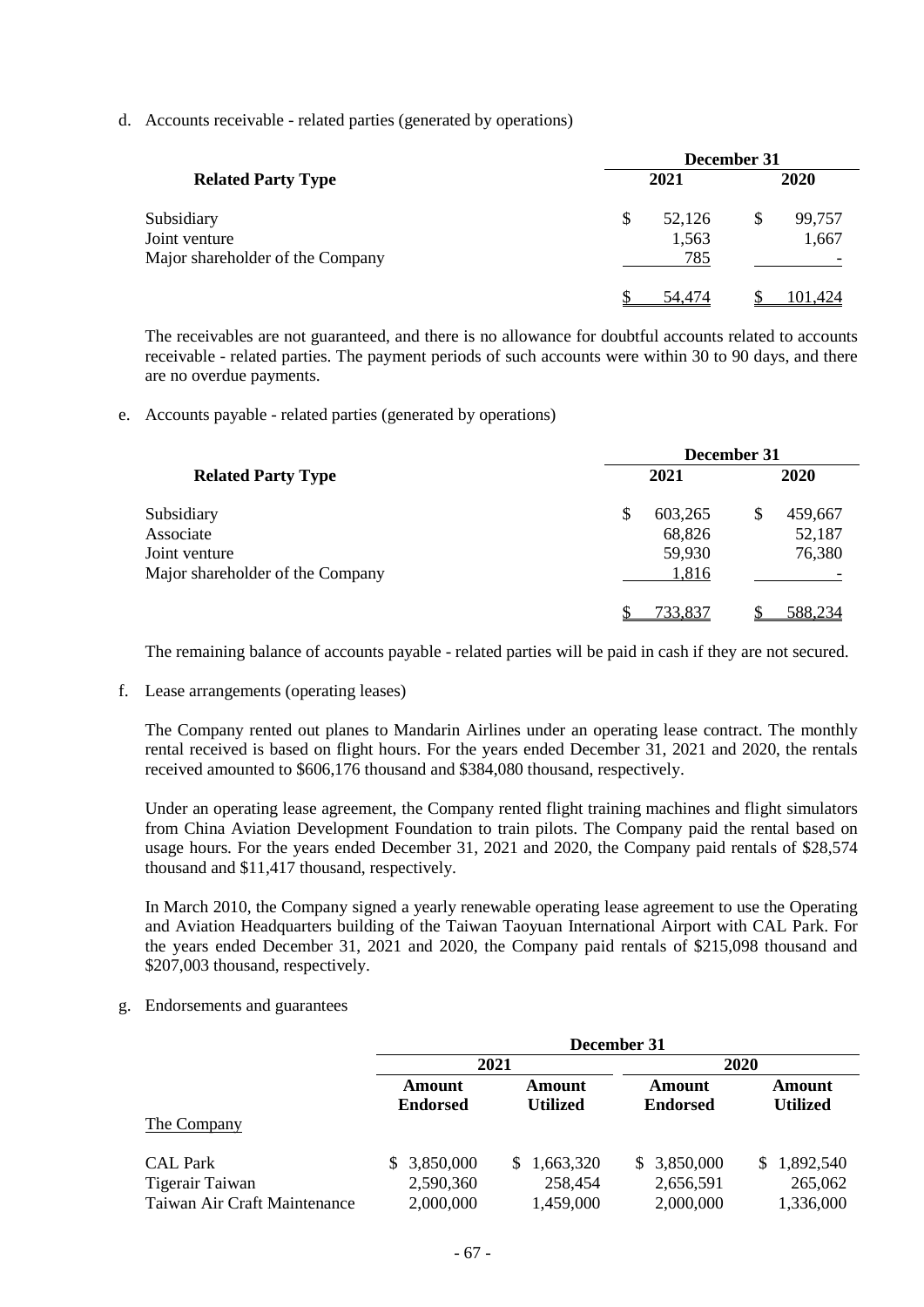h. Bonds payable - related parties

Related parties that invested in the first issue of unsecured bonds in 2016 (refer to Note 19) were summarized as follows:

|                                            | <b>December 31, 2020</b> |                                        |  |
|--------------------------------------------|--------------------------|----------------------------------------|--|
| <b>Related Party</b>                       | <b>Units</b>             | <b>Aggregate</b><br><b>Par/Dollars</b> |  |
| The first issue of unsecured bonds in 2016 |                          |                                        |  |
| <b>Mandarin Airlines</b>                   | 125                      | 125,000<br>S.                          |  |
| Sabre Travel Network (Taiwan)              | 25                       | 25,000                                 |  |

For the year ended December 31, 2020, the interest expense was \$2,499 thousand. As of December 31, 2020 the interest payable was \$1,071 thousand. This bonds payable had been paid off in May 2021.

#### i. Remuneration of key management personnel

|                                                          | For the Year Ended December 31 |                  |    |                 |
|----------------------------------------------------------|--------------------------------|------------------|----|-----------------|
|                                                          |                                | 2021             |    | 2020            |
| Short-term employee benefits<br>Post-employment benefits | \$.                            | 42,093<br>42.123 | \$ | 33,376<br>2,525 |
|                                                          |                                | 84.216           |    | 35.901          |

The remuneration of directors and key executives, as determined by the remuneration committee, is based on the performance of individuals and market trends.

#### **31. ASSETS PLEDGED AS COLLATERAL FOR SECURITY**

The following assets were pledged or mortgaged as collateral for long-term bank loans, lease liabilities and business transactions:

|                                                      | December 31                |                              |  |
|------------------------------------------------------|----------------------------|------------------------------|--|
|                                                      | 2021                       | <b>2020</b>                  |  |
| Property, plant and equipment<br>Right-of-use assets | \$27,994,773<br>50,965,378 | \$30,113,171<br>54, 555, 761 |  |
|                                                      | <u>78.960.151</u>          | 84,668,932                   |  |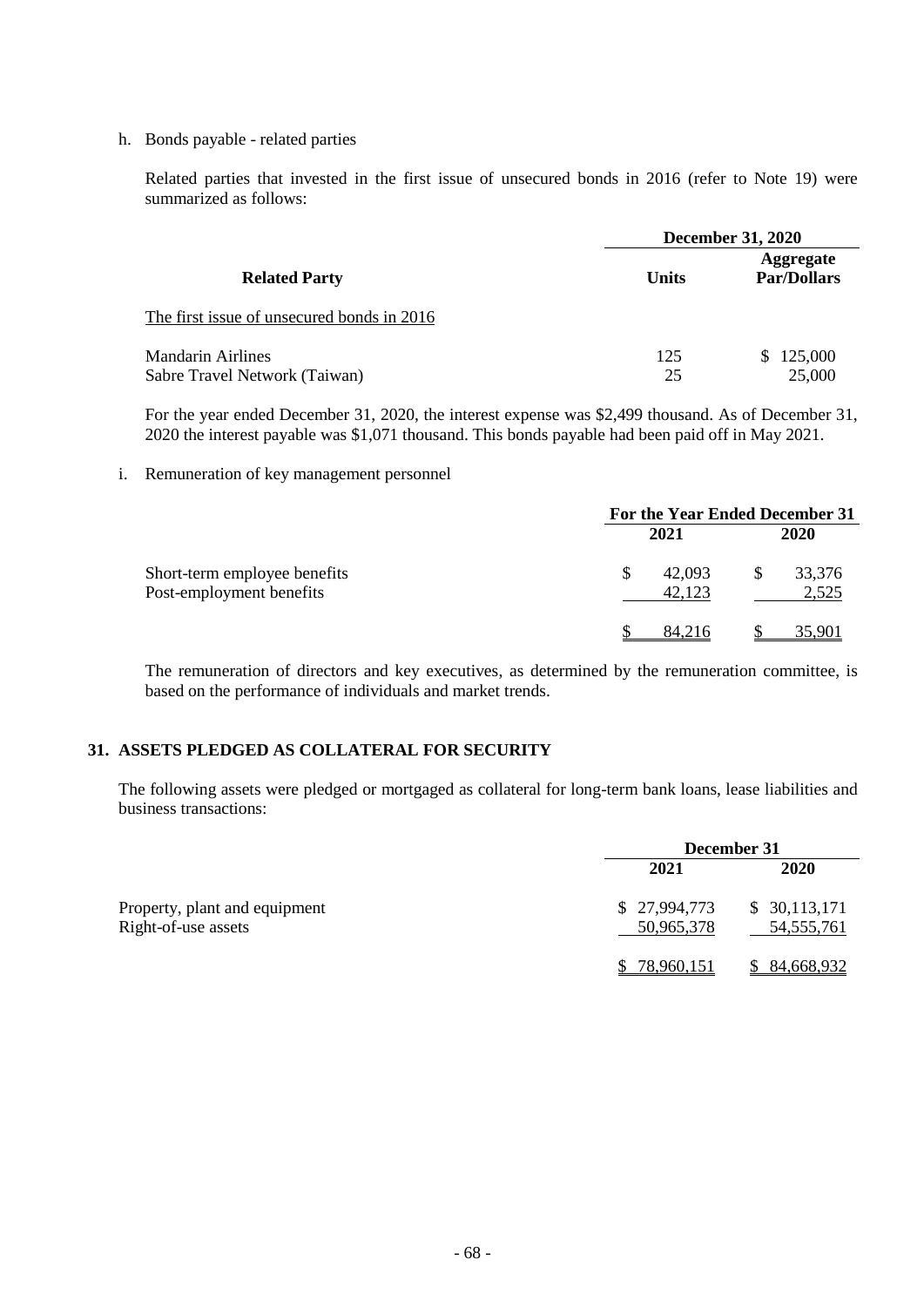#### **32. SIGNIFICANT COMMITMENTS AND CONTINGENT LIABILITIES**

In addition to those disclosed in the other notes, significant commitments and contingent liabilities of the Company at December 31, 2021 were as follows:

- a. In October 2019, the Company signed a contract with Airbus S.A.S. to purchase eleven A321neo aircraft and an option to purchase five A321neo aircraft. The total list price of the eleven aircraft is US\$1,676,413 thousand, and the list price of the option to purchase five aircraft is US\$769,922 thousand. The expected delivery periods of the eleven aircraft are from 2024 to 2026. As of December 31, 2021, the list price had been paid in the amount of US\$32,578 thousand (recognized as prepayments for aircraft). In October 2019, the Company signed a contract with International Aero Engines Company to purchase four backup engines of A321neo. The total list price of the four engines is US\$60,289 thousand. As of December 31, 2021, one backup engine has been delivered, for details please refer to Note 19.
- b. In July and August 2019, the Company signed a contract with the Boeing Company to purchase three 777F aircraft and exercised the option to purchase three 777F aircraft. The expected delivery periods are from 2020 to 2023. In January 2022, the Company signed an additional contract with the Boeing Company to purchase another four 777F aircraft. The expected delivery periods are from 2023 to 2024. The total list price of the ten aircraft is US\$3,914,818 thousand. As of December 31, 2021, three out of ten aircraft have been delivered. The total list price of the remaining seven aircraft is US\$1,172,357 thousand, and the list price has been paid in the amount of US\$234,471 thousand (recognized as prepayments for aircraft).

#### **33. IMPACT OF COVID-19**

Since the outbreak of the Covid-19 in January 2020, the coronavirus has become a pandemic. The pandemic has now spread around the world and most countries have not removed their travel restrictions. Because the number of inbound and outbound passengers has decreased significantly, the Company adjusts the proportion between passenger aircraft and cargo aircraft used in operations to comply with the government's epidemic prevention policy and cater to market demand. The Company reduces the frequency of passenger air services that have been severely affected, uses the passenger aircraft to support the cargo flight arrangement and expands the function of all-cargo aircraft to maximize the opportunities from air cargo business. Since March 2020, cargo has become the main source of revenue for the Company.

The Company continues to adjust the response measures according to the situation. In addition, to ensure the adequate liquidity, the Company also implements measures for human resource management such as postponing the hiring of newcomers, relaxing the application of special leave, loosening the restrictions on leave without pay, encouraging employees to take leave, adjusting working hours and salaries, etc. The Company's policies to control spending include suspension of non-urgent capital expenditures, reduction in unnecessary expenses for administrative management and sales, negotiation with suppliers for a lower price and postponement of payments.

For the years ended December 31, 2021 and 2020, because of the COVID-19 pandemic, the Company received subsidies of \$1,425,517 thousand and \$1,251,632 thousand, respectively, for airport landing fees and parking fees, etc. The subsidies for housing and land rental, and salary and interest expense were \$933,457 thousand and \$745,820 thousand, respectively. These subsidies were recognized as other income or deduction from other expenses.

The Company has obtained relief loan from the government. Refer to Note 17 for details on the amount of loan and its allocation.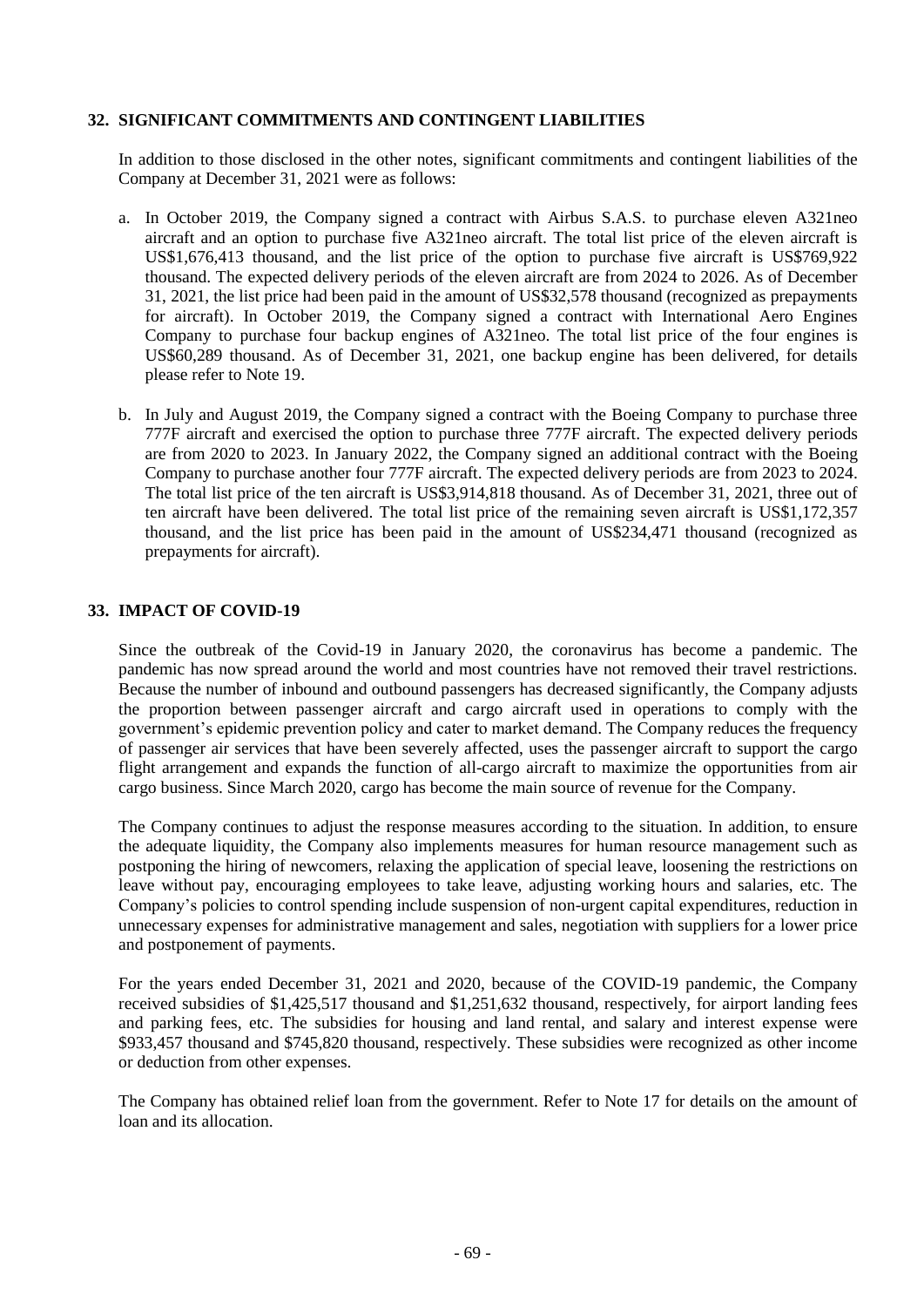## **34. SIGNIFICANT ASSETS AND LIABILITIES DENOMINATED IN FOREIGN CURRENCIES**

The following information was aggregated by the foreign currencies other than functional currencies of the Company and the exchange rates between foreign currencies and respective functional currencies were disclosed. The significant assets and liabilities denominated in foreign currencies were as follows:

#### **(In Thousands of Foreign Currencies)**

#### December 31, 2021

|                              | Foreign<br><b>Currencies</b> | <b>Exchange Rate</b> | <b>Carrying</b><br><b>Amount</b> |
|------------------------------|------------------------------|----------------------|----------------------------------|
| <b>Financial assets</b>      |                              |                      |                                  |
| Monetary items               |                              |                      |                                  |
| <b>USD</b>                   | \$<br>1,067,289              | 27.7008              | \$29,564,749                     |
| <b>EUR</b>                   | 24,699                       | 31.4465              | 776,692                          |
| <b>HKD</b>                   | 545,975                      | 3.5499               | 1,938,155                        |
| <b>JPY</b>                   | 4,949,258                    | 0.2407               | 1,191,286                        |
| <b>RMB</b>                   | 751,761                      | 4.3459               | 3,267,076                        |
| <b>Financial liabilities</b> |                              |                      |                                  |
| Monetary items               |                              |                      |                                  |
| <b>USD</b>                   | 1,846,834                    | 27.7008              | 51,158,785                       |
| <b>EUR</b>                   | 3,724                        | 31.4465              | 117,113                          |
| <b>HKD</b>                   | 65,519                       | 3.5499               | 232,587                          |
| <b>JPY</b>                   | 2,806,634                    | 0.2407               | 675,557                          |
| <b>RMB</b>                   | 107,893                      | 4.3459               | 468,894                          |
| December 31, 2020            |                              |                      |                                  |
|                              | Foreign                      |                      | <b>Carrying</b>                  |
|                              | <b>Currencies</b>            | <b>Exchange Rate</b> | <b>Amount</b>                    |
| <b>Financial assets</b>      |                              |                      |                                  |
| Monetary items               |                              |                      |                                  |
| <b>USD</b>                   | \$<br>640,411                | 28.4091              | 18,193,504<br>\$                 |
| <b>EUR</b>                   | 18,246                       | 34.8432              | 635,752                          |
| <b>HKD</b>                   | 338,880                      | 3.6603               | 1,240,403                        |
| <b>JPY</b>                   | 3,417,972                    | 0.2750               | 939,942                          |
| <b>RMB</b>                   | 546,452                      | 4.3440               | 2,373,786                        |
| <b>Financial liabilities</b> |                              |                      |                                  |
| Monetary items               |                              |                      |                                  |
| <b>USD</b>                   | 1,927,625                    | 28.4091              | 54,762,089                       |
| <b>EUR</b>                   | 6,513                        | 34.8432              | 226,949                          |
| <b>HKD</b>                   | 72,397                       | 3.6603               | 264,994                          |
| <b>JPY</b>                   | 2,986,256                    | 0.2750               | 821,220                          |
| <b>RMB</b>                   | 136,957                      | 4.3440               | 594,941                          |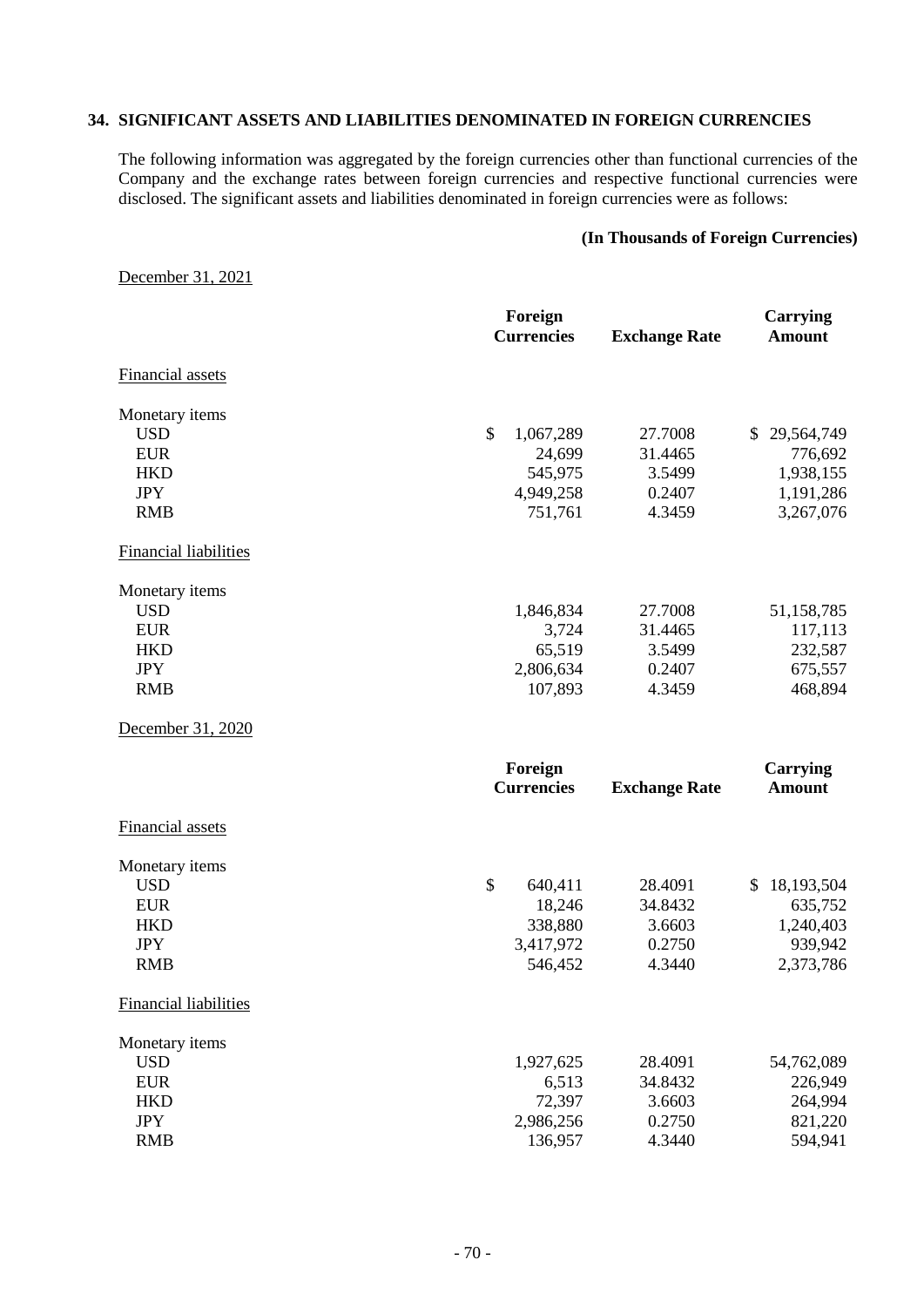For the years ended December 31, 2021 and 2020, the Company's net foreign exchange gains (losses) were \$(123,671) thousand and \$259,796 thousand, respectively. It is impractical to disclose net foreign exchange gains (losses) by each significant foreign currency due to the variety of the foreign currency transactions.

## **35. ADDITIONAL DISCLOSURES**

- a. Following are the additional disclosures required by the Securities and Futures Bureau for the Company and its investees:
	- 1) Financing provided to others: Table 1 (attached).
	- 2) Endorsements/guarantees provided: Table 2 (attached).
	- 3) Marketable securities held: Table 3 (attached).
	- 4) Marketable securities acquired and disposed of at costs or prices of at least NT\$300 million or 20% of the paid-in capital: Table 4 (attached).
	- 5) Acquisitions of individual real estates at costs of at least NT\$100 million or 20% of the paid-in capital: None.
	- 6) Disposals of individual real estates at prices of at least NT\$100 million or 20% of the paid-in capital: None.
	- 7) Total purchases from or sales to related parties amounting to at least NT\$100 million or 20% of the paid-in capital: Table 5 (attached).
	- 8) Receivables from related parties amounting to at least NT\$100 million or 20% of the paid-in capital: Table 6 (attached).
	- 9) Names, locations, and related information of investees over which the Company exercises significant influence: Table 7 (attached).
	- 10) Trading in derivative instruments: Notes 7 and 29.
- b. Information on investments in mainland China: Table 8 (attached).
- c. Information of major shareholders: Table 9 (attached).

#### **36. SEGMENT INFORMATION**

The Company mainly engages in air transportation services for passengers, cargo and others. The major revenue-generating asset is its aircraft fleet, which is jointly used for passenger and cargo services. Thus, the Company's sole reportable segment is flight segment. For the disclosure of operating segment in the consolidated financial statements, the reportable segment of the Group comprises flight and non-flight business departments. The related information of reportable segment has been disclosed in the consolidated financial statements.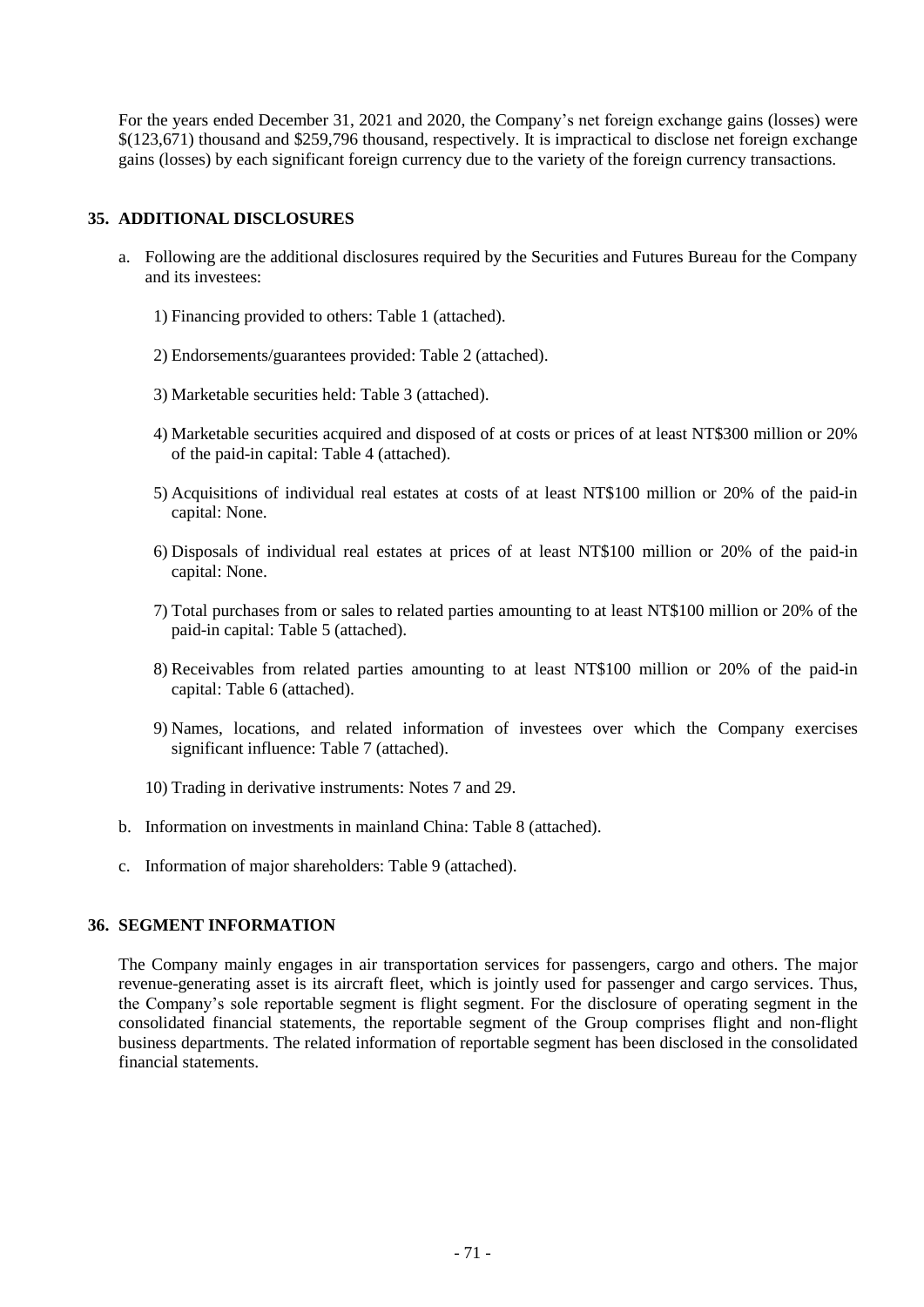# **CHINA AIRLINES, LTD. AND SUBSIDIARIES**

#### **FINANCING PROVIDED TO OTHERS**

**FOR THE YEAR ENDED DECEMBER 31, 2021 (In Thousands of New Taiwan Dollars, Unless Stated Otherwise)**

|     |                           |                 | Financial                         |                  | <b>Highest</b>                   |                          | Actual                    |                                |                                                     | <b>Business</b>              | <b>Reasons for</b>                        | Allowance for             |             | <b>Collateral</b> | <b>Financing</b>                     |                                        |      |
|-----|---------------------------|-----------------|-----------------------------------|------------------|----------------------------------|--------------------------|---------------------------|--------------------------------|-----------------------------------------------------|------------------------------|-------------------------------------------|---------------------------|-------------|-------------------|--------------------------------------|----------------------------------------|------|
| No. | Lender                    | <b>Borrower</b> | <b>Statement</b><br>Account       | Related<br>Party | <b>Balance for</b><br>the Period | Ending<br><b>Balance</b> | Amount<br><b>Borrowed</b> | <b>Interest Rate</b><br>$(\%)$ | Nature of<br><b>Financing</b>                       | <b>Transaction</b><br>Amount | Short-term<br>Financing                   | <b>Impairment</b><br>Loss | <b>Item</b> | Value             | Limit for<br>Each<br><b>Borrower</b> | <b>Aggregate</b><br>Financing<br>Limit | Note |
|     | Cal-Dynasty International | Hawaii, Inc.    | Dynasty Hotel of Notes receivable |                  | 100,000                          | 96,953                   | 96,953                    | 2.25                           | Short-term<br>financing<br>facility is<br>necessary |                              | Operating<br>cycle capital<br>expenditure |                           |             |                   | 141,266                              | \$282,532                              |      |

Note 1: The maximum amount of loans to others by the Company is up to 40% of the Company's net worth as stated in its latest financial statements.

Note 2: The maximum amount of loans to an individual counterparty by the Company is up to 20% of the Company's net worth as stated in its latest financial statements.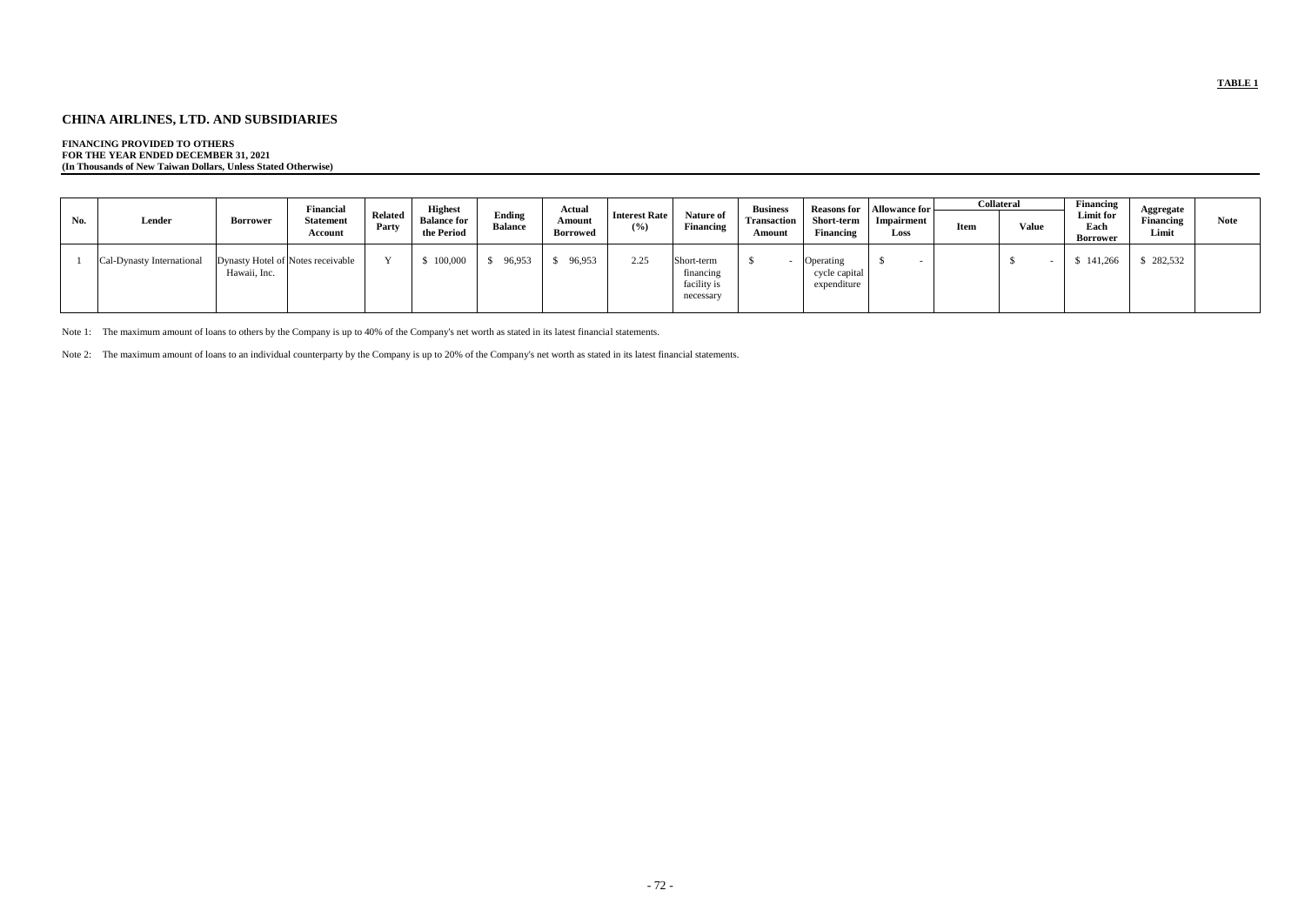# **CHINA AIRLINES, LTD. AND SUBSIDIARIES**

#### **ENDORSEMENT/GUARANTEE PROVIDED FOR THE YEAR ENDED DECEMBER 31, 2021 (In Thousands of New Taiwan Dollars, Unless Stated Otherwise)**

| Endorsor/<br>No.<br><b>Guarantor</b> | <b>Endorsee/Guarantee</b><br><b>Name</b>                                                                                 | Relationship                                                                                                    | Limit on<br>Endorsement/<br>Guarantee<br><b>Given on Behalf</b><br>of Each Party<br>(Note 1) | <b>Maximum</b><br>Amount<br>Endorsed/<br><b>Guaranteed</b><br>During the<br>Period | Outstanding<br>Endorsement/<br><b>Guarantee at</b><br>the End of the<br>Period | <b>Actual Amount</b><br><b>Borrowed</b> | Amount<br>Endorsed/<br><b>Guaranteed by</b><br><b>Collateral</b> | Ratio of<br>Accumulated<br>Endorsement/<br><b>Guarantee to</b><br>Net Equity in<br>Latest Financial<br>Statements $(\% )$ | Aggregate<br>Endorsement/<br><b>Guarantee</b><br>Limit (Note 2) | Endorsement/<br><b>Guarantee</b><br><b>Given by Parent</b><br>on Behalf of<br><b>Subsidiaries</b> | Endorsement/<br><b>Guarantee</b><br><b>Given by</b> | Endorsement/<br><b>Guarantee</b><br><b>Given on Behalf</b><br>Subsidiaries on of Companies in<br><b>Behalf of Parent Mainland China</b> |
|--------------------------------------|--------------------------------------------------------------------------------------------------------------------------|-----------------------------------------------------------------------------------------------------------------|----------------------------------------------------------------------------------------------|------------------------------------------------------------------------------------|--------------------------------------------------------------------------------|-----------------------------------------|------------------------------------------------------------------|---------------------------------------------------------------------------------------------------------------------------|-----------------------------------------------------------------|---------------------------------------------------------------------------------------------------|-----------------------------------------------------|-----------------------------------------------------------------------------------------------------------------------------------------|
| China Airlines                       | <b>CAL Park</b><br>(the "Company") Tigerair Taiwan Co., Ltd.<br>Taiwan Aircraft Maintenance<br>and Engineering Co., Ltd. | 100% owned subsidiary<br>82.27% owned subsidiary<br>by direct and indirect<br>holdings<br>100% owned subsidiary | \$14,808,715<br>14,808,715<br>14,808,715                                                     | 3,850,000<br>2,671,771<br>2,000,000                                                | 3,850,000<br>2,590,360<br>2,000,000                                            | 1,663,320<br>258,454<br>1,459,000       |                                                                  | 5.20<br>3.50<br>2.70                                                                                                      | \$37,021,787<br>37,021,787<br>37,021,787                        |                                                                                                   | N                                                   | N                                                                                                                                       |

Note 1: Based on the Company's guidelines, the maximum amount of guarantee to an individual counterparty is up to 20% of the Company's shareholders' equity.

Note 2: Based on the Company's guidelines, the allowable aggregate amount of collateral guarantee is up to 50% of the Company's shareholders' equity.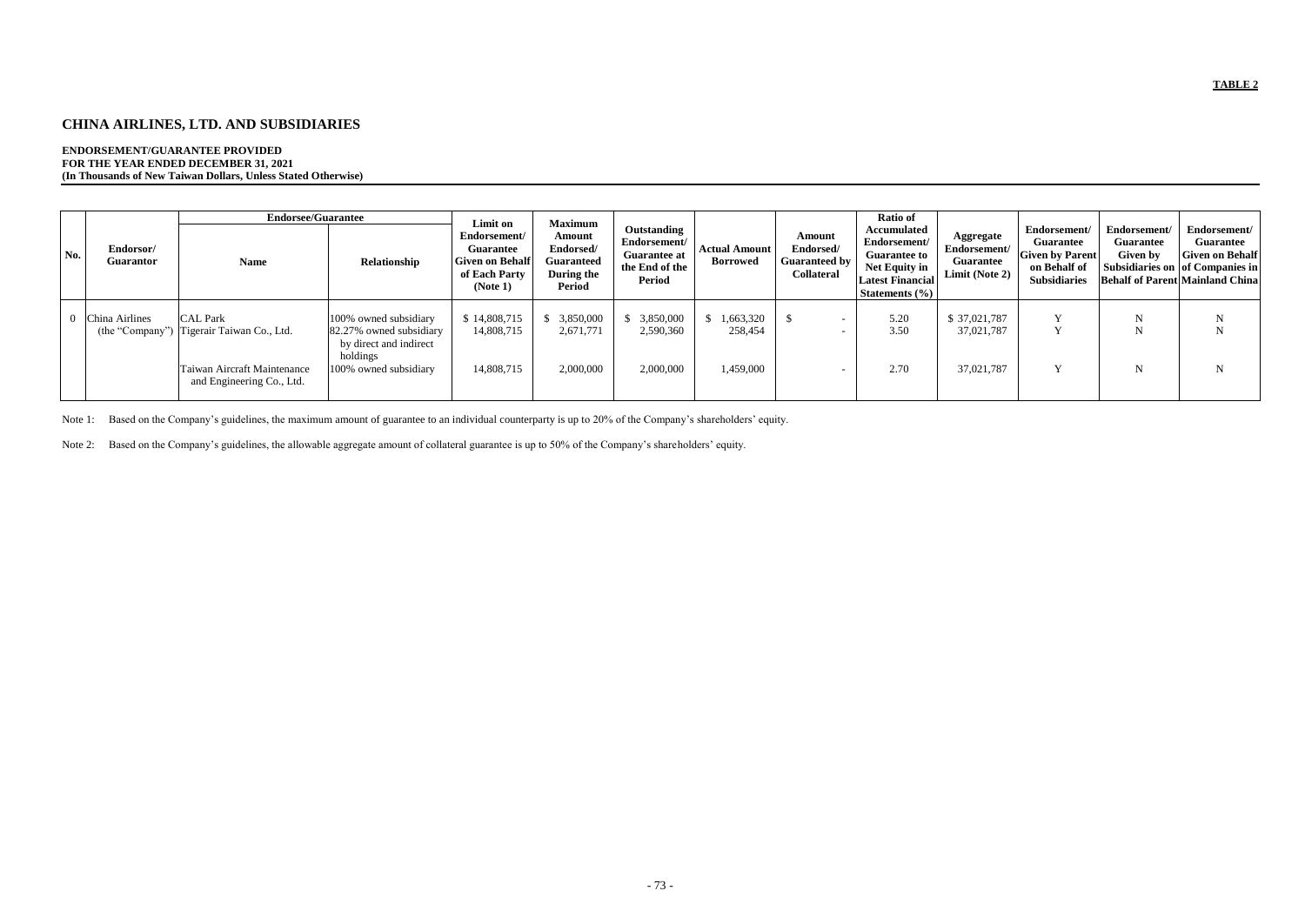# **CHINA AIRLINES, LTD. AND SUBSIDIARIES**

#### **MARKETABLE SECURITIES HELD DECEMBER 31, 2021**

## **(In Thousands of New Taiwan Dollars, Unless Stated Otherwise)**

|                                      |                                                                                                                                                                                                                 | Relationship                |                                                                                                                                                                                                                |                                                          | December 31, 2021                          |                                           |                                                     |                  |
|--------------------------------------|-----------------------------------------------------------------------------------------------------------------------------------------------------------------------------------------------------------------|-----------------------------|----------------------------------------------------------------------------------------------------------------------------------------------------------------------------------------------------------------|----------------------------------------------------------|--------------------------------------------|-------------------------------------------|-----------------------------------------------------|------------------|
| <b>Holding Company Name</b>          | <b>Type and Name of Marketable Securities</b>                                                                                                                                                                   | with the Holding<br>Company | <b>Financial Statement Account</b>                                                                                                                                                                             | Number of<br><b>Shares/Units</b>                         | Carrying<br><b>Amount</b>                  | Percentage of<br>Ownership<br>(%)         | <b>Market Value</b><br>or Net Asset<br><b>Value</b> | <b>Note</b>      |
| China Airlines ("Parent company")    | <b>Shares</b><br>Everest Investment Holdings Ltd. - ordinary shares<br>Everest Investment Holdings Ltd. - preference shares<br>Chung Hua Express Co.<br>Jardine Air Terminal Services<br>The Grand Hi Lai Hotel | $\sim$<br>$\sim$            | Financial assets at FVTOCI - non-current<br>Financial assets at FVTOCI - non-current<br>Financial assets at FVTOCI - non-current<br>Financial assets at FVTPL - current<br>Financial assets at FVTPL - current | 1,359,368<br>135,937<br>1,100,000<br>12,000,000<br>4,021 | <sup>\$</sup><br>24,231<br>2,423<br>28,804 | 13.59<br>$\sim$<br>11.00<br>15.00<br>0.02 | $\mathbb{S}$<br>26,654<br>28,804                    | Note 1           |
| <b>Mandarin Airlines</b>             | <b>Shares</b><br><b>China Airlines</b>                                                                                                                                                                          | Parent company              | Financial assets at FVTOCI - non-current                                                                                                                                                                       | 2,074,628                                                | 57,156                                     |                                           | 57,156                                              |                  |
| Cal-Asia Investment                  | <b>Shares</b><br>Taikoo (Xiamen) Landing Gear Services<br>Taikoo Spirit Aerospace Systems (Jinjiang) Composite                                                                                                  |                             | Financial assets at FVTPL - current<br>Financial assets at FVTOCI - non-current                                                                                                                                |                                                          | 12,426                                     | 2.59<br>5.45                              | $\sim$<br>12,426                                    | Note 2<br>Note 2 |
| Sabre Travel Network (Taiwan)        | <b>Beneficiary certificates</b><br>FSITC Money Market Fund                                                                                                                                                      |                             | Financial assets at FVTPL - current                                                                                                                                                                            | 273,999                                                  | 49,379                                     |                                           | 49,379                                              |                  |
| <b>Taiwan Airport Services</b>       | <b>Shares</b><br>TransAsia Airways                                                                                                                                                                              |                             | Financial assets at FVTPL - current                                                                                                                                                                            | 2,277,786                                                |                                            | 0.40                                      |                                                     |                  |
| Dynasty Aerotech International Corp. | <b>Beneficiary certificates</b><br>Taishin 1699 Money Market Fund                                                                                                                                               |                             | Financial assets at FVTPL - current                                                                                                                                                                            | 349,523                                                  | 4,781                                      |                                           | 4,781                                               |                  |
| <b>Kaohsiung Catering Services</b>   | <b>Beneficiary certificates</b><br>Prudential Financial Money Market Fund<br>Taishin 1699 Money Market Fund                                                                                                     |                             | Financial assets at FVTPL - current<br>Financial assets at FVTPL - current                                                                                                                                     | 5,407,832<br>1,106,807                                   | 86,480<br>15,140                           |                                           | 86,480<br>15,140                                    |                  |
| Tiger Taiwan Co., Ltd.               | Government bond<br>Philippines government bond                                                                                                                                                                  |                             | Financial assets at amortized cost - current                                                                                                                                                                   |                                                          | 552                                        | Not applicable                            | 552                                                 |                  |

Note 1: The subsidiary's net asset value was \$26,654 thousand, which included ordinary shares and preference shares as of December 31, 2021.

Note 2: The Company does not issue shares because it is a limited company.

Note 3: The table only lists financial assets that are in accordance with IFRS 9.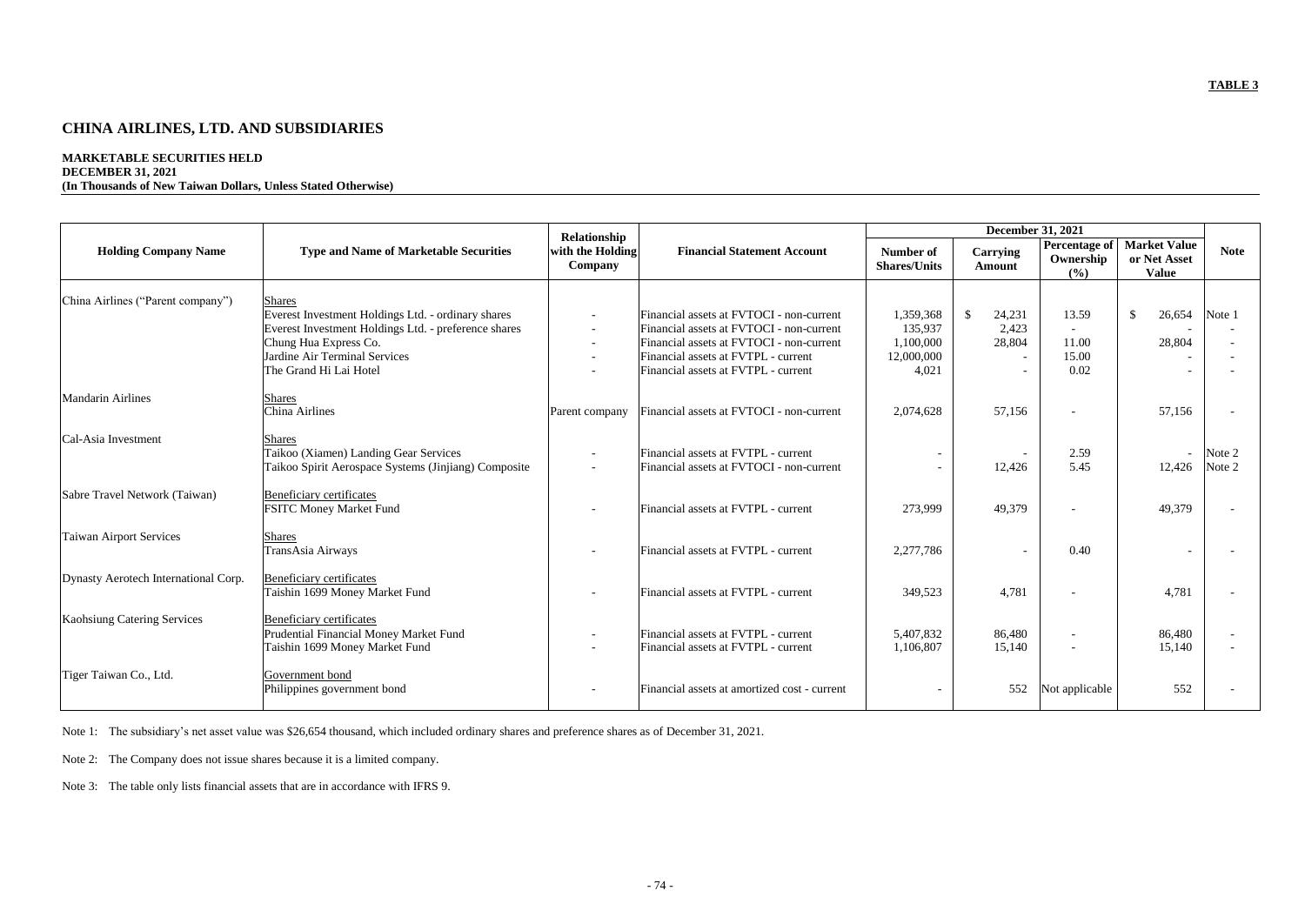## **CHINA AIRLINES, LTD. AND SUBSIDIARIES**

#### **MARKETABLE SECURITIES ACQUIRED OR DISPOSED OF AT COSTS OR PRICES OF AT LEAST NT\$300 MILLION OR 20% OF THE PAID-IN CAPITAL FOR THE YEAR ENDED DECEMBER 31, 2021 (In Thousands of New Taiwan Dollars, Unless Stated Otherwise)**

|                                         | <b>Type and Name of</b>                            | <b>Financial Statement</b>                                                                                                                          | <b>Counterparty</b> | Relationship             |                            | <b>Beginning Balance</b> |                            | <b>Acquisition</b> (Note 3) |                            | <b>Disposal</b> (Note 3) |                    |                                                   |                            | <b>Ending Balance</b> |
|-----------------------------------------|----------------------------------------------------|-----------------------------------------------------------------------------------------------------------------------------------------------------|---------------------|--------------------------|----------------------------|--------------------------|----------------------------|-----------------------------|----------------------------|--------------------------|--------------------|---------------------------------------------------|----------------------------|-----------------------|
| Company Name                            | <b>Marketable Securities</b><br>(Note 1)           | Account                                                                                                                                             | (Note 2)            | (Note 2)                 | Number of<br><b>Shares</b> | Amount                   | Number of<br><b>Shares</b> | Amount                      | Number of<br><b>Shares</b> | Amount                   | Carrying<br>Amount | $\vert$ Gain (Loss) on $\vert$<br><b>Disposal</b> | Number of<br><b>Shares</b> | Amount                |
| China Airlines, Ltd.<br>(the "Company") | <b>Mandarin Airlines</b><br>Tiger Taiwan Co., Ltd. | Investment accounted for Mandarin Airlines<br>using the equity method<br>Investment accounted for Tiger Taiwan Co., Ltd.<br>using the equity method |                     | Subsidiary<br>Subsidiary |                            |                          |                            |                             |                            |                          |                    |                                                   |                            |                       |

Note 4: Paid-in capital is the parent company's paid-in capital. When the issuer issues shares without face value or face value of the rather than NT\$10, according to the policy for the transaction price of 20% of the paid parent company in balance sheets.

Note 1: Marketable securities included shares, bonds, beneficiary certificates and marketable securities derived from the above stated items.

Note 2: Marketable securities recognized as investments accounted for using the equity method shall be included in these two columns, others are exempt.

Note 3: Accumulated acquisition and disposal amount should be evaluated separately whether it reaches NT\$300 million or 20% of the paid-in capital by their market value.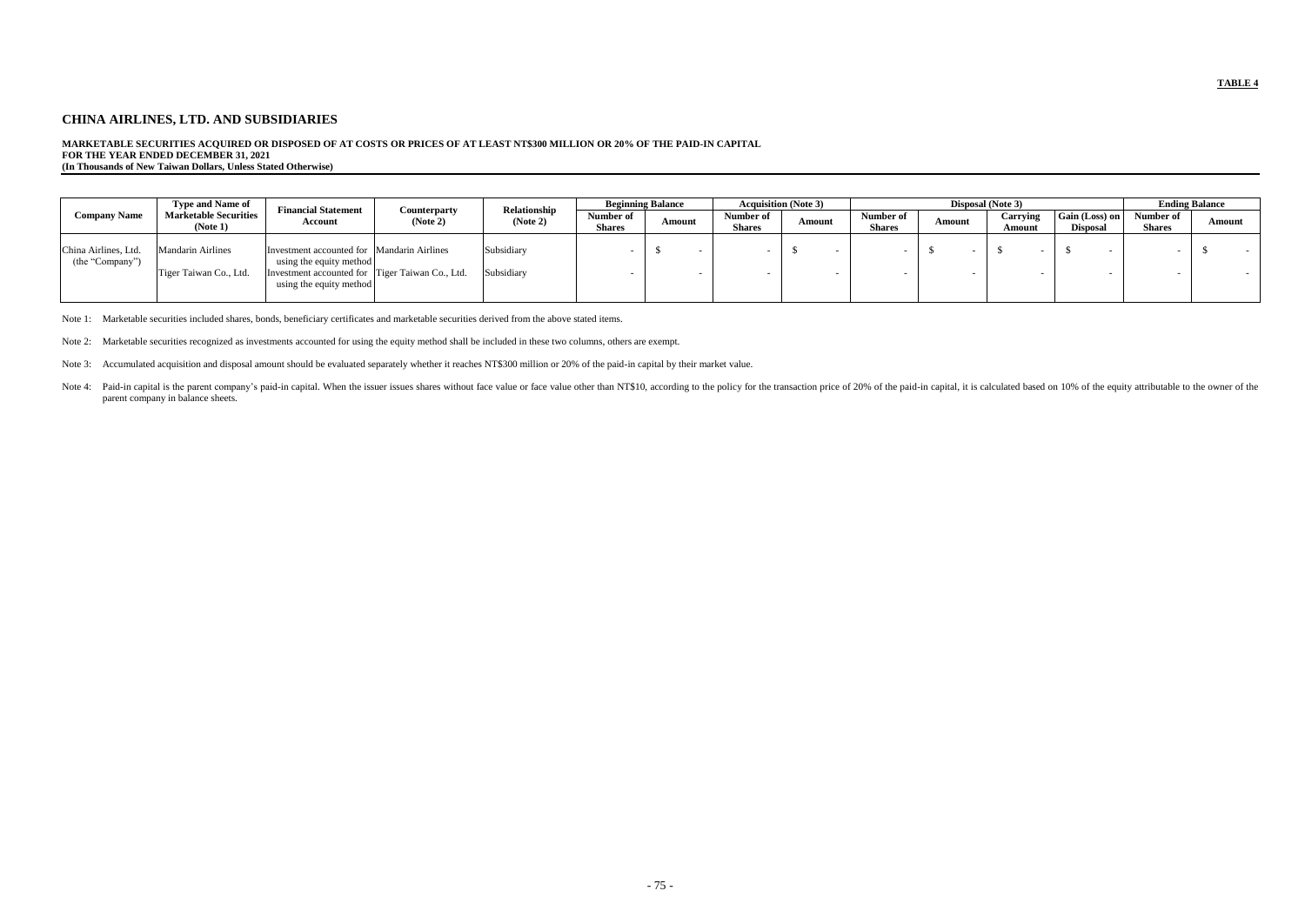# **CHINA AIRLINES, LTD. AND SUBSIDIARIES**

# **TOTAL PURCHASES FROM OR SALES TO RELATED PARTIES AMOUNTING TO AT LEAST NT\$100 MILLION OR 20% OF THE PAID-IN CAPITAL FOR THE YEAR ENDED DECEMBER 31, 2021**

**(In Thousands of New Taiwan Dollars, Unless Stated Otherwise)**

|                          |                                                                        |                                            |                          | <b>Transaction Details</b> |                        |                            |                                                      | <b>Abnormal Transaction</b>                          | <b>Notes/Accounts Receivable</b><br>or Payable |                        |                                                      |
|--------------------------|------------------------------------------------------------------------|--------------------------------------------|--------------------------|----------------------------|------------------------|----------------------------|------------------------------------------------------|------------------------------------------------------|------------------------------------------------|------------------------|------------------------------------------------------|
| <b>Company Name</b>      | <b>Related Party</b>                                                   | Relationship                               | Purchase/<br><b>Sale</b> | Amount                     | $%$ of<br><b>Total</b> | <b>Payment Terms</b>       | <b>Unit Price</b>                                    |                                                      | <b>Payment Terms Ending Balance</b>            | $%$ of<br><b>Total</b> | <b>Note</b>                                          |
| China Airlines, Ltd.     | Dynasty Aerotech International Corp.                                   | Subsidiary                                 | Purchase                 | 363,578                    | 0.34                   | 2 months                   | $\mathcal{S}$<br>$\overline{\phantom{a}}$            | $\overline{\phantom{a}}$                             | 37,949                                         | (2.43)                 | $\overline{\phantom{a}}$                             |
| ("China Airlines")       | Cal Hotel Co., Ltd.<br><b>Mandarin Airlines</b>                        | Subsidiary<br>Subsidiary                   | Purchase<br>Sale         | 138,264<br>(127,598)       | 0.13<br>(0.10)         | month<br>2 months          | $\overline{\phantom{a}}$<br>$\overline{\phantom{0}}$ | $\overline{\phantom{a}}$<br>$\overline{\phantom{0}}$ | 29,503<br>26,347                               | (1.89)<br>1.69         | $\overline{\phantom{a}}$<br>$\overline{\phantom{a}}$ |
|                          | Taiwan Air Cargo Terminal<br>Taoyuan International Airport Service     | Subsidiary<br>Subsidiary                   | Purchase<br>Purchase     | 747,778<br>1,113,547       | 0.70<br>1.05           | 30 days<br>40 days         | $\sim$<br>$\overline{\phantom{a}}$                   | $\overline{\phantom{a}}$<br>$\sim$                   | (62, 743)<br>(251,044)                         | (4.02)<br>(16.08)      | $\overline{\phantom{0}}$<br>$\overline{\phantom{a}}$ |
|                          | <b>Global Sky Express</b><br>Tigerair Taiwan Co., Ltd.                 | Subsidiary<br>Subsidiary                   | Sale<br>Sale             | (201, 463)<br>147,001      | (0.15)<br>(0.11)       | $15 \text{ days}$<br>month | Ξ.<br>$\overline{\phantom{a}}$                       | $\overline{\phantom{a}}$<br>$\overline{\phantom{a}}$ | 11,320                                         | 0.08<br>0.00           | $\overline{\phantom{a}}$<br>$\overline{\phantom{a}}$ |
|                          | <b>CAL Park</b><br>Taiwan Aircraft Maintenance and                     | Subsidiary<br>Subsidiary                   | Sale<br>Purchase         | 215,222<br>149,036         | 0.2<br>0.14            | 2 months<br>2 months       | $\overline{\phantom{0}}$<br>$\overline{\phantom{0}}$ | $\overline{\phantom{0}}$<br>$\overline{\phantom{0}}$ | (55,763)                                       | 0.00<br>(0.41)         | $\overline{\phantom{a}}$<br>$\overline{\phantom{a}}$ |
|                          | Engineering Co., Ltd.<br><b>Eastern United International Logistics</b> | Equity-method investee                     | Purchase                 | 478,437                    | 0.45                   | 2 months                   | $\sim$                                               | $\overline{\phantom{a}}$                             | (57, 497)                                      | (3.68)                 | $\overline{\phantom{a}}$                             |
|                          | <b>China Pacific Catering Services</b>                                 | Equity-method investee                     | Purchase                 | 204,687                    | 0.19                   | 90 days                    | $\overline{\phantom{0}}$                             | $\overline{\phantom{0}}$                             | (56,930)                                       | (3.65)                 |                                                      |
| <b>Mandarin Airlines</b> | <b>Taiwan Airport Services</b><br>Tigerair Taiwan Co., Ltd.            | Same parent company<br>Same parent company | Purchase<br>Purchase     | 120,005<br>164,165         | 3.53<br>0.15           | month<br>month             | $\overline{\phantom{a}}$<br>$\overline{\phantom{0}}$ | $\overline{\phantom{a}}$<br>$\overline{\phantom{0}}$ | (965)                                          | (3.37)<br>0.00         | $\overline{\phantom{a}}$<br>$\overline{\phantom{a}}$ |
| Cal Hotel                | <b>CAL Park</b>                                                        | Same parent company                        | Purchase                 | 106,157                    | 73.25                  | month                      | $\overline{\phantom{a}}$                             | $\overline{\phantom{a}}$                             | (128)                                          | (0.68)                 | $\overline{\phantom{a}}$                             |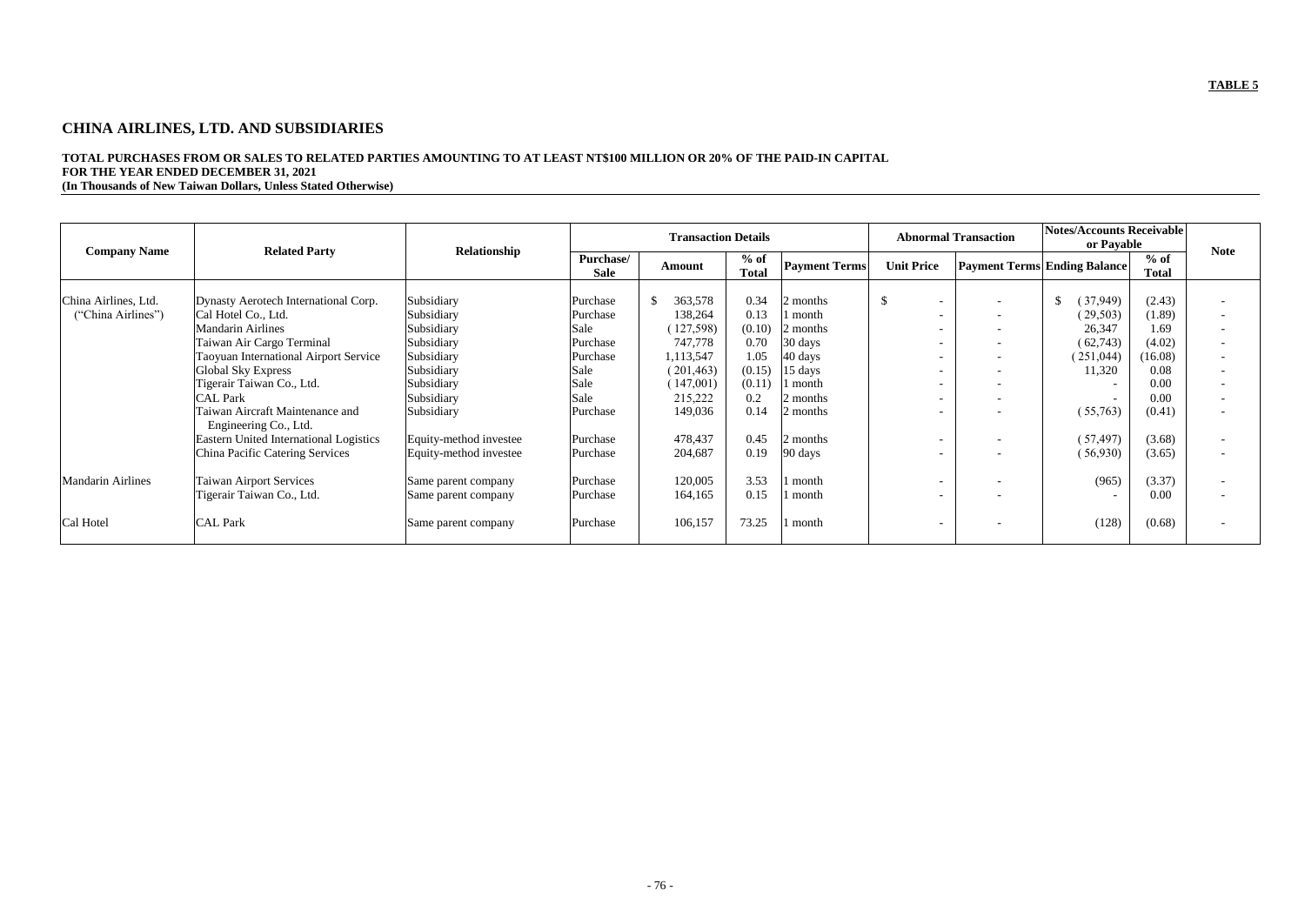# **CHINA AIRLINES, LTD. AND SUBSIDIARIES**

## **RECEIVABLES FROM RELATED PARTIES AMOUNTING TO AT LEAST NT\$100 MILLION OR 20% OF THE PAID-IN CAPITAL DECEMBER 31, 2021**

**(In Thousands of New Taiwan Dollars, Unless Stated Otherwise)**

|                                       |                      |                |                       |                      |               | Overdue             | <b>Amounts Received</b>        | <b>Allowance for</b>   |  |
|---------------------------------------|----------------------|----------------|-----------------------|----------------------|---------------|---------------------|--------------------------------|------------------------|--|
| <b>Company Name</b>                   | <b>Related Party</b> | Relationship   | <b>Ending Balance</b> | <b>Turnover Rate</b> | <b>Amount</b> | <b>Action Taken</b> | in Subsequent<br><b>Period</b> | <b>Impairment Loss</b> |  |
| <b>Mandarin Airlines</b>              | China Airlines       | Parent company | 154,849               | <b>Note</b>          |               |                     | \$152,307                      |                        |  |
| Taoyuan International Airport Service | China Airlines       | Parent company | 251,044               | 4.77                 |               |                     | 251,044                        |                        |  |

Note: Accounts receivable and revenue were not directly correlated because of the particular industry characteristics, and therefore the turnover rate was not applicable.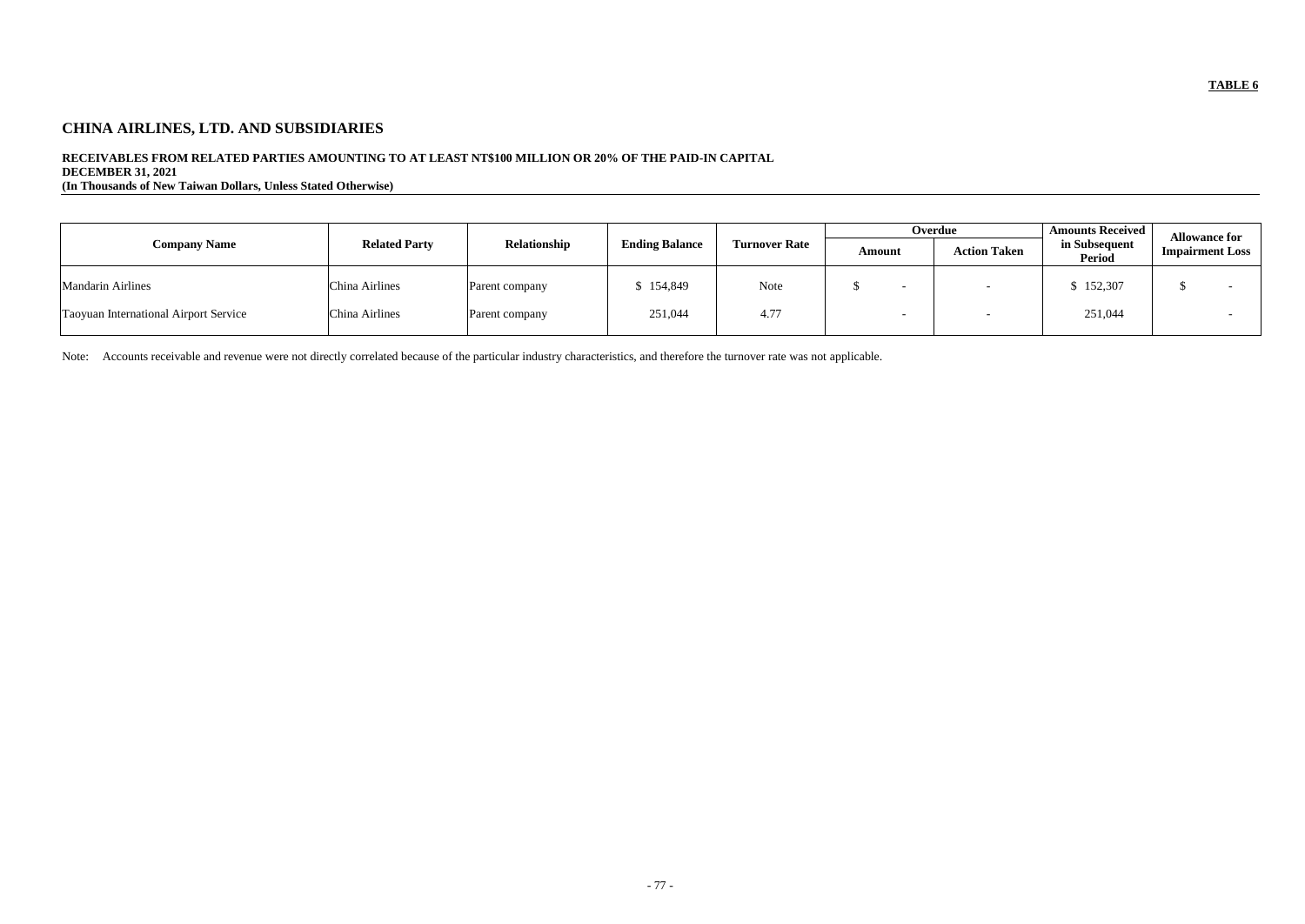## **CHINA AIRLINES, LTD. AND SUBSIDIARIES**

#### **NAMES, LOCATIONS, AND OTHER INFORMATION OF INVESTEES OVER WHICH THE COMPANY EXERCISES SIGNIFICANT INFLUENCE FOR THE YEAR ENDED DECEMBER 31, 2021 (In Thousands of New Taiwan Dollars, Unless Stated Otherwise)**

|                                       |                                                                                                                                                                                                                                                                                                                                                                                                                                                                                                                                                                                                                               |                                                                                                                                                                                                                                                                                                                                                                                                                            |                                                                                                                                                                                                                                                                                                                                                                                                                                                                                                                                                                                                                                                                                                                                              |                                                                                                                                                                                                                                                                    | <b>Original Investment Amount</b>                                                                                                                                                                                                                            |                                                                                                                                                                                                                                                           | As of December 31, 2021                                                                                                                                                                 |                                                                                                                                                                                                      |                                                                                                                                                                                                                                          |                                                                                                                                                                                                                                                                                 |                             |
|---------------------------------------|-------------------------------------------------------------------------------------------------------------------------------------------------------------------------------------------------------------------------------------------------------------------------------------------------------------------------------------------------------------------------------------------------------------------------------------------------------------------------------------------------------------------------------------------------------------------------------------------------------------------------------|----------------------------------------------------------------------------------------------------------------------------------------------------------------------------------------------------------------------------------------------------------------------------------------------------------------------------------------------------------------------------------------------------------------------------|----------------------------------------------------------------------------------------------------------------------------------------------------------------------------------------------------------------------------------------------------------------------------------------------------------------------------------------------------------------------------------------------------------------------------------------------------------------------------------------------------------------------------------------------------------------------------------------------------------------------------------------------------------------------------------------------------------------------------------------------|--------------------------------------------------------------------------------------------------------------------------------------------------------------------------------------------------------------------------------------------------------------------|--------------------------------------------------------------------------------------------------------------------------------------------------------------------------------------------------------------------------------------------------------------|-----------------------------------------------------------------------------------------------------------------------------------------------------------------------------------------------------------------------------------------------------------|-----------------------------------------------------------------------------------------------------------------------------------------------------------------------------------------|------------------------------------------------------------------------------------------------------------------------------------------------------------------------------------------------------|------------------------------------------------------------------------------------------------------------------------------------------------------------------------------------------------------------------------------------------|---------------------------------------------------------------------------------------------------------------------------------------------------------------------------------------------------------------------------------------------------------------------------------|-----------------------------|
| <b>Investor Company</b>               | <b>Investee Company</b>                                                                                                                                                                                                                                                                                                                                                                                                                                                                                                                                                                                                       | Location                                                                                                                                                                                                                                                                                                                                                                                                                   | <b>Main Business and Product</b>                                                                                                                                                                                                                                                                                                                                                                                                                                                                                                                                                                                                                                                                                                             | December 31,<br>2021                                                                                                                                                                                                                                               | December 31.<br>2020                                                                                                                                                                                                                                         | Number of<br><b>Shares</b>                                                                                                                                                                                                                                | Percentage<br>of<br>Ownership<br>(9/0)                                                                                                                                                  | Carrying<br>Amount                                                                                                                                                                                   | <b>Net Income</b><br>(Loss) of the<br><b>Investee</b>                                                                                                                                                                                    | Share of profit<br>(Loss)                                                                                                                                                                                                                                                       | <b>Note</b>                 |
| China Airlines, Ltd.                  | <b>CAL Park</b><br><b>Mandarin Airlines</b><br>Taiwan Air Cargo Terminal<br>Cal-Dynasty International<br>China Pacific Catering Services<br><b>Taoyuan International Airport Services</b><br><b>CAL-Asia Investment</b><br>Sabre Travel Network (Taiwan)<br>China Aircraft Service<br><b>Taiwan Airport Services</b><br>Kaohsiung Catering Services<br>Cal Hotel Co., Ltd.<br>China Pacific Laundry Services<br>Dynasty Aerotech International Corp.<br>Yestrip<br>Dynasty Holidays<br><b>Global Sky Express</b><br>Tigerair Taiwan Co., Ltd.<br>Taiwan Aircraft Maintenance and<br>Engineering Co., Ltd.<br>NORDAM Asia Ltd. | Taoyuan, Taiwan<br>Taipei, Taiwan<br>Taoyuan, Taiwan<br>Los Angeles, USA<br>Taoyuan, Taiwan<br>Taoyuan, Taiwan<br>Territory of the British Virgin Islands<br>Taipei, Taiwan<br>Hong Kong International Airport<br>Taipei, Taiwan<br>Kaohsiung, Taiwan<br>Taoyuan, Taiwan<br>Taoyuan, Taiwan<br>Taoyuan, Taiwan<br>Taipei, Taiwan<br>Tokyo, Japan<br>Taipei, Taiwan<br>Taipei, Taiwan<br>Taoyuan, Taiwan<br>Taoyuan, Taiwan | Real estate lease and international trade<br>Air transportation and maintenance of aircraft<br>Air cargo and storage<br>A holding company, real estate and hotel services<br>In-flight catering<br>Airport services<br>General investment<br>Sale and maintenance of hardware and software<br>Airport services<br>Airport services<br>In-flight catering<br><b>Hotel</b> business<br>Cleaning and leasing of the towel of airlines, hotels,<br>restaurants and health clubs<br>Cleaning of aircraft and maintenance of machine and<br>equipment<br><b>Travel business</b><br><b>Travel business</b><br>Forwarding and storage of air cargo<br>Air transportation and maintenance of aircraft<br>Aircraft maintenance<br>Aircraft maintenance | <sup>\$</sup><br>1,500,000<br>4,039,140<br>1,350,000<br>US\$<br>26,145<br>439,110<br>147,000<br>US\$<br>7,172<br>52,200<br>HK\$<br>58,000<br>12,289<br>383,846<br>465,000<br>137,500<br>77,270<br><b>JPY</b><br>8,000<br>2,500<br>5,640,197<br>1,350,000<br>37,975 | 1,500,000<br>2,042,368<br>1,350,000<br>US\$<br>26,145<br>439,110<br>147,000<br>US\$<br>7,172<br>52,200<br>HK\$<br>58,000<br>12,289<br>383,846<br>465,000<br>137,500<br>77,270<br>26,265<br><b>JPY</b><br>20,400<br>2,500<br>3,109,907<br>1,350,000<br>37,975 | 150,000,000<br>387,831,234<br>135,000,000<br>2,614,500<br>43,911,000<br>34,300,000<br>7,172,346<br>13,021,042<br>28,400,000<br>20,626,644<br>21,494,637<br>46,500,000<br>13,750,000<br>77,270<br>160<br>250,000<br>313,631,656<br>70,000,000<br>3,797,500 | 100.00<br>96.96<br>54.00<br>100.00<br>51.00<br>49.00<br>100.00<br>93.93<br>20.00<br>47.35<br>53.67<br>100.00<br>55.00<br>100.00<br>100.00<br>20.00<br>25.00<br>78.41<br>100.00<br>49.00 | 1,656,167<br>-S<br>1,787,355<br>1,691,853<br>1,169,505<br>533,251<br>613,697<br>514,959<br>190,694<br>137,378<br>381,148<br>335,242<br>120.876<br>147,608<br>7,630<br>2,955,909<br>557,918<br>28,836 | 17,182<br>S.<br>(1,565,065)<br>542,784<br>10,237<br>(338, 326)<br>40,319<br>50,423<br>(44, 817)<br>(1,347,865)<br>(125,763)<br>(70, 287)<br>(70,040)<br>(53, 487)<br>48,620<br>(7,181)<br>7.748<br>(2,269,379)<br>(141, 846)<br>(18,227) | 59,549 Note 4<br>\$.<br>293,078<br>10,954 Note 2<br>(172, 546)<br>19,756<br>50,423<br>(42,097)<br>(269, 573)<br>(59, 549)<br>$(48,695)$ Note 5<br>$(70,111)$ Note 4<br>(29, 418)<br>48,649 Note 4<br>(1, 436)<br>1,937<br>$(1,740,148)$ Note 4<br>$(141,875)$ Note 4<br>(8,931) | $(1,484,975)$ Notes 1 and 4 |
| <b>Mandarin Airlines</b>              | Tigerair Taiwan Co., Ltd.<br>Taiwan Airport Services                                                                                                                                                                                                                                                                                                                                                                                                                                                                                                                                                                          | Taipei, Taiwan<br>Taipei, Taiwan                                                                                                                                                                                                                                                                                                                                                                                           | Air transportation and maintenance of aircraft<br>Airport services                                                                                                                                                                                                                                                                                                                                                                                                                                                                                                                                                                                                                                                                           | 154.330<br>11,658                                                                                                                                                                                                                                                  | 154,330<br>11,658                                                                                                                                                                                                                                            | 15,433,000<br>469,755                                                                                                                                                                                                                                     | 3.86<br>1.08                                                                                                                                                                            | 145,453<br>3,125                                                                                                                                                                                     | (2,269,379)<br>(125,763)                                                                                                                                                                                                                 | (113,068)<br>(1, 354)                                                                                                                                                                                                                                                           |                             |
| <b>CAL-Asia Investment</b>            | <b>Eastern United International Logistics</b>                                                                                                                                                                                                                                                                                                                                                                                                                                                                                                                                                                                 | Hong Kong                                                                                                                                                                                                                                                                                                                                                                                                                  | Forwarding and storage of air cargo                                                                                                                                                                                                                                                                                                                                                                                                                                                                                                                                                                                                                                                                                                          | HK\$<br>3,329                                                                                                                                                                                                                                                      | 3,329<br>HK\$                                                                                                                                                                                                                                                | 1,050,000                                                                                                                                                                                                                                                 | 35.00                                                                                                                                                                                   | 52,147                                                                                                                                                                                               | 43.480                                                                                                                                                                                                                                   | 15,218                                                                                                                                                                                                                                                                          |                             |
| <b>Taiwan Airport Services</b>        | Taiwan Airport Service (Samoa)                                                                                                                                                                                                                                                                                                                                                                                                                                                                                                                                                                                                | Samoa                                                                                                                                                                                                                                                                                                                                                                                                                      | Airport services and investment                                                                                                                                                                                                                                                                                                                                                                                                                                                                                                                                                                                                                                                                                                              | US\$<br>5,877                                                                                                                                                                                                                                                      | US\$<br>5,877                                                                                                                                                                                                                                                |                                                                                                                                                                                                                                                           | 100.00                                                                                                                                                                                  | 406,340                                                                                                                                                                                              | 32,655                                                                                                                                                                                                                                   | 32,655 Note 3                                                                                                                                                                                                                                                                   |                             |
| <b>Kaohsiung Catering</b><br>Services | Delica International Co., Ltd.                                                                                                                                                                                                                                                                                                                                                                                                                                                                                                                                                                                                | Kaohsiung, Taiwan                                                                                                                                                                                                                                                                                                                                                                                                          | Catering business                                                                                                                                                                                                                                                                                                                                                                                                                                                                                                                                                                                                                                                                                                                            | 10,200                                                                                                                                                                                                                                                             | 10,200                                                                                                                                                                                                                                                       | 1,020,000                                                                                                                                                                                                                                                 | 51.00                                                                                                                                                                                   | 7,867                                                                                                                                                                                                |                                                                                                                                                                                                                                          | $\bigcap$                                                                                                                                                                                                                                                                       |                             |

Note 1: Adopted the treasury shares method in recognizing investment income or loss.

Note 2: Represents the consolidated financial information of the foreign holding company disclosed in accordance with local regulations.

Note 3: The Company does not issue shares because it is a limited company.

Note 4: The difference is due to lease arrangement between consolidated entities.

Note 5: The difference is due to acquisition.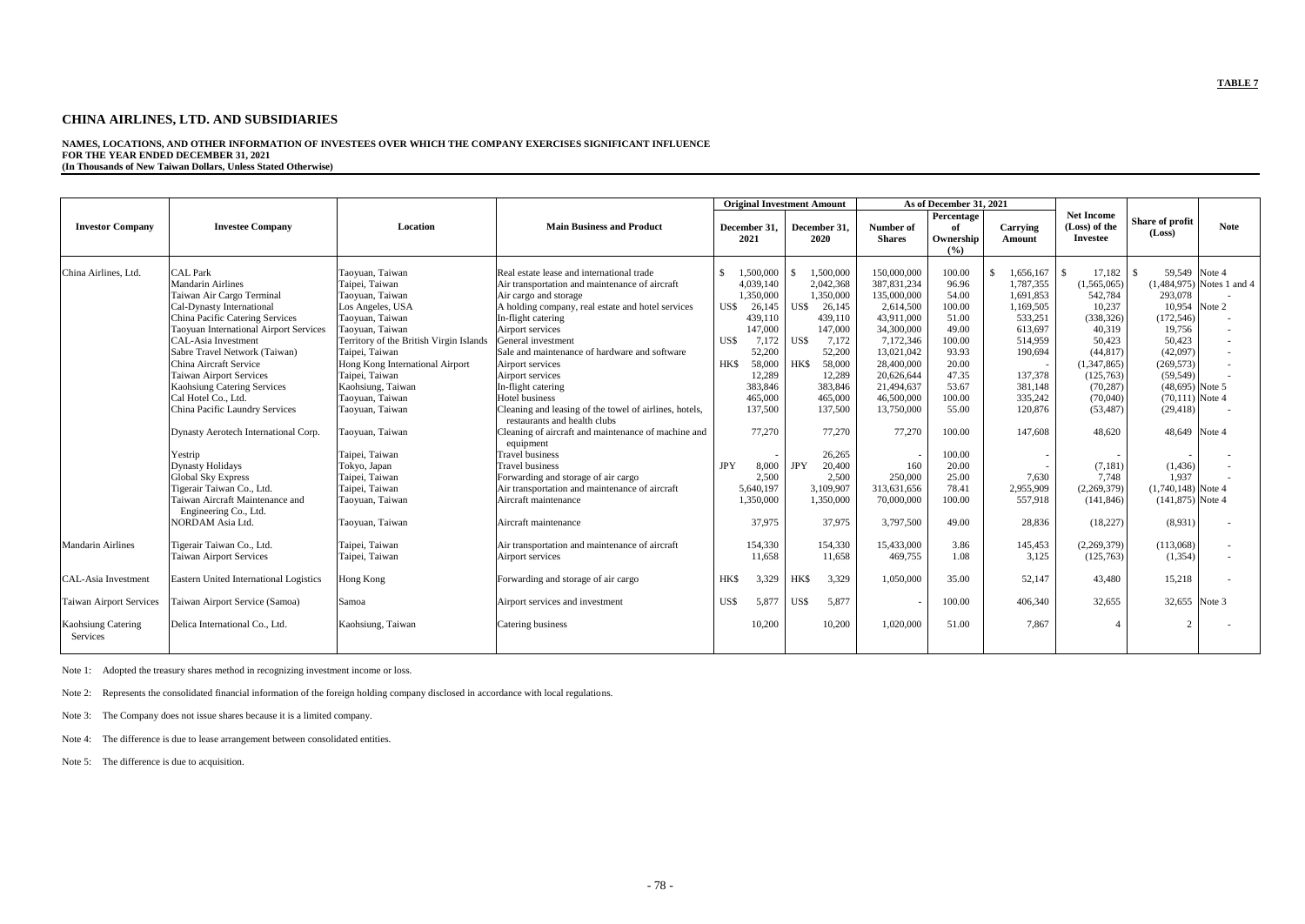# **CHINA AIRLINES, LTD. AND SUBSIDIARIES**

#### **INFORMATION ON INVESTMENTS IN MAINLAND CHINA FOR THE YEAR ENDED DECEMBER 31, 2021 (In Thousands of New Taiwan Dollars, Unless Stated Otherwise)**

# China Airlines

|                                                  |                                               |                             |                                |       | <b>Accumulated</b>                                                                        |         | <b>Remittance of Funds</b>     |                                                                                  | <b>Accumulated</b> |                             |       |                |                 |       |                            | <b>Accumulated</b>                             |  |                           |  |  |                                                            |                                                                                     |
|--------------------------------------------------|-----------------------------------------------|-----------------------------|--------------------------------|-------|-------------------------------------------------------------------------------------------|---------|--------------------------------|----------------------------------------------------------------------------------|--------------------|-----------------------------|-------|----------------|-----------------|-------|----------------------------|------------------------------------------------|--|---------------------------|--|--|------------------------------------------------------------|-------------------------------------------------------------------------------------|
| <b>Investee Company</b>                          | <b>Main Businesses and</b><br><b>Products</b> | Paid-in Capital             | <b>Method of</b><br>investment |       | Outward<br><b>Remittance for</b><br>Investment<br>from Taiwan as<br>of January 1,<br>2021 | Outward | <b>Inward</b>                  | <b>Remittance for</b><br>Investment<br>from Taiwan as<br>of December 31,<br>2021 |                    |                             |       | <b>Outward</b> |                 |       |                            | <b>Net Income</b><br>(Loss) of<br>the Investee |  | Investment<br>Gain (Loss) |  |  | <b>Carrying</b><br>Amount<br>as of<br>December 31,<br>2021 | <b>Repatriation of</b><br><b>Investment</b><br>Income as of<br>December 31,<br>2021 |
| Airport Air Cargo Terminal<br>(Xiamen) Co., Ltd. | Forwarding and storage<br>of air cargo        | 1,105,954<br>(RMB 254,480)  | Indirect<br>(Note 1)           | (US\$ | 115,955<br>4,186                                                                          | -S      | \$<br>$\overline{\phantom{a}}$ | $\mathbb{S}$<br>(US\$                                                            | 115,955<br>4,186   | 130,500<br>30,106<br>(RMB)  | 14.00 | -S<br>(RMB)    | 18,264<br>4,215 | (RMB) | 256,967<br>$59,128$ (US\$) | 97,966<br>3,537)<br>(Note 2)                   |  |                           |  |  |                                                            |                                                                                     |
| Airport Air Cargo Service<br>(Xiamen) Co., Ltd.  | Forwarding and storage<br>of air cargo        | 60,843<br>(RMB)<br>14,000)  | Indirect<br>(Note 1)           | (US\$ | 53,946<br>1,947)                                                                          |         |                                | (USS)                                                                            | 53,946<br>1,947)   | 102,619<br>23,674)<br>(RMB) | 14.00 | (RMB)          | 14,362<br>3,314 | (RMB) | 149,504<br>$34,401$ (US\$) | 43,228<br>1,561)<br>(Note 2)                   |  |                           |  |  |                                                            |                                                                                     |
| Taikoo (Xiamen) Landing<br>Gear Services         | Landing gear<br>maintenance services (US\$)   | 2,301,662<br>83,090)        | Indirect<br>(Note 1)           | (US\$ | 59,590<br>2,151)                                                                          |         |                                | (USS)                                                                            | 59,590<br>2,151)   | $\overline{\phantom{a}}$    | 2.59  |                |                 |       |                            |                                                |  |                           |  |  |                                                            |                                                                                     |
| Taikoo Spirit Aerospace<br>Systems (Jinjiang)    | Composite material                            | 323,075<br>(US\$<br>11,663) | Indirect<br>(Note 1)           | (US\$ | 17,618<br>636)                                                                            |         |                                | (US\$                                                                            | 17,618<br>636)     | $\sim$                      | 5.45  |                |                 | (RMB) | 12,426<br>$2,859$ (US\$)   | 9,875<br>357)                                  |  |                           |  |  |                                                            |                                                                                     |

| <b>Accumulated Outward Remittance</b><br>for Investment in Mainland China<br>as of<br><b>December 31, 2021</b> | <b>Investment Amount</b><br><b>Authorized by the Investment</b><br><b>Commission, MOEA</b> | <b>Upper Limit on the Amount of</b><br><b>Investments Stipulated by the</b><br><b>Investment Commission, MOEA</b> |
|----------------------------------------------------------------------------------------------------------------|--------------------------------------------------------------------------------------------|-------------------------------------------------------------------------------------------------------------------|
| \$247,109<br>(US\$8,920)                                                                                       | $$604,181$ (Note 3)                                                                        | $$46,323,011$ (Note 4)                                                                                            |

(Continued)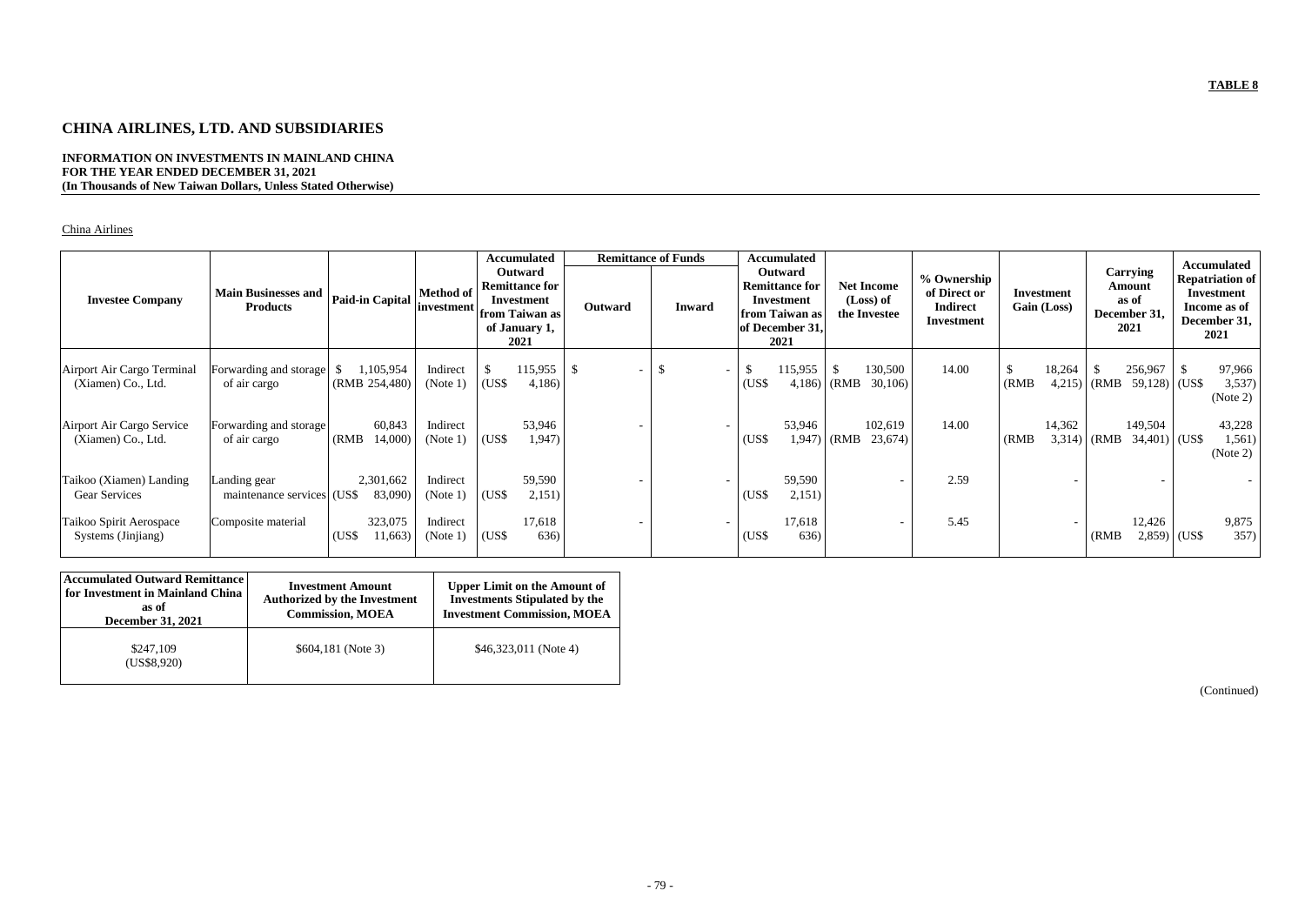## Taiwan Airport Services

|                                                  |                                                     |                                                                                                                                                                                                                                                                                |                      | <b>Accumulated</b><br><b>Outward</b>           |         | <b>Remittance of Funds</b> | <b>Accumulated</b><br><b>Outward</b>                                             |                           |                                                       | % Ownership                                   |                           | Carrying                                   | <b>Accumulated</b><br><b>Repatriation of</b>       |  |
|--------------------------------------------------|-----------------------------------------------------|--------------------------------------------------------------------------------------------------------------------------------------------------------------------------------------------------------------------------------------------------------------------------------|----------------------|------------------------------------------------|---------|----------------------------|----------------------------------------------------------------------------------|---------------------------|-------------------------------------------------------|-----------------------------------------------|---------------------------|--------------------------------------------|----------------------------------------------------|--|
| <b>Investee Company</b>                          | Main Businesses and<br><b>Products</b>              | $\begin{array}{c c c c} \hline \text{ \textbf{} & \textbf{} & \textbf{0} & \textbf{0} & \textbf{0} \\ \hline \textbf{0} & \textbf{0} & \textbf{0} & \textbf{0} & \textbf{0} \\ \hline \textbf{0} & \textbf{0} & \textbf{0} & \textbf{0} & \textbf{0} & \textbf{0} \end{array}$ | <b>Method of</b>     | <b>Remittance for</b><br>of January 1,<br>2021 | Outward | <b>Inward</b>              | <b>Remittance for</b><br>Investment<br>from Taiwan as<br>of December 31,<br>2021 |                           | <b>Net Income</b><br>(Loss) of the<br><b>Investee</b> | of Direct or<br><b>Indirect</b><br>Investment | Investment<br>Gain (Loss) | Amount as of<br>December 31,<br>2021       | Investment<br>Income as of<br>December 31,<br>2021 |  |
| Airport Air Cargo Terminal<br>(Xiamen) Co., Ltd. | Forwarding and storage \\ \ \ \ \ \<br>of air cargo | 1,105,954<br>(RMB 254,480)                                                                                                                                                                                                                                                     | Indirect<br>(Note 5) | 111,312<br>(US <sup>§</sup> )<br>4,018         |         | $\overline{\phantom{a}}$   | (US\$                                                                            | 111,312<br>$(4,018)$ (RMB | 130,500<br>30,106                                     | 14.00                                         | 18,270<br>(RMB)           | 256,091<br>$(4,215)$ (RMB 58,888) (US\$    | 125,793<br>4,541)                                  |  |
| Airport Air Cargo Service<br>(Xiamen) Co., Ltd.  | Forwarding and storage<br>of air cargo              | 60,843<br>(RMB)<br>14,000)                                                                                                                                                                                                                                                     | Indirect<br>(Note 5) | 53,373<br>$1,927$ )<br>(US\$                   |         |                            | (US\$                                                                            | 53,373                    | 102,619<br>$1,927$ (RMB<br>23,674                     | 14.00                                         | 14,367<br>(RMB)           | 149,467<br>$3,314$ (RMB<br>$34,421$ (US\$) | 57,945<br>2,092)                                   |  |

| <b>Accumulated Outward</b><br><b>Remittance for Investment in</b><br>Mainland China as of December 31, 2021 | <b>Investment Amounts Authorized by the</b><br><b>Investment Commission, MOEA</b> | <b>Upper Limit on the Amount of</b><br><b>Investment Stipulated by</b><br><b>Investment Commission, MOEA</b> |
|-------------------------------------------------------------------------------------------------------------|-----------------------------------------------------------------------------------|--------------------------------------------------------------------------------------------------------------|
| \$164,684                                                                                                   | \$164,684                                                                         | \$174,080                                                                                                    |
| (US\$5,945)                                                                                                 | (US\$5,945)                                                                       | (Note 4)                                                                                                     |

Note 1: The Company invested in CAL-Asia Investment, which invested in a company located in mainland China.

Note 2: As of December 31,2021, the inward remittance of earnings amounted to US\$3,536,561 and US\$1,560,538.

Note 3: The amount comprised US\$19,828,324, RMB4,200,000 and NT\$36,666,667.

Note 4: The limit stated in the Investment Commission's regulation "The Review Principle of Investment or Technical Cooperation in Mainland China" is the larger of the Company's net asset value or 60% of the consolidated n

Note 5: Taiwan Airport Services invested in Taiwan Airport Services (Samoa), which invested in a company located in mainland China.

Note 6: The RMB and U.S. dollar amounts of assets are converted at period-end rates and the gains (losses) are converted at the average of the period-end rates for the reporting period.

(Concluded)